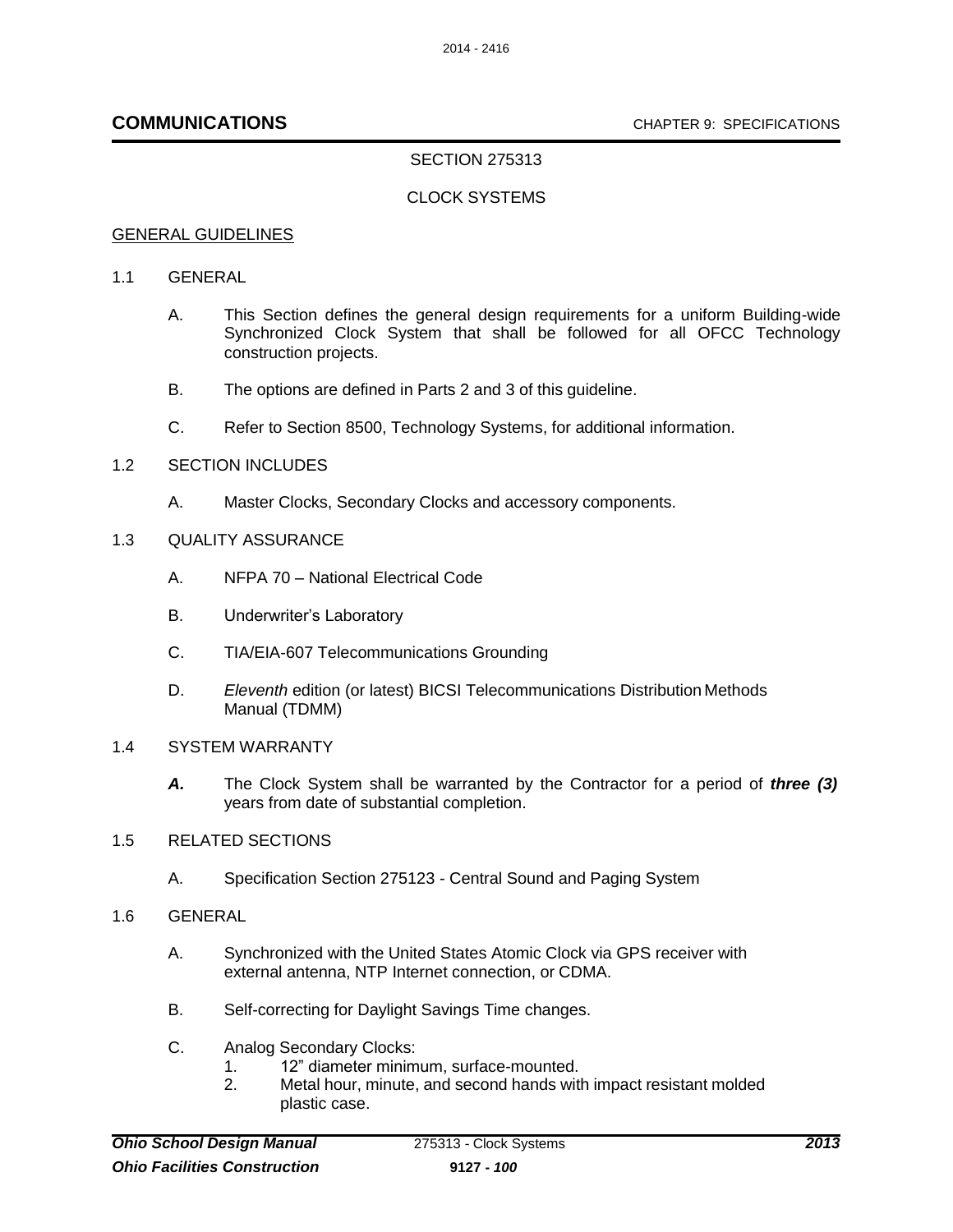- 3. Corridors: Double-faced, securely mounted perpendicular to wall or ceiling mounted.
- 4. Gymnasiums: 15" diameter minimum. Provide wire guards in gymnasiums, auxiliary gymnasiums, and locker rooms.
- D. Digital Secondary Clocks:
	- 1. 2.3" height minimum, 4-digit, 7-segment LED display with metal case.
	- 2. Corridors: Double-faced with perpendicular wall or ceiling mount.
	- 3. Gymnasiums: 4" height minimum, 4-digit, 7-segment LED display with metal case. Provide wire guards in gymnasiums, auxiliary gymnasiums, and locker rooms.
	- 4. Optional Text Messaging capability.
- E. Master Clock with software-programmable, integral building bell schedule and audible tone generator with selectable tones to provide class change tones to input of Central Sound System.
	- 1. Minimum of four (4) selectable, pre-programmed class change schedules, easily selectable from the main school office.
	- 2. Manual activation of audible tone from the main school office.
	- 3. Permanent or periodic temporary RS-232 connection to PC fordata download update of class change schedules.
	- 4. NOTE: Where Central Sound Systems with built-in tone generator and programmable bell schedule function are utilized, the Master Clock need only to be able to synchronize time with the Central Sound System headend processor.
- 1.7 WIRELESS CLOCK SYSTEMS
	- A. Battery-operated minimum 5-year battery life
	- B. Provide RF transmitters and antennas, as required to provide complete building-wide coverage.
- 1.8 WIRED CLOCK SYSTEMS
	- A. Low-voltage power 24V or less
	- B. Central or distributed power supplies as required
	- C. Optional IEEE 802.3af, Power Over Ethernet (POE) connectivity
- 1.9 INSTALLATION
	- A. Securely mount the clocks flush on the walls in classrooms and office areas.
	- B. Connect tone generator output to input of Central Sound System if function is not provided by that system.
	- C. Synchronize time with the Central Sound System master clock if the tone generation and program schedule functions are provided by that system.
	- D. Program initial bell schedules as provided by the Owner.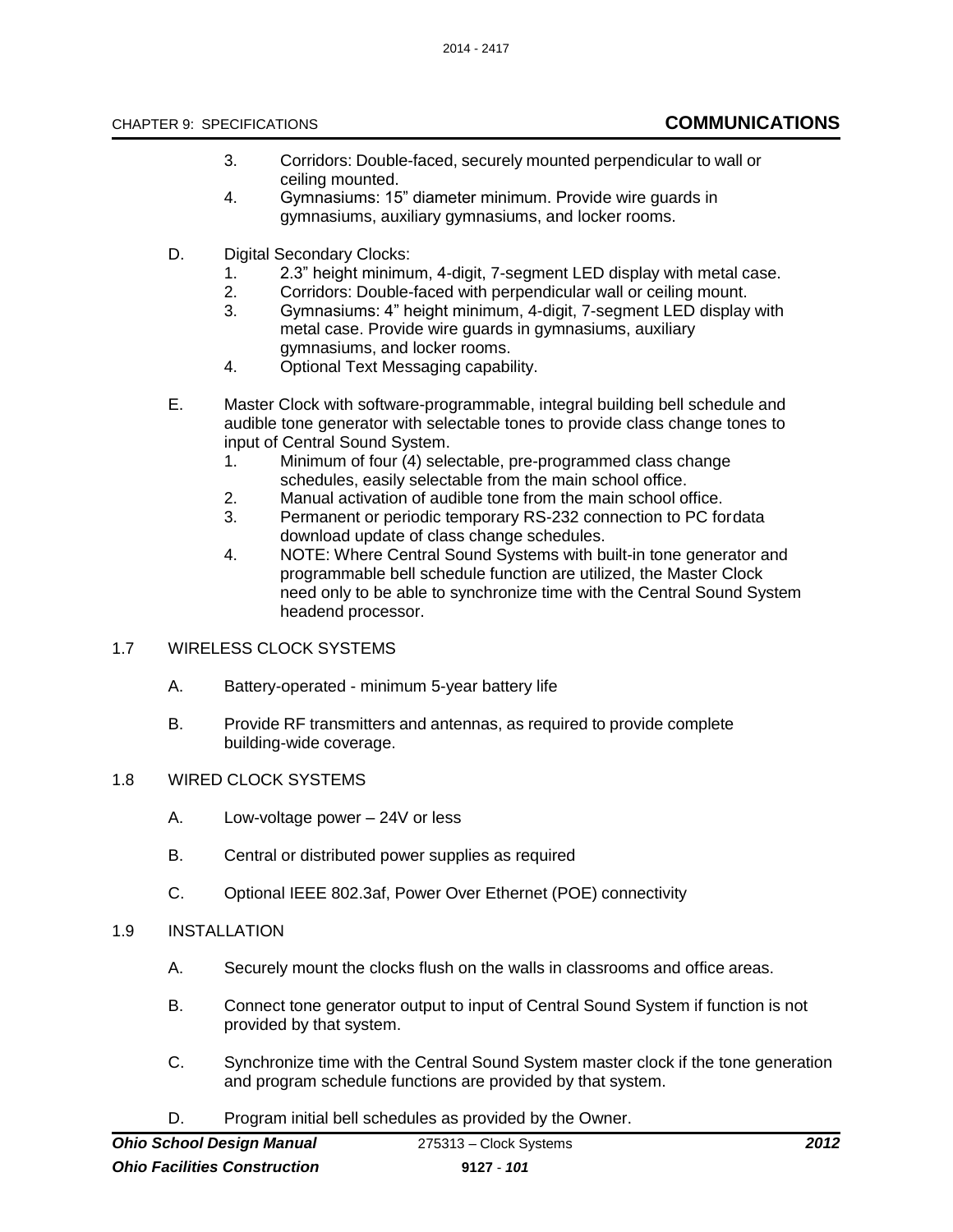E. Located schedule selection and manual bell activation functions in main school office.

## 1.10 TRAINING

- A. Provide four (4) hours training for School/District personnel on the operation, programming, and maintenance of the system.
- B. Provide *a digital video* copy of all training.

END OF SECTION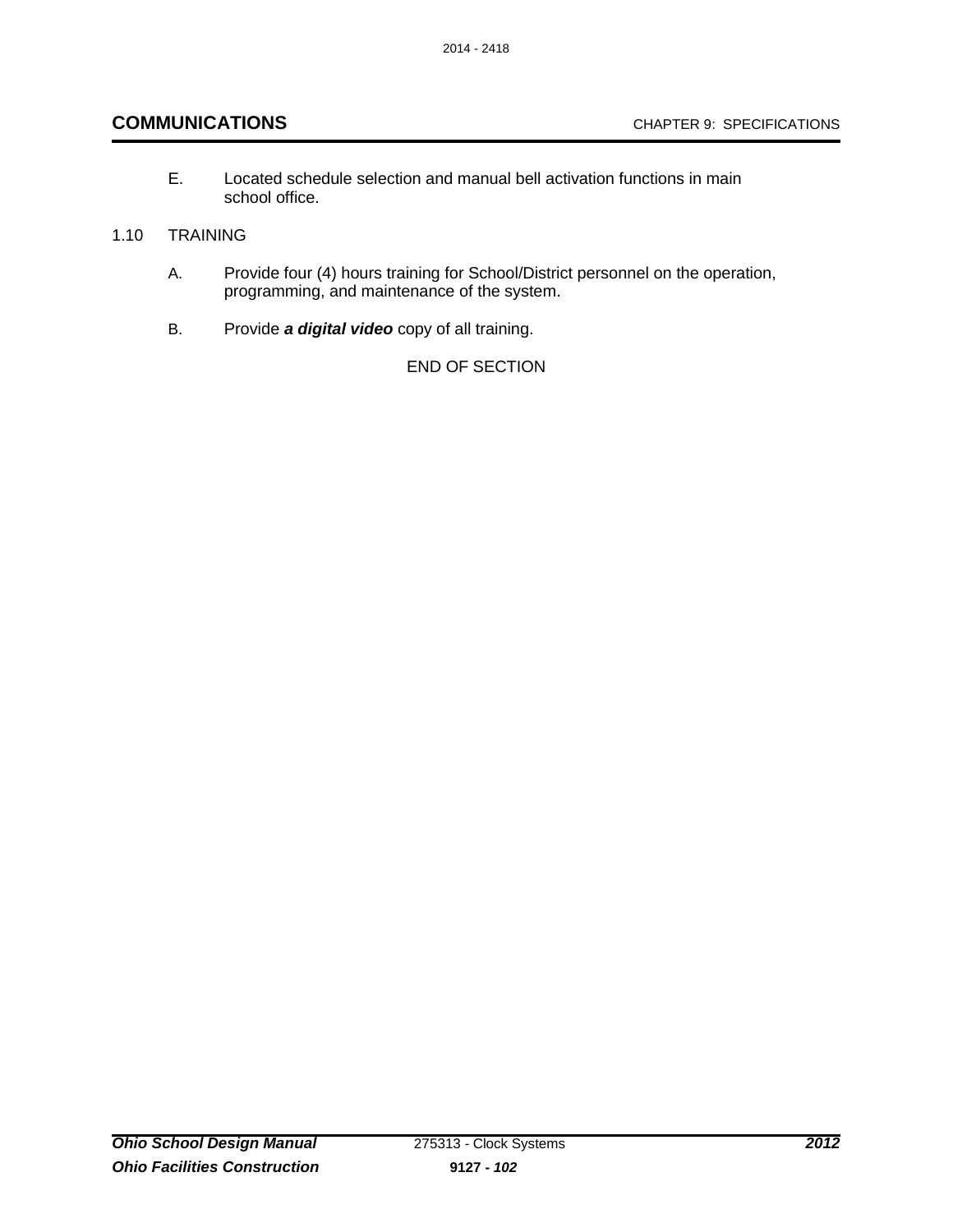# ELECTRONIC SAFETY AND SECURIT

**DIVISION**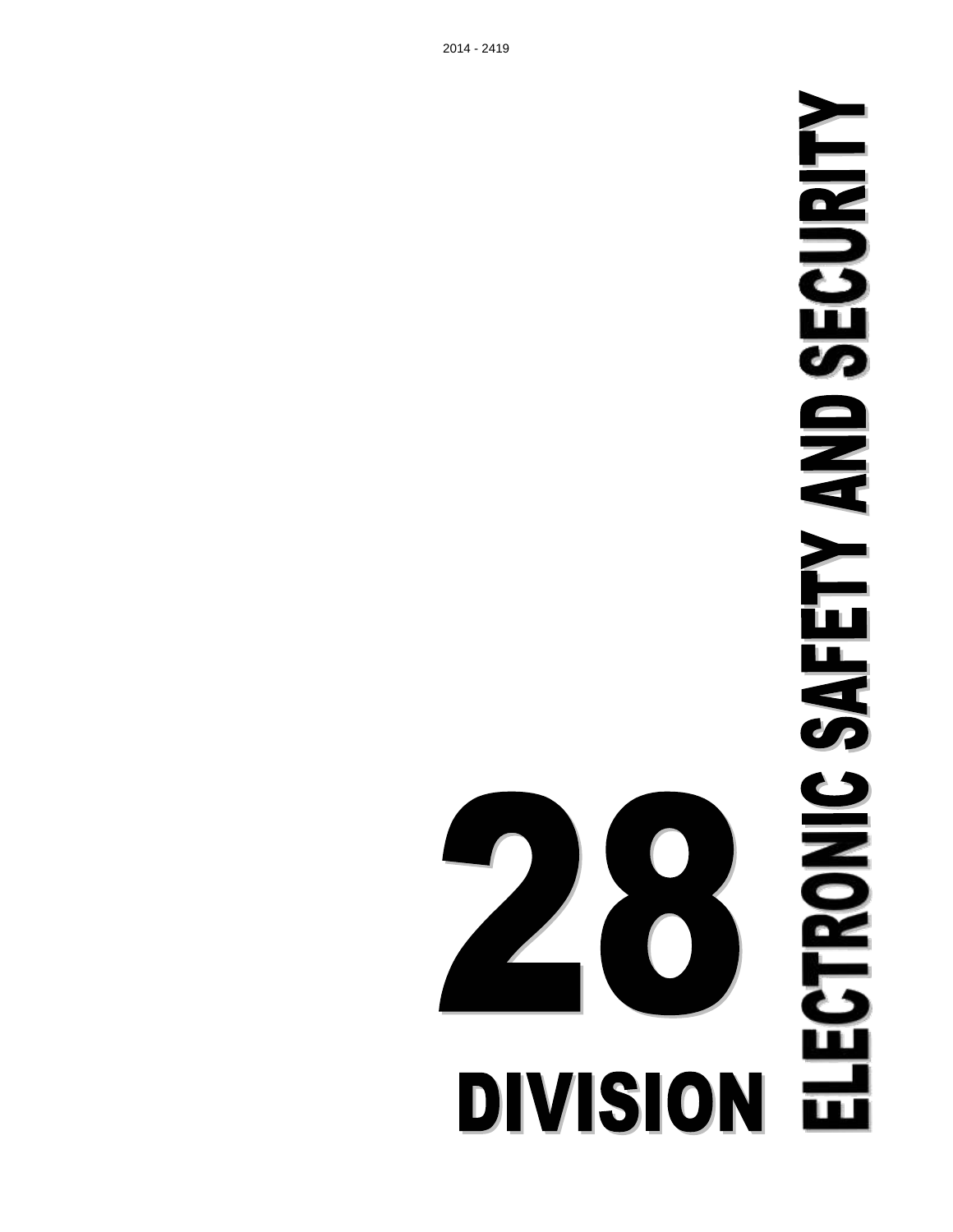#### TABLE OF CONTENTS

#### DIVISION 28: ELECTRONIC SAFETY AND SECURITY

- *Access Control System*
- *Intrusion Detection System*
- *Video Surveillance System*
- *Area of Refuge Intercommunication System*
- Digital, Addressable Fire-Alarm System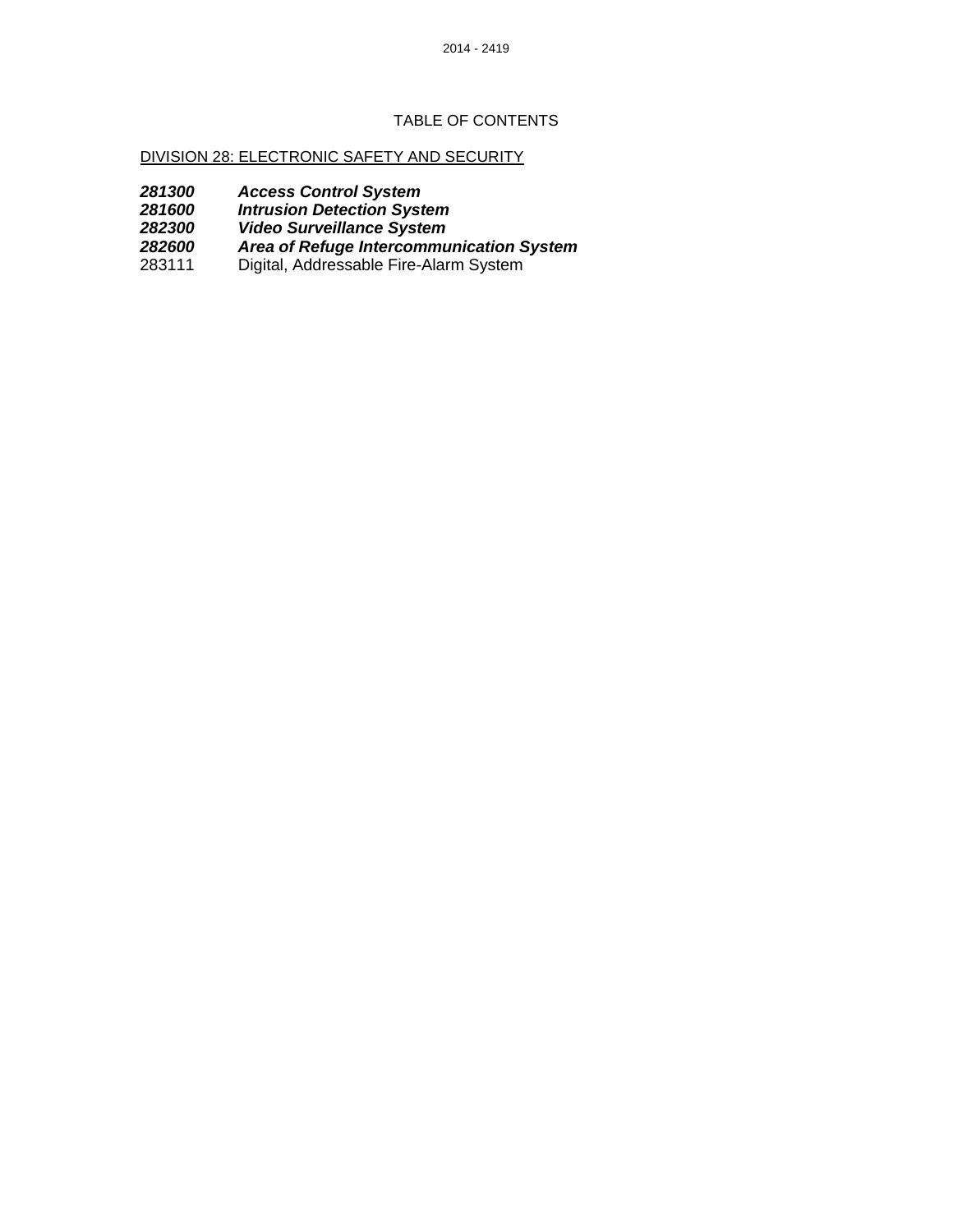#### SECTION 281300

#### ACCESS CONTROL SYSTEM

#### GENERAL GUIDELINES

#### 1.1 GENERAL

- A. This Section defines the general design requirements for a uniform Access Control System that shall be followed for all OFCC Technology construction projects.
- B. Refer to Sections 8500, Technology Systems, 28 16 00 Intrusion Detection System, and 28 23 00 Video Surveillance System for additional information.

#### 1.2 SECTION INCLUDES

- A. Integrated Security Management (ISM) System
- B. Uninterruptible Power Supply (UPS).

#### 1.3 QUALITY ASSURANCE

- A. National Fire Protection Association.
- B. NFPA 730 Guide for Premises Security
- C. NFPA 731 Standard for the Installation of Electronic Premises Security **Systems**
- D. National Electric Code.
- E. American with Disabilities Act.
- F. Underwriter's Laboratory.
- G. Latest ANSI TIA/EIA-568, 569, 606, 607 Standards and Eleventh Edition (or later).
- H. BICSI Telecommunications Distribution Methods Manual (TDMM).
- 1.4 SYSTEM WARRANTY
	- A. *The Access Control System and software shall be fully warranted for three (3) years from date of substantial completion by the contractor and manufacturer. If any defects are found within this warranty period, the defective system component shall be replaced at no extra cost to the Owner for parts or labor. Provide a statement of this warranty with the O&M manuals and to the Director of IT. Make available a service contract offering continuing factory authorized service of this system after the initial warranty period*.

#### 1.5 GENERAL

- A. Furnish a new Integrated Security Management (ISM) system that provides a simple and easy-to-use graphical user interface.
- B. The system shall provide local *and remote* operational control of all access points and alarm sensors.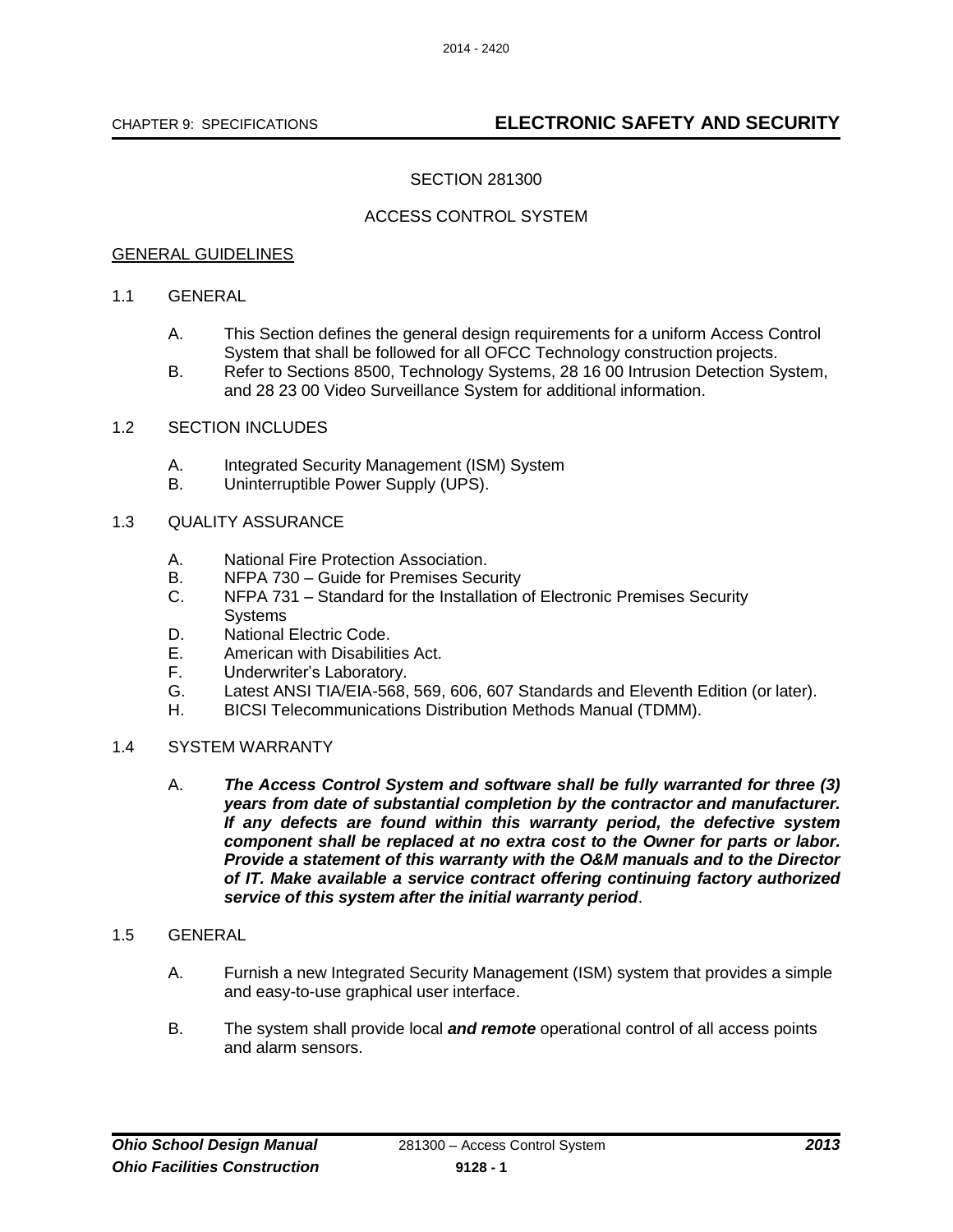- C. The ISM System client and server software shall be used in conjunction with intelligent controllers to provide a distributed access control and alarms monitoring system.
- D. In the event of a communications failure between the host server and the remote controllers, the controllers shall continue to make local access control decisions and save all transactions in memory until communications are restored. At that time the controller shall upload all stored transactions to the Central Server.
- E. When a District has more than one building, the Central Server shall be located in one of the District's buildings and the other buildings shall be attached to the Central Server via the Wide Area Network. All buildings in the District shall interface to the Central Server and Control Consoles.
- F. The ISM System shall seamlessly integrate the functions of Access Control, Alarm Monitoring and Response, Digital Video Imaging and Badge Design/Creation, and Visitor Management.
- G. Access Readers supporting various technologies shall provide data from proximity card presentations via a door control unit that includes the electrical interface to the reader as well as inputs for door sensors and relays for outputs.

#### 1.6 HARDWARE FEATURES

- A. MODULAR SYSTEM DESIGN
	- *1.* Device Control Modules shall be located in the Telecommunications Rooms (TRs) and connected to the Building Controller via hardwired bus connections or via an Ethernet TCP/IP Network.
	- *2.* The Building Controller shall be located in the Main Equipment Room (ER) and connected to the Central Server via an Ethernet TCP/IP connection over the District's Wide Area Network (WAN). All WAN communication shall be AES encrypted.
	- *3. Individual IP-based door control modules may be field located at the door.*
- B. ELEVATOR CONTROL, AS APPLICABLE
	- *1.* The system shall have the ability to provide elevator access control by (1) using a card reader to activate the elevator call button, (2) using a card reader in the cab to activate the correct floor selection button, or (3) a combination of both of these functions.
	- *2.* Each cardholder shall then have floor permissions assigned as part of the normal access rights. The system shall provide outputs to the elevator controls to verify which floors are authorized for each cardholder. The system shall be capable of tracking which floor was enabled/selected by that person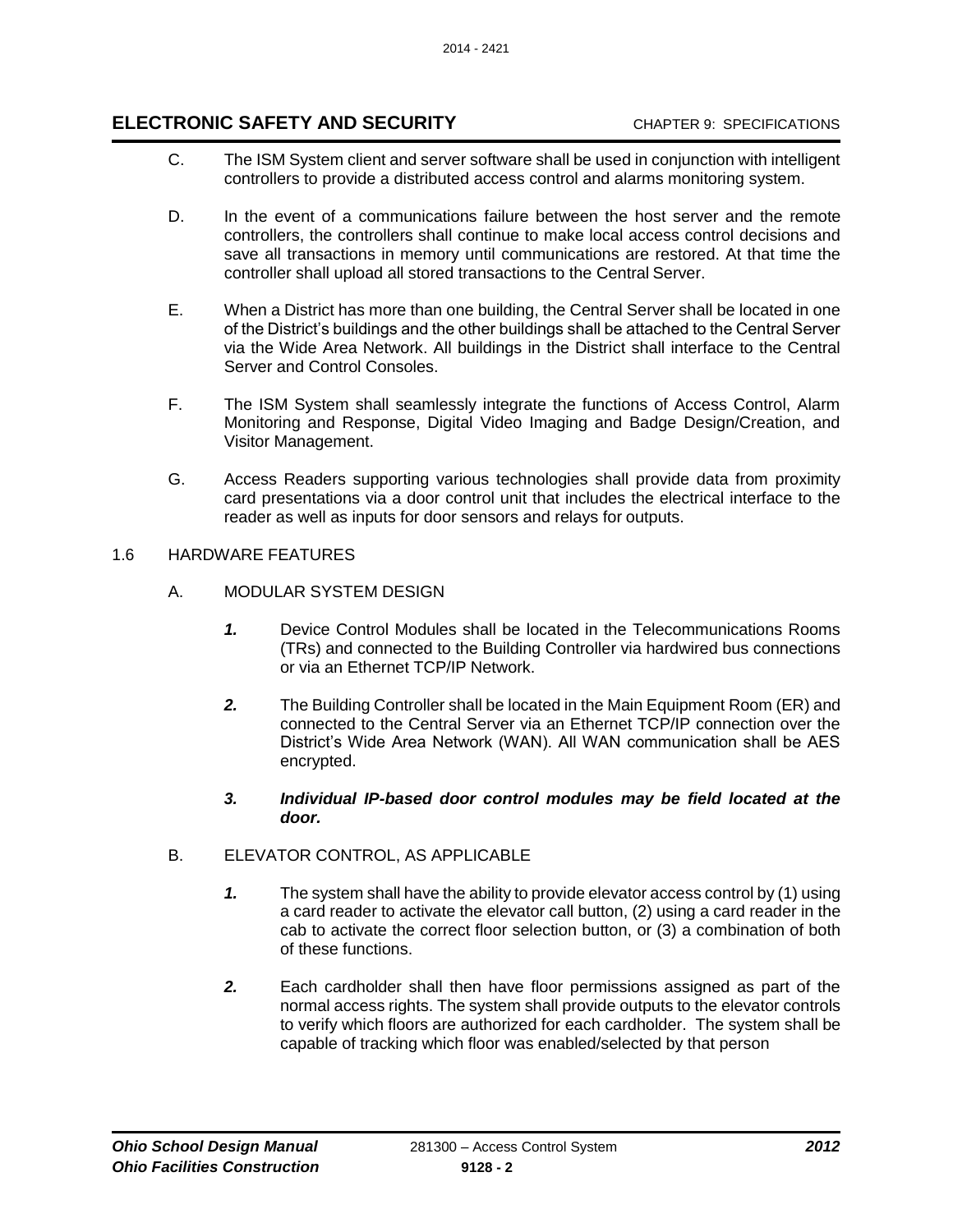- C. AVAILABILITY AND DISASTER RECOVERY
	- *1.* The system shall automatically synchronize any distributed databases.
	- *2.* The system shall be capable of having a redundant or clustered Central Server.
	- 4. In the event of loss of communications with the Central Server, the Building Control Units shall revert to a survivable remote operation and continue operation until communications is restored.

#### 1.7 SOFTWARE FEATURES

- A. PERMISSIONS
	- *1.* The system shall support multiple Operator permission levels.
- B. VIDEO IMAGING AND ID BADGE PRINTING
	- *1.* The system shall incorporate video imaging as a fully integrated function to customize access control cards by printing an identity badge directly onto the card.
	- *2.* The badge design and image capture capabilities shall combine with the latest technology card printers to allow the production of an ID badge pass for each cardholder at the time of registration.
	- *3.* For each cardholder both a facial image and a signature shall be able to be captured, or imported, and stored as part of the card record.
	- 5. A comprehensive integrated badge design and printing facility shall also be provided, allowing an unrestricted number of custom badge layouts to be defined then saved with a suitable description as a reference.
	- 6. When creating a new card record a badge preview screen shall also be included that displays the specific card's details on the selected badge design to allow confirmation prior to requesting the badge to be printed.
	- 7. Each new cardholder record shall have the option to be flagged for future printing. Cards flagged in this manner shall be easily recalled at a later stage and processed for output to the printer in a single action.
	- 8. The ISM System shall support any manufacturer's ID badge printer with a *current* Microsoft *platform* (depending on the workstation configuration) compatible printer driver.
	- 9. Provide one (1) Video Camera and Badging system per District.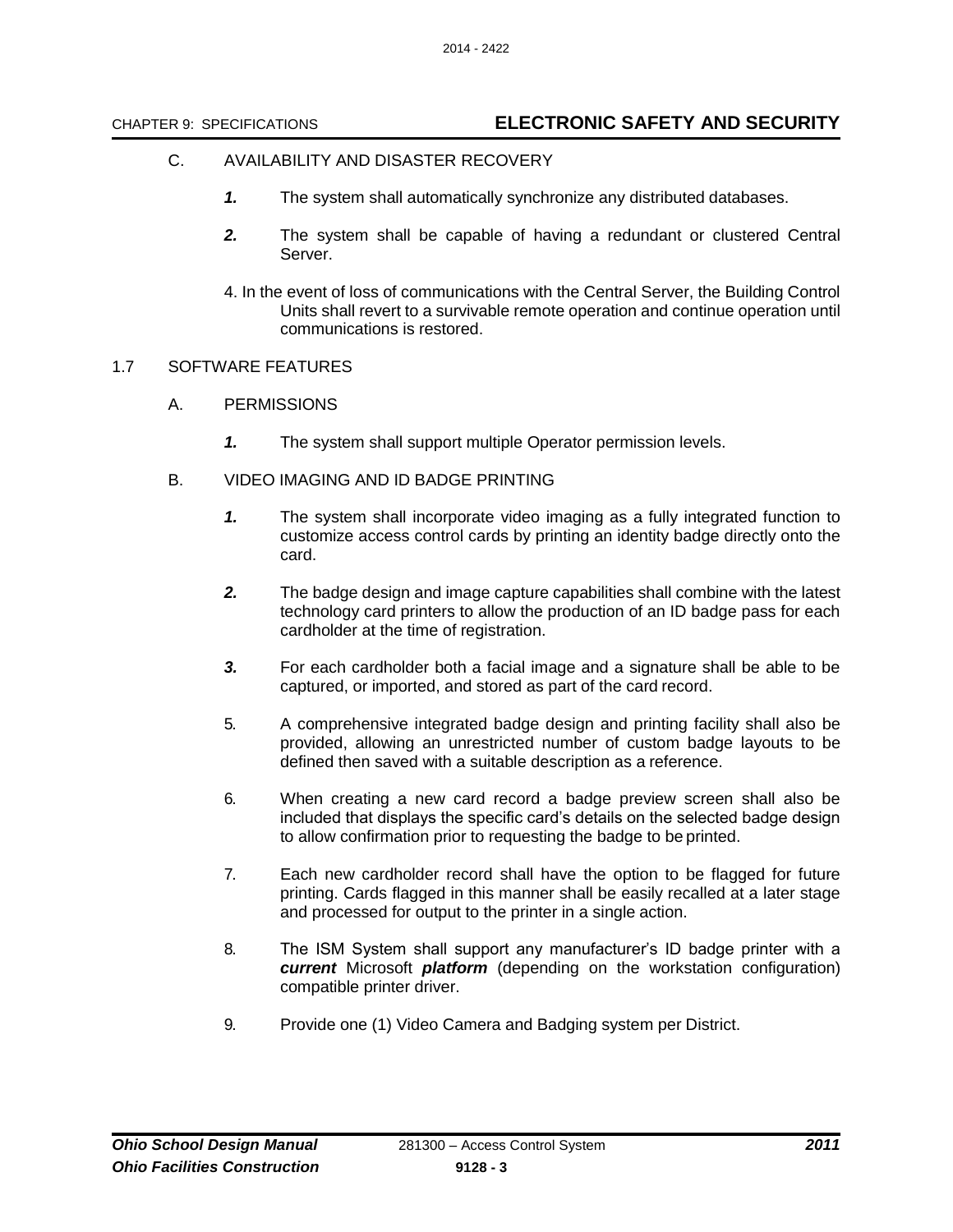## C. VIDEO VERIFICATION

- *1.* Depending on the District's needs, a Video Imaging option shall be available to provide a monitoring screen that will automatically display the stored image for a card when used at a reader.
- *2.* This screen shall operate in conjunction with a live video input from a CCTV camera viewing the selected access point, allowing the operator to verify that each card offered is in fact being used by the person to whom it wasissued.
- *3. Optional -* This screen shall also be frozen and printed to provide a hard copy evidence of any abuse observed by the operator. For District's with high security access points, the system shall be configured to not grant access until the operator has verified the stored and live images are the same person, with the door release being controlled by the systemoperator.

#### D. REPORT GENERATION

- *1.* Extensive history reporting shall be a standard integrated feature and shall include the ability to review all system alarms, access control activity, and operator actions. These reports shall be made available for review via the operator's display screen, a printer, or to another disk media. Extensive sort parameters shall include by any of the "Personal Details" fields or Titles, for example, by "Department", and only Names commencing with "Sm\*".
- *2.* The system shall also support generation of reports detailing the system operation such as:
	- a. Cards on site.
	- b. Hours on site.
	- c. Cardholders with access to each door.
	- d. Access rights of each cardholder.
	- e. System Configuration.
	- f. Scheduled and Conditional Commands defined.
	- g. System operator transaction history.
- *3.* It shall be possible to replay video clips associated with events by directly interacting with the report as published to the computer screen.
- E. ADDITION OF CARDHOLDERS TO THE SYSTEM DATABASE
	- *1.* The system shall provide a means of assigning access control rights to each cardholder. Access control rights determine which access points are accessible to the cardholder based on date and time of day.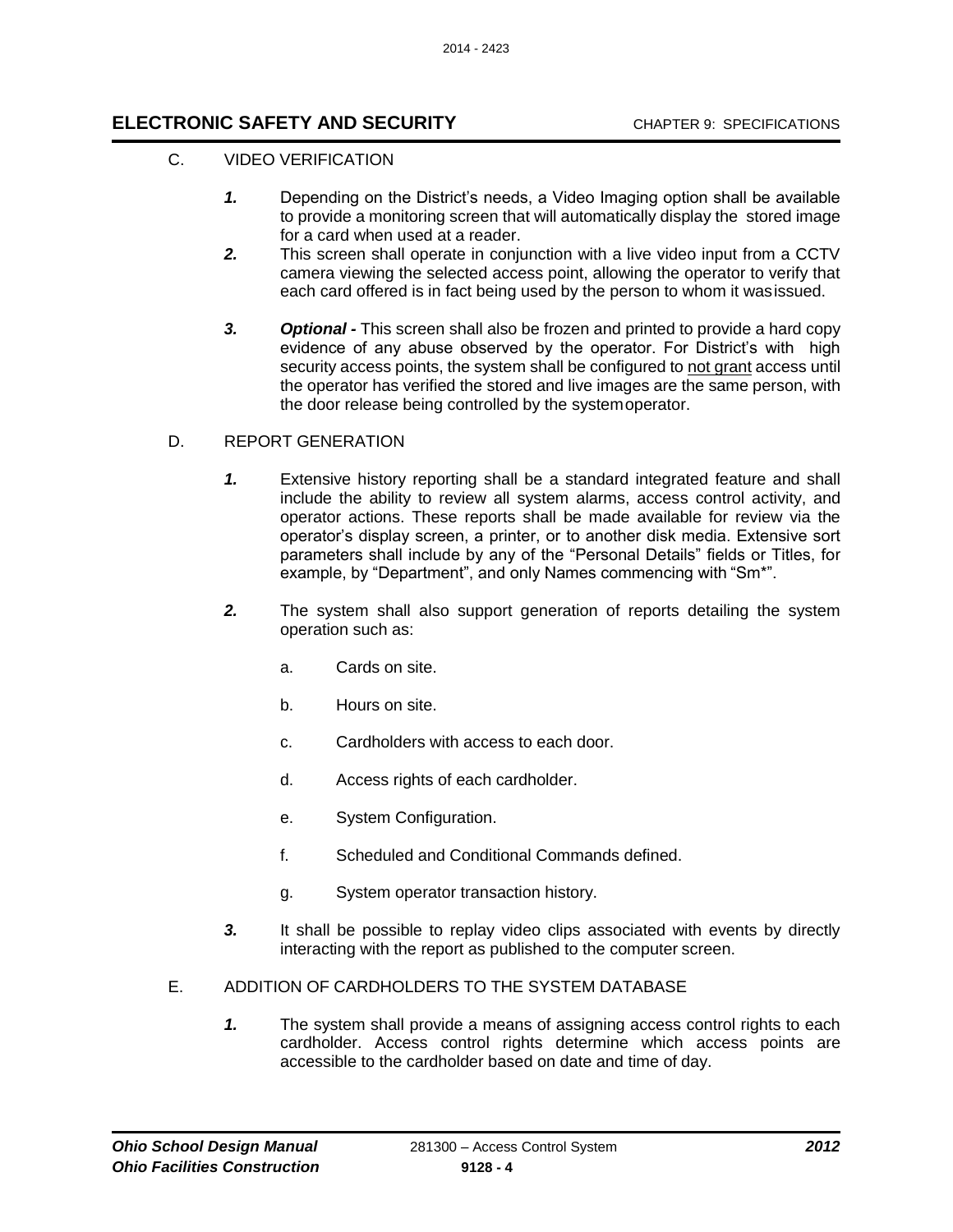- *2.* The software shall also provide an ALTERNATE set of Access rights to a cardholder on a temporary basis. The change may be initiated at any time by an authorized operator, or automatically between specified dates. This shall provide the ability of automatically changing a card's rights between a specified date range, after which the card will revert to its normal Doors and Times. Alternate access rights shall be able to be configured for multiple date ranges.
- *3.* Each cardholder shall either be associated with standard door timings, for door release, door open and door pre-held or be given extended timings for disabled persons or someone who has to push a cart.
- *4.* The system shall permit individual Access Rights or Group Access Rights to be assigned.
- F. CARDHOLDER DETAILS
	- *1.* Cardholder information shall include first and last name, card number, PIN code and valid period to provide automatic expiration. Each cardholder record shall also incorporate at least 50 user-defined personal data fields, independent of user-defined fields for visitor management.
	- *2.* Data base synchronization utilities shall be provided to synchronize the Access Control Database with the District's HR database. Removing an individual from the District's HR database shall automatically be queued for removal from the Access Control Database.
- G. LOCATOR
	- *1.* This feature shall provide a quick method of locating cardholders by displaying the last 10-25 valid history events along with the time, date and access point used. This information shall be available for an individual or group of persons by name, card number or by personal data.
- H. CARD WATCH FEATURE
	- *1.* It shall be possible to easily track any individual as they move around a large site by selecting a card watch. As the person uses their access control card, the system shall have the ability to automatically notify the operator of the person's presence at each location.
- I. MASTER CARD MODE
	- *1.* Master card mode authority shall be assigned to special cardholders, such as building maintenance, principals, etc. These features should be enabled on a per reader basis. This shall allow a person when vacating an area or building to change the reader's mode of operation from normal access control to Master Card Out operation.
	- *2.* When in this condition only persons with Master card privileges shall gain access through the door, all non-Master card users are rejected regardless of their card's current access rights.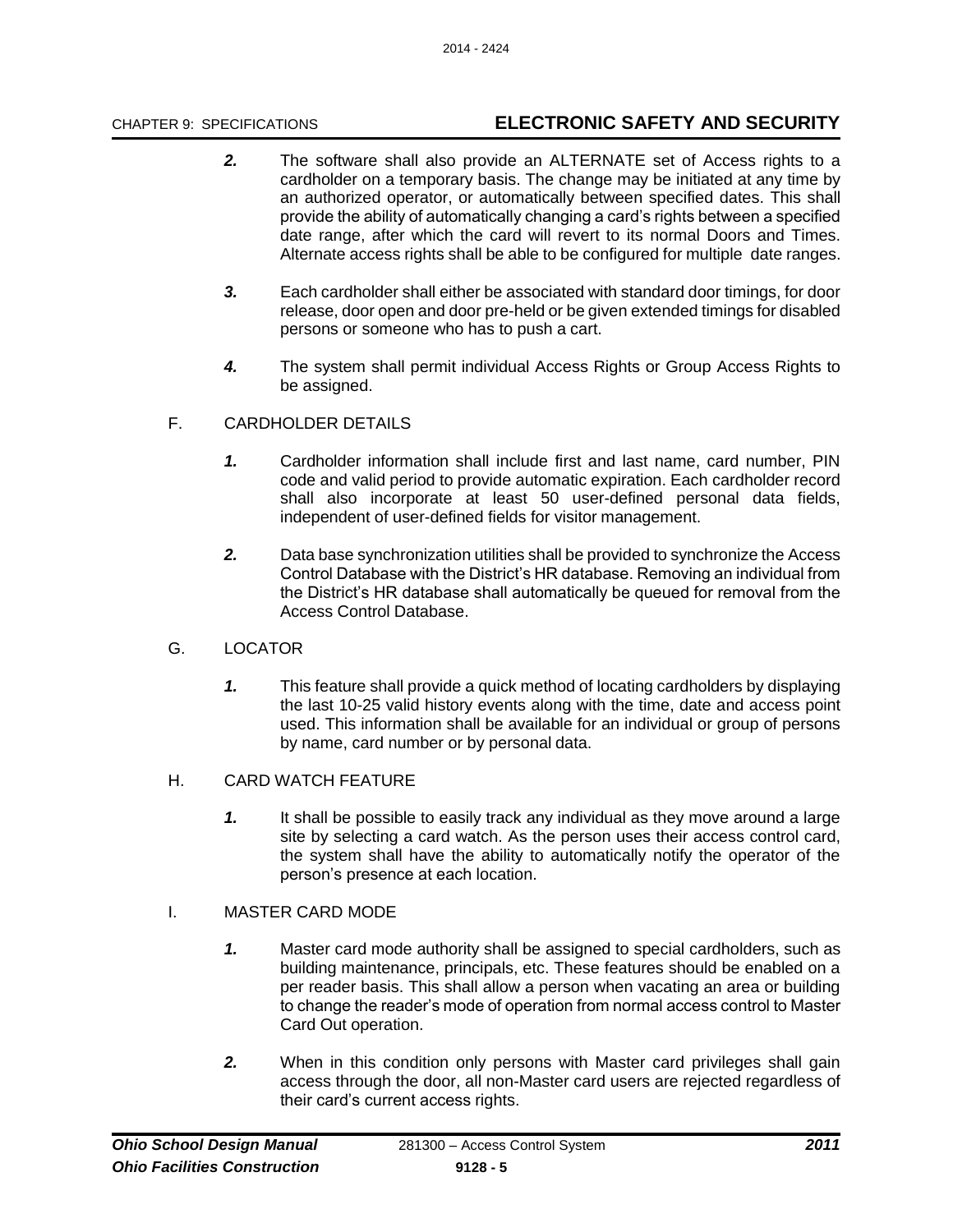*3.* This special feature shall be activated/deactivated by the Master cardholder, using a card presentation followed by a special code entered via the reader's keypad.

#### J. AUTOMATIC HOLIDAY OVERRIDE

- *1.* The software shall be able to be programmed by the operator to recognize special or holiday dates, which in turn can be linked to operational changes in how the site is to be managed on these specific days.
- *2.* This feature shall notify a system operator of individual holiday dates up to seven days prior *to provide* a useful check on the date's current validity.
- *3.* Multiple types of holiday dates shall also be provided so that partial school days or early closing requirements on specific dates can beaccommodated.

#### K. ALARM MANAGEMENT

- *1.* The system shall provide flexible alarm management.
- *2.* The system shall support the ability to selectively choose alarms to acknowledge and/or clear.
- *3.* Each alarm shall be capable of linking video from the CCTV digital video recorders for incident playback – fully integrated system.
- *4.* An alarm monitor display shall support the display of alarm statistics.
- *5.* Alarms shall be capable of being routed to specific client machines by time of day or day of week.
- *6.* Unacknowledged alarms shall be capable of being routed to alternate client or Email address based on age and priority of alarm.
- *7.* The display of reader door alarms shall be automatically enabled or disabled by the use of timed commands, either by reader or by a group ofreaders.
- L. GRAPHICAL SITE MAPS
	- *1.* To further enhance the presentation to the operator, the system shall have the ability to import and use graphical maps. Individual building Maps shall be linked together using a tiered tree structure. To speed the location of an incident, each map level shall contain a clearly visible indicator as to which sub map the operator should select next to find the device that is inalarm.
	- *2.* The status of readers, doors, monitor points and auxiliary outputs shall be requested from any map by simply selecting the icon representing the device and its current state will be displayed.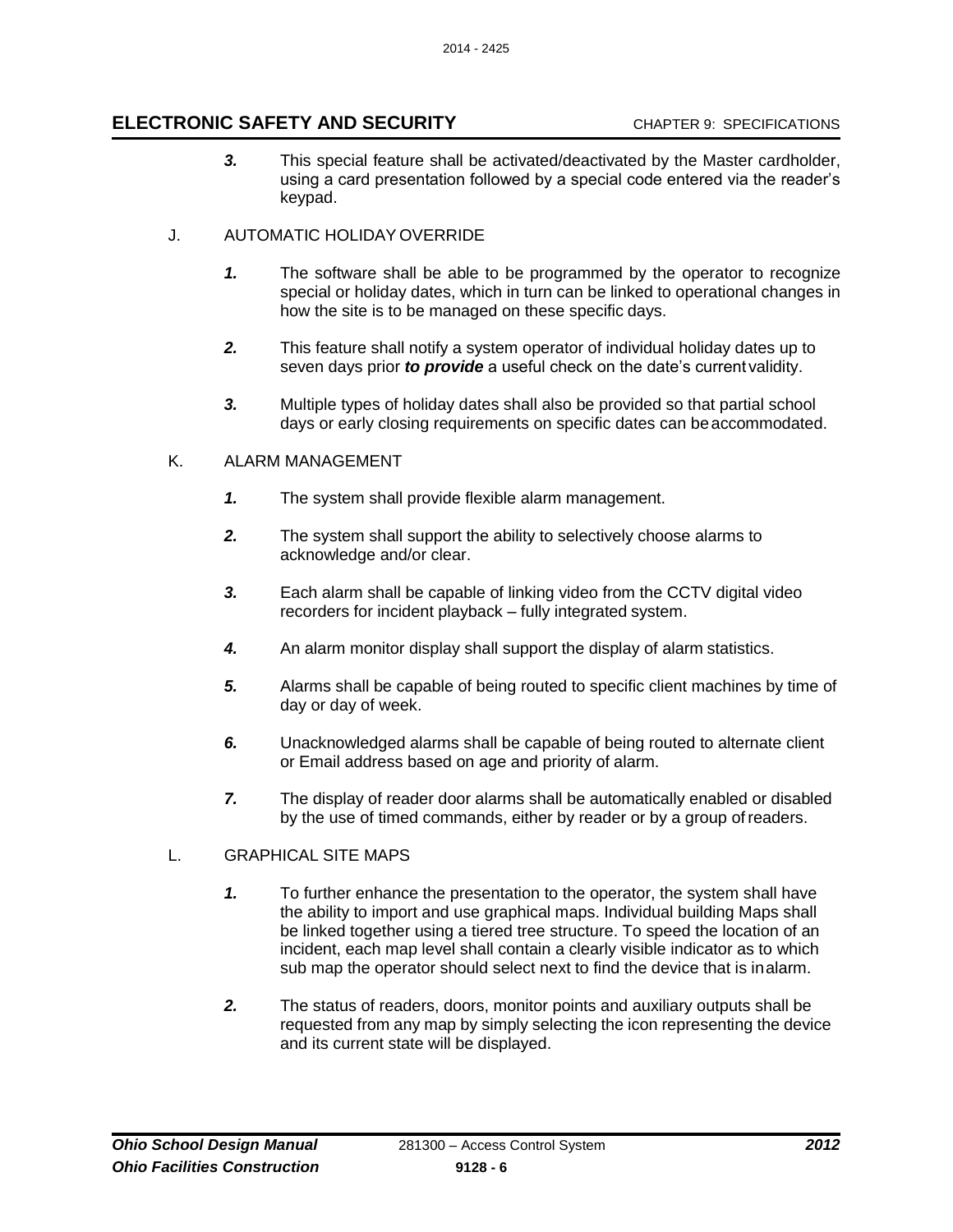- *3.* Maps shall be created using standard office tools such as Paint® or drawing packages such as AutoCAD®. It shall be possible to import drawings in the following formats: JPEG, Bitmap, Windows metafile or DXF. The maps shall be prepared by the Contractor for the District.
- *4.* Icons representing access points, monitoring points, switching outputs, alarm inputs, CCTV cameras or intercom call stations shall be placed on any map at the required location in a drag and drop manner.
- *5.* It shall be possible to define on the map the location of readers, access doors, alarm-monitored points, output switching relays, CCTV cameras, Digital Video Recorder Cameras, Intercom call stations and alarm panel devices.
- *6.* The map display shall allow the operator to switch the video display of any defined CCTV camera to any defined CCTV monitor. The map display shall allow the display of stored and live Digital Video Clips – fully integrated system.
- *7.* The map display shall include the option to group and display similar devices as a single icon. Once devices are grouped it shall be possible to change their status. For example, it shall be possible to unlock/lock all Building or District entrance doors by executing a single command from the map display.

#### M. MANUAL AND AUTOMATIC COMMANDS

- *1.* The system shall provide for both manual and automated commands. For example it shall be possible to schedule a command to automatically lock/unlock all doors at a specified time.
- N. USER CODE MODE
	- *1.* The System shall support the ability to put a keypad-equipped reader into User Code Mode. This feature shall allow a cardholder to gain access by entering a valid card's number at a reader keypad, therefore not requiring the holder to carry a card.
	- *2.* User code mode shall be enabled on a per reader basis.
- O. VISITOR MANAGEMENT *-* OPTIONAL
	- *1.* Visitor Management shall be incorporated as an optional feature of software, as coordinated with the School District's requirements. Operators shall be able to pre-enroll visitors. Any operator with visitor permissions assigned *has*  the ability to pre-enroll visitors.
	- *2.* Visitor time of arrival and time of departure shall be tracked by the system. This feature shall be available even if a visitor is not issued a card or card number in the system.
	- *3.* The System shall support an optional driver's license scanner including optical character recognition to ease data entry.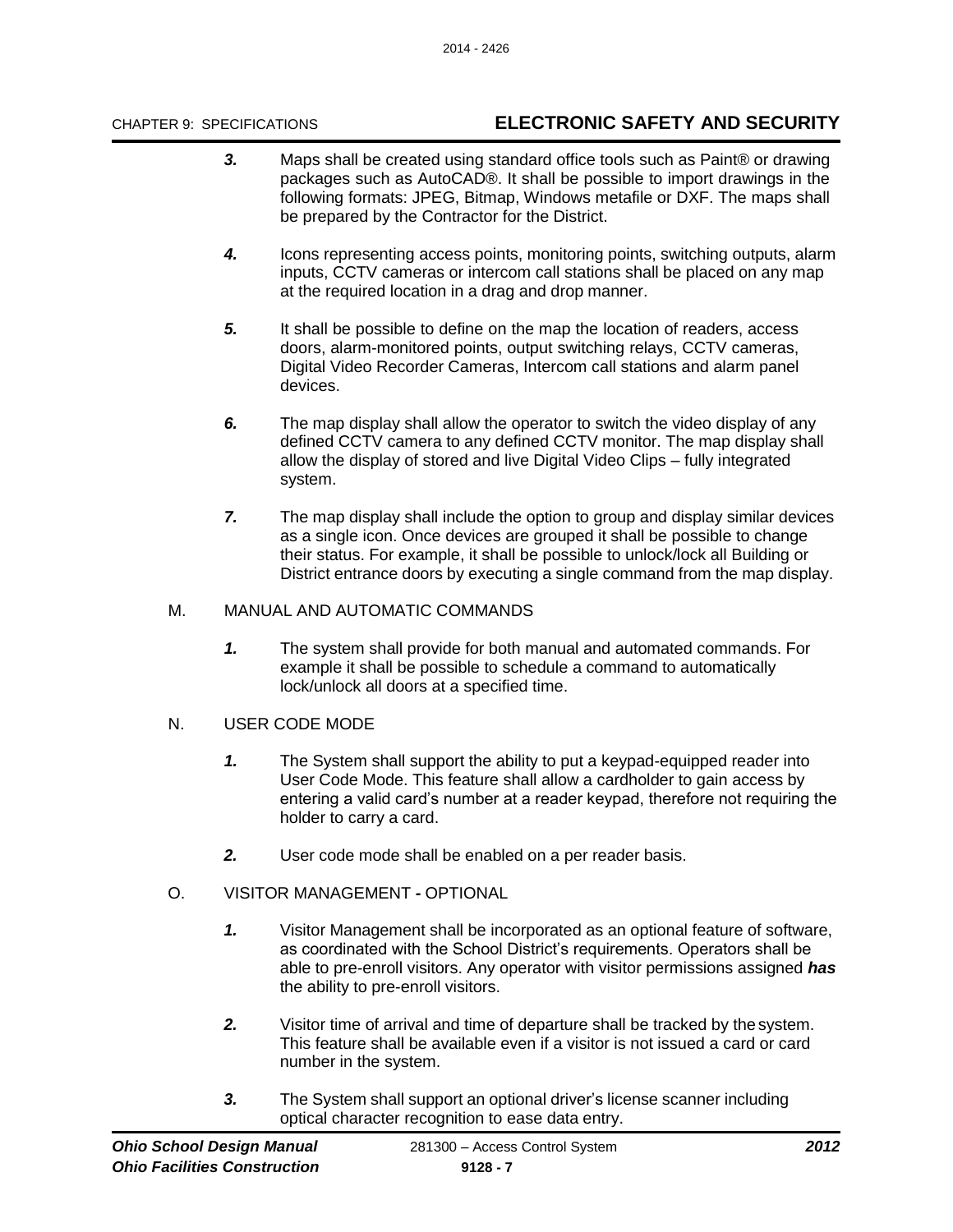- *4.* The System shall support capture of a business card image.
- *5.* The system shall include the ability to monitor the occupancy of an area.
- P. WINDOWS DAYLIGHT SAVING AUTO ADJUSTMENT
	- *1.* The system shall support automatic Daylight Savings Time Adjustment.
- Q. HISTORY ARCHIVE AND SYSTEM BACK UP
	- *1.* The system shall allow on line archiving of history logs, along with database back up of system configuration and cardholder details. This function shall be able to be automated to occur without intervention at a pre-set time.
- R. SMART CARD ENCODING
	- *1.* The system shall provide the ability to encode contactless smart cards with access control information.
	- *2.* On a timed or manual basis the system shall be configurable to allow entry using the smart card only, thereby raising or lowering the level of security as required.
- S. DIGITAL VIDEO MONITORING AND CCTV MATRIX SWITCH CONTROL OPTION
	- *1.* For larger Districts, the system shall provide an option to interface to a CCTV matrix switcher. This component shall allow an operator with appropriate privileges to display any available video source on any available video monitor.
- T. DATA IMPORT/EXPORT
	- *1.* The system shall support a data import/export ability to permit the District to bulk-load employee information at the beginning of a school year.
- U. BUILDING CONTROL MODULE
	- *1.* The system shall provide a Building Control Module, to allow the definition of one or more building controls, each used to control a separate HVAC or other building system. Readers and/or motion detector inputs shall be able to be used to determine the occupancy of the area represented by the building control – a fully integrated solution.
	- *2.* The Building Control Module shall support standard BACnet communications to project the current status of building controls, monitor points, doors and the last alarm generated to third-party building systems.
	- *3.* The system shall allow manual commands to interface with (turn on or off) building controls through the BACnet protocol. It shall be possible to issue these commands from on-screen graphical maps or plans of the building.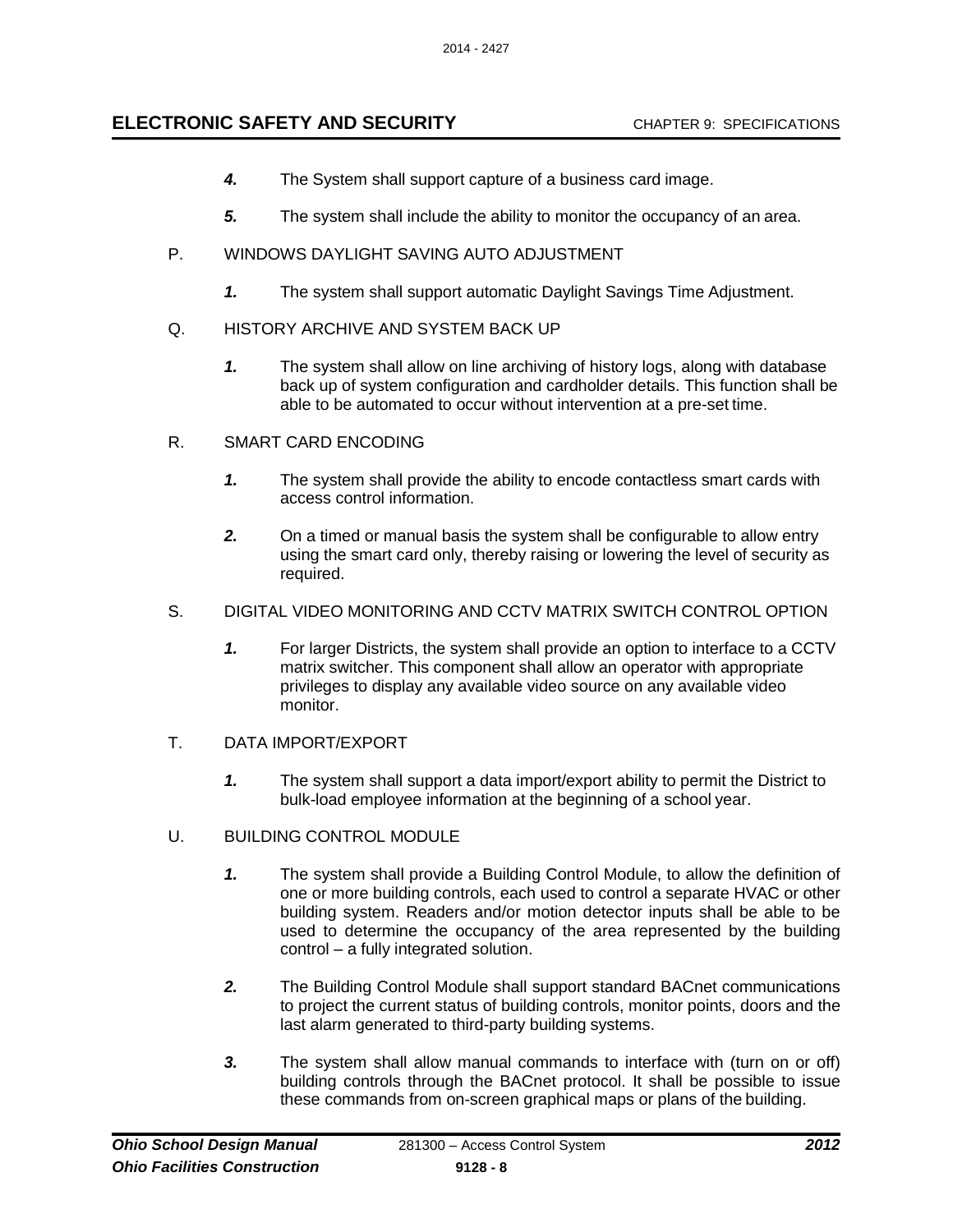- *4.* The system shall allow scheduled commands to interface with (turn on or off) building controls through the BACnet protocol. It shall be possible to issue these commands automatically at any time of the day, any day of the week or holiday dates.
- *5.* The system shall allow conditional commands to interface with (turn on or off) building controls through the BACnet protocol. It shall be possible to issue these commands automatically depending on another event occurring. For example, a cardholder could use a "card command" at an access control reader to switch an HVAC system on or off.
- *6.* It shall be possible to view the current status of a building control from the View/Status screen in the System software.
- *7.* The system shall allow the definition of groups of building controls, which enables, for example, a single command to switch on several building controls in one operation.
- V. E-MAIL ALARMS
	- *1.* The System shall support the ability to automatically e-mail alarm condition messages.
- W. INTERCOM INTEGRATION OPTION
	- *1.* The system shall support a serial or other high-level connection to an intercom system. The intercom system shall be accessed by users through a call station -- typically installed outside the building at doors, parking barriers, etc.
	- *2.* Visitors or other personnel generally ask permission to gain entry at the intercom call stations.
- X. INTRUSION DETECTION SYSTEM INTEGRATION
	- *1.* The System shall support a high-level (serial interface) to an intrusion detection system (IDS). The IDS shall be UL 1076 listed. The System shall support events to be recorded and displayed from the IDS system on the alarm management screen and in the transaction history reports – fully integrated system.

#### 1.8 CARD READERS

- A. Furnish Card Readers at all Controlled Access Entrances, Elevators, Food Storage areas and Technology Rooms, as required by the District.
- B. All Card Readers shall be Proximity Type (no Card swipe type readers) as required by the District.
- C. Card readers *may* include a keypad for duress entry or PIN Number entry.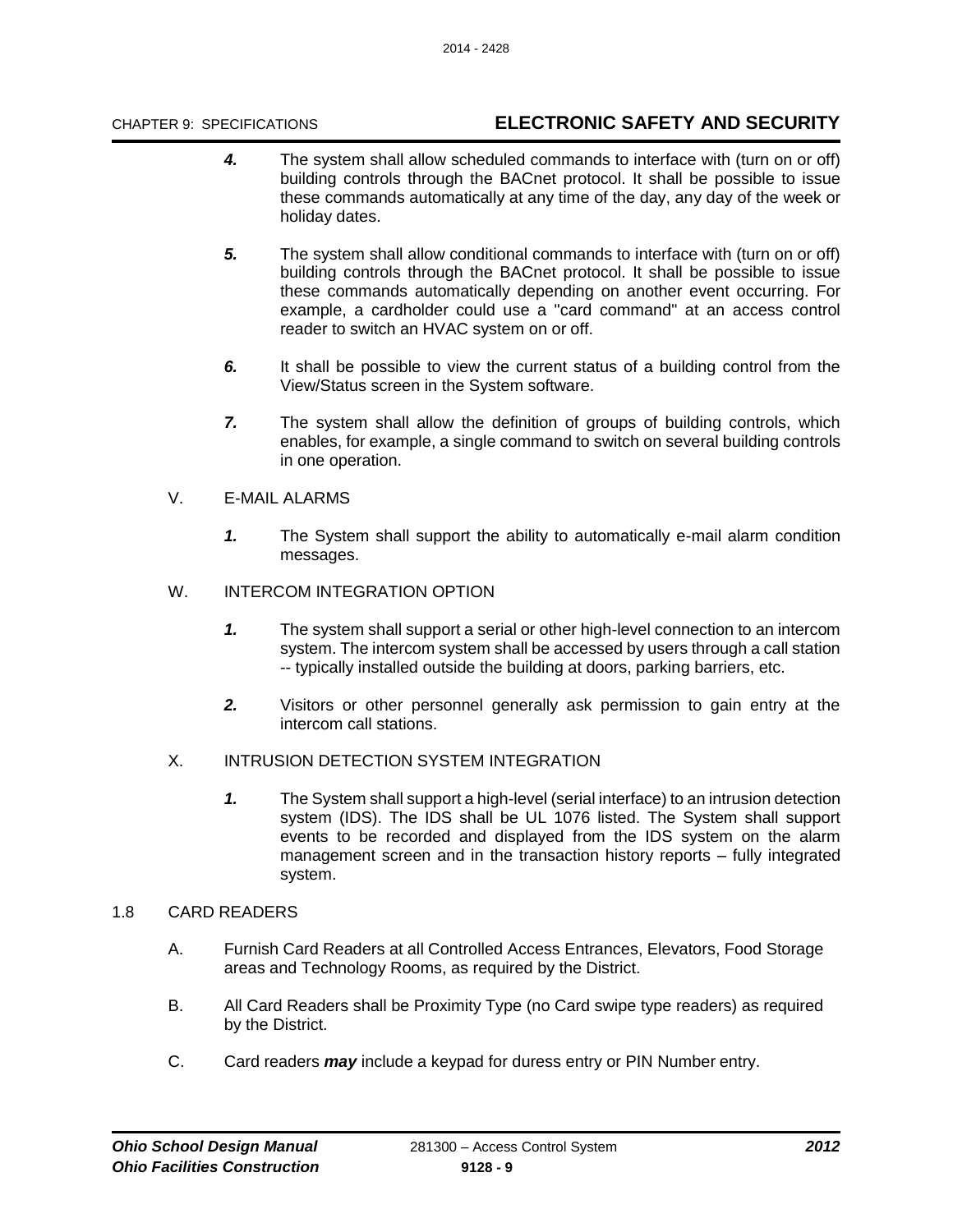#### 1.9 POWER SUPPLIES

A. All system Power supplies shall be centrally located in the Technology Rooms and connected to the Technology Room Generator Powered, UPS units.

#### 1.10 INSTALLATION

- A. The Administrator Terminal shall be connected to the remote terminals before connecting to any card reader processors.
- B. The Contractor shall coordinate with the District's locksmith if converting from mechanical to electric locks.
- C. The Contractor shall install the appropriate cable from the CPU to readers, door contacts, request-to-exit devices, and electric locks at each door and/or gate.
- D. All communications cables shall be kept away from power circuits.
- E. The Contractor shall install the power supply(s) for electric locks in locations where they will not interfere with other operations.
- F. The Contractor shall do nothing to modify a UL. rated door or frame that would void the UL label or fire rating.
- G. All cables shall be labeled with self-laminating, machine-printed, wrap-around labels.
- H. Review and coordinate door hardware characteristics and integration requirements with the Design Professional.

#### 1.11 INITIAL PROGRAMMING AND CONFIGURATION

- A. Contractor shall provide initial programming and configuration of the Integrated Security Management (ISM). Programming shall include defining hardware, doors, monitor points, clearance codes, time codes, door groups, alarm groups, operating sequences, camera call-ups, and the like. Input of all program data shall be by Contractor. Contractor shall consult with Security Consultant and District to determine operating parameters.
- B. The Contractor shall develop and input system graphics, such as maps and standby screens. The District shall provide floor plan *record ("as-built")* drawings as the basis for the creation of maps. Development of maps shall include the creation of icons for all doors, monitor points, and tamper circuits. Owner shall provide floor plan *record ("as-built")* drawings, in the form of AutoCAD .DWG or .DXF files, as the basis for the creation of maps.
- C. The District, with the cooperation and assistance of Contractor, will input the cardholder data for each access card.
- D. The system shall be configured with a minimum of 1 user license per building.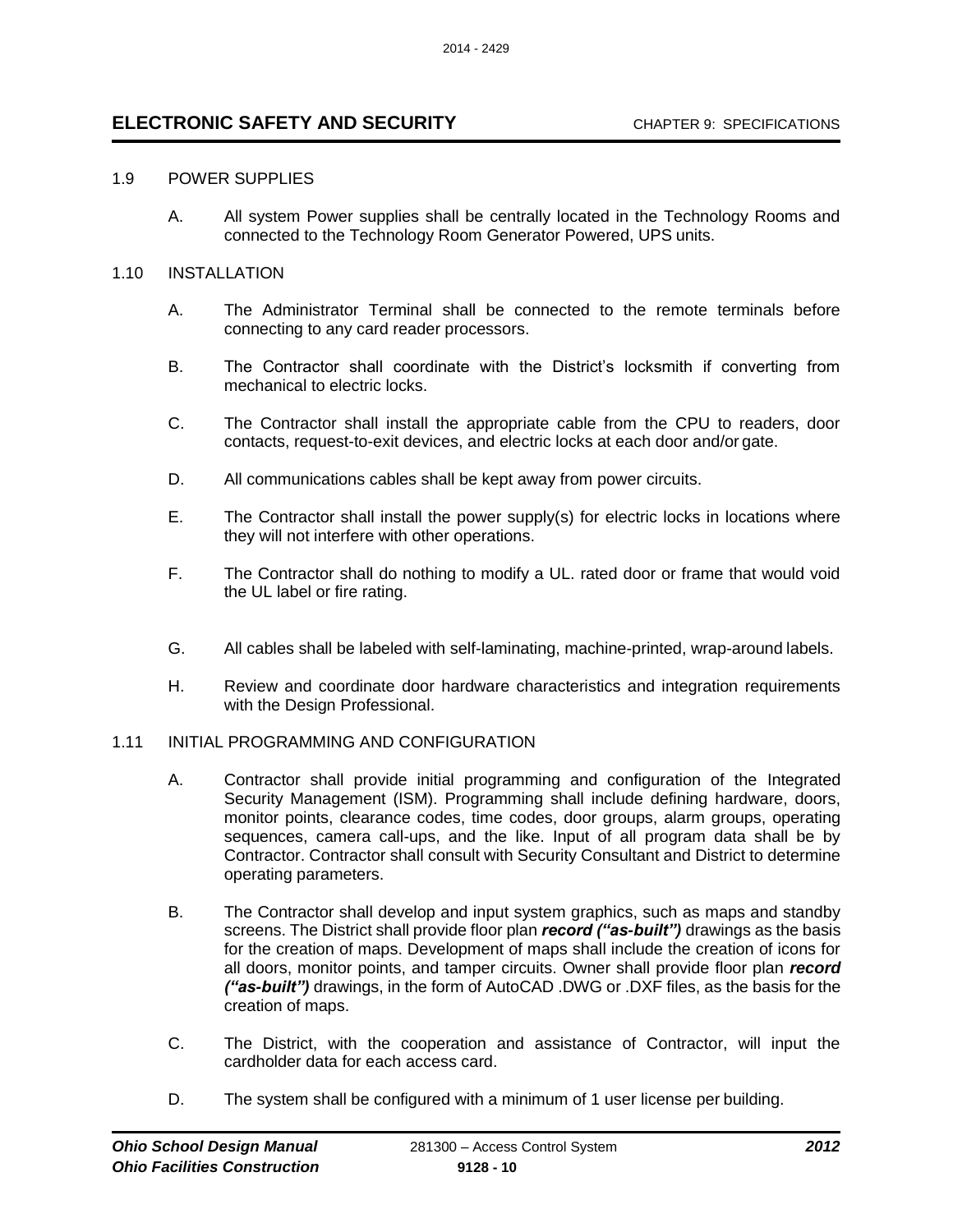#### 1.12 TRAINING

- *A. Provide a minimum of forty (40) hours of training to the District's personnel. Plan for multiple training trips to the site. Training session(s) shall cover the following topics at a minimum:*
	- *1. System Equipment Connectivity*
	- *2. Device Configurations*
	- *3. Operation, maintenance, and upgrade procedures.*
- *B. Training to be arranged with District personnel. 40 hours should be spread out over the length of the warranty (Ex: 8 hours at project turnover/completion, 8 hours at 3 months, 8 hours at 6 months, 8 hours at 1 year, 4 hours at 2 years, 4 hours at 3year.)*
- *C. Training to occur in maximum of 2 hour increments per personnel or groups or personnel.*
- *D. Consider requiring Contractor to provide manufacturer training vouchers for a portion of the training, which are valid during the warranty period.*
- *E. Training shall be by certified manufacturer instructor.*
- *F. Training schedule shall be coordinated with District personnel and their needs.*
- *G. Training plan, time line, and agenda shall be provided to District IT personnel and signed off by District and Contractor.*
- *H. Warranty certificate and agreement shall be provided to District IT personnel at initial training session.*
- *I. Provide a digital video copy of the training sessions.*

#### 1.13 SEQUENCING

A. The following figures provide recommendations for the sequencing and operation of the Access Control for the building's main doors. Suggested breakdown of tasks by trade are also provided. The Designer should consult with the District to determine final operating parameters.

(please see following diagrams)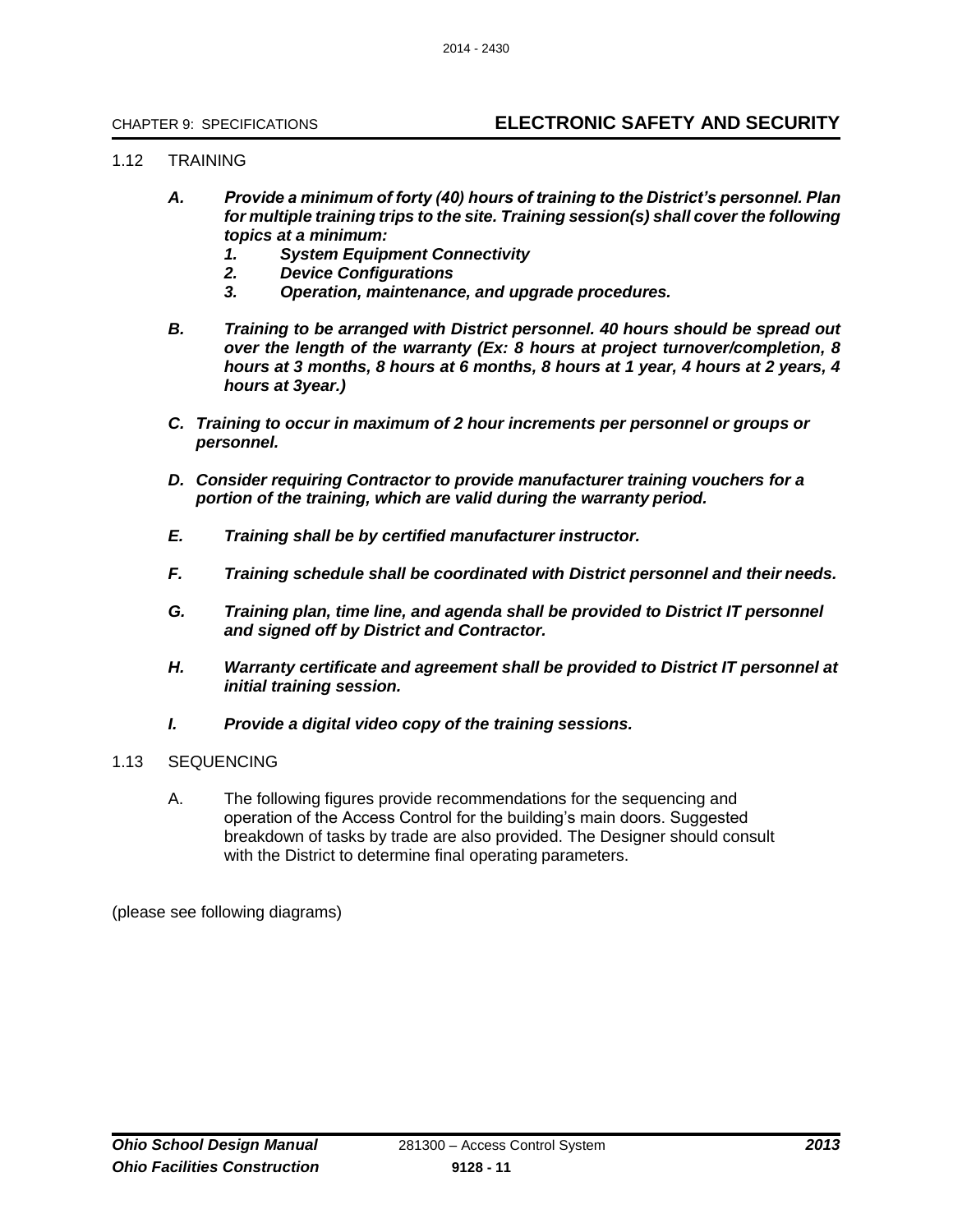

## NOTES:

- 1. Pathway by T.E.C; wire and termination by E.C.
- 2. Pathway, wire, and termination by T.E.C.
- 3. All by E.C.
- 4. Pathway by T.E.C.; wire and termination by T.C.
- 5. Card reader coded to unlock vestibule to office door 3. Pathway by T.E.C.; device, wire, and termination byT.C.
- 6. Device furnished and installed byT.C.
- 7. Device furnished and installed byG.C.
- 8. Device furnished and installed by G.C.; access interface by T.C.
- 9. Pathway by T.E.C.; device, wire, and terminaton by T.C.
- 10. Device furnished and installed by G.C.; access interface by T.C.
- 11. Video phone monitor with strike release button to open vestibule door 3.
- 12. Video phone linked to reception desk. Pathway by T.E.C.; device, wire, and termination byT.C.
- 13. Doors on the operating diagram are a typical standard schematic only. The number of doors and size of openings vary per project. Consult with door sheets of the architectural, electrical, and technology drawings.
- 14. Door power supply tied to emergency generator.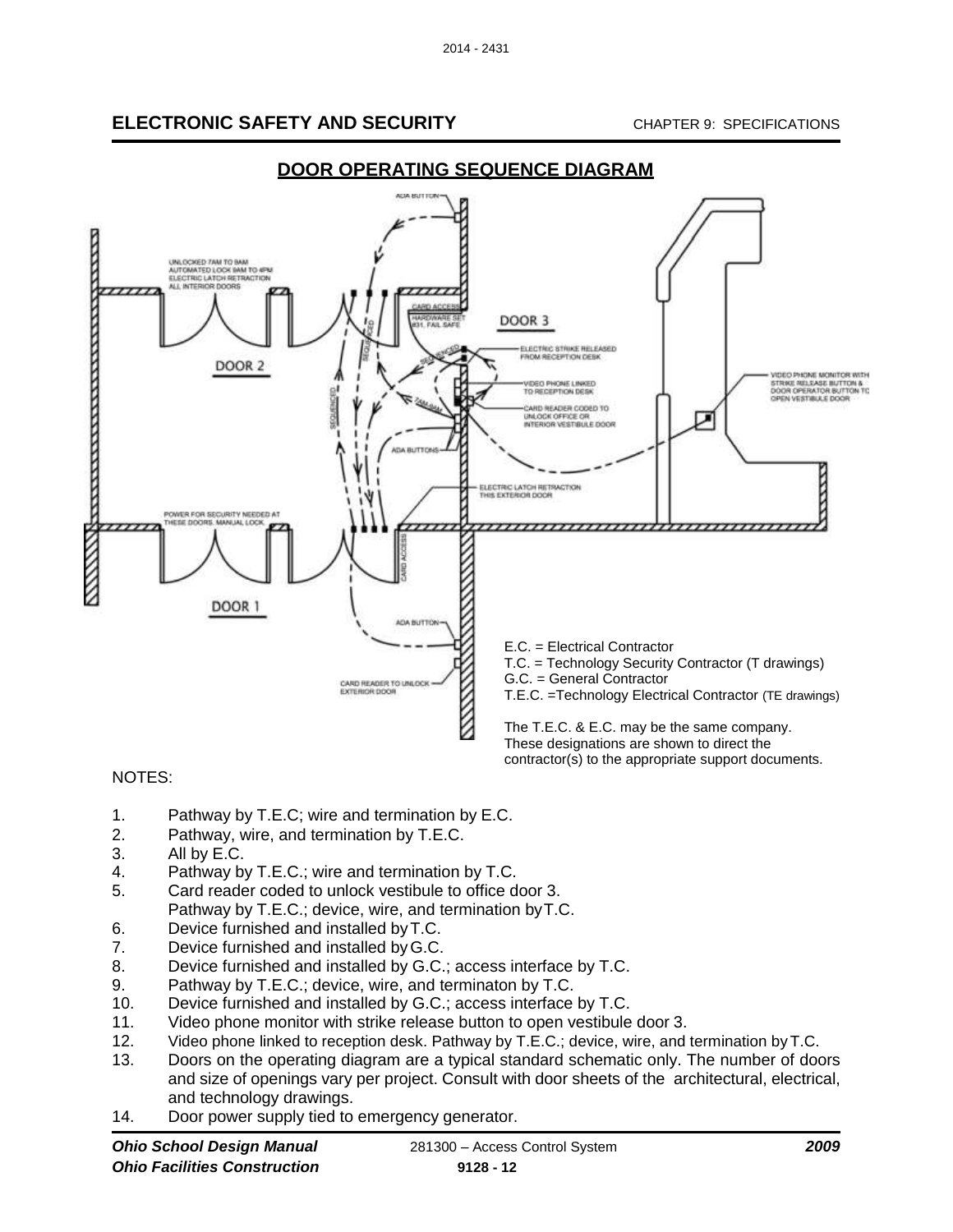2014 - 2432

15. See door elevation diagrams for contractor responsibilities.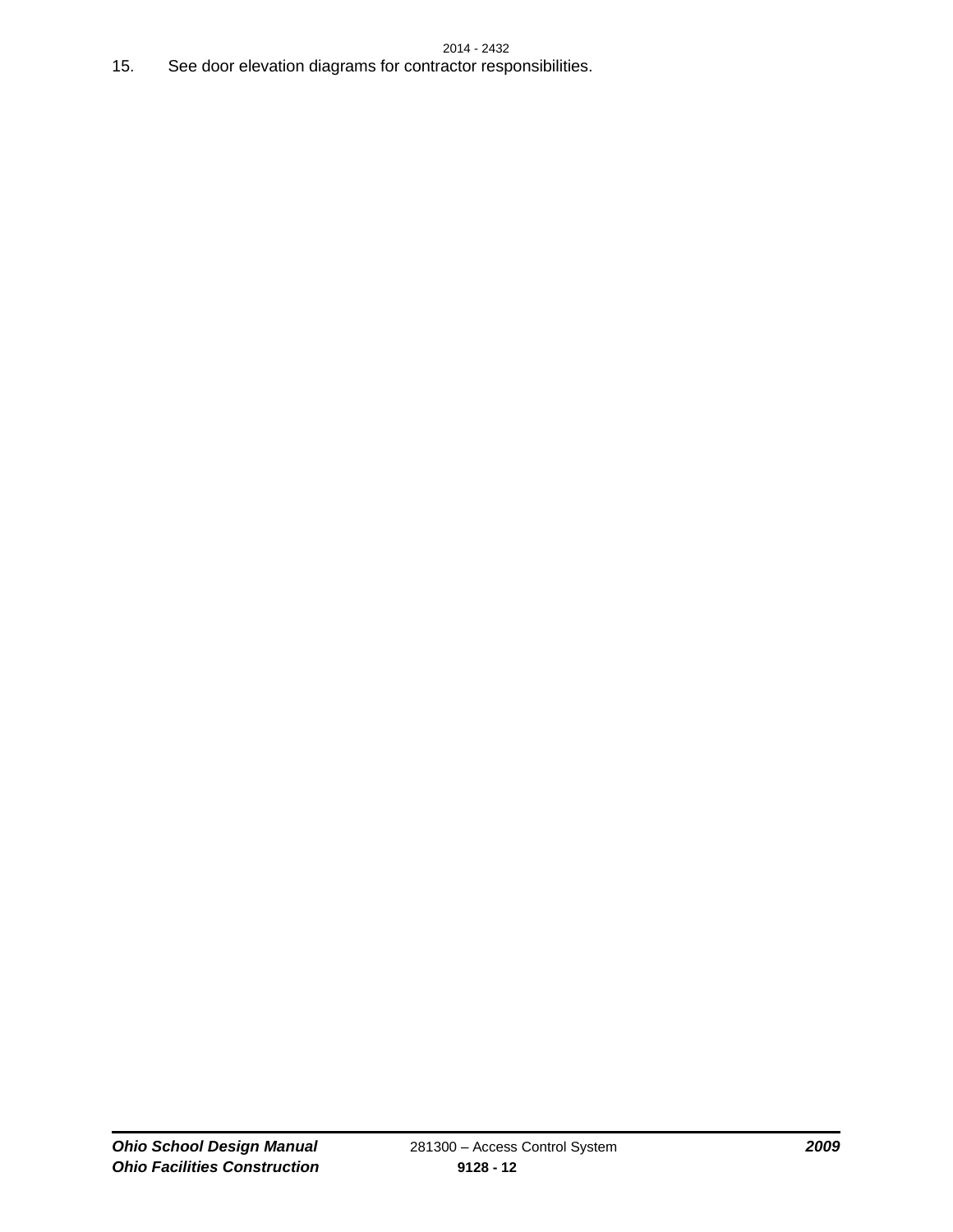

# **TYPICAL DOOR 1**

Door 1:

Push plates needed for assisted access to and from vestibule  $7$  a.m.  $-4$  p.m.

Card reader access to unlock door 4 p.m.-1 a.m. weekdays and weekends.

Only one door has power for card reader and push plates. All others need security power.

All other doors are manually locked 4 p.m.-7 a.m. They will open from inside vestibule via panic devices.

All exterior doors have security breach alarm hardware.

All components should be installed in one location as designated by G.C., 8" above ceiling (typical).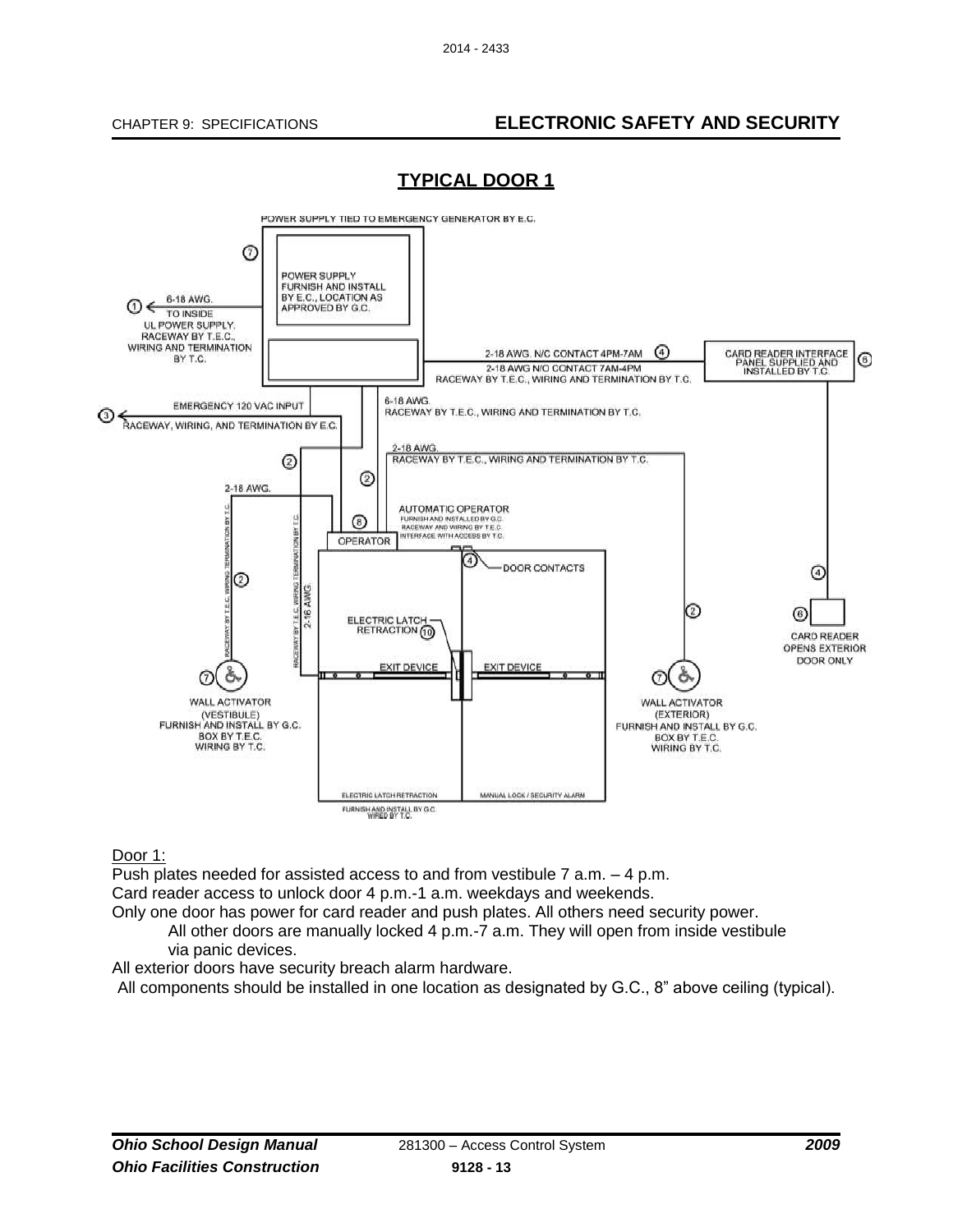

# **TYPICAL DOOR 2**

#### Door 2:

This door will be unlocked between 7 a.m.-9 a.m. and both push plates will work.

After 9 a.m. the door will be locked and the vestibule push plate will not work but the interior push plate will still unlock the panic bar and open the door.

There will need to be one set of contacts to the inside door to control the locking and unlocking of the panic bar between 7 a.m.-9 a.m.

This door can be opened by card reader at all times.

All interior vestibule doors have electric latch retraction and are connected to building security.

All interior vestibule doors lock from 9 a.m.-4 p.m.

All interior doors can be opened from inside the building at all hours via panic hardware.

Lock out of doors can be overridden during fire drills or other events.

All components shall be installed in one location as designated by G.C., 8" above ceiling (typical).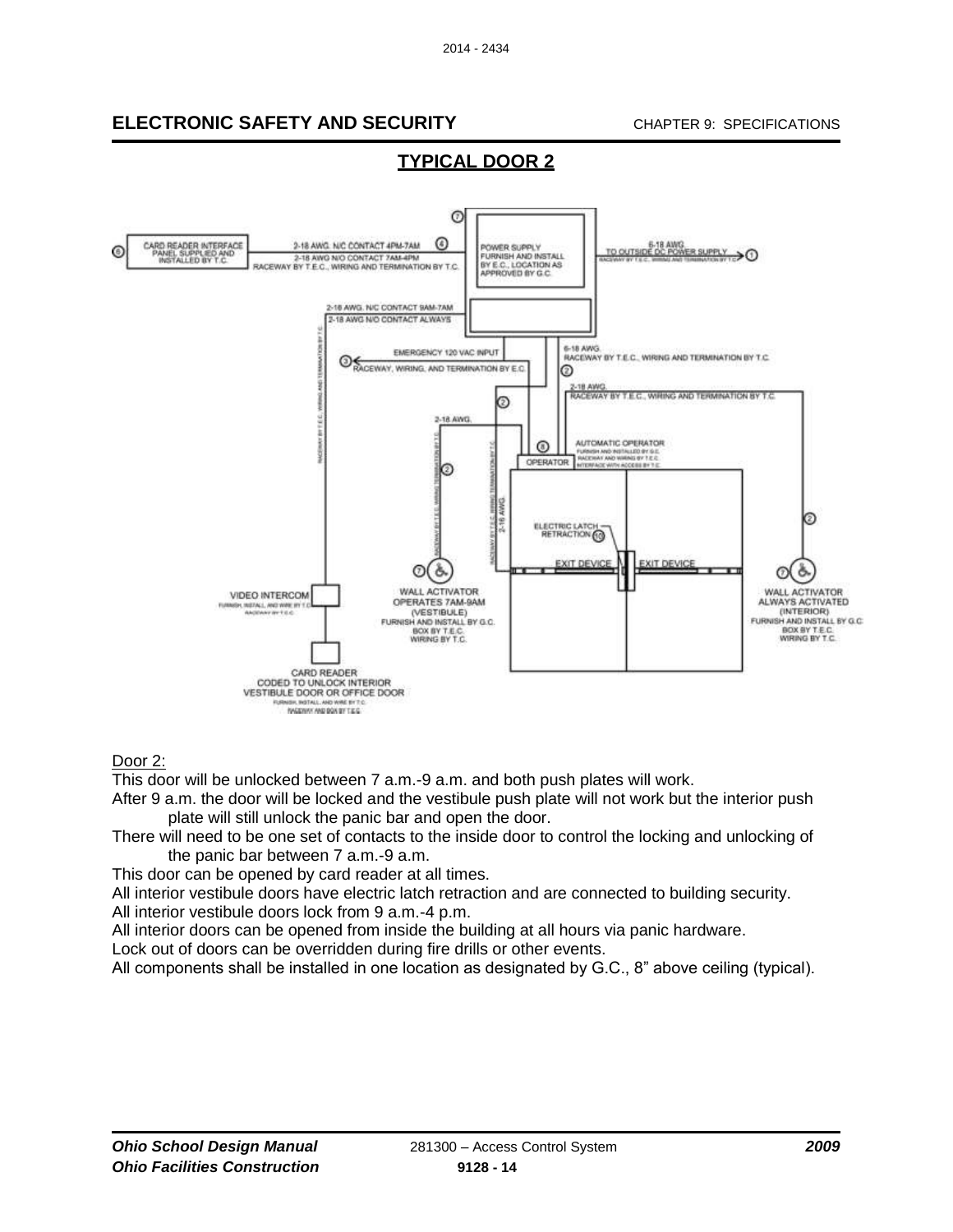

## **TYPICAL DOOR 3**

#### Door 3:

This door is locked at all times.

Entry is only allowed via card reader or by push plate located at the office personnel's desk.

Visitors must first be identified at the video intercom located in the vestibule by the office personnel through their video receiver.

There is a push plate inside the office to let visitors out when they are leaving.

There are no push plates inside the vestibule to let people into the office.

All visitors must be identified prior to gaining access to the rest of the building.

The security/receptionist has control over releasing the door strike to unlock the door or releasing the strike and activating automatic door operator, depending on which button is pressed on the intercom receiver.

All components should be installed in one location as designated by G.C., 8" above ceiling (typical).

END OF SECTION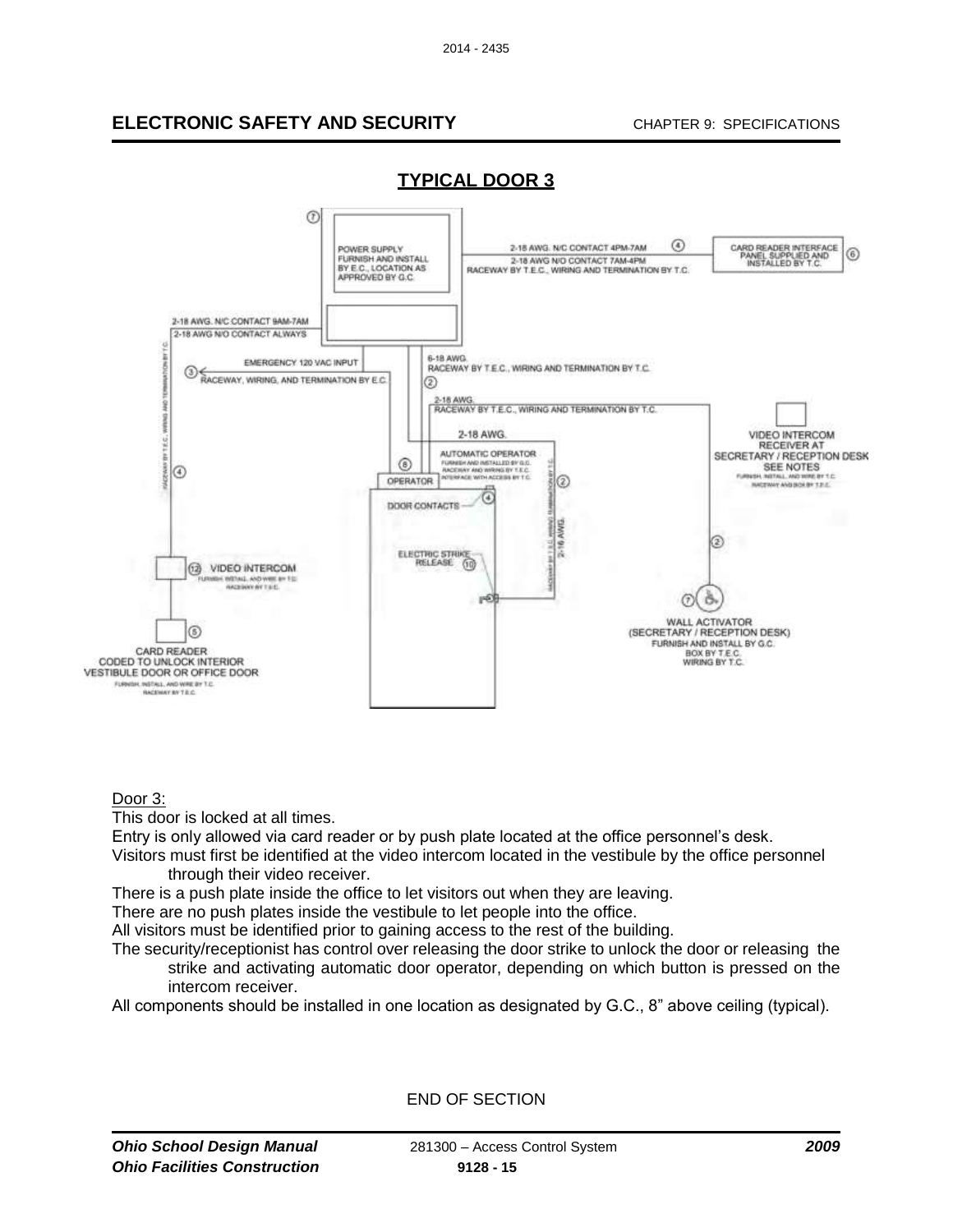THIS PAGE HAS BEEN INTENTIONALLY LEFT BLANK.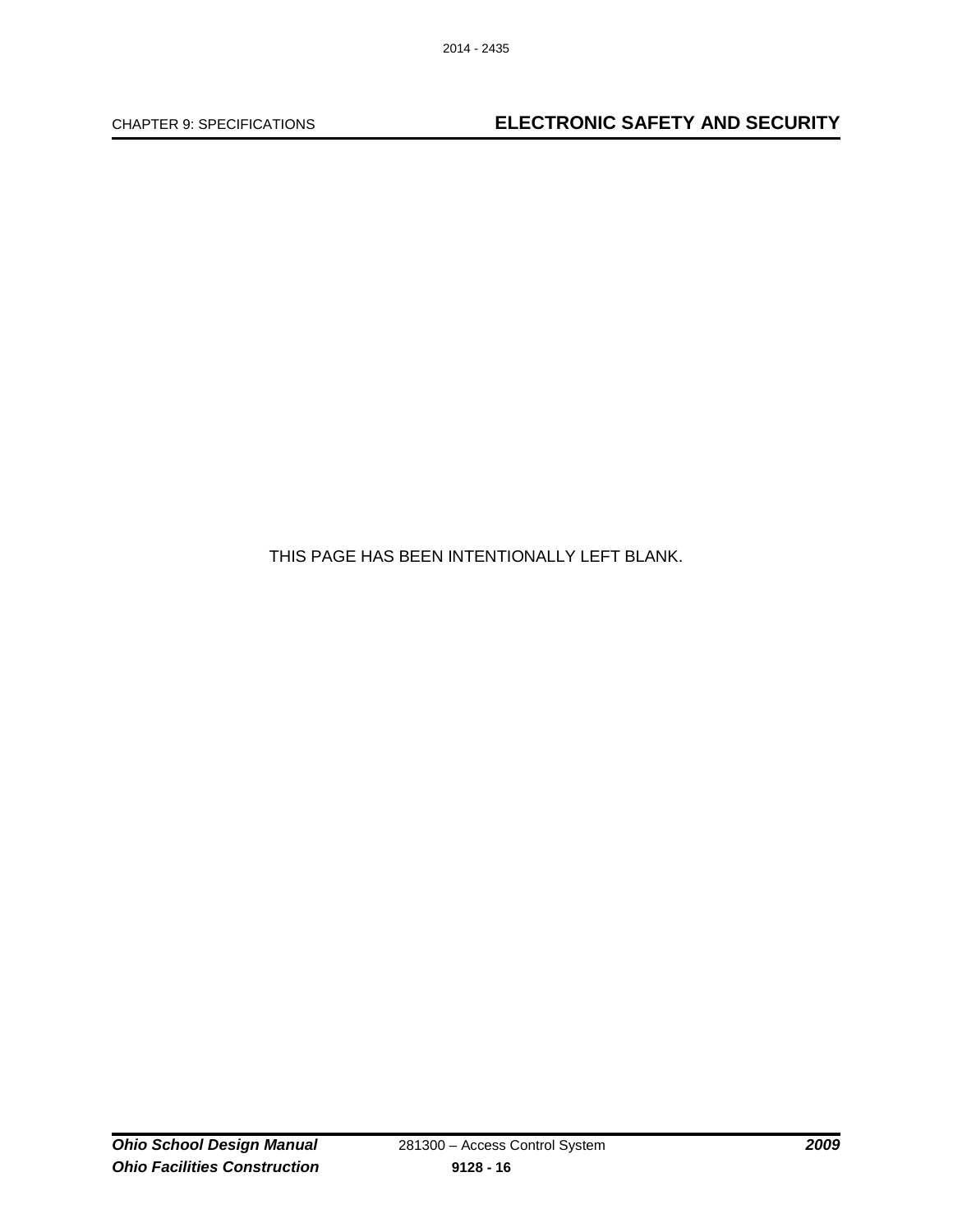#### SECTION 281600

#### INTRUSION DETECTION SYSTEM

#### GENERAL GUIDELINES

#### 1.1 GENERAL

- A. This Section defines the general design requirements for a uniform Intrusion Detection System that shall be followed for all OFCC Technology construction projects.
- B. Refer to Sections 8500, Technology Systems, 28 13 00 Access Control *System* and 28 23 00 Video Surveillance *System* for additional information.

#### 1.2 SECTION INCLUDES

- A. Intrusion Detection System.
- B. Uninterruptible Power Supply (UPS).

#### 1.3 QUALITY ASSURANCE

- A. National Fire Protection Association.
- B. NFPA 730 Guide for Premises Security
- C. NFPA 731 Standard for the Installation of Electronic Premises Security Systems
- D. National Electric Code.
- E. American with Disabilities Act.
- F. Underwriter's Laboratory.
- G. Latest ANSI TIA/EIA-568, 569, 606, 607 Standards and Eleventh Edition (or later).
- H. BICSI Telecommunications Distribution Methods Manual (TDMM).
- I. UL 1610 -- Central-Station Burglar-Alarm Units.
- J. UL 1023 -- Standard for Safety Household Burglar-Alarm System Units.
- K. UL 609 -- Standard for Safety Local Burglar Alarm Units and Systems.
- L. UL 365 -- Standard for Safety Police Station Connected Burglar Alarm Units and Systems.
- M. UL 985 -- Household Fire Warning System Units.
- N. Products -- Factory Mutual approved.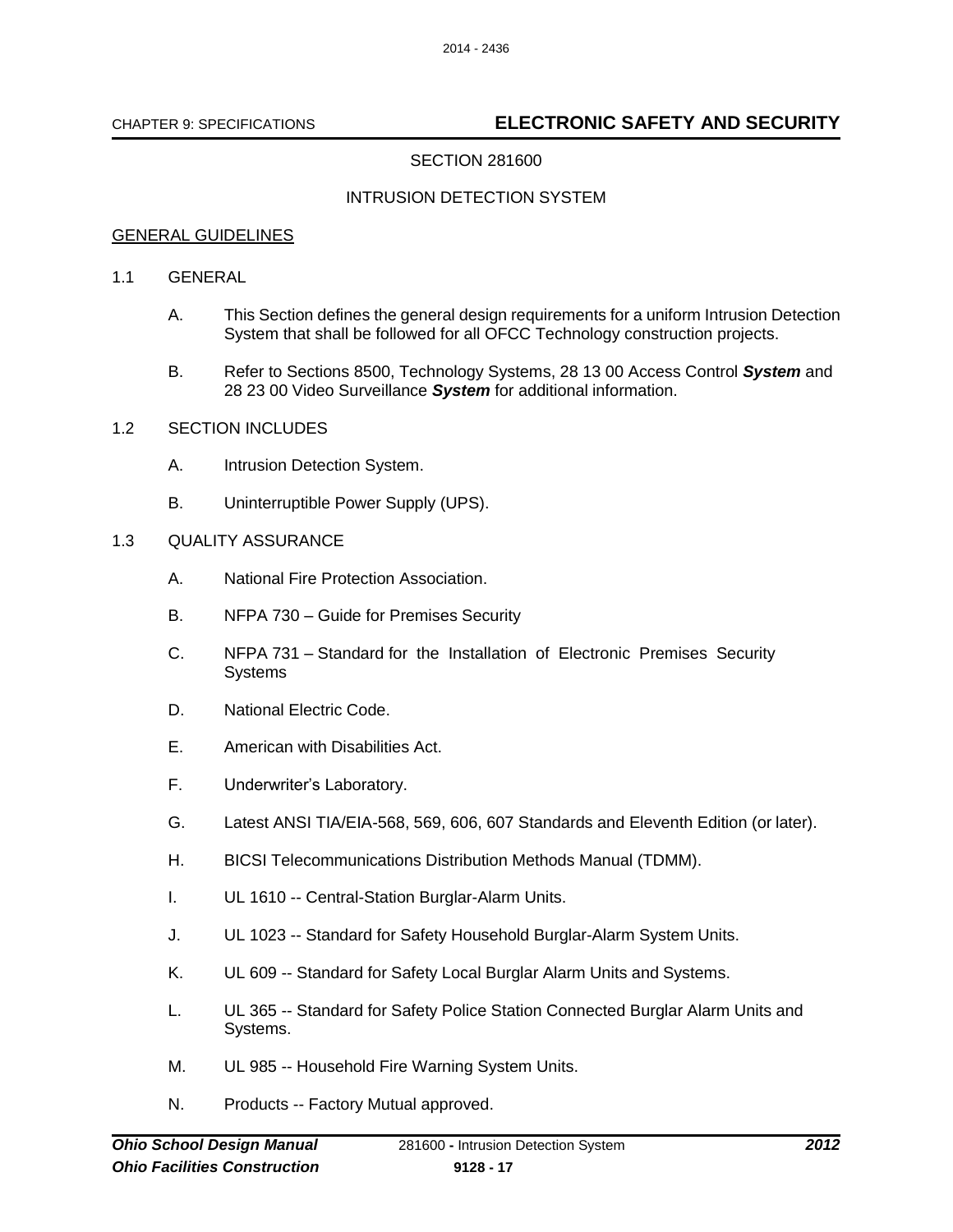# 1.4 SYSTEM WARRANTY<br>**A.** The Intrusion I

**The Intrusion Detection System and software shall be fully warranted for three** *(3) years from date of substantial completion by the contractor and manufacturer. If any defects are found within this warranty period, the defective system component shall be replaced at no extra cost to the Owner for parts or labor. Provide a statement of this warranty with the O&M manuals and to the Director of IT. Make available a service contract offering continuing factory authorized service of this system after the initial warranty period.*

#### 1.5 SYSTEM OPERATION

- A. Upon entering a valid access code via a system control keypad, the system shall disarm the applicable zones, disarm the alarm system, and log the transaction pertaining to time, date, and user.
- B. The Intrusion Detection System shall provide the following functions:
	- 1. A system control panel, control keypads, magnetic door contacts, motion sensors, and alert sirens.
	- 2. Provide interconnection to the District provided dedicated telephone connection for monitored response to after-hours alarms. Consider cellular backup system.
	- 3. Provide interconnection to the central control panel for monitoring all applicable doors with door contacts.
	- 4. System shall be fully integrated with the building's Access Control and CCTV System.
	- 5. The System shall be integrated with the building lighting system and shall activate the corridor lights and other selected areas in the event of alarm activation.
	- 6. The System shall be supervised, i.e. power failure, line cuts and communication failures shall signal the monitoring station(s) of theproblem.
	- 7. The fire system flow and tamper points shall be attached to the system.
	- 8. The System shall provide monthly reports, detailing as a minimum:
		- a. Alarm System usage.
		- b. Door Openings.
		- c. Door Closings.
		- d. Alarm Conditions.
- C. The System shall be programmed to accept individual access codes from authorized employees. Codes shall not be shared.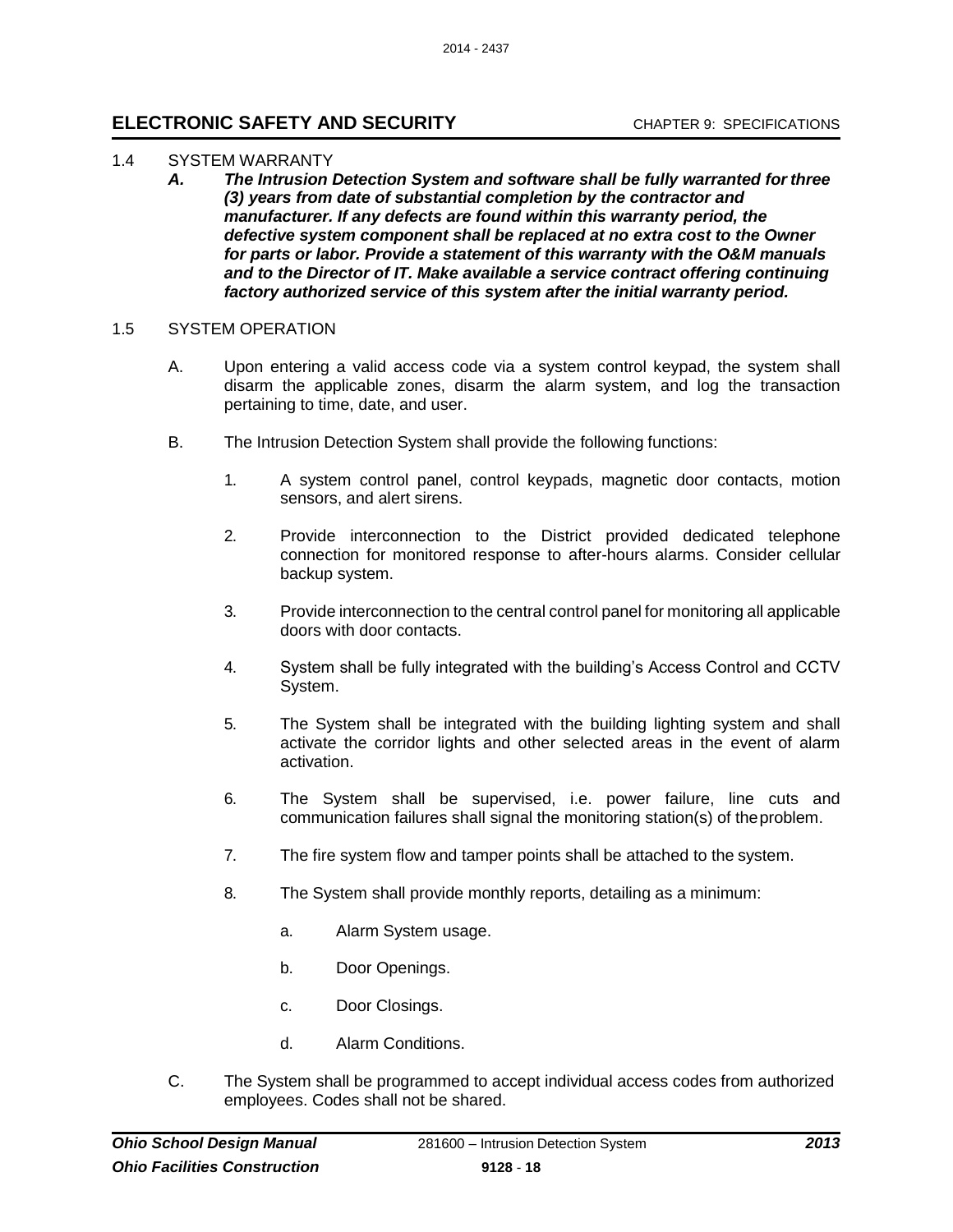#### 1.6 EXTERIOR ENTRANCE / EXIT DOOR

#### A. KEYPAD

- 1. A keypad shall be mounted within six (6) feet of the entrance on the inside of the facility.
- 2. The keypad shall utilize a minimum of a two (2) line, 32-character LCD display and an integral multi-tone speaker.
- 3. The keypad shall contain an internal diagnostics program allowing for system troubleshooting without disabling the system.
- 4. The keypad shall allow for the use of three dedicated keys to function as panic keys.
- 5. Keypads shall have a keypad activated duress code feature.
- 6. All keypads shall be interfaced with the Control Panel.
- B. DOOR CONTACT
	- 1. A magnetic door contact switch shall be installed at each exterior door to provide door open/closed status to the system.
	- 2. The contact switch shall be installed recessed into the doorframe where applicable.
- C. CENTRAL CONTROL PANEL
	- 1. Provide one Central Control Panel, which shall be equipped with a lock and transparent door panel.
	- 2. The Central Control Panel shall provide the required input zones, operate on 24V D.C., indicate ground fault, and activate audio and visual devices.
	- 3. The Central Control Panel shall have a battery charging system and battery(s).
	- 4. Connect the Central Control Panel to the Main Equipment Room*,* generator powered, UPS Units.
	- 5. Provide necessary auxiliary contacts (alarm and trouble), for sending signals to the digital communication system.
	- 6. Provide necessary auxiliary contacts to power the exterior bell.
	- 7. The Central Control Panel shall provide a telephone digital communication actuation and supervisory circuit.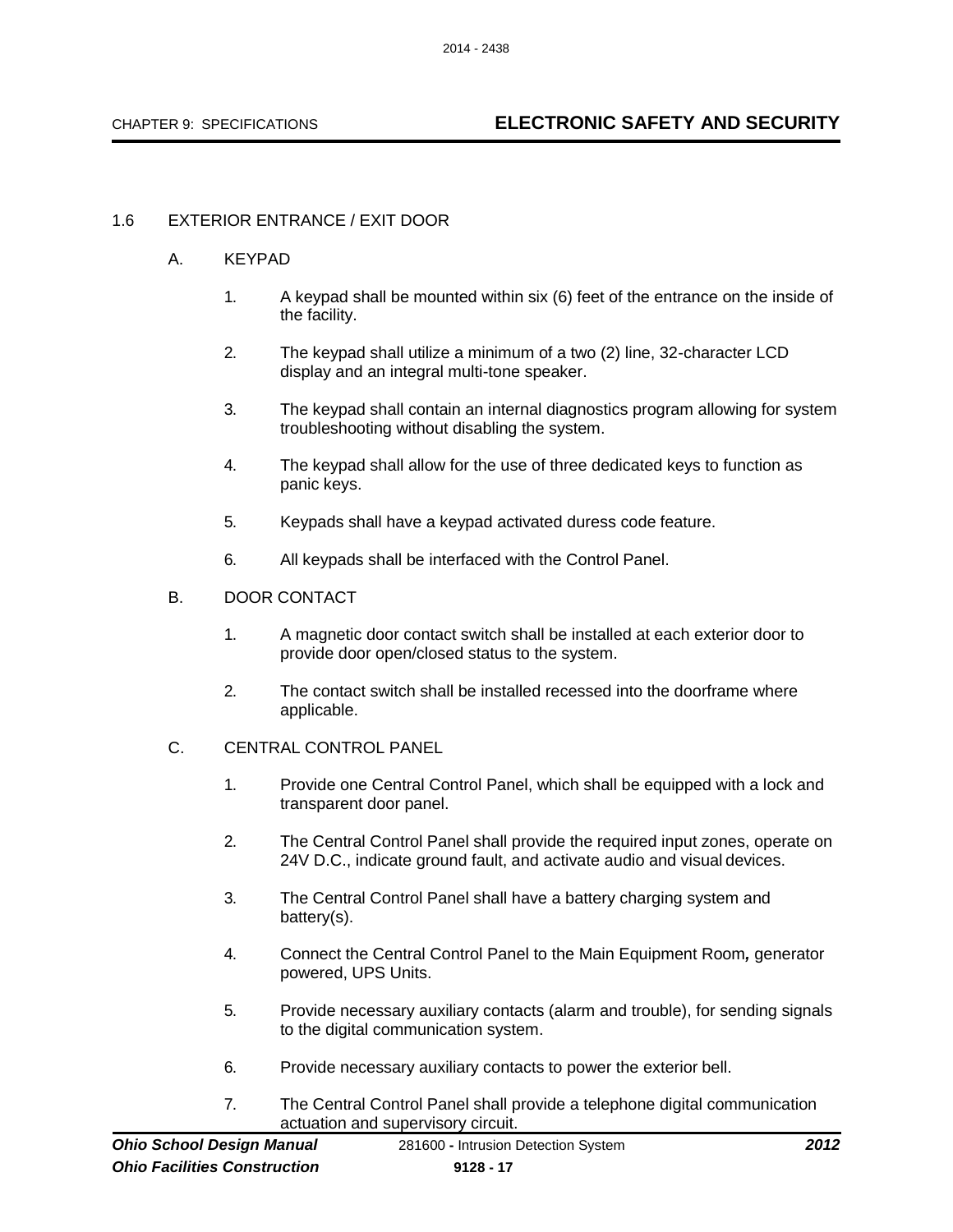8. Connect Central Control Panel to the District provided telephone line(s).

## *D.* P.I.R. MOTION SENSOR *- Optional*

- *1. The Technology Designer shall verify requirements of motion sensors with the school district.*
- 2. The system *type* shall be passive infrared motion detectors.
- 3. The sensors shall be microprocessor controlled and contain a false alarm protection feature.
- 4. The sensors shall provide a minimal coverage pattern of 50 feet by 50 feet to 120 feet by 12 feet based on interchangeable lenses. Select lenses based on coverage area required.
- 5. Short, medium and long-range motion detectors shall be selected as required to suit the area to be covered.
- 6. The sensors shall be capable of mounting either on a ceiling, wall surface or in a corner.
- 7. *Consider sensor installations* on all floors of the facility, in corridors and all rooms with outside access.
- 8. *Consider* each entry point backed up by Motion Detectors.
- *9. Consider motion detectors in computer labs.*
- 10. Locate motion detectors to provide full coverage and minimize false alarms.
- 11. Provide single or dual technology motion detectors based on application.
- 12. Dual Technology sensors shall employ both Microwave and Passive Infrared.

## E. ALARM SIREN

- 1. The system shall be provided with an external alarm siren(s) (horn) and strobe light as required.
- 2. The alarm sirens and strobes shall be housed in a tamper proof, weather resistant metal enclosures.

## 1.7 INSTALLATION

A. The system wiring and installation shall comply with all applicable codes and drawings, and shall be installed in accordance with the manufacturer's recommendations.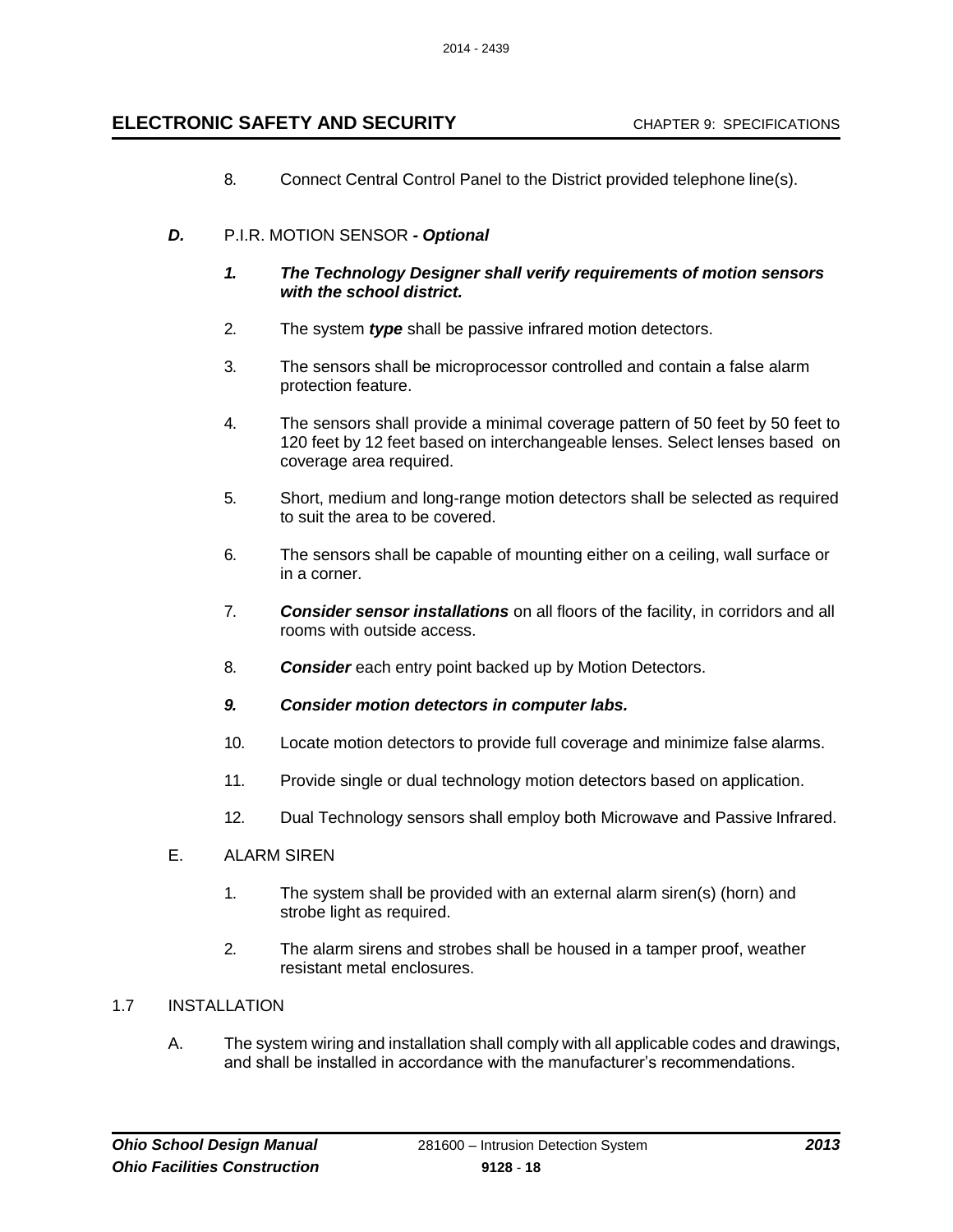- B. All wiring shall be color-coded and labeled at each end with self-laminating, machineprinted labels.
- C. All wiring shall be installed in metallic raceways and shall comply with the latest edition of the National Electric Code (NEC).

#### 1.8 MOUNTING HEIGHTS

- A. All mounting heights shall comply with the Americans with Disability Act (ADA).
- B. Mount Motion Detectors to provide maximum coverage, and minimal false alarms. Do not obstruct viewing angle.

## 1.9 TRAINING

- A. Provide a minimum of four (4) hours training on the operation of the system.
- B. Provide *a digital video* copy of all training.

END OF SECTION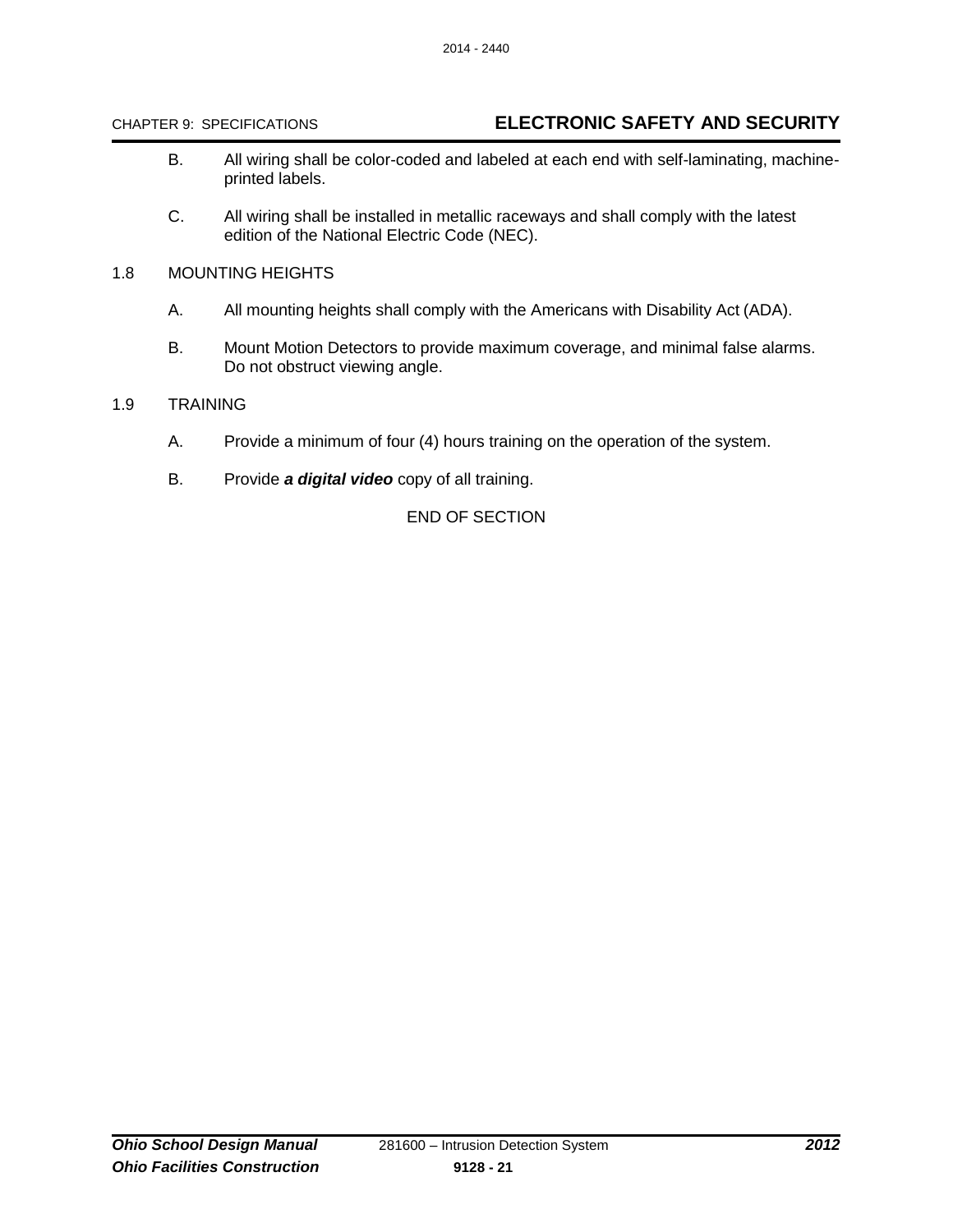THIS PAGE HAS BEEN INTENTIONALLY LEFT BLANK.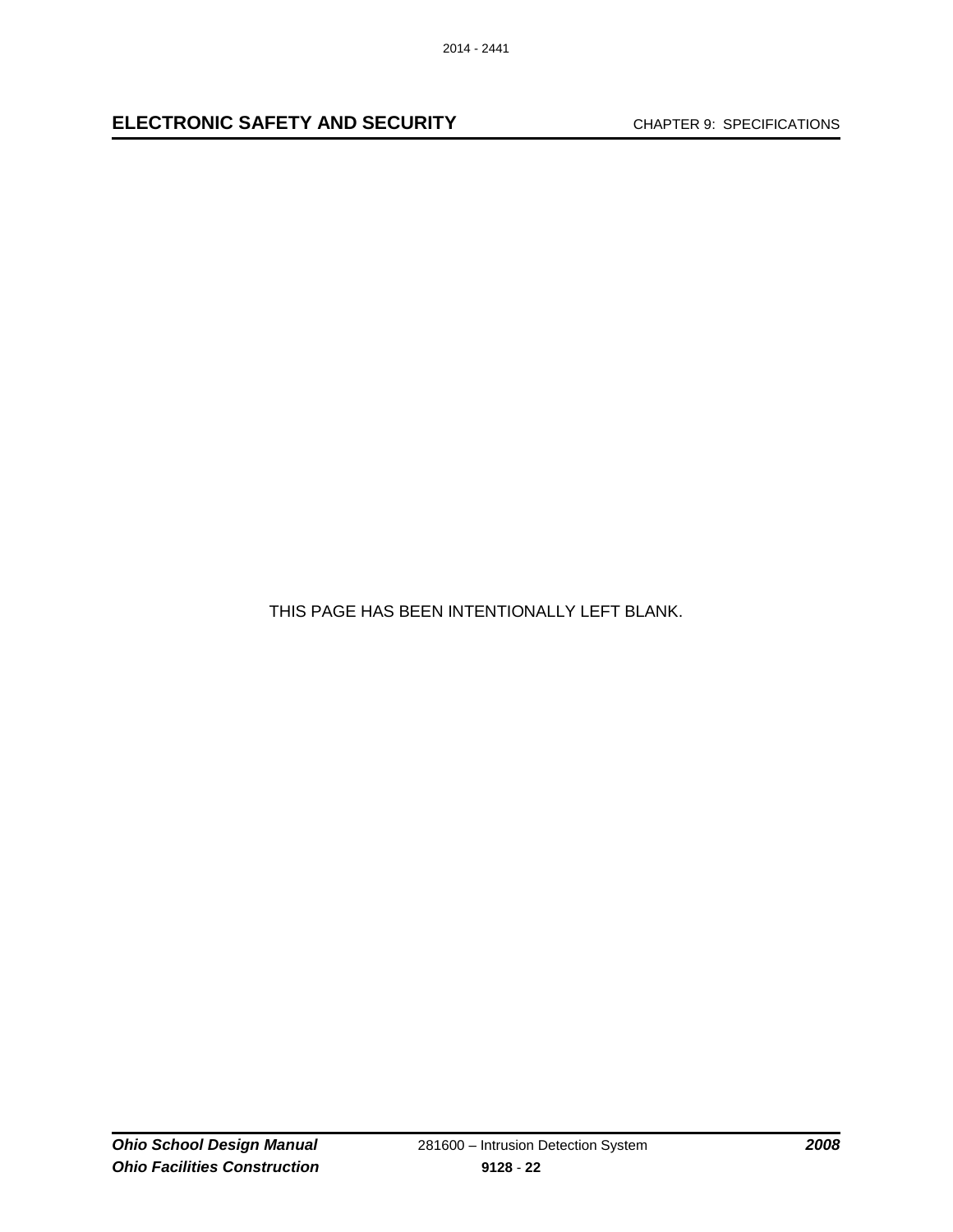#### SECTION 282300

#### VIDEO SURVEILLANCE SYSTEM

#### GENERAL GUIDELINES

#### 1.1 GENERAL

- A. This Section defines the general design requirements for a uniform Video Surveillance System that shall be followed for all OFCC Technology construction projects.
	- 1. Figure *1* describes a Typical District-Wide ALL IP CCTV System.
	- 2. Refer to Sections 8500, Technology Systems, 28 13 00 Access Control *System* and 28 16 00 Intrusion Detection *System* for additional information.

#### 1.2 SECTION INCLUDES

- A. Integrated Video Surveillance System
- B. Uninterruptible Power Supply (UPS).

#### 1.3 QUALITY ASSURANCE

- A. National Fire Protection Association.
- B. NFPA 730 Guide for Premises Security
- C. NFPA 731 Standard for the Installation of Electronic Premises Security Systems
- D. National Electric Code.
- E. American with Disabilities Act.
- F. Underwriter's Laboratory.
- G. FCC Class B.
- H. NEMA Type 4AX.
- I. NEMA Type 1.
- J. NTSC/EIA.
- K. ISO/IEC 14496-2 MPEG-4.
- L. H.264.
- M. Latest ANSI TIA/EIA-568, 569, 606, 607 Standards and Eleventh Edition (or later).
- N. BICSI Telecommunications Distribution Methods Manual (TDMM).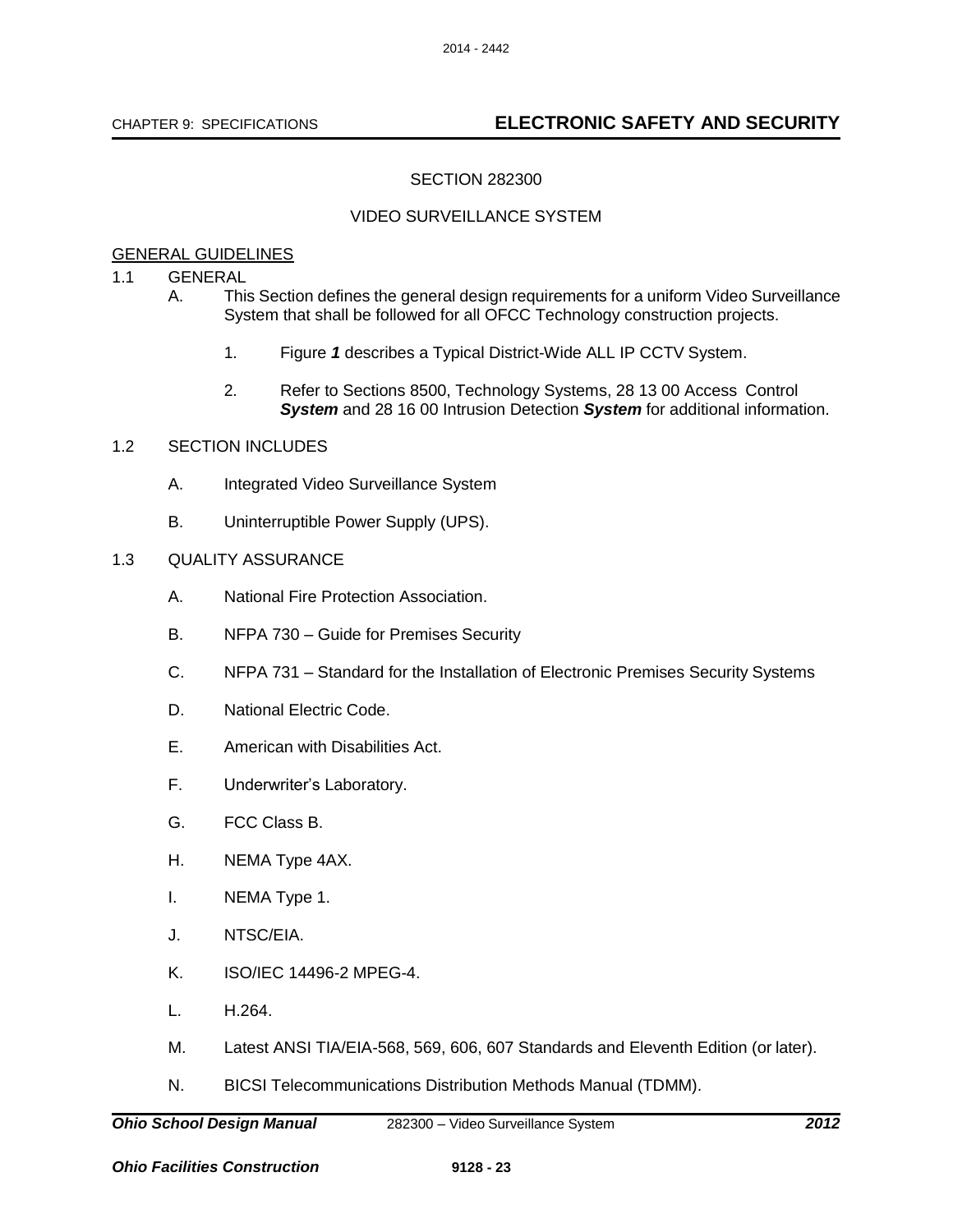#### 1.4 SYSTEM WARRANTY

*A. The Video Surveillance System and software shall be fully warranted forthree (3) years from date of substantial completion by the contractor and manufacturer. If any defects are found within this warranty period, the defective system component shall be replaced at no extra cost to the Owner for parts or labor. Provide a statement of this warranty with the O&M manuals and to the Director of IT. Make available a service contract offering continuing factory authorized service of this system after the initial warranty period.*



Figure *1* – Typical District-Wide ALL IP CCTV System

## 1.5 GENERAL

- A. Furnish a new Integrated Video Surveillance System that provides a simple and easy-to-use graphical user interface.
- B. The system shall provide local and central operational control and viewing of all cameras
- C. Provide ALL IP System as shown in Figure 1 above.
- D. All IP systems provide minimum *2* mega pixel technology that permits greater image resolution and detail, and enable advanced video analysis and recognition technologies.
- E. *All* Designs shall use IP for new Cameras, POE+ Ethernet Switches and Local *NVR* units per building.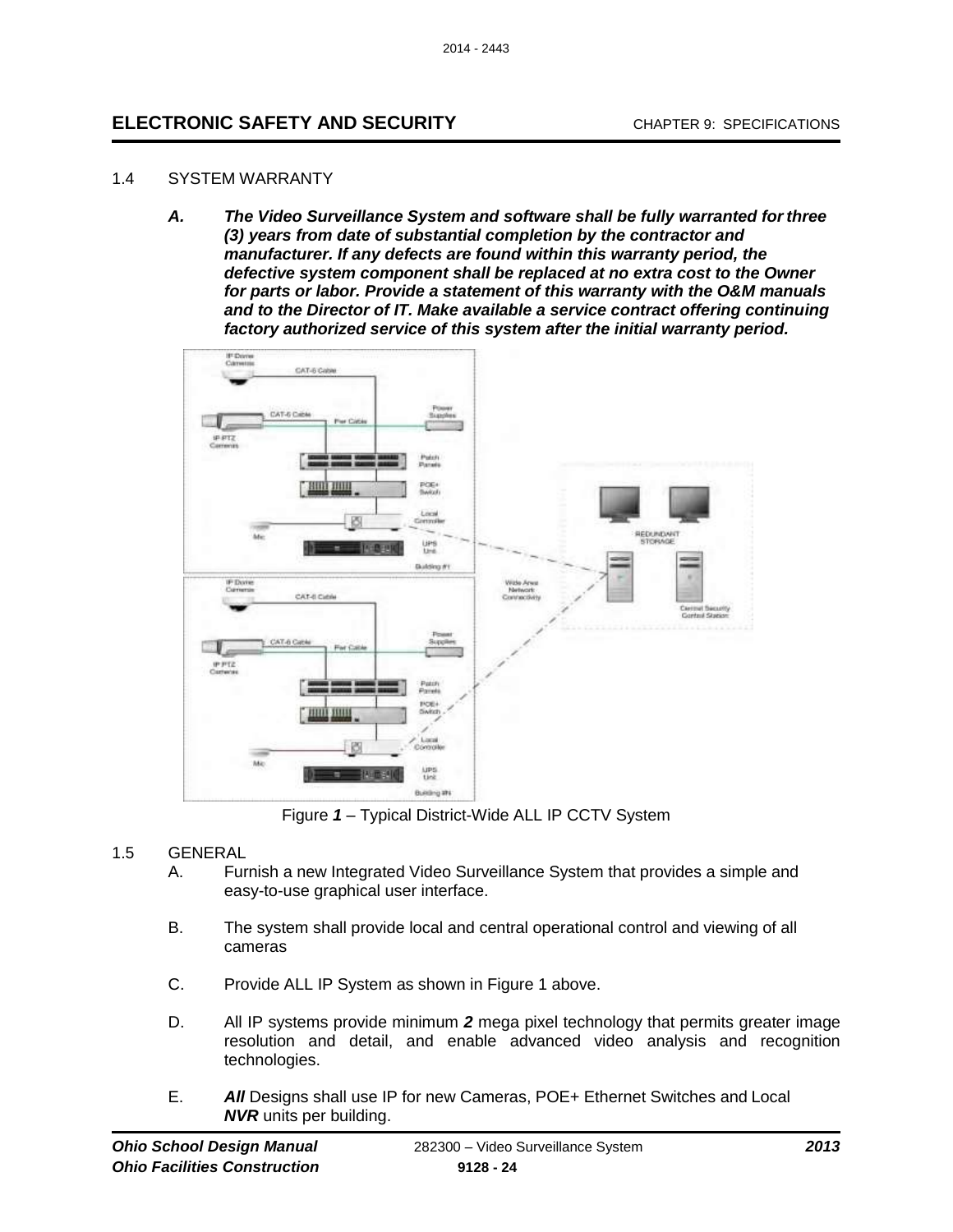- F. When a District has more than one building, the Video Management Server and Remote Viewing Station may be located in one of the District's buildings and the other buildings may be attached to the Central Server via the Wide Area Network. All buildings in the District shall have local recording NVR units and interface to the Central Server and Control Consoles and shall function as a single unifiedsystem.
- G. The Video Surveillance System shall seamlessly integrate with the Access Control and Intrusion Detection Systems.
- H. The Systems shall be located in the Main Equipment Room (ER) and connected to generator-powered UPS Units. Backup power shall be provided for both cameras and recording equipment.
- I. Provide sufficient cameras to cover the entire school and surrounding lots.
- J. As a minimum provide fixed focus camera coverage for:
	- 1. All entrances/exit doors.
	- 2. Hallways.
	- 3. Restroom entrance/exit doors.
	- 4. Loading docks.
	- 5. Kitchen areas.
	- 6. Lunch lines.
	- 7. Cafeteria.
	- 8. Auditoriums.
	- 9. Playgrounds.
	- 10. Bus pickup/delivery.
	- 11. Parking lots.
	- 12. Athletic Areas.

#### *K. PTZ cameras, while optional, should be considered for the following areas:*

- 1. Outside building corners.
- 2. Parking lots.
- 3. Playgrounds.
- 4. Bus Drop-Off.
- 5. Building Services Areas.
- L. Mount external cameras to the side of the building for most situations. Use pole mounting for special circumstances, as required.
- M. Connect a minimum of one building mic to the CCTV Recording system. Locate the Mic in the Central Office area (typical). Connect the audio output from the building paging system to the CCTV recorder. Consider connecting the audio output from the PABX E911 calling system to the CCTV recorder.
- N. Systems shall be monitored with an HDTV monitor in the Central Office area. Supply monitors based on system camera requirements. If required by the owner, post the appropriate signs advising the public that audio/video recording is taking place in the facility.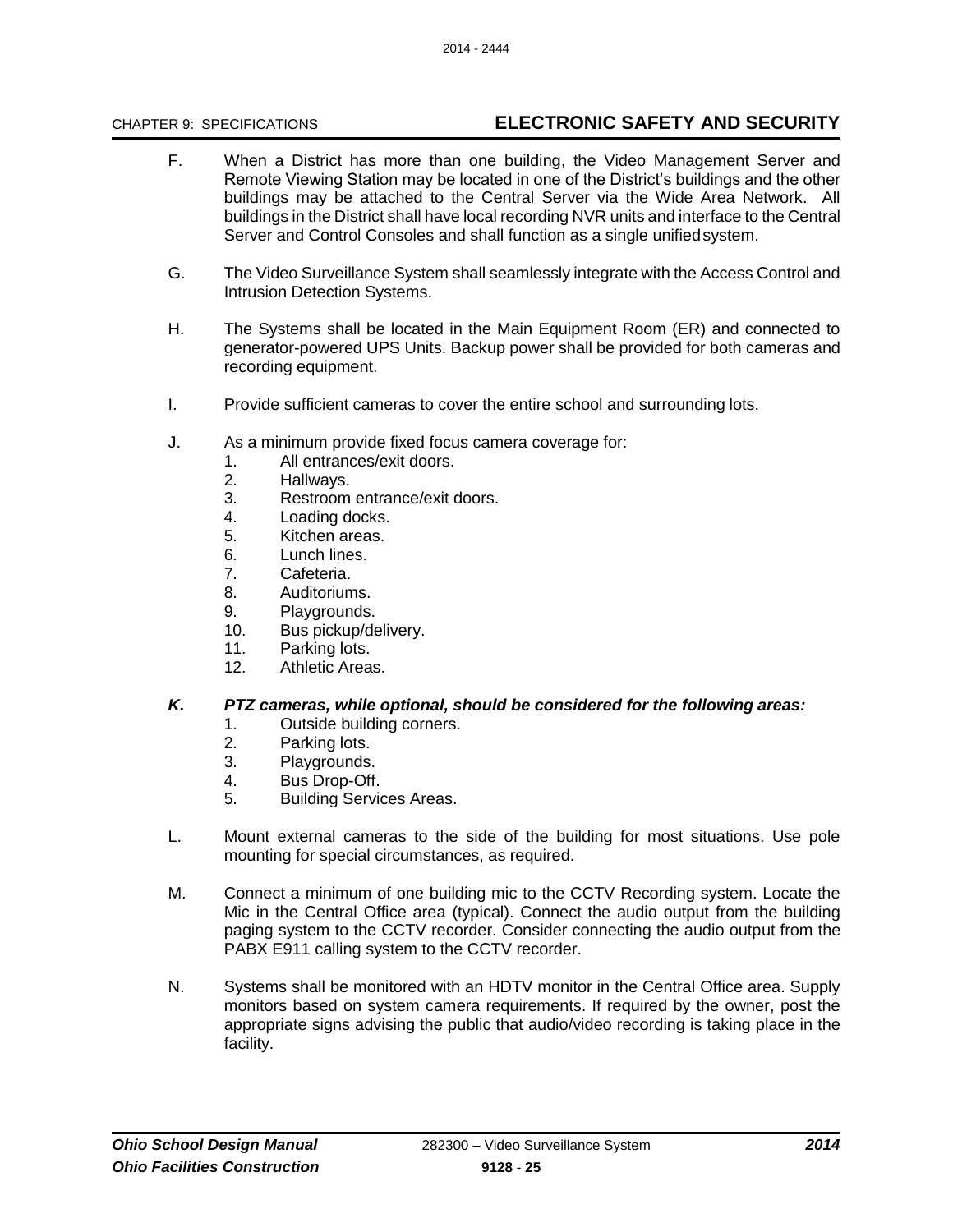#### 1.6 CAMERAS

#### **A.** *Minimum HD resolution (1280 x 720), progre***ssive scan**

- B. All cameras shall be contained in smoked-dome, impact and vandal-resistant enclosures. Consider bulletproof enclosures for high crime areas.
- C. Compatible lenses specific to each placement and required field of view will be used. In addition, MPIX cameras require specialized MPIX compatible lenses.
- *D.* Typical *interior* lenses range from *2.8-12mm; typical exterior lenses range from 5-50mm.*
- E. Coordinate lens type with CCD sensor size.
- F. Place multiple cameras in hallways and avoid single cameras covering a long hallway.
- G. Limit camera spacing to 75 feet maximum.
- H. Camera placement guidelines:
	- 1. Avoid backlight (this problem can occur when attempting to capture an image from behind a window, etc.). Utilize wide dynamic range cameras in these applications.
	- 2. Always use auto iris lenses for outdoor applications.
	- 3. Avoid direct sunlight try to position the camera the same direction as the sun.
	- 4. Avoid viewing too much sky it results in too much contrast.
	- 5. Avoid reflections.
- I. Cameras shall have integral motion detectors for changing the frame per second recording rate, depending on system set up.
- J. Coordinate placement of all cameras with District and a Qualified Security Professional.
- K. All cameras shall be equipped with an auto-iris, automatic gain control and automatic white balance.
- L. All cameras shall be centrally powered from associated Telecommunication Room*,*  generator powered, UPS Unit.
- M. All exterior PTZ cameras shall be contained in a pendant or recessed 180 degree style, vandal proof, exterior enclosure with integral heater module. Verify enclosure style with the Design Professional.
- N. All PTZ cameras shall meet the following minimal features:
	- 1. 22X Optical Zoom, 10X Digital Zoom.
	- 2. Window Blanking.
	- 3. 64 Presets.
	- 4. 0.5° Preset Accuracy.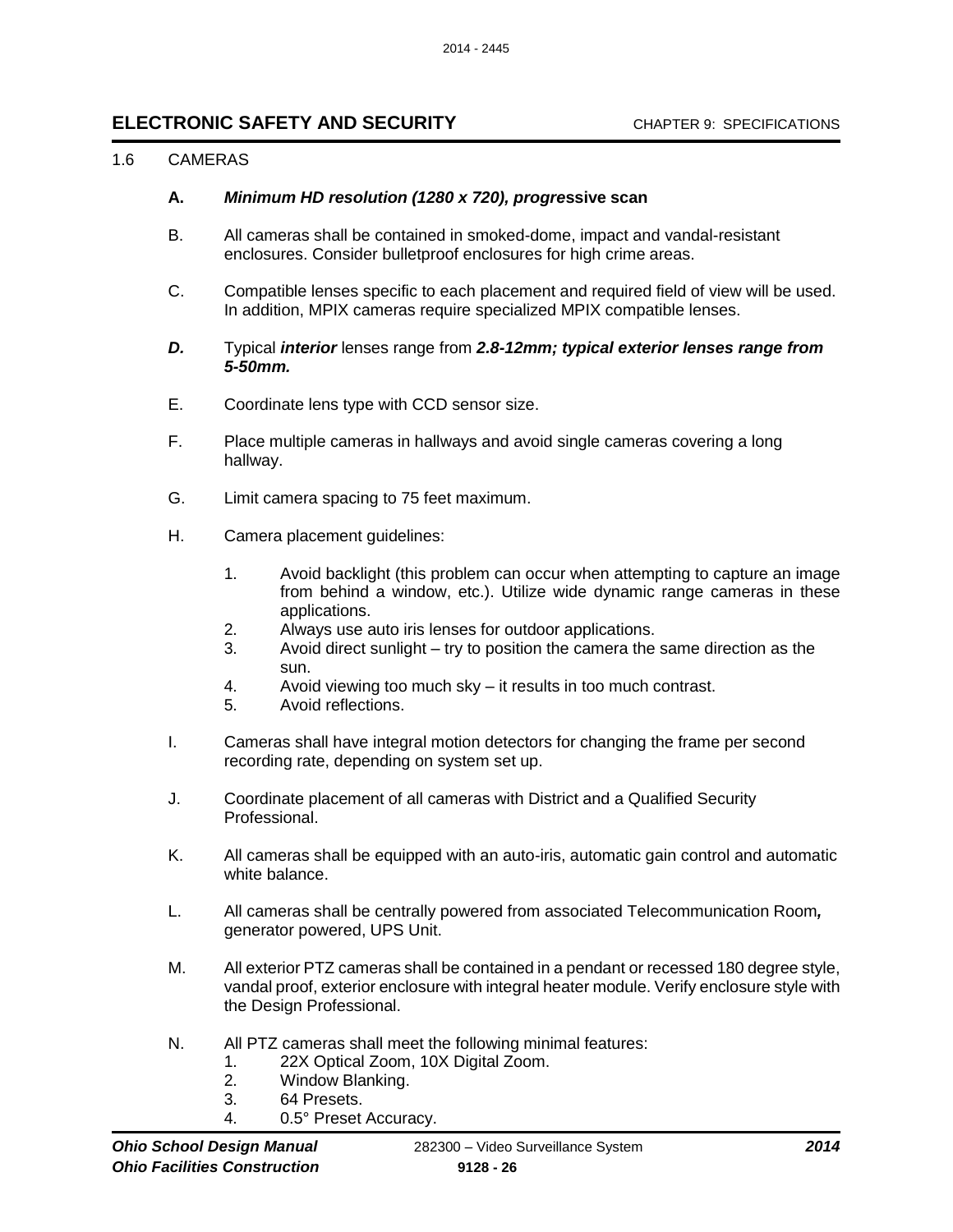- 5. 140°/second Pan Speed.
	- a) Rotating Discreet Liner.
	- b) One Dynamic Window Blanking Area.
	- c) Proportional Pan and Tilt.
	- d) Programmable Zoom Speeds.
	- e) 360 Degree scan.
	- f) Day/Night Operation.
		- 1)  $0.08$  lux at  $\frac{1}{2}$  sec shutter (Color).
		- 2) 0.30 lux at 1/60 sec shutter(B/W).
		- 3) 0.013 lux at  $\frac{1}{2}$  sec shutter (B/W).
	- $q)$  30 fps NTSC.
- O. Provide fiber-optic interfaces for all external, pole-mounted cameras.
- P. All IP cameras shall meet the following minimal features:
	- 1. Powered via 802.3af Power-Over Ethernet (POE+) using standard Category 6 cable.
	- 2. Optional additional power for External PTZ cameras.
	- 3. MPEG-4, MJPEG, and H.264 video compression. Minimum dual stream.
	- 4. Audio capabilities with optional mic.
	- 5. Optional DSP for video intelligence and recognition techniques.
	- 6. Removable storage slot (Micro SD) with minimum 4GB memory.
	- 7. Digital Pan/Zoom.
	- 8. CCD sensor 1/2-inch minimum.
	- 9. Integrated PZT control over one Category-5e cable.
	- 10. IR Cut Filter for low-light conditions.
	- 11. SNMP support for management.
	- 12. HTTPS for encrypted Communications.
		- a) Built-in Web Server.
			- b) Fixed IP address.
			- c) 30 fps at full resolution.
- 1.7 NETWORK VIDEO RECORDER (NVR)
	- A. New installations shall use Network Video Servers (NVS).
	- **B.** The NVR shall provide a high quality, recorder capable of storage and playback of images from all cameras at full resolution and frame rate. The NVR shall support new IP cameras with ONVIF compliance. *NVR quantity and size guidelines are based upon bandwidth, not quantity of cameras.*
	- C. The NVR shall be able to record full-screen video images continuously, upon motion detection, or according to a time schedule to its internal hard drives.
	- D. The NVR shall have the capability to simultaneously record, archive background images, and allow multiple user network viewing and playback with no loss of performance.
	- E. Internal NVR hard drives shall provide for 30 days of storage at an average rate of 7.5 fps per camera, full HD resolution.
	- F. All recording to the hard drive shall have a digital signature applied to the disk file including time, date and camera info.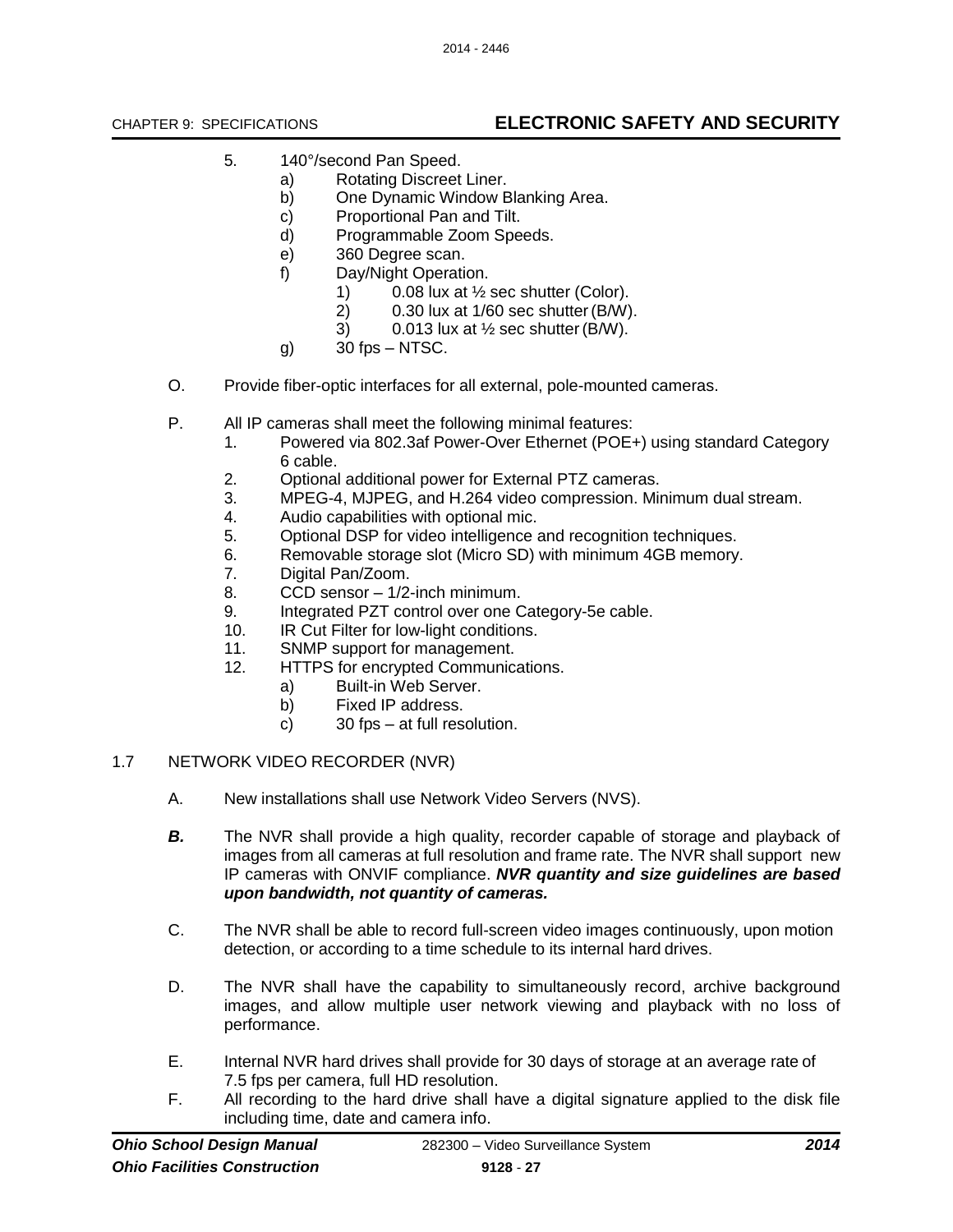- G. The *NVR* shall support simultaneous audio recording and playback on at least one channel in real time.
- H. The *NVR* shall have video motion search to allow recorded searches on the hard disks, based on movement in a particular area of the image.
- I. The *NVR* shall provide a list of the activity events that occurred within a defined area.
- J. The *NVR* shall have a standard Ethernet connection and The Ethernet connection shall allow live and recorded viewing on a networked PC using a manufacturer's Network Viewer or via web pages over a standard Internet browser.
- K. The *NVR* shall support file export of digitally signed images over the network.
- *L.* The *NVR* shall provide a user-friendly, paged menu system that is controlled from the face of the *NVR* and viewable *through a KVM switch. Each NVR shall be connected to a multi-port, IP enabled KVM with integrated flip up monitor/keyboard/mouse.*
- M. The *NVR* central Viewing station shall be completely integrated with the Intrusion Detection and Access Control Systems.

#### 1.8 REMOTE VIDEO SERVERS

- A. Remote Video Servers shall have the following minimum features:
- B. Store and Forward capability Store data at the edge of the LAN/WAN and only forward over the network when required.
- C. Event based recording for intrusion or access control activity.
- D. Provide local storage of video streams in the event of WAN communication failure to the Central Storage Servers.
- E. Complete control over frame rate, video resolution and other settings on a timed and trigger basis.
- *F. All current* compression *technologies.*
- G. Integrated with Access Control and Intrusion Detection Systems.
- H. PTZ support.
- I. Motion detection support.
- J. Integrated web server for configuration.
- K. Video loss alarm capability.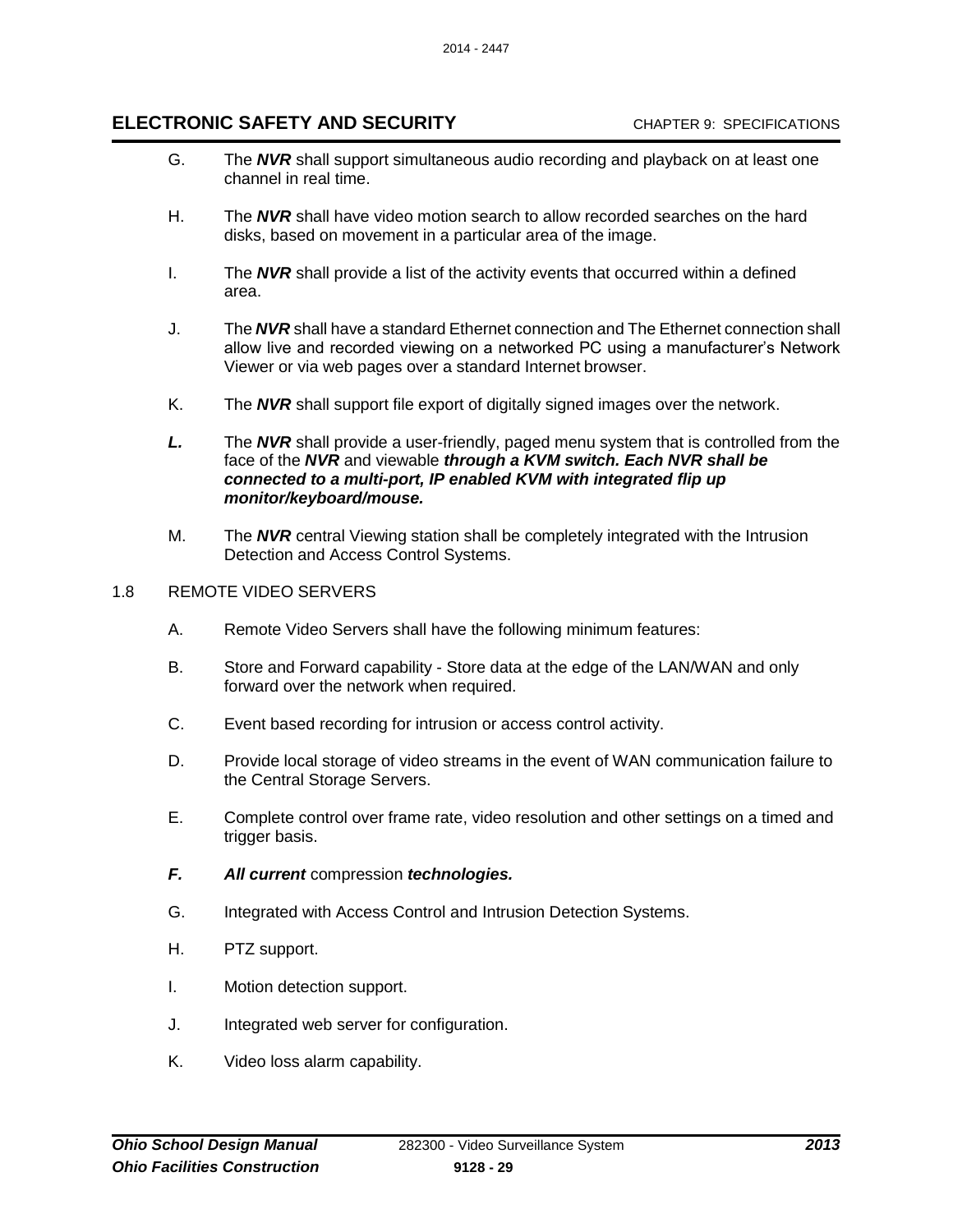#### 1.10 IP VIDEO DECODERS

- *A.* In all IP installations, any place where *remote* video is to be provided for local viewing, a multi-stream decoder (minimum 2x2 image per display) will be required.
- **B.** A local PC, running the CCTV remote view software and connected to the local monitor, can also be utilized for this purpose.

#### 1.11 INSTALLATION

- *A.* The system wiring and installation shall comply with all applicable codes and drawings, and shall be installed in accordance with the manufacturer's recommendations.
- **B.** All wiring shall be color-coded and labeled at each end with self-laminating, machineprinted labels.
- *C.* All wiring and component installations shall comply with the latest edition of the National Electric Code (NEC).

#### 1.12 TRAINING

- *A. Provide a minimum of forty (40) hours of training to the District's personnel. Plan for multiple training trips to the site. Training session(s) shall cover the following topics at a minimum:*
	- *1. System Equipment Connectivity*
	- *2. Device Configurations*
	- *3. Operation, maintenance, and upgrade procedures.*
- *B. Training to be arranged with District personnel. 40 hours should be spread out over the length of the warranty (Ex: 8 hours at project turnover/completion, 8 hours at 3 months, 8 hours at 6 months, 8 hours at 1 year, 4 hours at 2 years, 4 hours at 3 year).*
- *C. Training to occur in maximum of 2 hour increments per personnel or groups of personnel.*
- *D. Consider requiring Contractor to provide manufacturer training vouchers for a portion of the training, which are valid during the warranty period.*
- *E. Training shall be by certified manufacturer instructor.*
- *F. Training schedule shall be coordinated with District personnel and their needs.*
- *G. Training plan, time line, and agenda shall be provided to District IT personnel and signed off by District and Contractor.*
- *H. Warranty certificate and agreement shall be provided to District IT personnel at initial training session.*
- *I. Provide a digital video copy of the training sessions.*

## END OF SECTION

*Ohio School Design Manual* 282300 – Video Surveillance System *2013*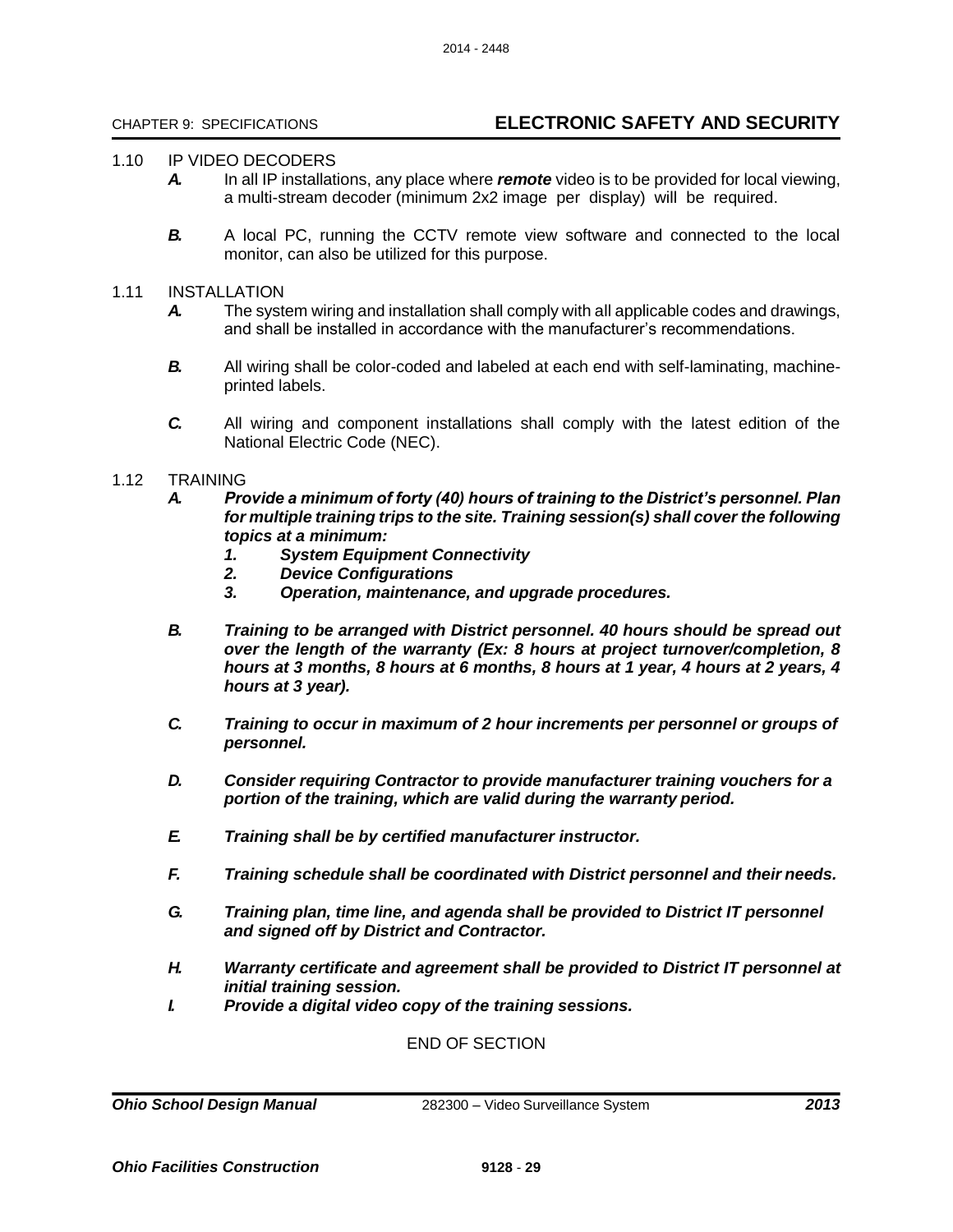THIS PAGE HAS BEEN INTENTIONALLY LEFT BLANK.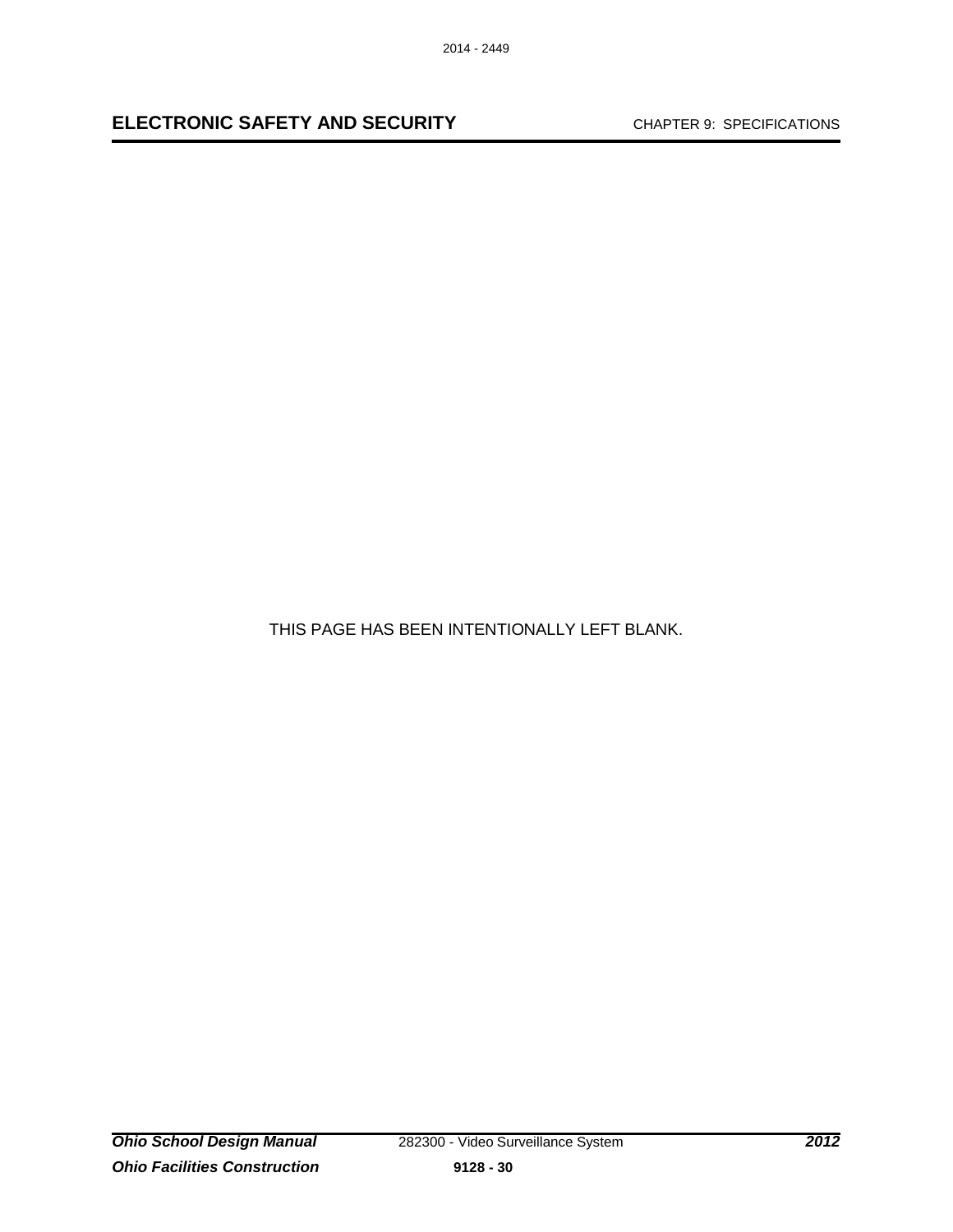### CHAPTER 9: SPECIFICATIONS **ELECTRONIC SAFETY AND SECURITY**

### SECTION 282600

### AREA OF REFUGE INTERCOMMUNICATION SYSTEM

### 1.1 General

- A. This section defines the general design requirements for an ADAAG compliant Area of Refuge Assistance Intercommunications System that shall be followed for all OFCC Technology projects where applicable.
- B. Coordinate requirements and device locations with the project architect.
- 1.2 Section Includes
	- A. Area of Refuge Intercommunication System
- 1.3 Quality Assurance
	- A. National Fire Protection Association
	- B. National Electric Code
	- C. American with Disabilities Act
	- D. Underwriter's Laboratory
	- E. Products Factory Mutual approved
- 1.4 System Warranty
	- A. The Area of Refuge Intercommunication System shall be warranted by the contractor for a period of *three (3) years* from date of substantial completion.
- 1.5 System Operation
	- A. The Area of Refuge Intercommunication System is used to call for assistance from Areas of Refuge as defined in the Americans with Disabilities Act.
	- B. When a call is placed from a remote station, it is annunciated at the master station with both audible and visual signals and displayed on an alpha-numeric display. The alphanumeric display shall indicate the name and location of the calling station. Once a call is acknowledged at the Master Station, the remote station provides visual and audible confirmation. The Master Console controls the direction of the talk circuit.
	- C. A call may only be canceled from the Master Console after it has been acknowledged. After the call has been canceled from the Master Console, the indicators extinguish and communication is terminated.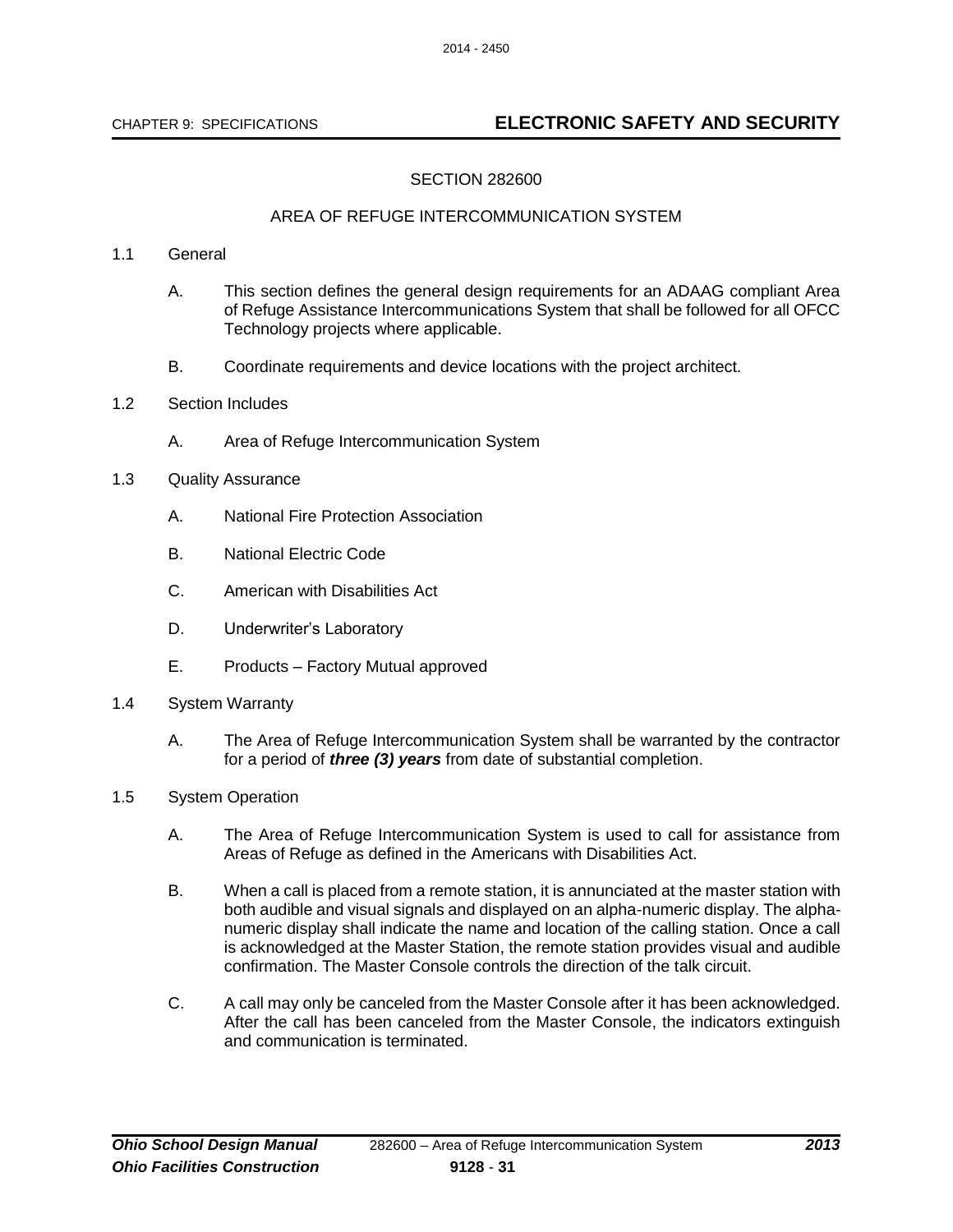## **ELECTRONIC SAFETY AND SECURITY** CHAPTER 9: SPECIFICATIONS

- D. The Master Console may initiate audio communication with a Remote Call Station at any time by dialing the station number on its keypad or by pressing the button associated with the station. The Master Console may also page a group of Remote Call Stations to broadcast evacuation information. In the event of circuit trouble with any Remote Call Station, the Master Console will display the location and number of the station and "Trouble."
- 1.6 System Head-end
	- A. Provide a multi-station, ADAAG compliant Area of Refuge Assistance 2-way intercommunications system. System shall consist of a wall mounted master station and remote call in stations as indicated on the drawings. The System shall be microprocessor based and utilize multiplexing technology.
- 1.7 Call in Stations
	- A. The call in stations shall utilize common bus architecture with no home runs. Multiple stations and masters may be on one main.
	- B. The station has a flush mounting for standard electrical multi-gang wall box, weather/vandal resistant 11-gauge brushed stainless steel panel with tamperproof hardware, speaker/microphone for voice communication, a call button and two LED indicator. The panel resists damage from common cleaning agents. Supervision of the station is indicated at the Master Console.
- 1.8 Master Station
	- A. Ultra compact console with spill-proof keypad, backlit display panel, low-light readability, alpha-numeric display of station number and name, handset privacy or hands-free communication, auto-answer by lifting handset or scroll to any call, group voice page, digital volume keys, call tones with mute for calls in progress, programmable station name.
	- B. Master station may be either desk mounted or flush wall mounted with appropriate hardware.
- 1.9 Telephone Interface
	- A. Telephone Interface the PBX telephone interface connects a call from a remote station to a PBX telephone system. The interface allows calls from remote stations to be forwarded to outside telephones. Interface is used in conjunction with the Master **Station**
- 1.10 Installation
	- A. The system wiring and installation shall comply with all applicable codes and drawings, and shall be installed in accordance with the manufacturer's recommendations.
	- B. All wiring shall be color coded and labeled at each end with self-laminating, machine printable labels.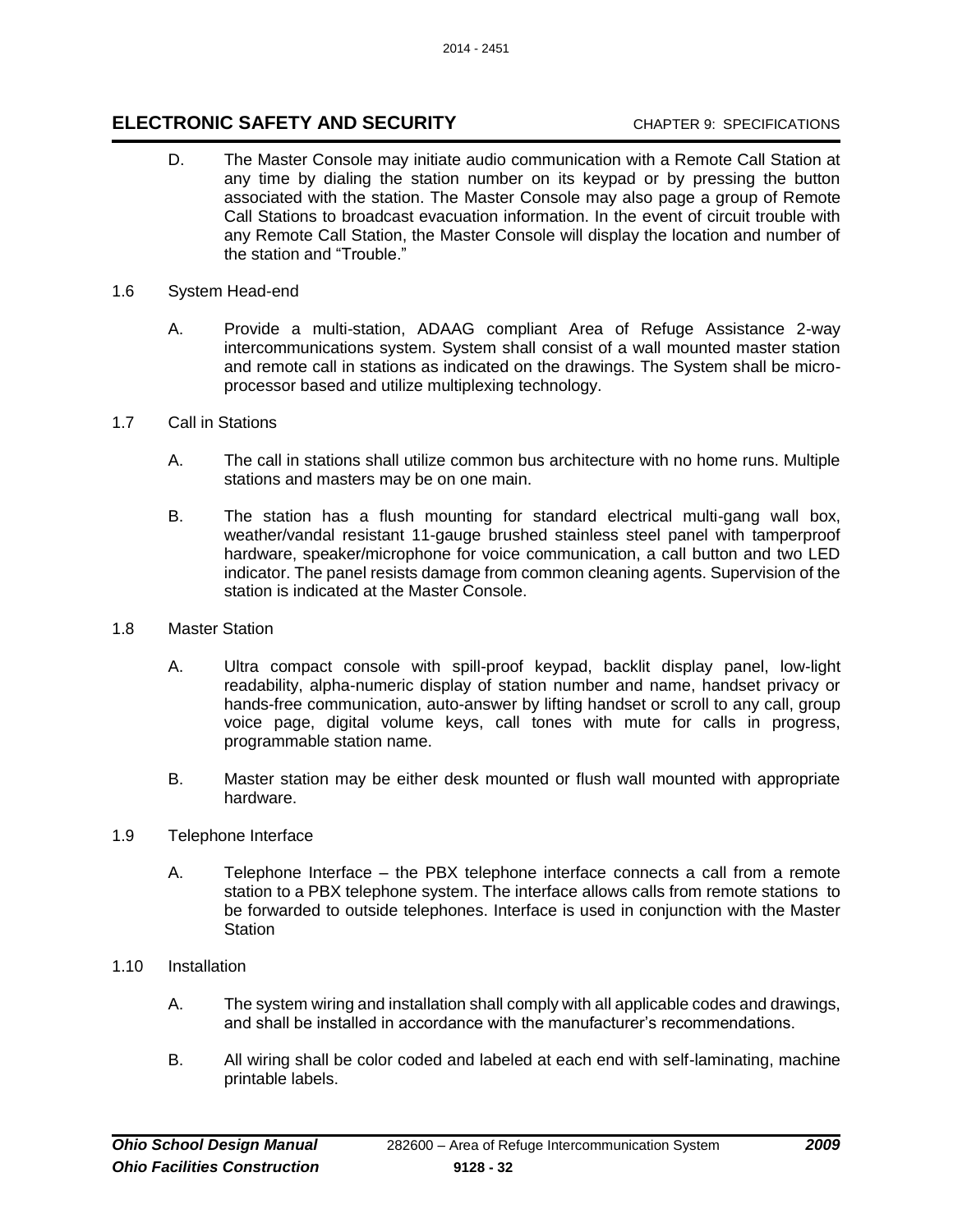# CHAPTER 9: SPECIFICATIONS **ELECTRONIC SAFETY AND SECURITY**

- C. All wiring shall be installed in metallic raceways from rough-in boxes to above accessible ceilings. Cabling installed open above accessible ceilings shall be supported with manufacturers and approved cable support systems and shall comply with the latest edition of the National Electric Code (N.E.C.).
- D. All equipment shall follow manufacturer's guidelines for mounting heights and installation methods.
- 1.11 Testing
	- A. Verify proper operation of system
- 1.12 Training
	- A. Provide a minimum of *four (4)* hours training including system programming, trouble shooting and basic operation.
	- *B. Provide a digital video copy of all training.*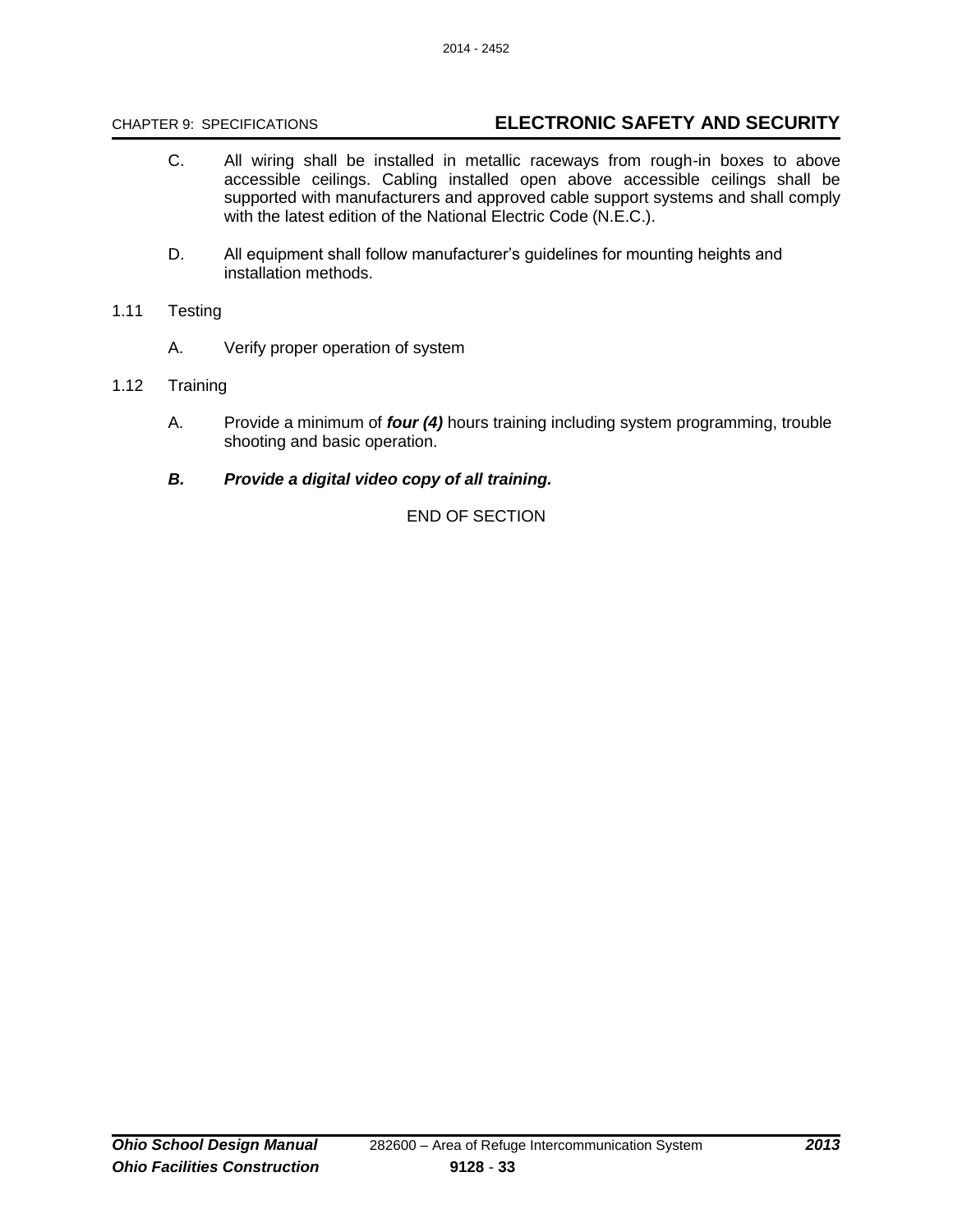## **ELECTRONIC SAFETY AND SECURITY** CHAPTER 9: SPECIFICATIONS

### SECTION 283111

### DIGITAL, ADDRESSABLE FIRE-ALARM SYSTEM

### GENERAL GUIDELINES

### 1.1 SECTION INCLUDES

- A. Qualitative requirements for fire-alarm control unit, manual fire-alarm boxes, system smoke detectors, heat detectors, notification appliances, magnetic door holders, remote annunciator, addressable interface device, and digital alarm communicator transmitter.
- 1.2 QUALITY ASSURANCE
	- A. NFPA 70 National Electrical Code
	- B. Underwriter's Laboratory

### 1.3 FIRE-ALARM CONTROL UNIT

- A. Field-programmable, microprocessor-based, modular, power-limited design with electronic modules, complying with UL 864 and listed and labeled by an NRTL.
- B. Addressable initation devices that communicate device identity and status.
- C. Addressable control circuits for operation of mechanical equipment.
- D. Alphanumeric Display and System Controls
- E. Circuits:
	- 1. Initiating device, notification appliance, and signaling line circuits: NFPA 72, Class B.
- F. Elevator Recall:
	- 1. Smoke detectors shall initiate automatic elevator recall.
- G. Heat detectors in alarm installed in an elevator shaft and elevator machine room shall shut down elevators associated with the location without time delay.
- H. Door hold-open devices that are controlled by smoke detectors at doors in smoke barrier walls shall be connected to fire-alarm system.
- I. Automatically transmit alarm, supervisory, and trouble signals to a remote alarm station.
- J. PrimaryPower: 24-V dc obtained from a 120-V emergency generator branch circuit and a power-supply module. Initiating devices, notification appliances, signaling lines, trouble signals, supervisory and digital alarm communicator transmitters shall be powered by 24-V dc source.
- K. Secondary Power: 24-V dc supply system with batteries, automatic battery charger, and automatic transfer switch.
	- 1. Batteries: Sealed lead calcium
	- 2. Capacity: Comply with NFPA 72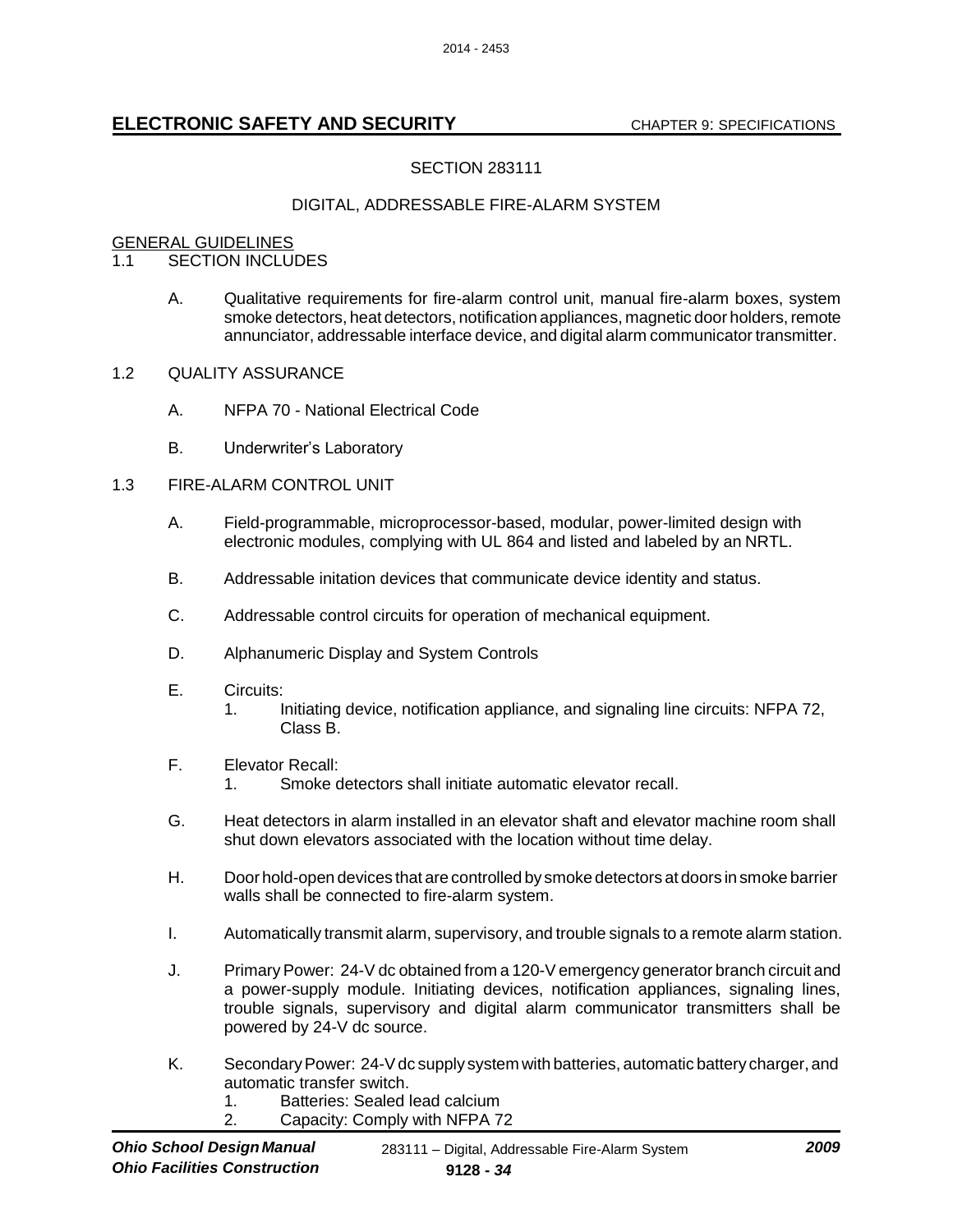### CHAPTER 9: SPECIFICATIONS **ELECTRONIC SAFETY AND SECURITY**

### 1.4 MANUAL FIRE-ALARM BOXES

A. Single-action mechanism, pull-levertype; with integral addressable module arranged to communicate manual-station status (normal, alarm, or trouble) to fire-alarm control unit.

### 1.5 SYSTEM SMOKE DETECTORS

- A. General Requirements for System Smoke Detectors:
	- 1. Comply with UL 268; operating at 24-V dc, nominal.
	- 2. Detectors do notrequire resetting or readjustment after actuation to restore them to normal operation. Integral visual-indicating light: LED type indicating detector has operated and power-on status.
- B. Photoelectric Smoke Detectors:
	- 1. Detector address shall be accessible from fire-alarm control unit and shall be able to identify the detector's location within the system and its sensitivity setting.
- C. Duct Smoke Detectors: Photoelectric type complying with UL 268A.
	- 1. Detector address shall be accessible from fire-alarm control unit and shall be able identify the detector's location within the system and its sensitivity setting.

### 1.6 HEAT DETECTORS

- A. Heat Detectors: Comply with UL 521.
- B. Heat Detector, Combination Type: Actuated by either a fixed temperature of 135 degrees Fahrenheit or a rate of rise that exceeds 15 degrees Fahrenheit per minute unless otherwise indicated.
- C. Heat Detector, Fixed-Temperature Type: Actuated by temperature that exceeds a fixed temperature of 190 degrees Fahrenheit.

### 1.7 NOTIFICATION APPLIANCES

- A. Horns: Horns shall produce a sound-pressure level of 90 dBA, measured 10 feet from the horn, using the coded signal prescribed in UL 464 test protocol.
- B. Visible Notification Appliances: Xenon strobe lights comply with UL 1971, with a clear polycarbonate lens.
- C. Flashing shall be in a temporal pattern, synchronized with other units.

### 1.8 NOTIFICATION APPLIANCE CIRCUIT POWER SUPPLY UNITS

- A. Power-limited design, complying with UL 864 and listed and labeled by an NRTL.
- B. Primary Power: 24-V dc obtained from a 10-v emergency generator branch circuit and a power-supply module.
- C. SecondaryPower: 24-Vdc supply system with batteries, automatic battery charger, and automatic transfer switch.
	- 1. Batteries: Sealed lead calcium.
	- 2. Capacity: Comply with NFPA 72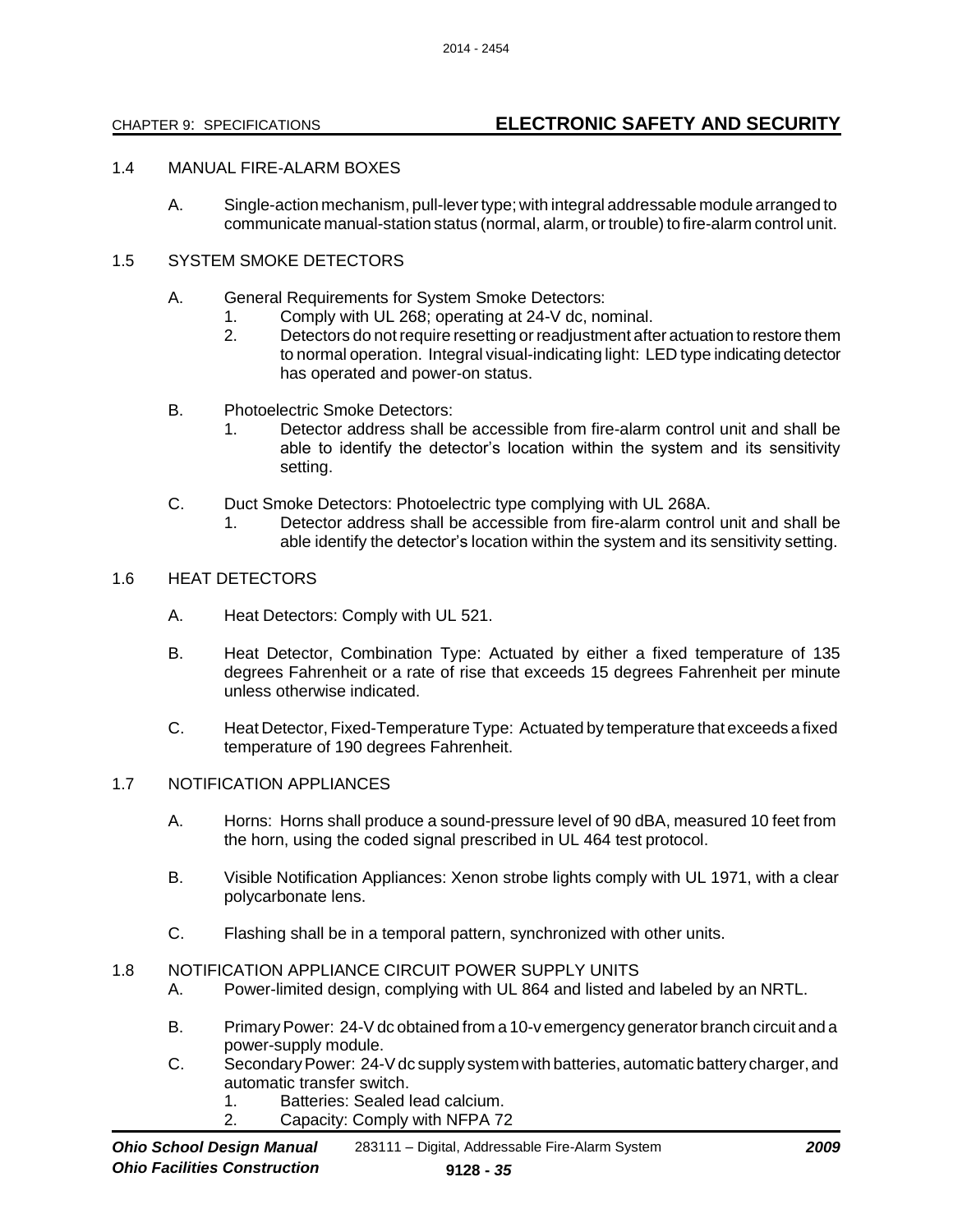### **ELECTRONIC SAFETY AND SECURITY** CHAPTER 9: SPECIFICATIONS

### 1.9 MAGNETIC DOOR HOLDERS

- A. Units equipped for wall mounting complete with matching doorplate.
- B. Electromagnet: Requires no more than 3 W to develop 25-lbf holding force.

### 1.10 REMOTE ANNUNCIATOR

- A. Annunciator functions shall match those of fire-alarm control unit for alarm, supervisory, and trouble indications. Manual switching functions shall match those of fire-alarm control unit, including acknowledging, silencing, resetting, and testing.
- B. Alphanumeric display with LED indicating lights.

### 1.11 NON-ELECTRIC GRAPHIC ANNUNCIATOR

- A. Framed plexiglass floor plan display with room numbers assigned by Owner.
	- 1. Colorimage printed on the reverse side of a polycarbonate Lexan laminated to a a rigid backing with a removable adhesive for future replacement.
	- 2. Graphics shall show location of fire-alarm control unit, "YOU ARE HERE", detection devices and nomenclature.
	- 3. Mounting: Adjacent to remote annunciator.

### 1.12 ADDRESSABLE INTERFACE DEVICE

- A. Microelectronic monitor module, NRTL listed for use in providing a system address for alarm-initiating devices for wired applications with normally open contacts.
- B. Integral Relay: Capable of providing a direct signal to the following:
	- 1. Elevator controller to initiate elevator recall.
	- 2. Circuit-breaker shunt trip for powershutdown.
	- 3. Theatrical lighting controller for paniclighting.
	- 4. Heating, ventilating, and air-conditioning equipment controllers for power shutdown.
	- 5. Smoke dampers for closing.
	- 6. Magnetic door holders, electric locks, coiling doors and grilles for releasing.
	- 7. Building management system for equipment shutdown and alarm notification.

### 1.13 DIGITAL ALARM COMMUNICATOR TRANSMITTER

- A. Digital alarm communicator transmitter shall be acceptable to the remote central station and shall comply with UL 632 and be listed and labeled by an NRTL.
- 1.14 DEVICE GUARDS
	- A. Welded wire mesh of size and shape for the manual station, smoke detector, gong, or other device requiring protection in gymnasiums and locker rooms.
- 1.15 EQUIPMENT INSTALLATION
	- A. Comply with NFPA 72 for installation of fire-alarm equipment.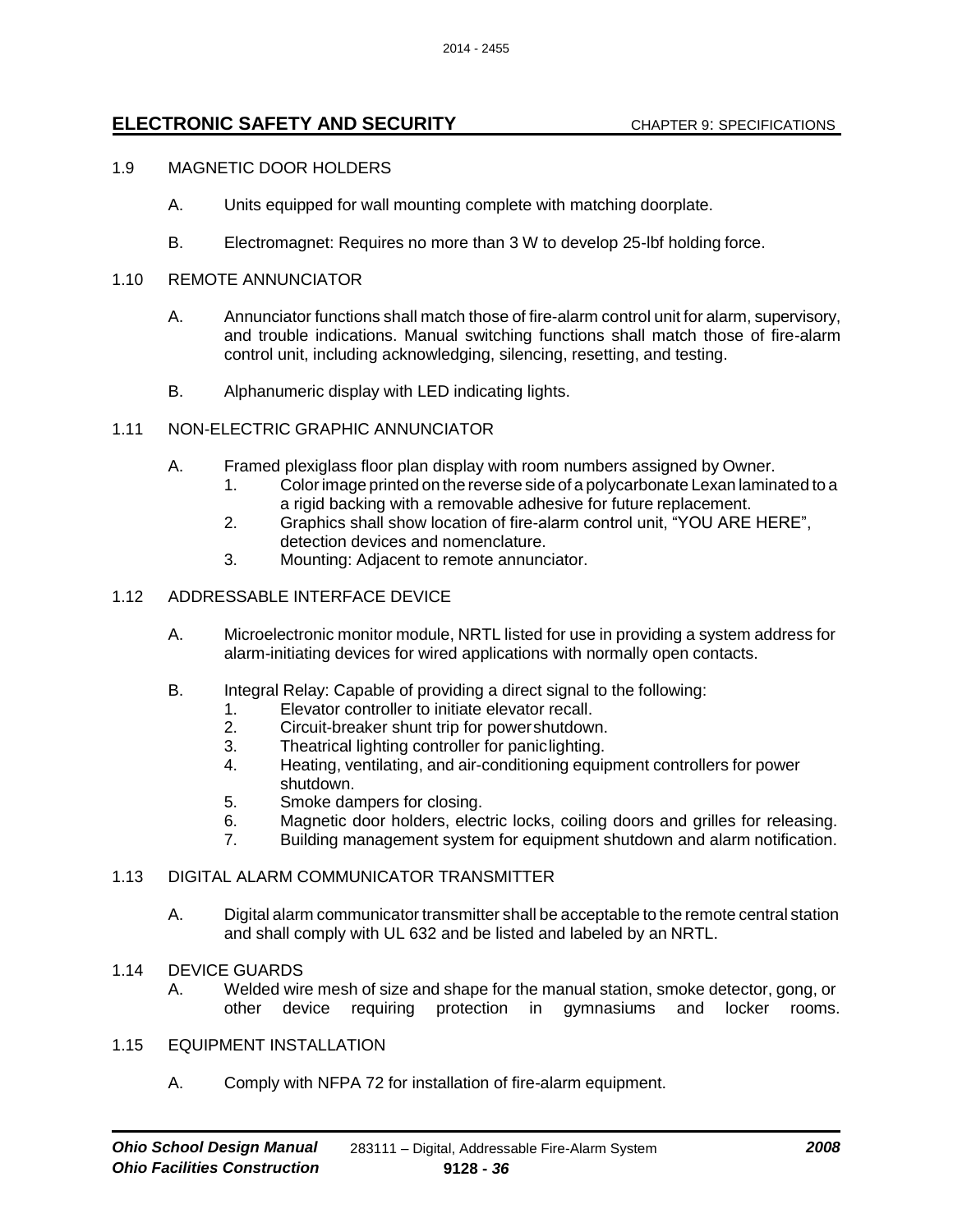### CHAPTER 9: SPECIFICATIONS **ELECTRONIC SAFETY AND SECURITY**

- B. Remote Status and Alarm Indicators: Install near each smoke detector and each sprinkler water-flow switch and valve-tamper switch.
- C. Mounting height of appliances shall comply with Americans with Disability Act.
- D. Grounding: Ground fire-alarm control unit and associated circuits.
- *E. Wiring shall be installed in conduit in compliance with Allowable Conduit Schedule in section 260533.*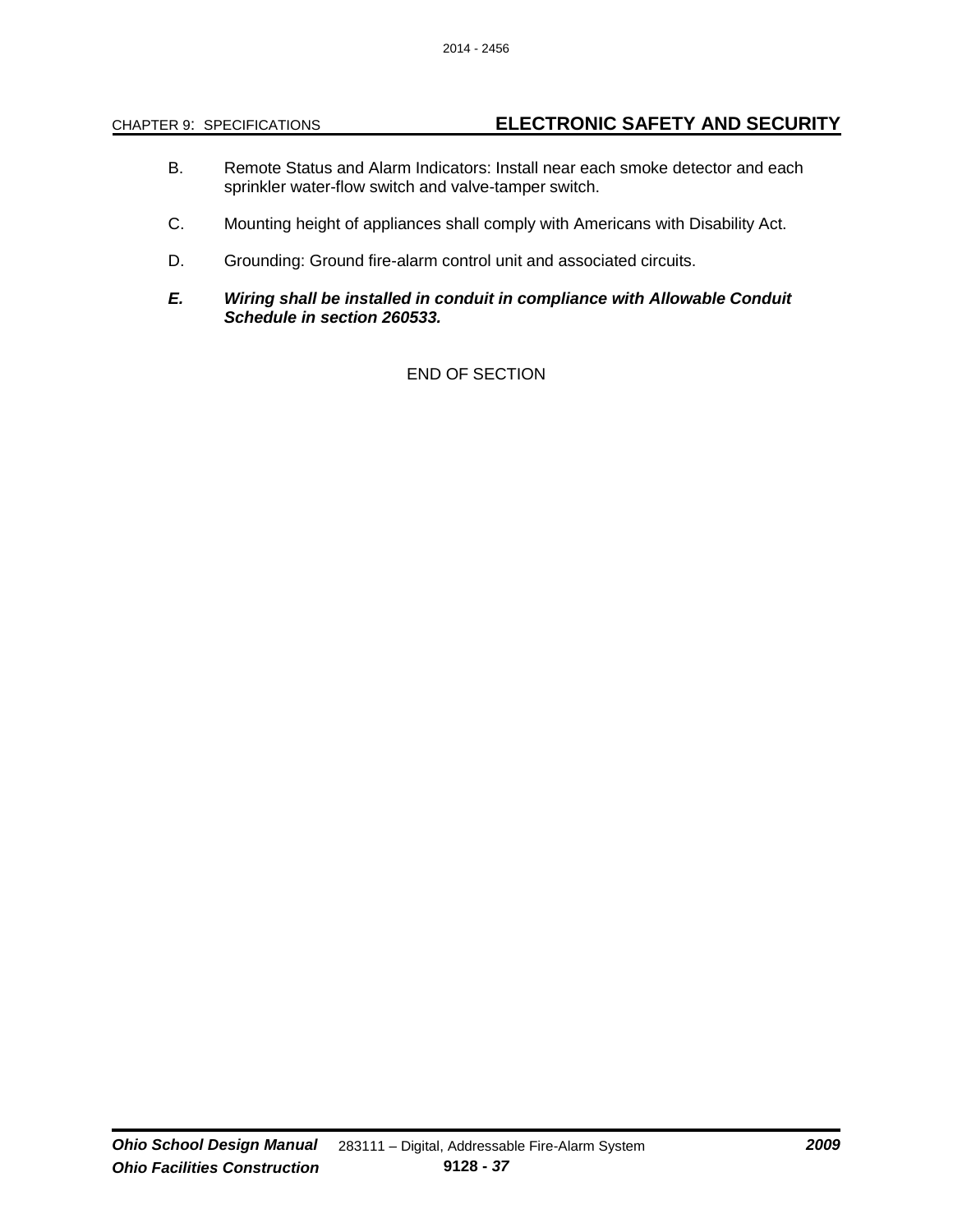# **ELECTRONIC SAFETY AND SECURITY** CHAPTER 9: SPECIFICATIONS

THIS PAGE HAS BEEN INTENTIONALLY LEFT BLANK.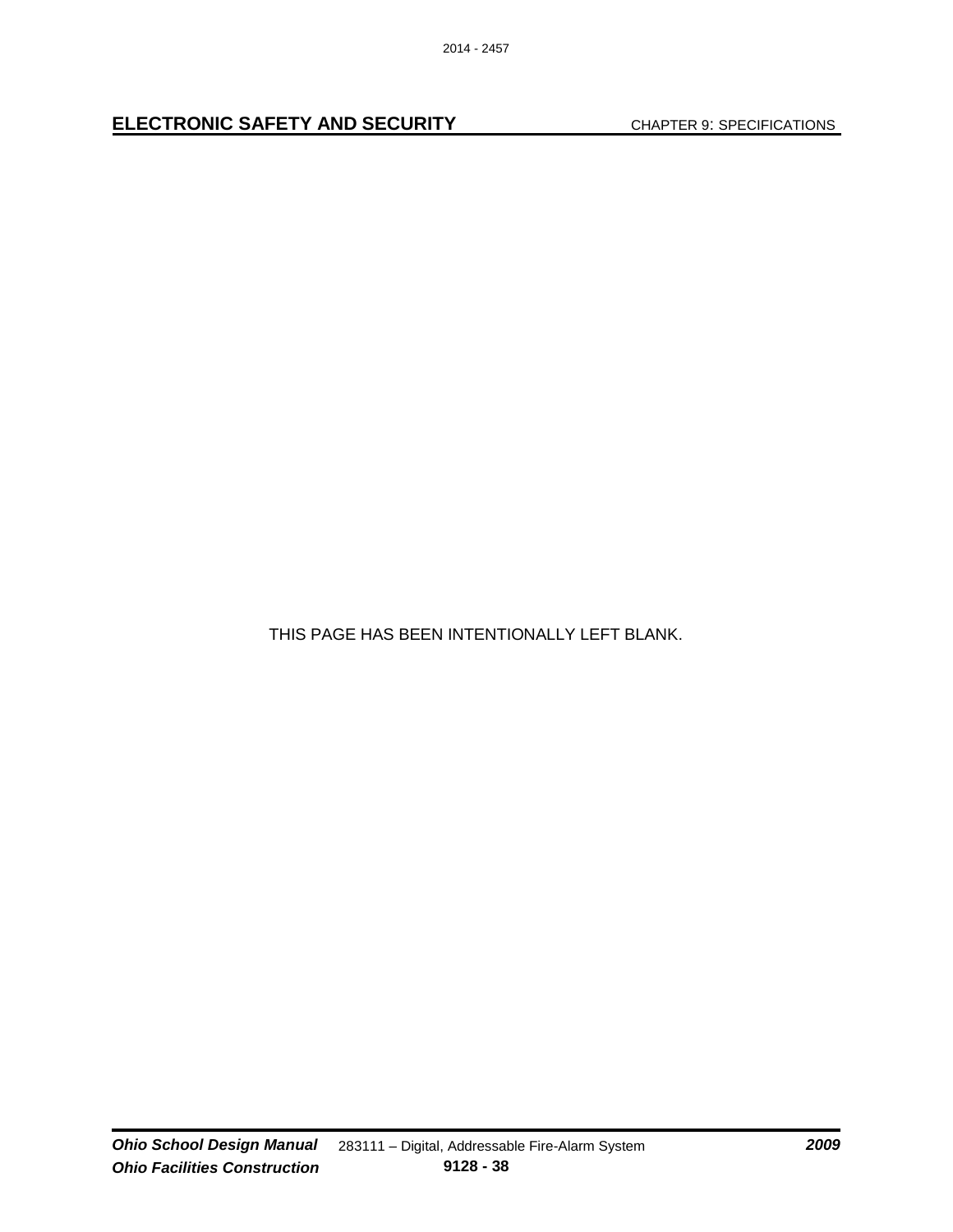# NNS ONE  $\overline{\mathbf{F}}$ DZ<br>El  $\mathbf{u}$ **DIVISION**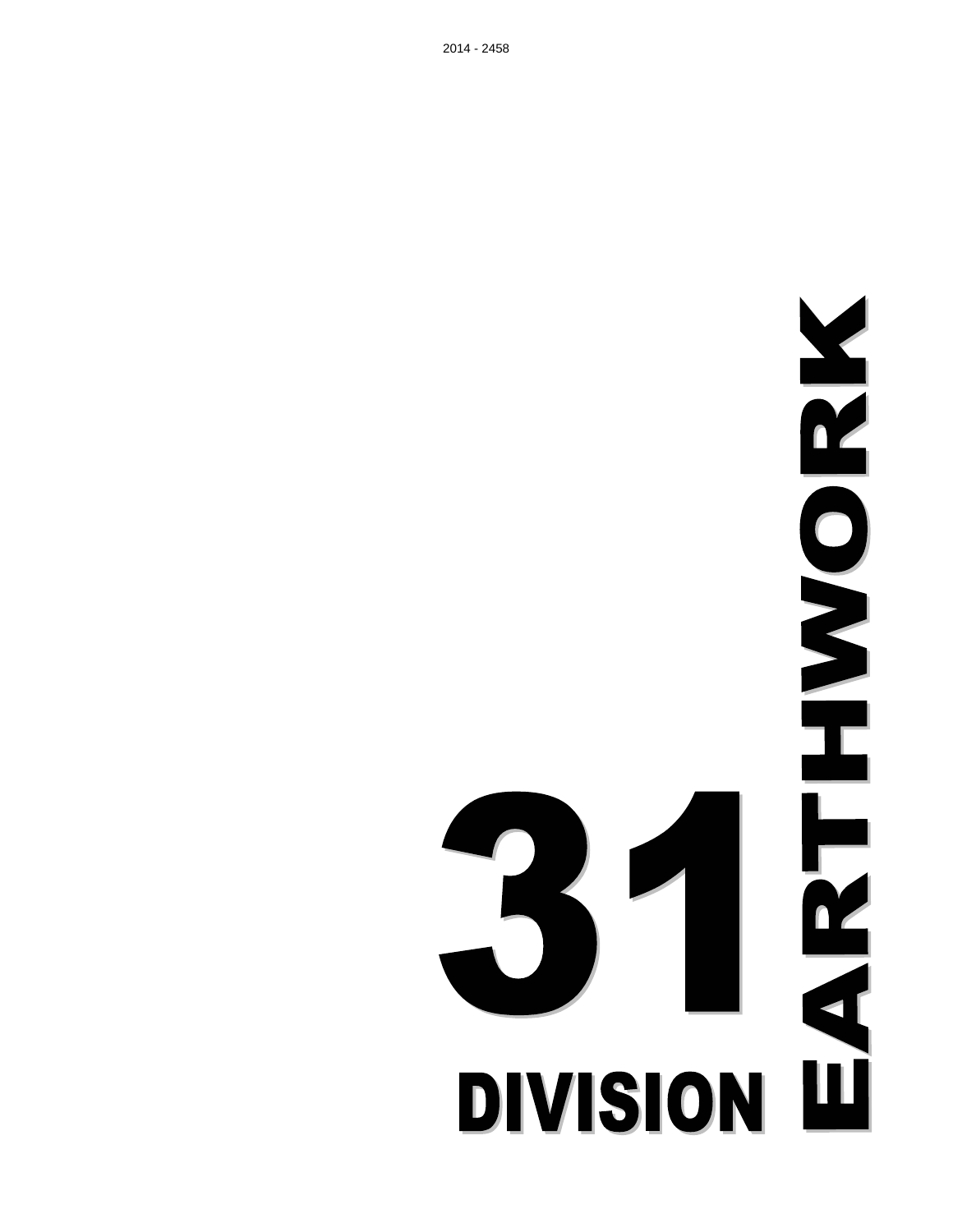# TABLE OF CONTENTS

### DIVISION 31: EARTHWORK

311000 Site Clearing 312000 Earth Moving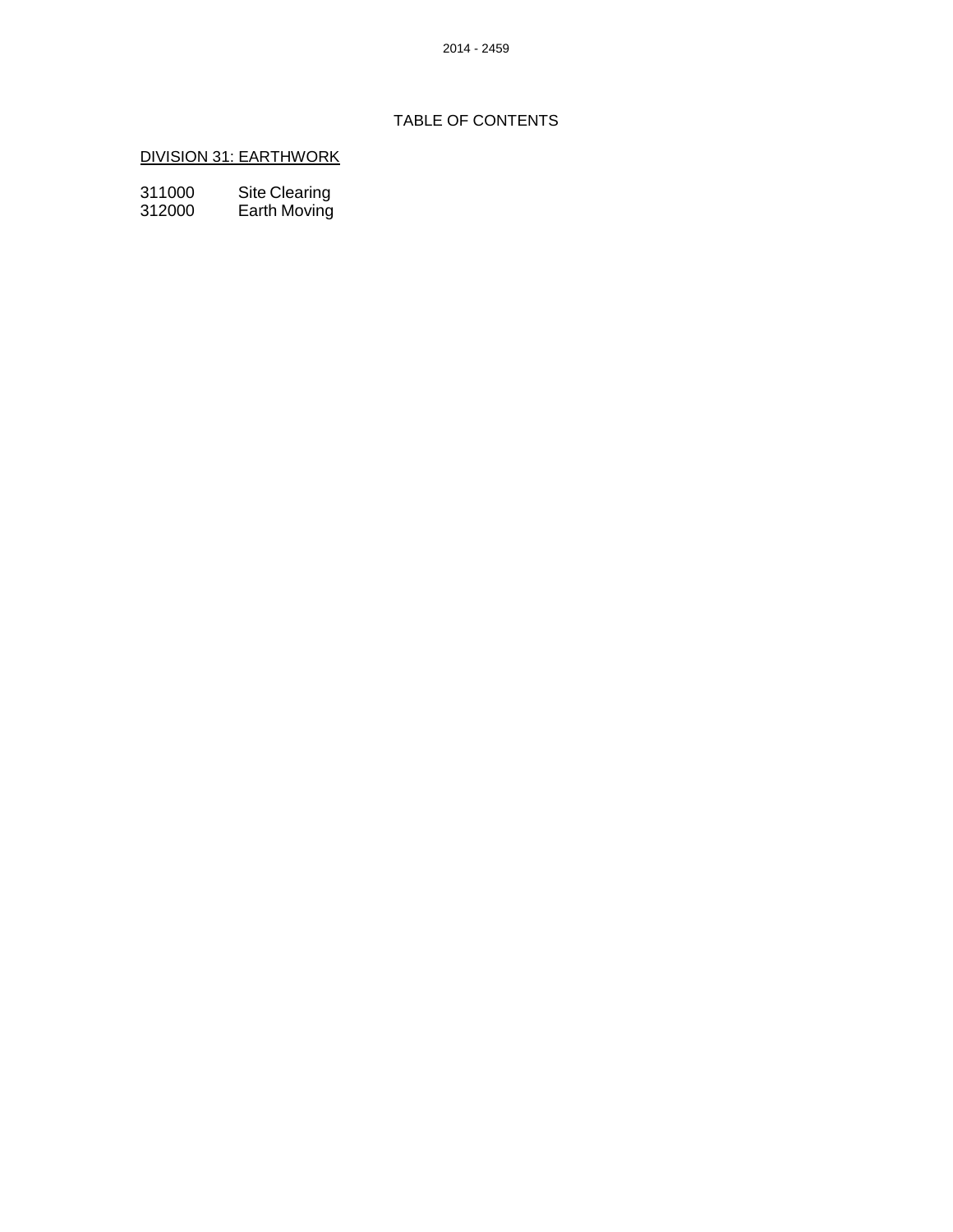### SITE CLEARING

### GENERAL GUIDELINES

### 1.1 SECTION INCLUDES

A. Qualitative requirements for removal of vegetation at the site, including stripping of sod and soil for site clearing.

### 1.2 SITE CLEARING

- A. Clearing and grubbing obstructions, trees, shrubs, and other vegetation, including removal of stumps, roofs, and debris.
- B. Provide temporary erosion- and sedimentation-control measures.

### LEED SUGGESTIONS

2.1 As a prerequisite for LEED certification, an erosion- and sedimentation-control plan is required for the project. This plan must comply with the more stringent of either the "2003 EPA Construction General Permit" or local erosion- and sedimentation-control standards and codes. According to the EPA, the permit applies to construction sites greater than 1 acre except for smaller sites that are part of a larger common plan of development or sale. However, for LEED certification, the requirements are applied to all projects for this prerequisite.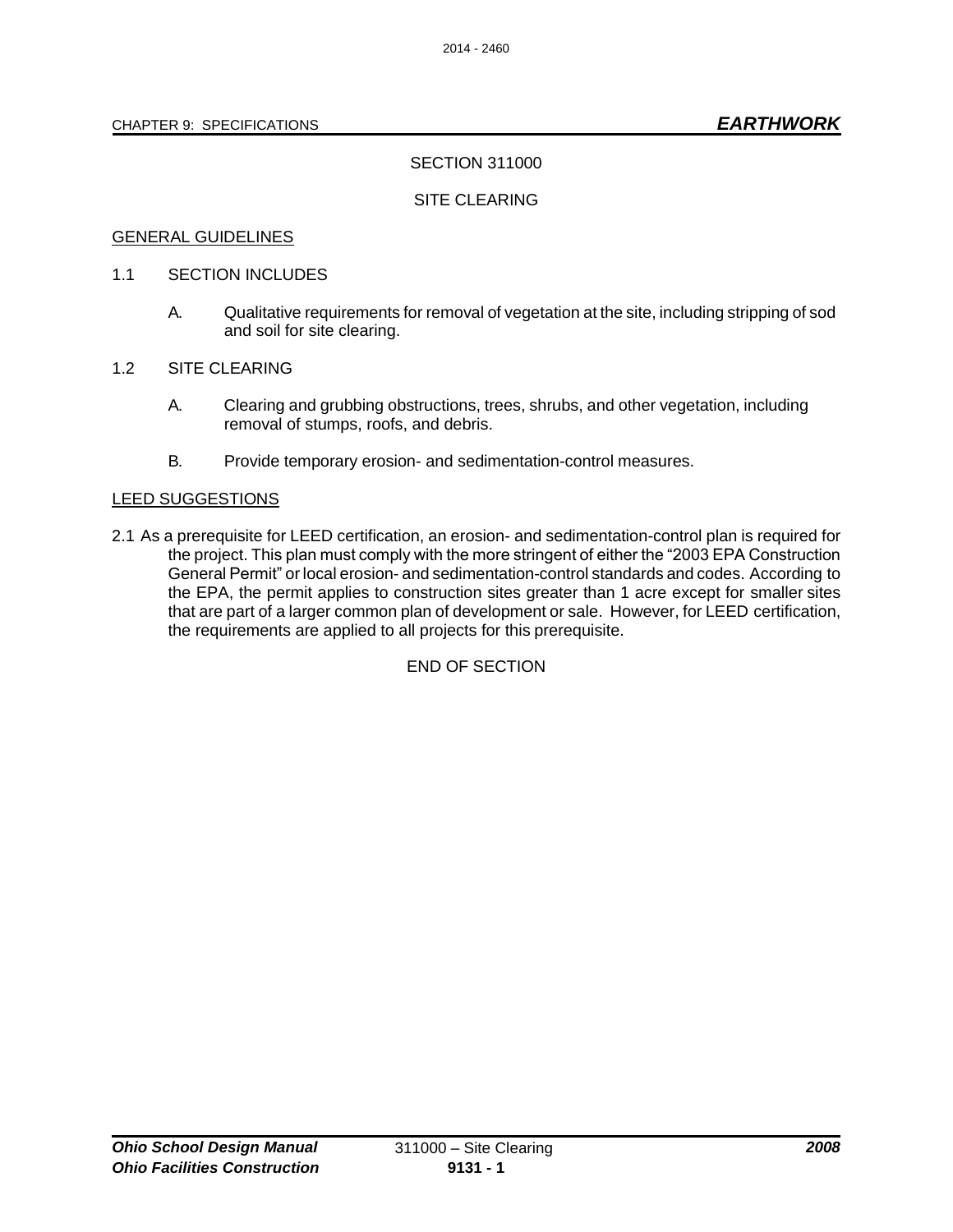### EARTH MOVING

### GENERAL *GUIDELINES*

### *1.1* SECTION INCLUDES

*A.* Qualitative requirements for grading, excavation, embankments, and sedimentation and erosion control. Earth moving for foundations, structures, pavement, ditches, culverts, drains, and utilities.

### *1.2* MATERIALS

- *A.* Satisfactory Soils: ASTM D 2487 soil classification groups *and Geotechnical Engineer.*
- *B. Engineered Fill: Graded mixture of gravel, crushed stone, and sand with 90% passing a 1-1/2-inch sieve and not more than 12% passing a No. 200sieve.*
- *C.* Subbase Material: Naturally or artificially graded mixture of natural or crushed gravel, crushed stone, and natural or crushed sand; ASTM D 2940; with at least 90 percent passing a 1-1/2-inch sieve and not more than 12 percent passing a No. 200sieve.
- **D.** Bedding Course: Naturally or artificially graded mixture of natural or crushed gravel, crushed stone, and natural or crushed sand; ASTM D 2940; except with 100 percent passing a 1-inch sieve and not more than 8 percent passing a No. 200 sieve.
	- 1. Aggregates used for subsurface storage of storm water or for use with underdrains shall be washed limestone, washed gravel, or river rock. In all cases the aggregates shall be 100 percent crushed.
- *E.* Topsoil: Shall be fertile, friable, natural loam, surface soil, reasonably free of subsoil, clay lumps, brush, weeds, and other litter or stones larger than 1/2 inch. 1. Provide 6 inches minimum topsoil.
- *F.* Drainage Course: Narrowly graded mixture of washed crushed stone, or crushed or uncrushed gravel; AST D 448; coarse-aggregate grading size 57; with 100 percent passing a 1-1/2-inch sieve and 0 to 5 passing a No. 8 sieve.
- *G.* Sand: ASTM C33; Clean, general purpose sand, free of organic and deleterious materials.
- *H. Geotextiles: Subsurface drainage geotextile and separation geotextile.*
- *I.* Geogrid.
- *J. Controlled Low-Strength Material.*

### *1.3 EXCAVATION*

*A. Explosives: Not allowed.*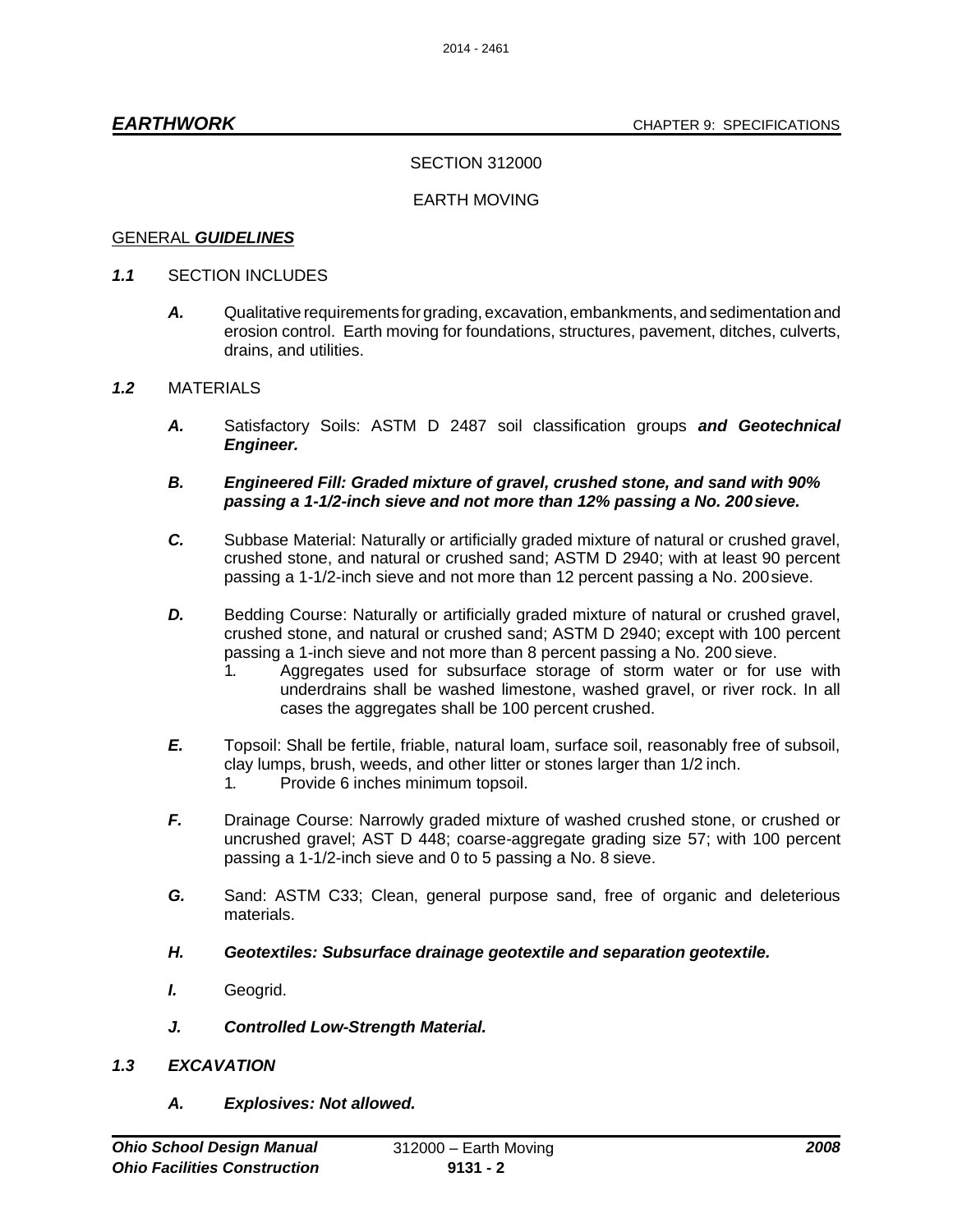### *1.4 FIELD QUALITY CONTROL*

*A. Special Inspector and Testing Agency: Owner engaged.*

### *LESSONS LEARNED*

- *2.1 During the design process, several professionals on the Design Team might need to revise this section to coordinate Specification Sections within the project manual. Besides input from the Architect and the Geotechnical Engineer, the Civil, Structural, Mechanical, Plumbing, and Electrical Engineers might share editing and review obligations. Each Design Professional's responsibilities and scope of servicedepends on the agreement with the Prime Consultant or the Owner.*
	- *A. Assigning specification-review responsibility can be overlooked during the design process. Review may be inferred or expected without expressly stating this in the various agreements, particularly where the agreement is directly with the Owner. Clearly delineate the responsibilities for editing and reviewing this Section in consultants' agreements.*
- *2.2 A dewatering system should be designed to keep the excavation continuously stable and dry. For deep excavations, ground-water extraction must be carefully controlled. Forthis purpose, piezometers measuring hydrostatic pressure are installed at various depths in sufficient number to detect the important piezometric waterlevel changes resulting from removing the ground water.*
- *2.3 Adjacent Structures: Occasionally, settlement of adjacent structures might be attributed to dewatering. Existing structures founded on weak, compressible soils or on saturated, loose sand could settle. The condition of structures, type of foundation, and water table elevations immediately adjacent to the project should be determined before dewatering. If dewatering and excavation will lower the water table significantly at such structures, underpinning precautions may be necessary.*
- *2.4 Typically, the type of damage produced by dewatering is caused by settlement, particularly differential settlement. Settlement under walls, foundations, and stone and concrete masonry can cause cracking in these structures and in finishes. Buildings with deep foundations will usually be less affected by dewatering than those with shallow foundations; older buildings are usually more affected than newer ones.*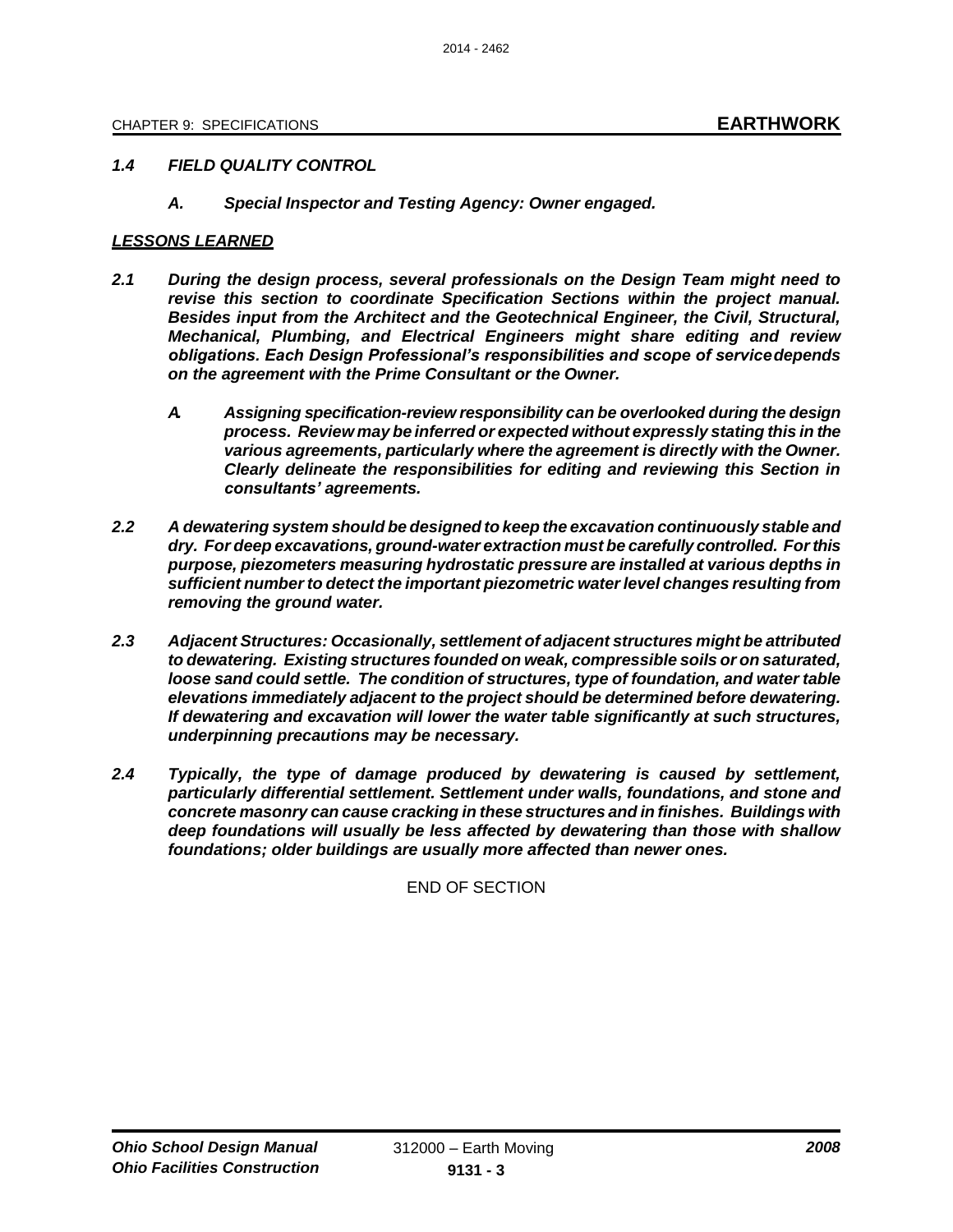THIS PAGE HAS BEEN INTENTIONALLY LEFT BLANK.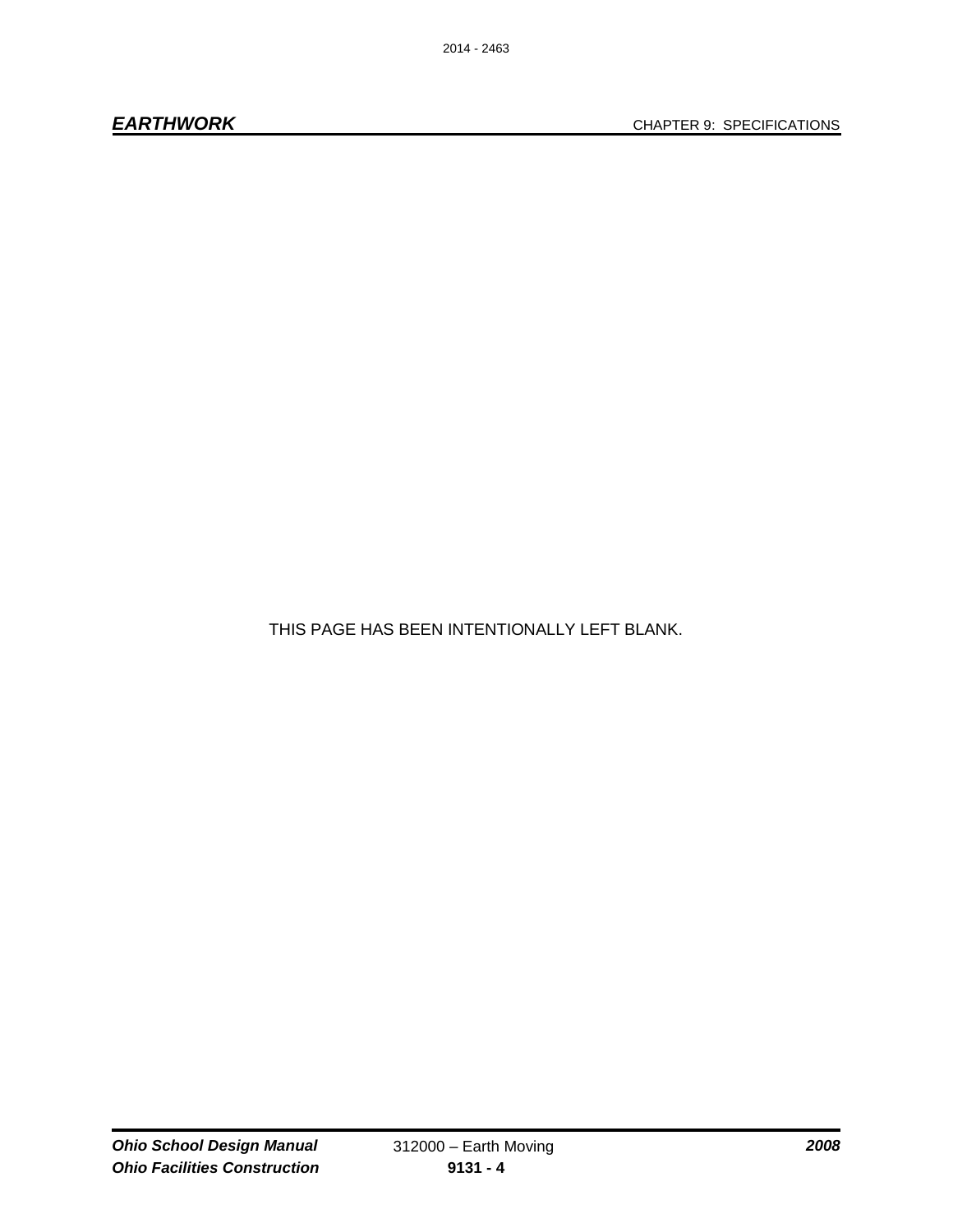# **STAFALEMENTS** DE ROIS

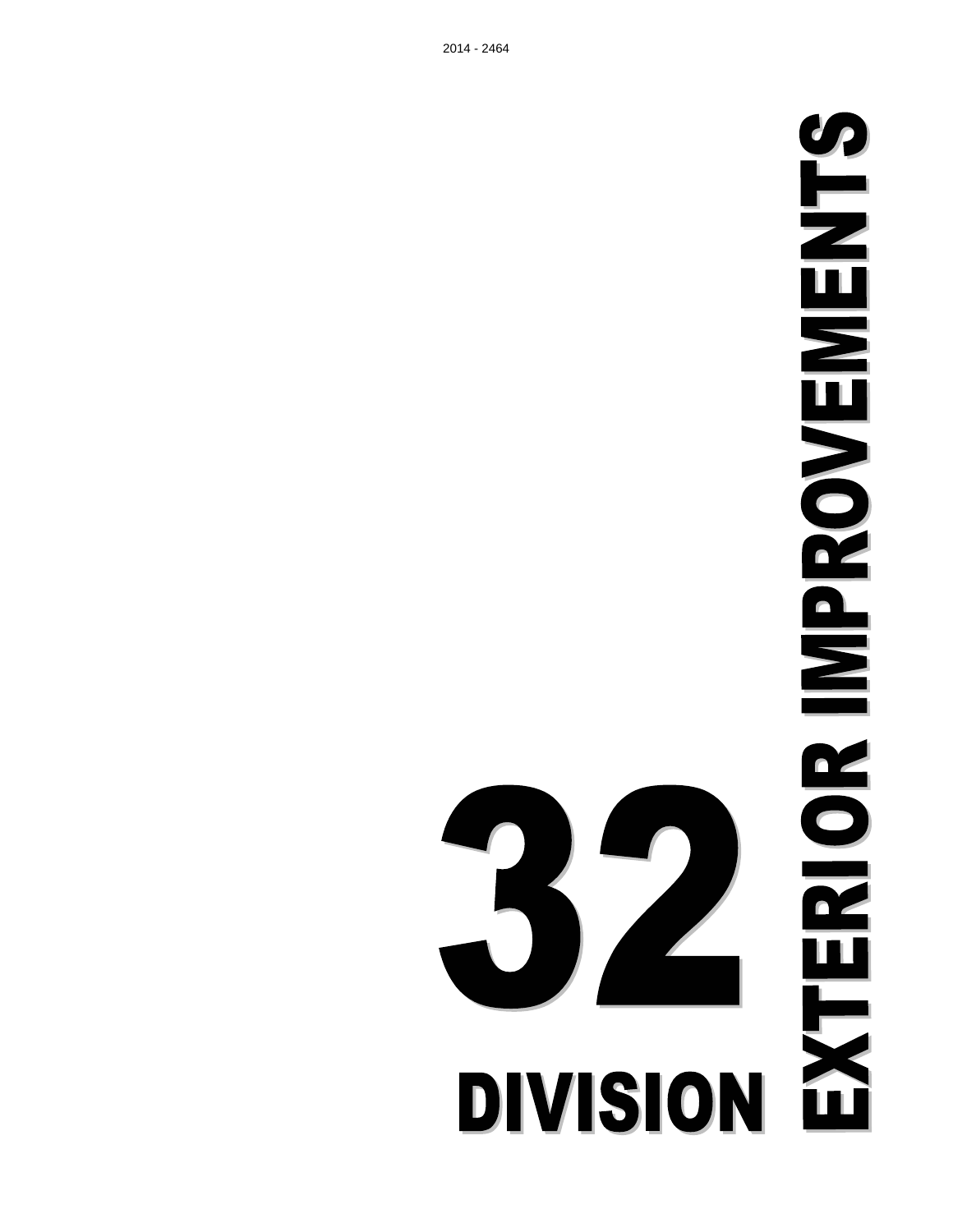### TABLE OF CONTENTS

### DIVISION 32: EXTERIOR IMPROVEMENTS

- 321216 Asphalt Paving
- 321313 Concrete Paving
- 321314 Pervious Concrete Pavement<br>321443 Porous Unit Paving
- Porous Unit Paving
- 321816 Playground Surfacing
- 323113 Fences and Gates
- 329200 Turf and Grasses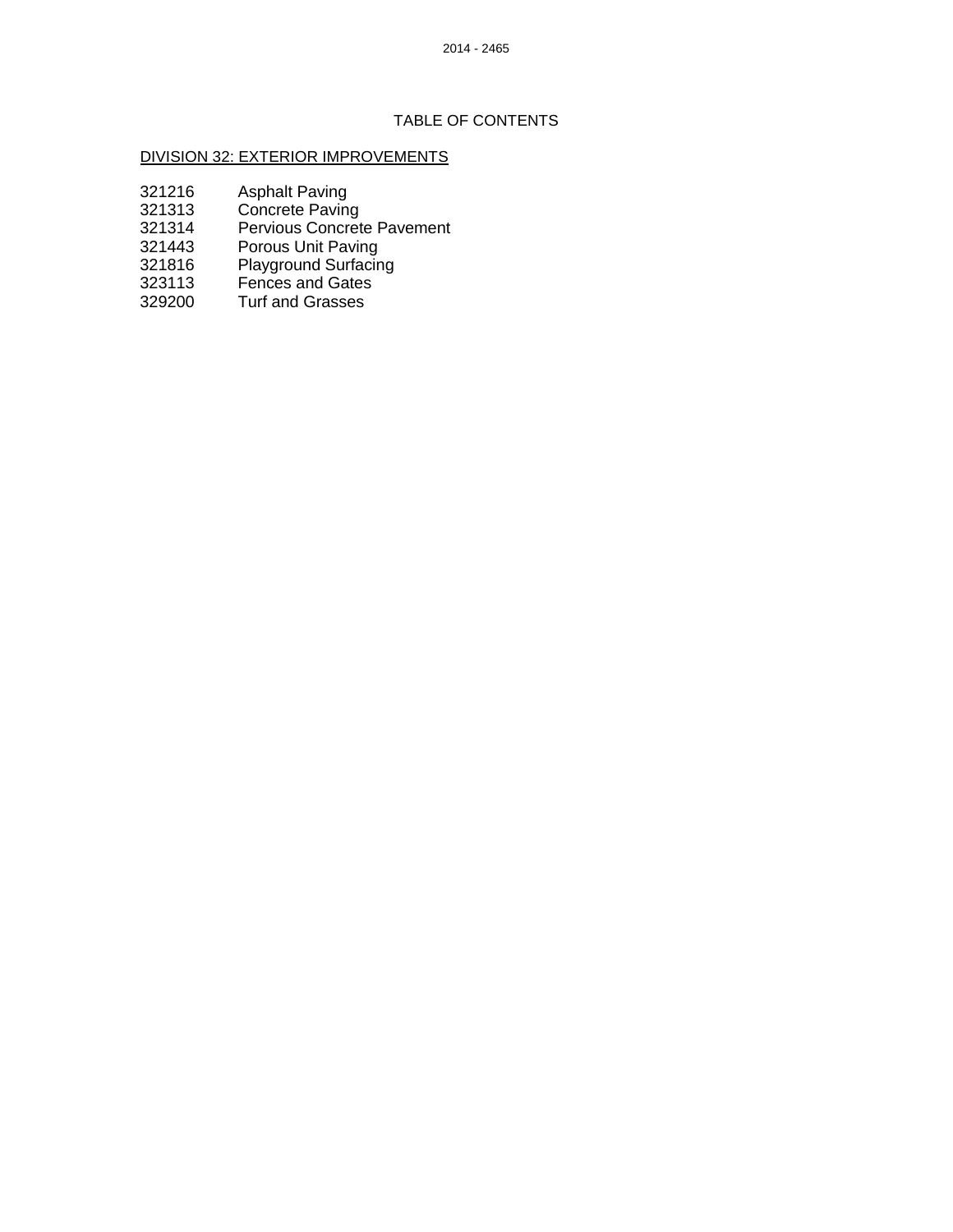### ASPHALT PAVING

### GENERAL *GUIDELINES*

### *1.1* SECTION INCLUDES

- A. Qualitative requirements for base course and pavements above base course including conventional pavements for walks, roads, parking lots, and recreation areas. Also includes bituminous base courses, bituminous binder courses, and bituminous surface courses; tack coats.
- *1.2* QUALITY ASSURANCE
	- *A.* Road and paving materials and methods shall be in accordance with the State of Ohio Department of Transportation (ODOT), "Construction and Material Specifications", latest edition.
	- **B.** Pavement markings within public right-of-ways shall be in accordance with US Manual on Uniform Traffic Control Devices.
- *1.3* COMPACTED AGGREGATE
	- *A.* Aggregate base shall consist of stone, gravel, or slags with composition and gradation described as "Item 304," and conforming to requirements of 703.04 of the State of Ohio Department of Transportation (ODOT), "Construction and Material Specifications."
- *1.4* PAVING MATERIALS
	- *A.* Bituminous Base Course: ODOT "Item 301".
	- **B.** Binder Course Asphalt Concrete: ODOT "Item 448".
	- *C.* Surface Course Asphalt Concrete: ODOT "Item 448".
	- *D.* Tack Coat: Emulsified asphalt.

### *1.5 AUXILIARY MATERIALS*

- *A. Paving Geotextile: Non-woven polypropylene.*
- *B. Pavement-Marking Paint.*
- *C. Wheel Stops: Precast concrete or solid, recycled plastic with galvanized-steel dowels.*
- *1.6 FIELD QUALITY CONTROL*
	- *A. Testing: By Owner-engaged agency.*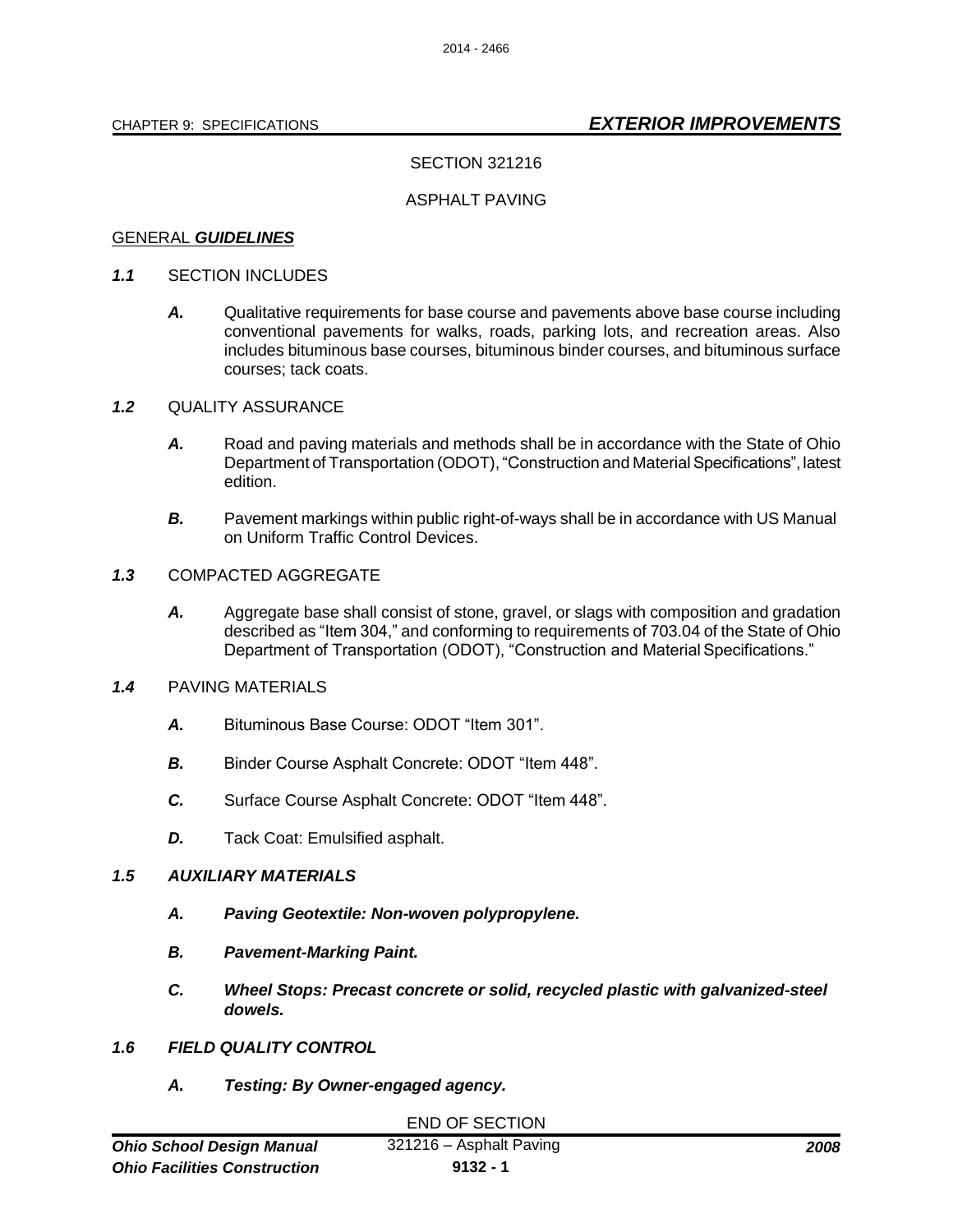### CONCRETE PAVING

### GENERAL GUIDELINES

### 1.1 SECTION INCLUDES

- A. Qualitative requirements for rigid cement concrete pavements above base course including conventional and modified pavements for walks, roads, parking lots, and service areas.
- 1.2 QUALITY ASSURANCE
	- A. Quality Standard: ACI 301.

### 1.3 MATERIALS

- A. Concrete: ASTM C 150.
	- 1. Normal-weight aggregate.
	- 2. Air-entraining admixture.
	- 3. Color pigment (optional).
	- 4. Finish: Broom finish.
- B. Wire Mesh: Welded plain steel wire fabric.
- C. Reinforcing Bars: Deformed steel bars.
- D. Fabricated Bar Mats: Steel bar or rod mats.
- E. Joint Dowel Bars: Plain steel bars.
- F. Detectable Warnings.

### *G. Fiber Reinforcement: Synthetic fiber.*

- 1.4 FIELD QUALITY CONTROL
	- A. Testing: By Owner-engaged agency.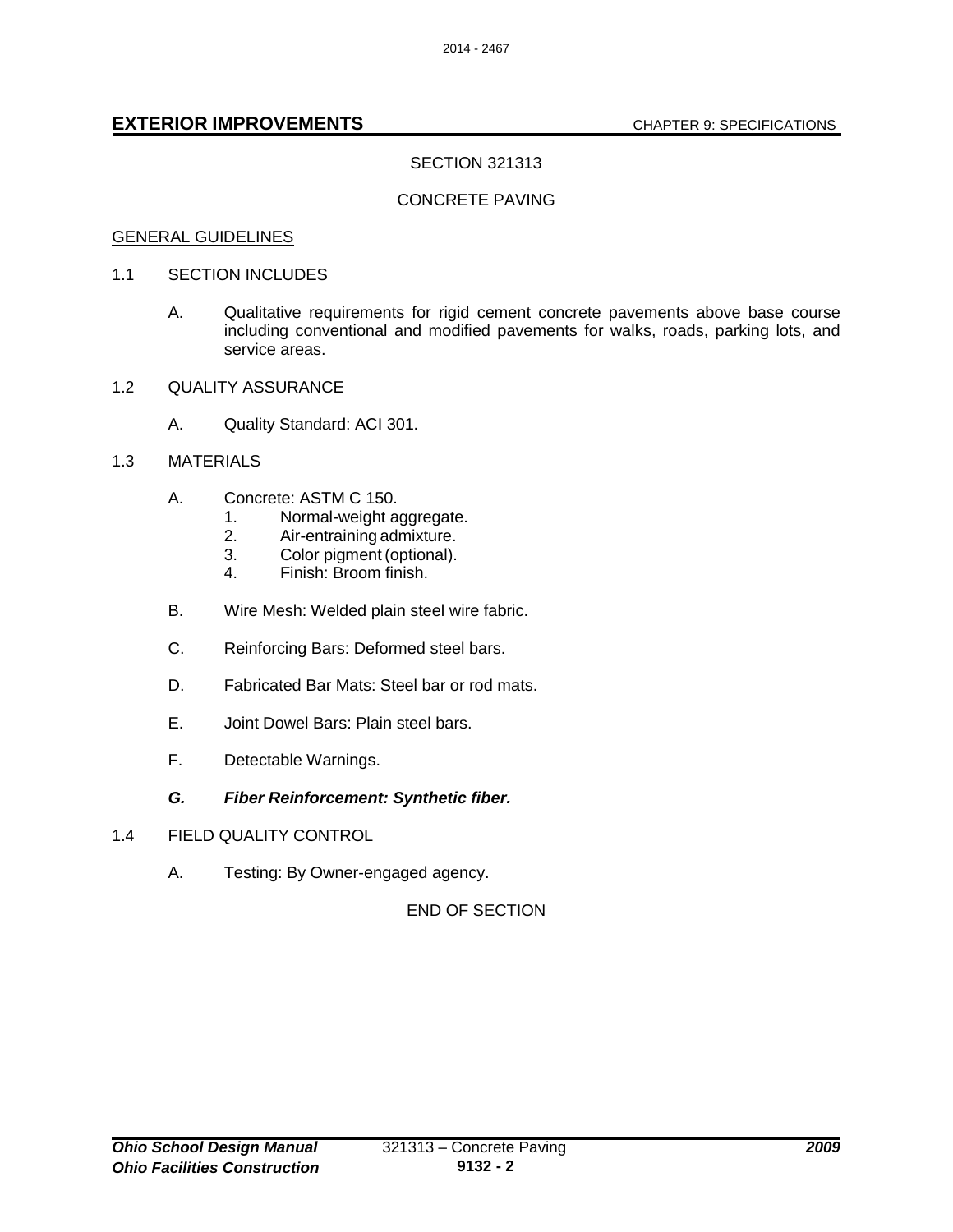## CHAPTER 9: SPECIFICATIONS **EXTERIOR IMPROVEMENTS**

### SECTION 321314

### PERVIOUS CONCRETE PAVEMENT

### GENERAL GUIDELINES

### 1.1 SECTION INCLUDES

- A. Qualitative requirements for pervious concrete paving.
- 1.2 QUALITY ASSURANCE
	- A. State of Ohio Department of Transportation (ODOT), "Construction and Material Specifications".
	- *B. ACI 522R-06 Pervious Concrete*
	- *C. ACI 522.1-08 Specification for Pervious Concrete Pavements*

### 1.3 PRODUCTS

- A. Stormwater Detention Layer or Groundwater Recharge Bed
	- 1. Test Subgrade
		- a. Field Method: ASTM D 3385.
	- 2. Coarse Aggregate for Stormwater Detention Layer: ODOT Item 703.1, AASHTO size No. 2.
	- 3. Choker Base Coarse Aggregate for Stormwater DetentionLayer: ODOT Item 703.1, AASHTO size No. 57.
	- 4. Impervious Liner.
	- 5. Filter Fabric.
	- 6. Isolation Joint Material.
	- 7. Curing Materials.
- B. Pervious Concrete Pavement
	- 1. Cement: ASTM 150 or ASTM C 595.
	- 2. Supplementary Cementitious Materials
		- a. Fly Ash
		- b. Ground Granulated Blast-Furnish Slag.
	- 3. Admixtures
		- a. Air Entraining Admixture.
		- b. Chemical Admixtures
			- 1) Mid-range water reducing admixtures or high rangewaterreducing admixtures.
			- 2) Extended set control admixtures orwater-reducing/retarding admixtures.
			- 3) Viscosity modifying admixtures.
	- 4. Aggregates for Pervious Concrete: ASTM C33 and ODOT Item 703.02, No. 67, 7, 8, and 89 or 9.
	- 5. Water.
	- 6. Mixture Proportions: Appendix 6 of ACI 211.3R.
- 1.4 FIELD QUALITY CONTROL
	- A. Owner engaged.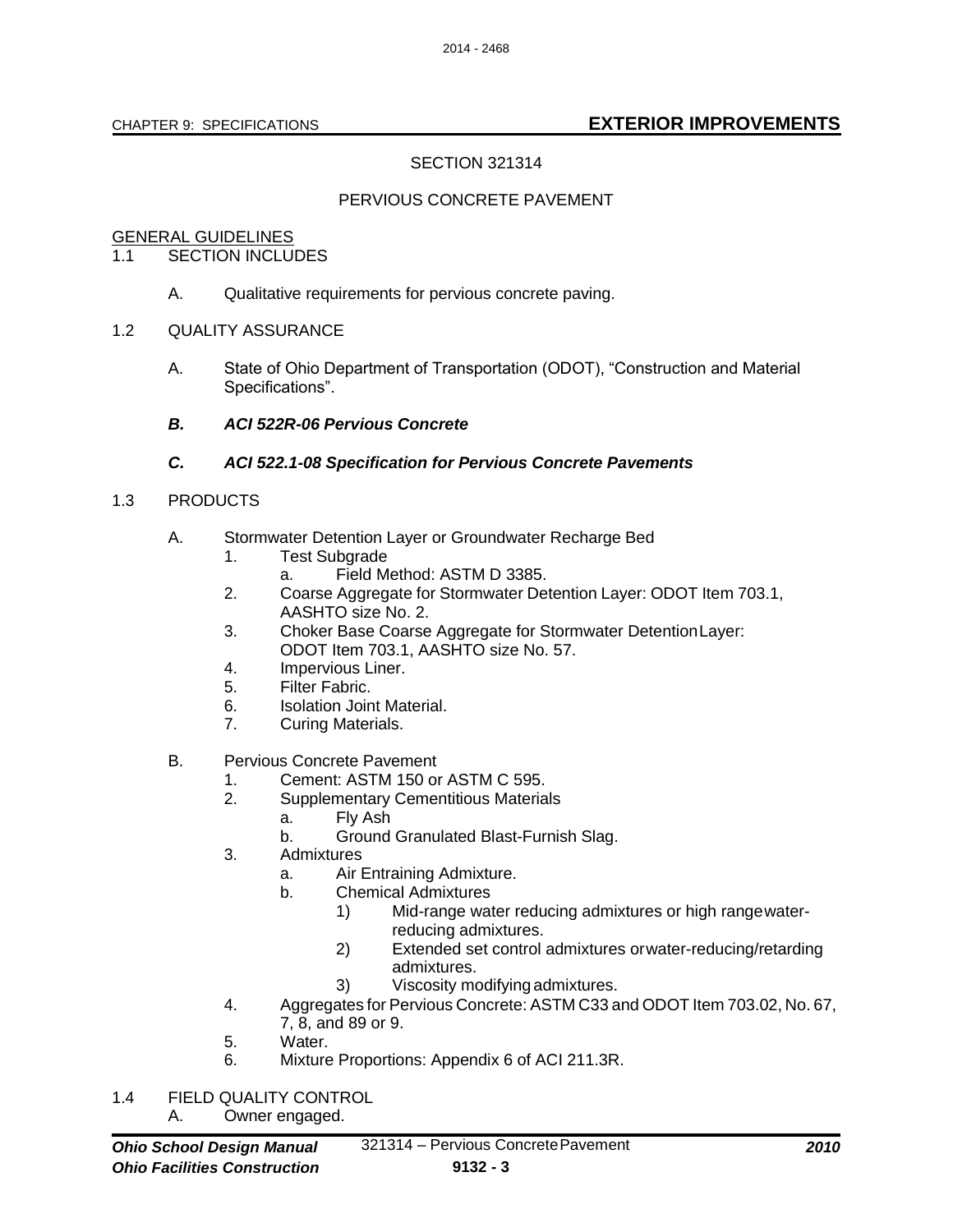### LEED SUGGESTIONS

2.1 Pervious Paving: Credit for Sustainable Sites, SS 6.1 for stormwater design awards one point for stormwater management practices that reduce runoff to meet certain criteria. Pervious paving can be used as part of a stormwater management design to obtain this point.

### LESSONS LEARNED

- 3.1 Pervious paving, also called porous paving, gap-graded paving, permeable paving, or enhanced porosity paving, can be used as part of a stormwater management design to reduce stormwater runoff and replenish aquifers.
- 3.2 Most concrete paving is produced from dense mixes of well-graded aggregate sizes that interlock with each other, making a stable low-porosity mass. This paving is designed to shed rather than absorb water. Pervious paving uses an open-graded aggregate mix with a large percentage of one-sized coarse aggregate, also called gap-graded or uniformly graded aggregate. Fine aggregates are typically not used in the mixes. The course of porous paving is placed over a reservoir of uniformly graded clean aggregate. Stormwater flows through the pervious paving into the reservoir, which has about 40% voids to store runoff and allow it time to infiltrate through subgrade soils.
- 3.3 Because paving structures that absorb or allow passage of water are fairly sophisticated systems, care must be taken in their design, detailing, and construction. If subgrades do not drain quickly enough under cold conditions, trapped water may freeze and damage paving. Passage of water may also allow more dissolved salts to reach embedded reinforcing, thereby increasing the opportunity for salt damage.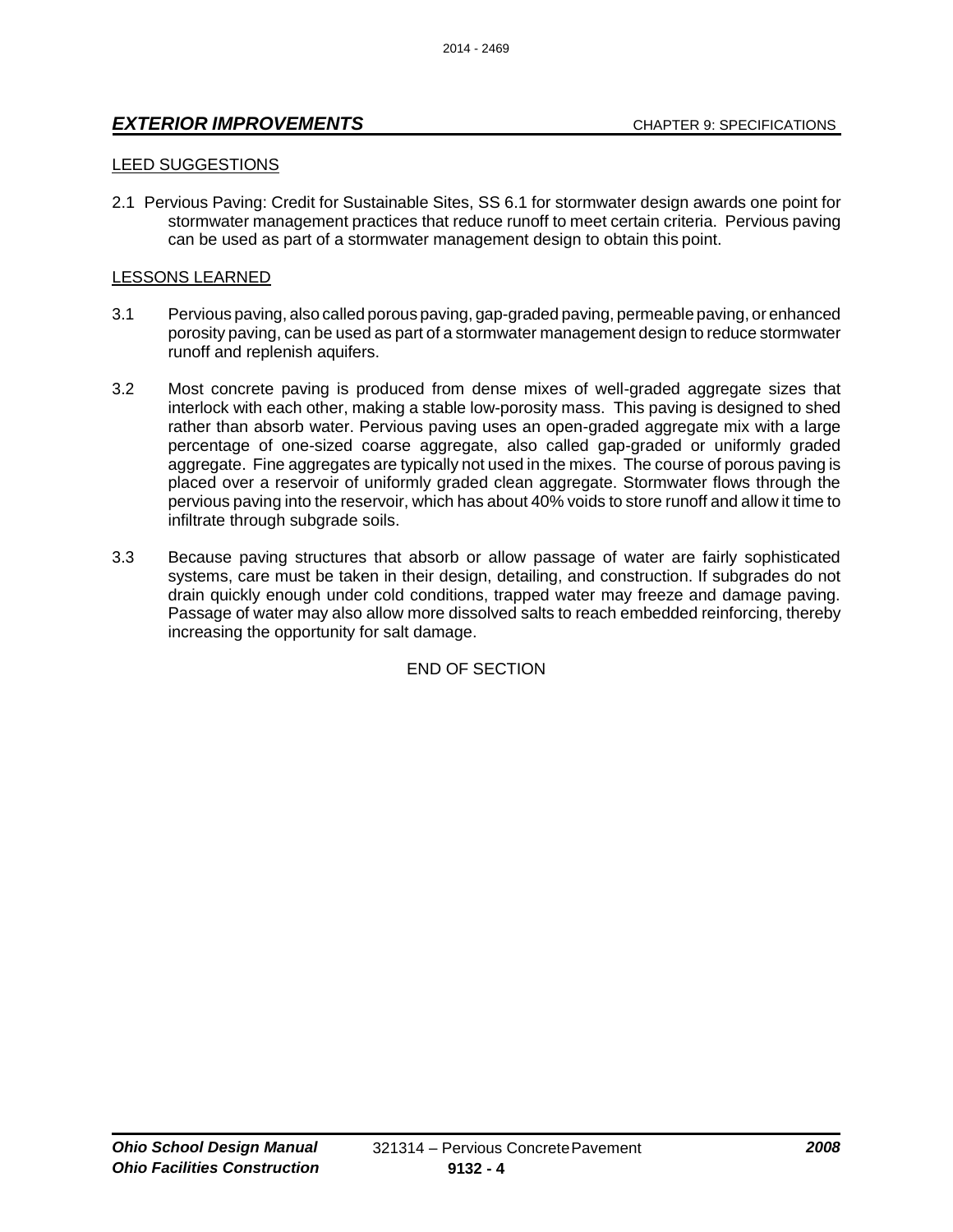### POROUS UNIT PAVING

### GENERAL GUIDELINES

### 1.1 SECTION INCLUDES

A. Qualitative requirements for porous paving consisting of concrete pavers set in aggregate setting beds.

### 1.2 MATERIALS

- A. Concrete Grid Pavers.
- B. Solid Interlocking Concrete Pavers of shapes that provide openings between units.
- C. Edge Restraints: Plastic or aluminum.
- D. Curbs: Precast concrete.
- E. Graded Aggregate for Subbase: Open graded for stormwater storage.
- F. Graded Aggregate for Base: Well graded.
- G. Leveling Course: Sand or crushed stone.
- H. Paver Fill: Crushed stone.

### LEED SUGGESTIONS

- 2.1 Porous paving can reduced stormwater runoff, compared to nonporous paving, by increasing infiltration. The effectiveness of porous paving for providing stormwaterinfiltration can be further increased by providing a highly porous base course, and possibly subbase, to store stormwater until the underlying soil can absorb it. Stormwater runoff carries pollutants from paved surfaces directly into streams and scours exposed soil surfaces, causing silt buildup downstream and degrading water quality. Infiltrated stormwater is filtered by subsurface soil layers, removing pollutants. It also recharges aquifers, resulting in steadier stream flows; peak flows are absorbed and then released during times of low flow. Porous paving may also help reduce heat buildup resulting from the absorption of solar energy by pavement materials, thereby helping to reduce the urban heat island effect.
- 2.2 LEED Credit SS 6.1 provides one point for stormwater management practices that reduce runoff to meet certain criteria, and LEED Credit SS 6.2 provides one point for removing suspended solids and phosphorous from stormwater runoff. Porous paving can be used as part of a stormwater management design that can obtain both of these points. LEED Credit SS 7.1 also provides a point for using an open-grid paving system that is less than 50% impervious for at least 50% of the parking lot area. Although porous pavers are more than 50% impervious, using them for more than 50% of the parking lot area can provide an equivalent pervious area, which complies with the intent of the credit.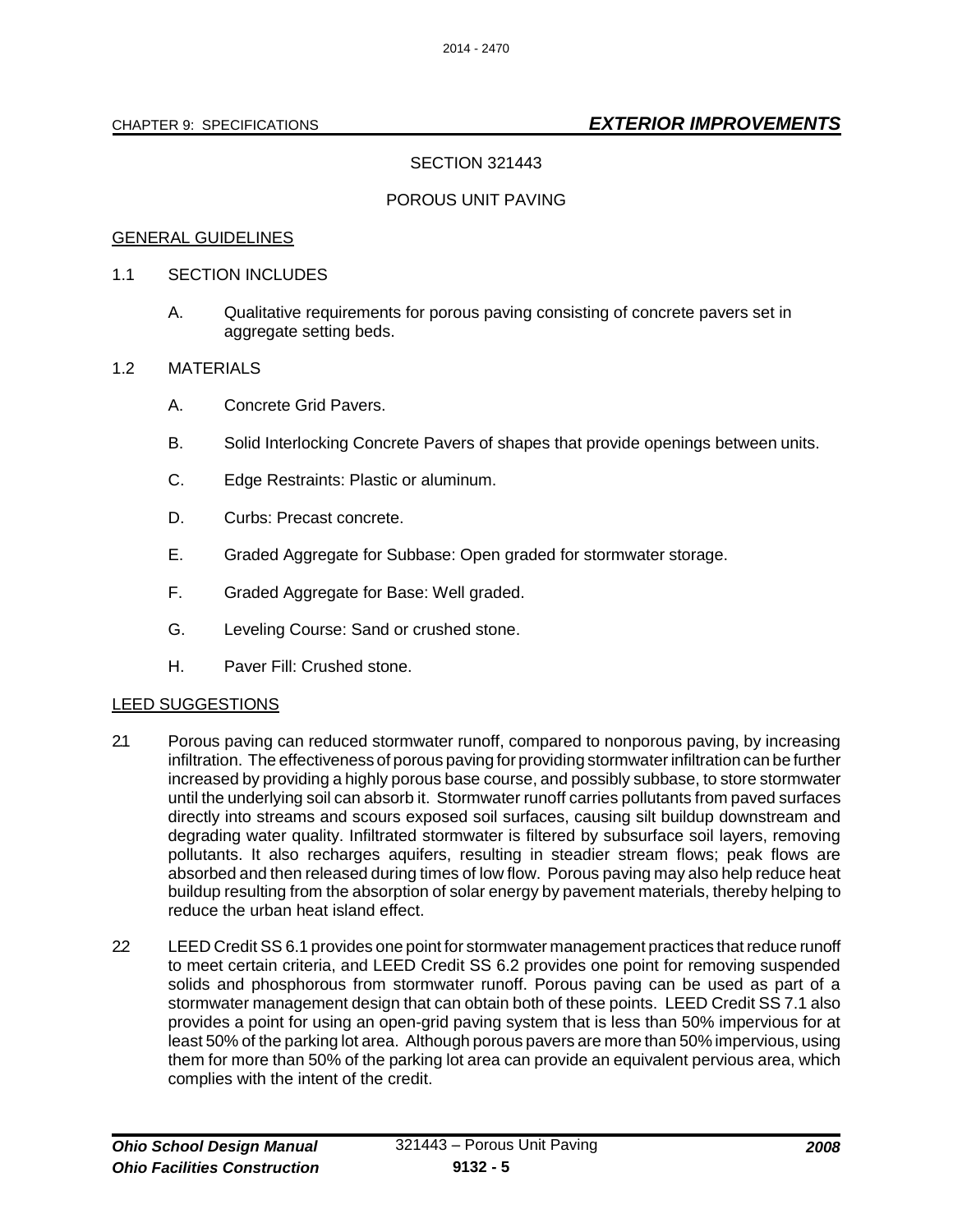### LESSONS LEARNED

- 3.1 Traffic loads are usually a primary design consideration. Where light loads are expected, such as in parking areas and possibly including access aisles, grid-type pavers that will allow maximum water infiltration may prove suitable. Where heavy vehicular loads are expected such as in drive aisles, especially those that will carry frequent truck traffic, solid paving or porous paving with minimal open area may be required.
- 3.2 Consider snow removal needs; critical areas that must be kept clear of snow at all times might better be paved with a smooth material such as concrete or asphalt.
- 3.3 Subgrade preparation is also important for a successful installation. Remove vegetation and organic materials from the area to be paved. Remove soft spots containing poor subgrade material, and refill them with suitable material properly compacted. Refer to the project's geotechnical report for specific compaction requirements.
- 3.4 Drainage: Surface and subsurface drainage is of major importance. Exterior paving is usually sloped at least 1/4 inch per foot (2%), but porous pavers may be sloped as little as 1/8 inch per foot (1%). Porous paving should typically have at least a minimal slope so that during heavy rains, when water cannot infiltrate the paving as fast as it falls, water will not build up on the surface. Paving should be sloped away from buildings, retaining walls, and other elements capable of collecting surface water. Localities with impervious soils may require subsurface drains to allow excess water to flow out of the subbase and base course.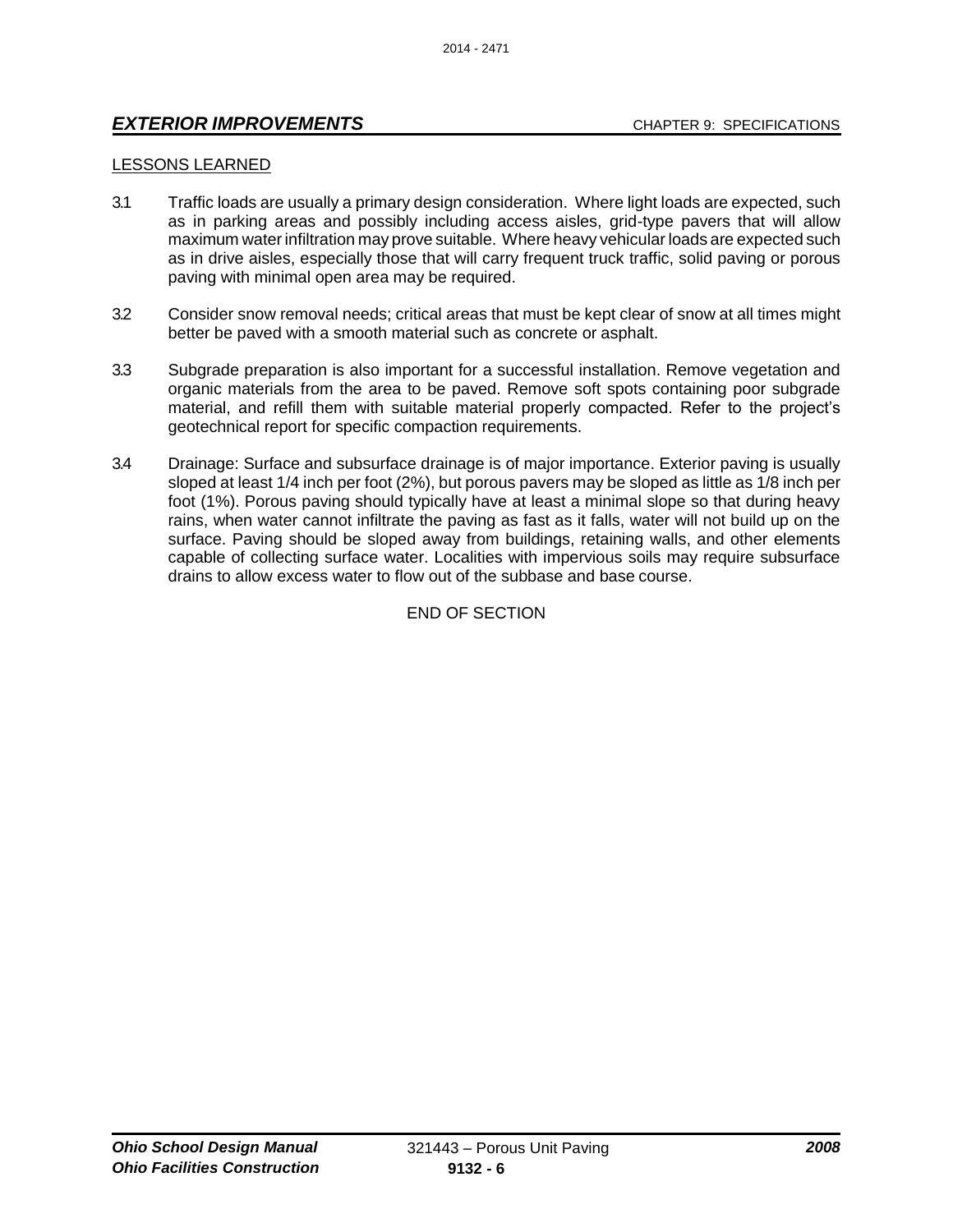### PLAYGROUND SURFACING

### GENERAL GUIDELINES

### 1.1 SECTION INCLUDES

A. Qualitative requirements for surfaces for exterior recreational activities.

### 1.2 QUALITY ASSURANCE

- A. Impact Attenuation: According to ASTM F 1292.
- B. Accessibility of Surface Systems: According to ASTM F 1951.
- C. Minimum Characteristics for Organic Loose-Fill Surfaces: According to ASTM F 2075.

### 1.3 PLAYGROUND SURFACE SYSTEMS

### *A. Provide one or a combination of the following:*

- 1. *Organic Loose-Fill Surface,* Engineered Wood Fibers: Random-sized wood fibers, in manufacturer's standard fiber size, approximately 10 times larger than wide; containing no bar, leaves, twigs, or foreign or toxic materials according to ASTM F 2075; graded according to manufacturer's standard specification for material consistency for playground surfaces and for accessibility according to ASTM F 1951.
- *2. Unitary synthetic poured rubber seamless surface: Poured-in-place, twolayer system with wearing course over cushion course. Provide manufacturer's standard thickness for each layer as required for overall thickness indicated, tested for impact attenuation according to ASTM F 1292 and for accessibility according to ASTM F 1951.*
	- *a. Wearing Course: Formulation of EPDM rubber particles, with minimum of 20 percent and maximum of 26 percent of ethylene propylene-diene-saturated polymethylene main chain along with other organic and inorganic components.*
	- *b. Cushion Course: Manufacturer's standard formulation of SBR particles and polyurethane, site mixed and applied.*
- B. Accessories
	- 1. Edgings.
	- 2. Stabilizing Mats.
	- 3. Drainage / Separation Geotextile.
	- 4. Weed-Control Barrier.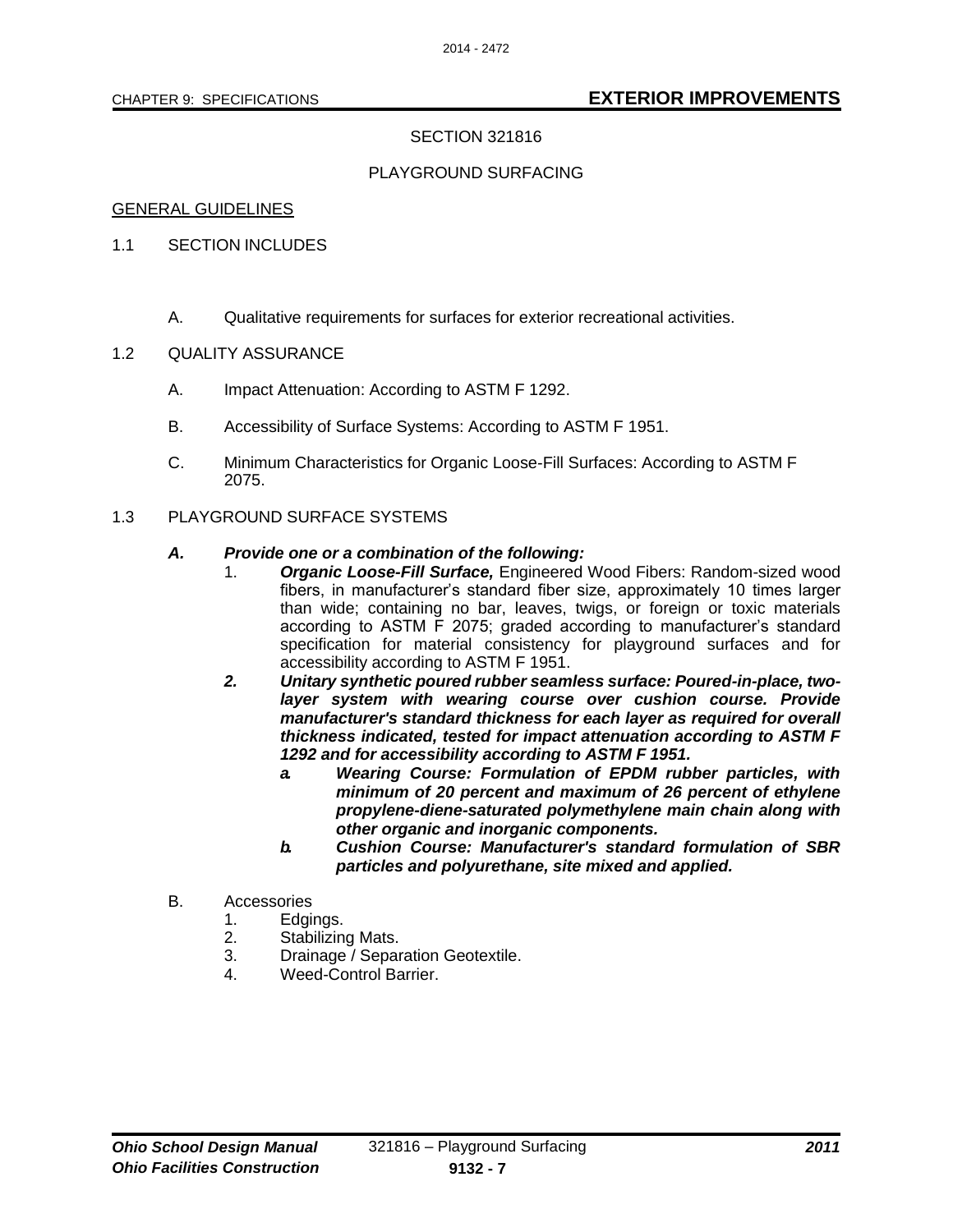### **EXTERIOR IMPROVEMENTS** CHAPTER 9: SPECIFICATIONS

### LESSONS LEARNED

- 2.1 Organic loose-fill systems include wood chips, wood mulch, and engineered wood fibers and should be installed over graded soil or compacted drainage fill with an interlayer of geotextile fabric that may also include premolded drainage matrix. The perimeter curb of the playground surface usually contains the loose material within the equipment area. Engineered wood fibers should be tested according to ASTM F 2075, Specification for Engineered Wood Fiber for Use as a Playground Safety Surface under and around Playground Equipment, for the presence of contaminants such as toxic substances and for consistently sized wood particles. Woodbased, loose-fill materials are flammable and subject to compaction, decomposition, and pulverization. This surface is less abrasive than sand and not as likely to be fouled by animals.
- 2.2 Manufacturers test the resilience of their products according to ASTM F 1292. Loose-fill sand, gravel, wood chips, and wood mulch are not furnished by playground surface system manufacturers, so product testing is not done for specific CH design depths. Field testing according to ASTM F 1292 can also be done at the completion of installation or periodically during the service life of the installation to verify performance.
	- A. The International Play Equipment Manufacturers Association provides a third-party product certification service to validate a member manufacturer's certification of compliance with ASTM F 1292.
- 2.3 Testing for accessibility is done according to ASTM F 1951, Specification for Determination of Accessibility of Surface Systems under and around Playground Equipment. This standard is designed to measure the amount of effort required to propel a wheelchair across the surface for straight and turning movement. The test is primarily directed at loose-fill surfaces to show comparison with the same movements over a smooth, hard surface. Some loose-fill systems will require additional surface mats over the accessible route to play equipment required by the Americans with Disabilities Act (ADA) to meet this standard. Accessible routes are also discussed in 36 CFR 1191, Americans with Disabilities Act (ADA) Accessibility Guidelines; Play Areas. Sloping surfaces should be limited to 2%.
- 2.4 Testing loose-fill wood systems for the presence of toxic substances such as heavy metals, metal scraps such as nails, and correct particle size is done according to ASTM F 2075. This test is done by engineered wood fiber manufacturers but is not generally conducted for wood chips or wood mulch.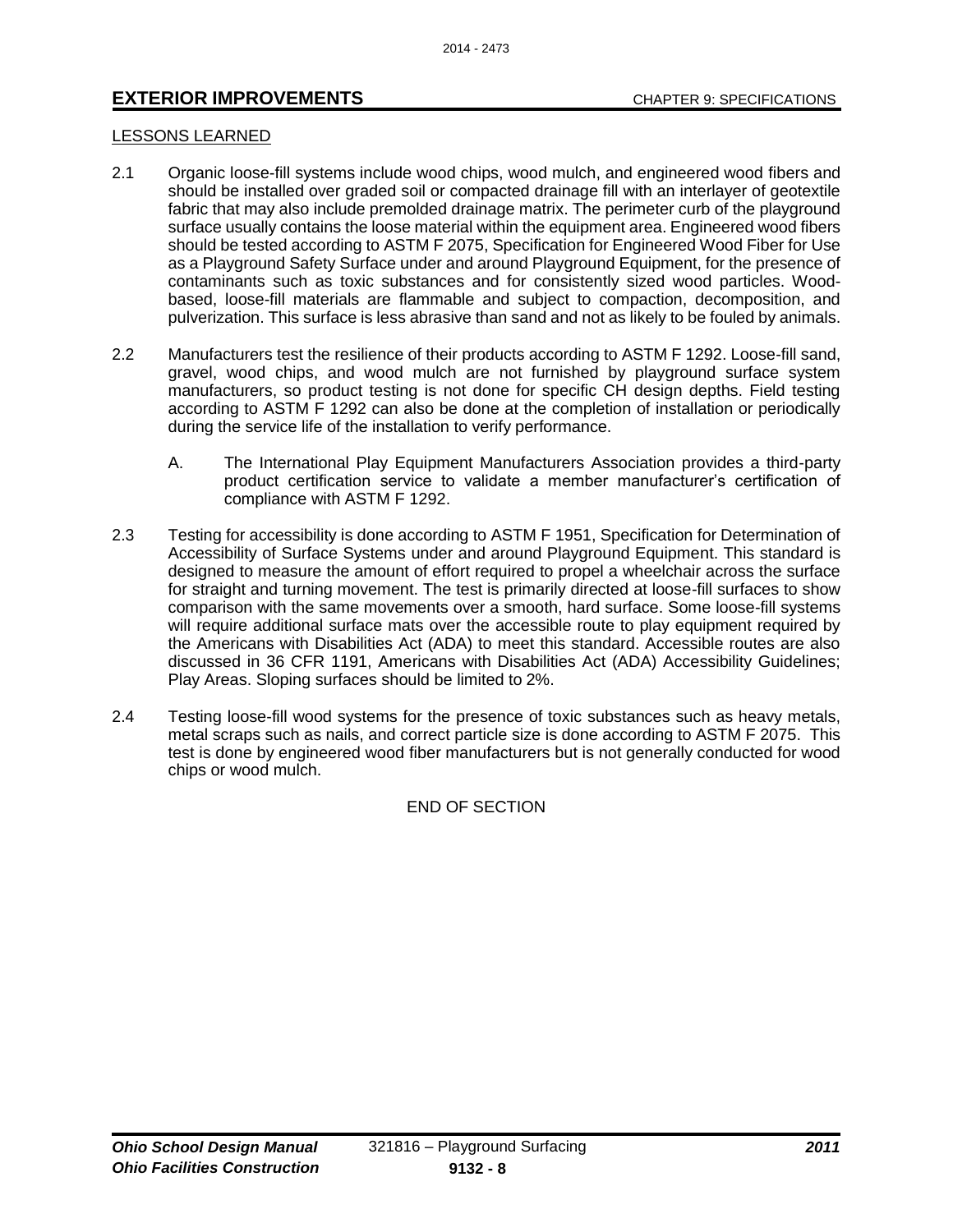### FENCES AND GATES

### GENERAL *GUIDELINES*

- *1.1* SECTION INCLUDES
	- A. Qualitative requirements for fences for protective, security, and right-of-way purposes; also pipe gates.
- *1.2* QUALITY ASSURANCE
	- A. Comply with Chain Link Fence Manufacturers Institute "Product Manual".

### *1.3* MATERIALS

- A. Fabric: ASTM A 392, CLFM 1 CLF 2445
	- 1. Aluminum-coated steel, ASTM A 491, Type I, 0.40 ounce per square foot.
	- 2. Size: 2 inch mesh, 9 gauge steel.
- C. Framework: ASTM F 1043.

### D. Gates: Swinging type.

- 1. Chain link pedestrian (single gate leaf) and vehicular (double gate leaf with gate keepers).
- 2. Pipe gate.<br>3. Mechanica
- Mechanical yard gate.
- E. Framing and Fittings: ASTM F 626.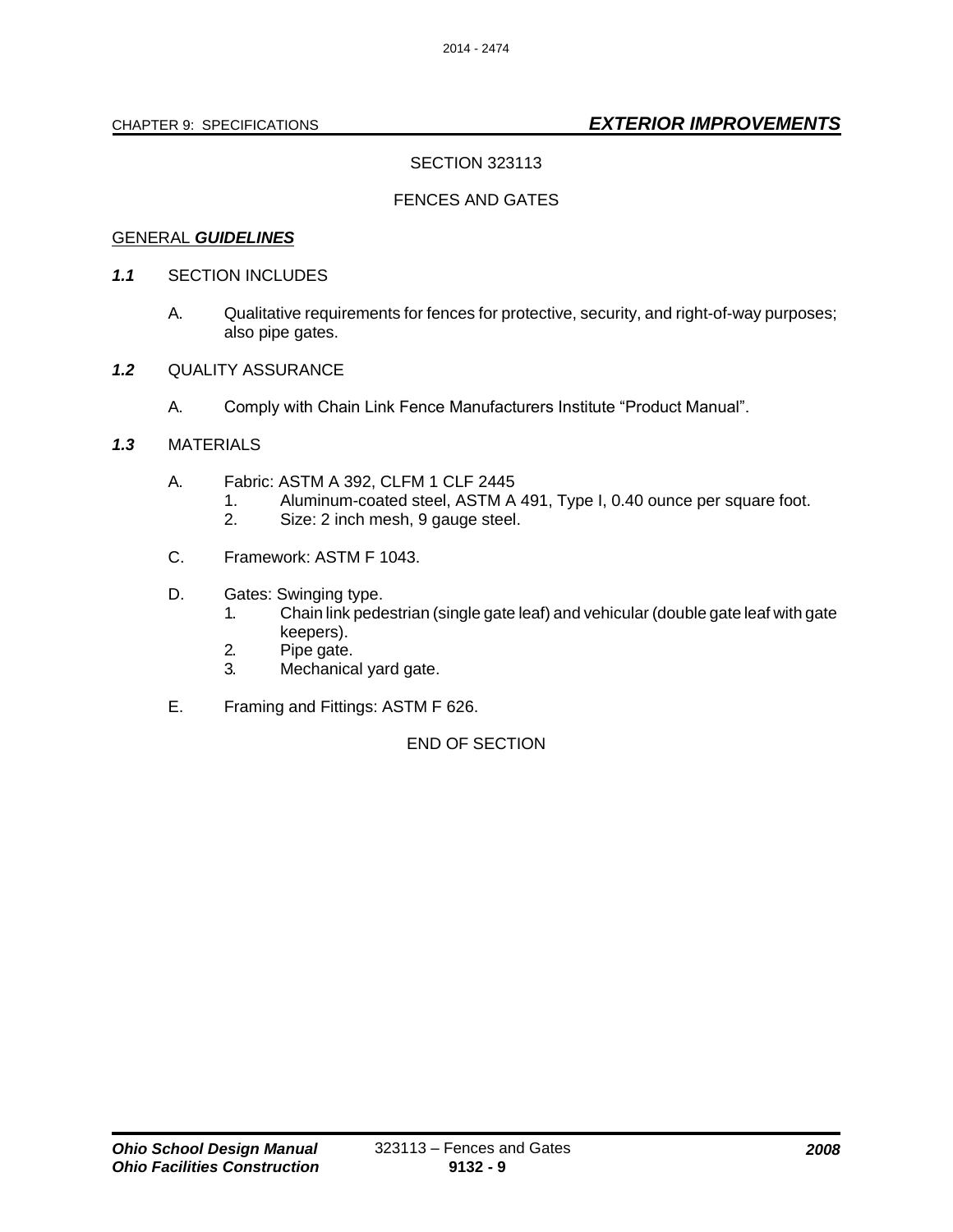### TURF AND GRASSES

### GENERAL GUIDELINES

### 1.1 SECTION INCLUDES

- A. Qualitative requirements for application of seed, sod, or plants; fertilizer; lime and mulch; and maintenance until acceptance.
- 1.2 QUALITY ASSURANCE
	- *A.* Topsoil Analysis: Furnish a soil analysis made by a qualified independent soil testing agency stating percentages or organic matter, inorganic matter (silt, clay, and sand), deleterious material, pH, and mineral and plant nutrient content of topsoil.

### 1.3 MAINTENANCE

- *A.* Begin maintenance of lawns immediately after each area is planted and continue until acceptable lawn is established, but not for less than the following periods:
	- 1. Seeded Lawns: 60 days after date of Contract Completion.
		- a. When full maintenance period has not elapsed before end of planting season, or if lawn is not fully established at that time, continue maintenance during next planting season.
	- 2. Sodded Lawns: 30 days after date of Contract Completion.

### *1.4 MATERIALS*

- *A. Seed or Turfgrass Sod*
- *B. Planting Soils*
- *C. Mulch*
- *D. Erosion-Control Materials*
- *E. Grass-Paving Materials*

### *LEED SUGGESTIONS*

- *2.1 Grass paving is cellular, three-dimensional "eggcrate" matting specifically designed for locations load-bearing strength for occasional vehicular or heavy pedestrian traffic on turfgrass is anticipated. It will protect vegetation root systems from soil compaction that can restrict growth or kill plants. To obtain higherload-bearing capability,these units are often installed over a specially prepared base course as determined by the manufacturer. Load-bearing capacity can exceed 5000 psi (34.5 MPa).*
- *2.2 Seldom-used "green-space" areas for overflow parking or fire lines are good use for grass paving. Where anticipated loads are significant or greater traction is needed, the use of concrete grid-type pavers should be considered.* END OF SECTION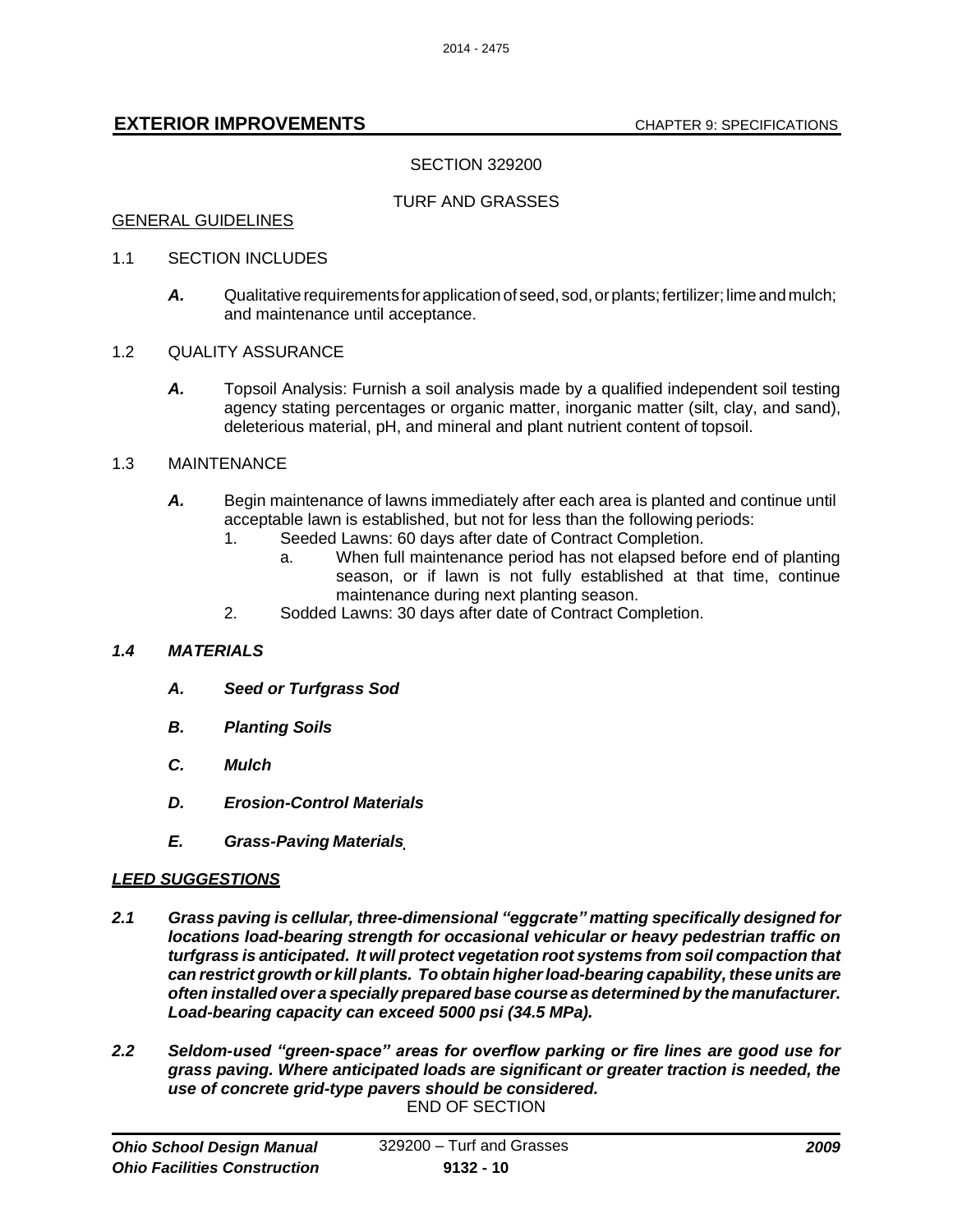# Ē  $\Box$ **DIVISION**

Ш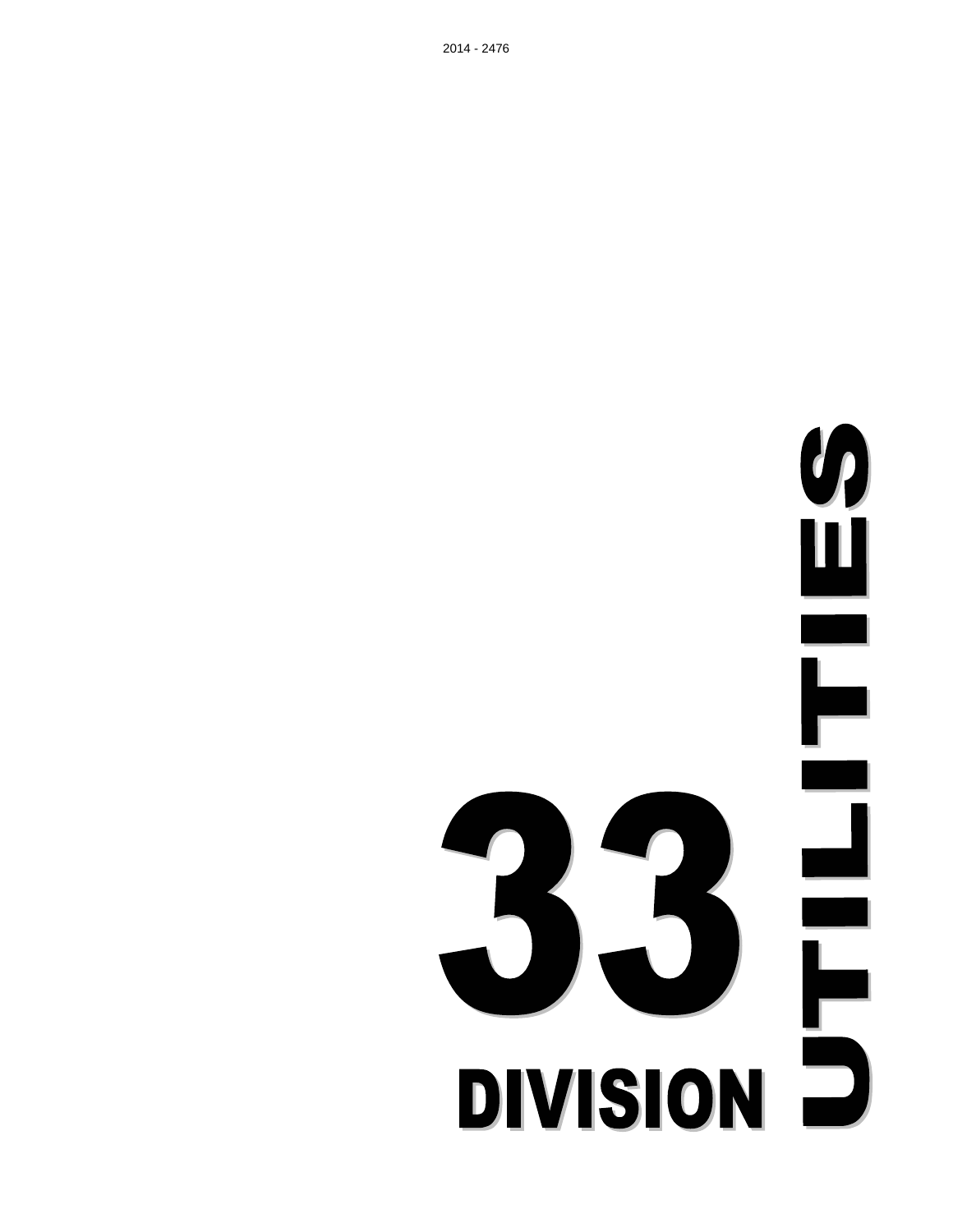### TABLE OF CONTENTS

### DIVISION 33: UTILITIES

- 330513 Manholes and Structures
- 331000 Water Utilities<br>333000 Sanitary Sewe
- 333000 Sanitary Sewerage Utilities
- 334000 Storm Drainage Utilities
- 334600 Subdrainage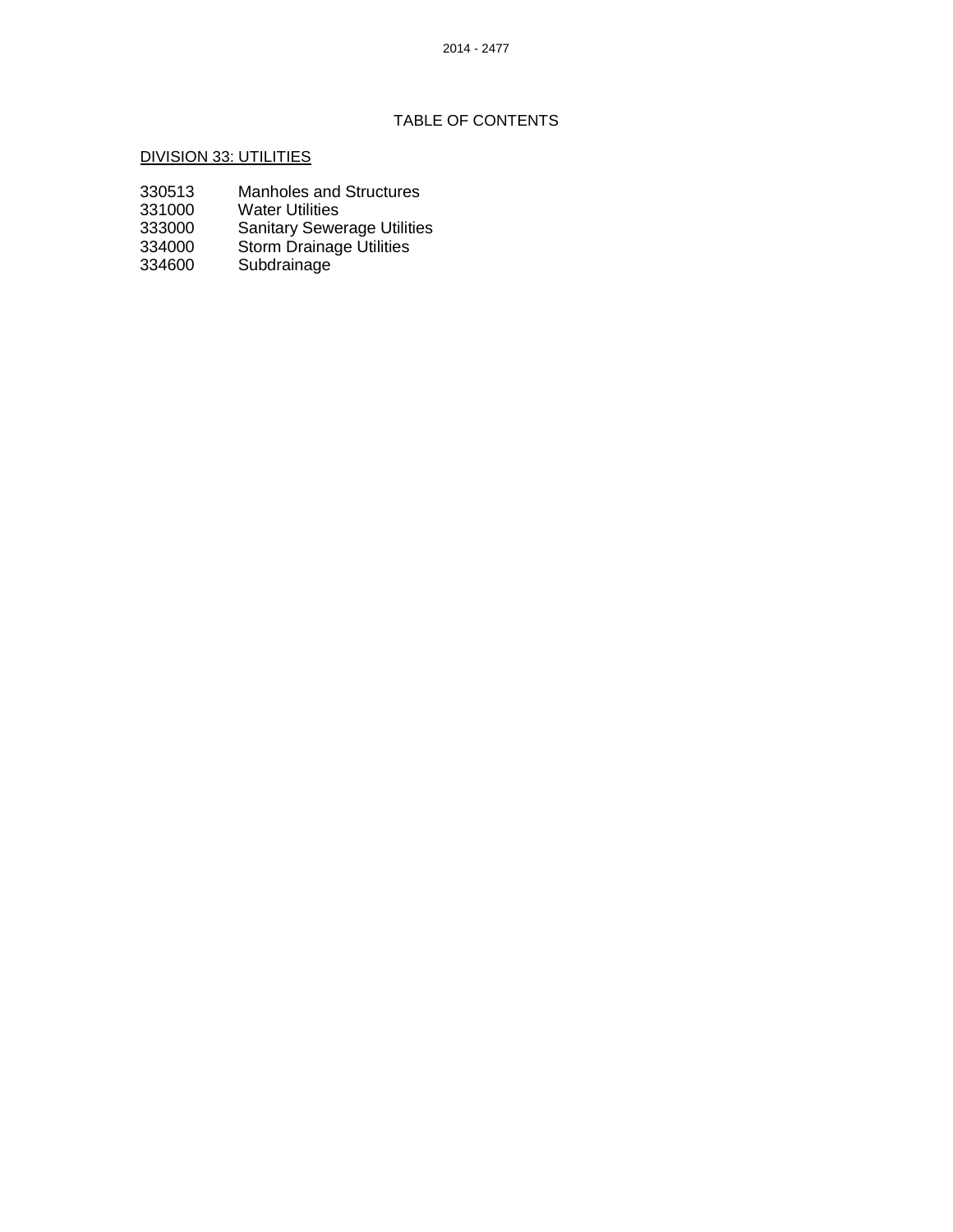### MANHOLES AND STRUCTURES

### GENERAL *GUIDELINES*

### *1.1* SECTION INCLUDES

A. Qualitative requirements for manufactured units and components for utility services including hydrants, manholes, meters, utility boxes, and valves.

### *1.2* HYDRANTS

- A. Yard Hydrants: As approved by Local Fire Department.
	- 1. Hydrants within 20 feet of playgrounds shall be protected.

### *1.3* MANHOLES

- A. Precast Concrete Manholes: ASTM C 478.
- B. Manhole Steps: Ductile iron, cast aluminum, or steel reinforced plastic.
- C. Drainage castings: Gray iron, ASTM A 48, Class 35 B to meet or exceed AASHTO axle loading specifications for specific site location, with lettering. Lettering shall be "STORM" or "SANITARY" as applicable.

### *1.4* METERS

- A. Water Meter: AWWA C700 or utility company water meter.
- B. Meter Box: Cast iron body and cover with lettering.
- *1.5* UTILITY BOXES
	- A. Valve Pits and Meter Pits: Reinforced concrete with ladder and cast iron manhole frame and cover.

### *1.6* VALVES

- A. Nonrising stem gate valves 3 inches and larger, AWWA C500.
- B. Rising stem gate valves 3 inches and larger, AWWA C500 or AWWA C509.
- C. Nonrising stem gate valves 2 inches and smaller, MSS SP-80.
- D. Valve Accessories: Cast iron valve boxes, curb stops, and service boxes for curb stops.
- E. Tapping sleeve and tapping valve for new connections larger than 2 inches.
- F. Service clamps and corporation stops for new connections 2 inches and smaller.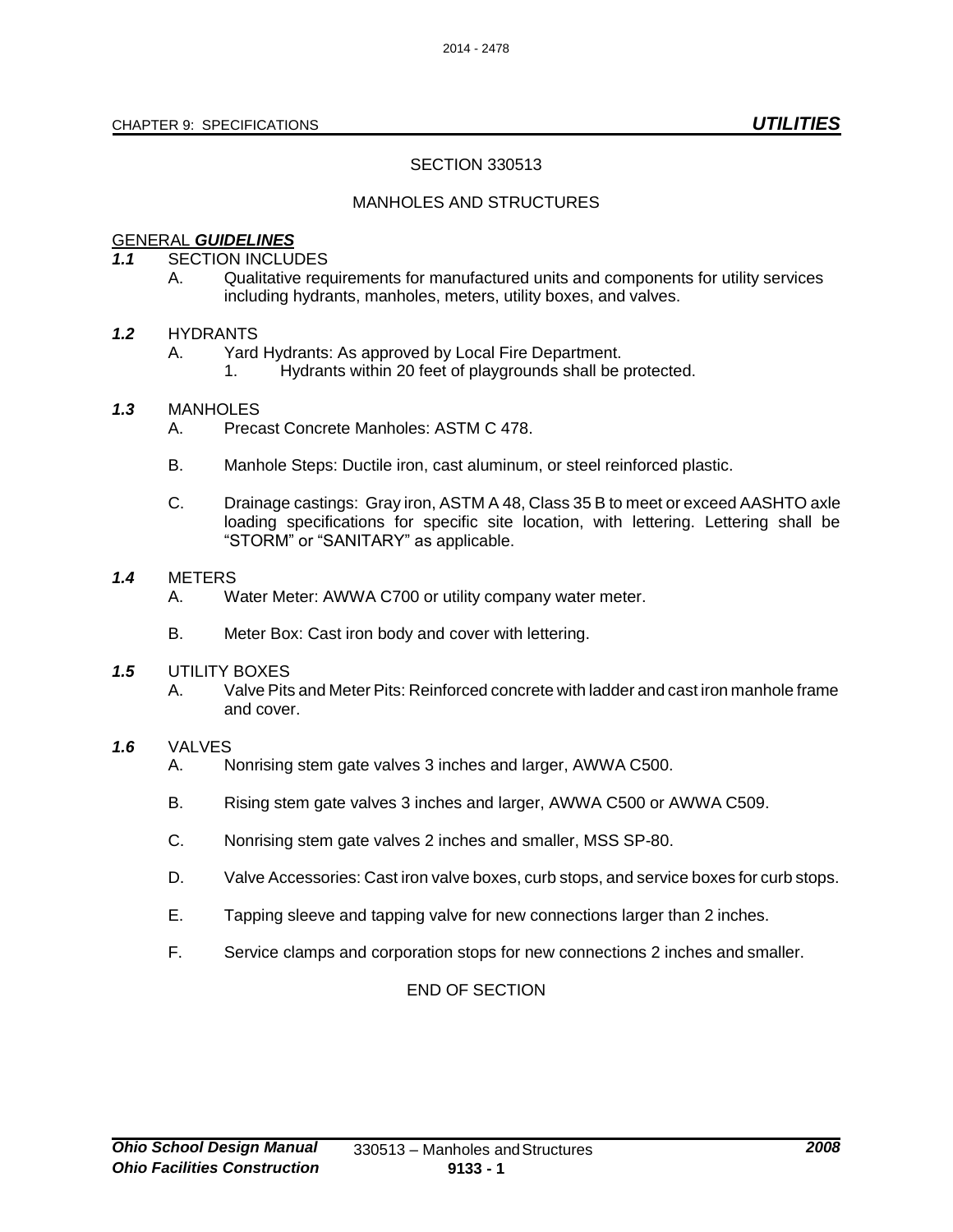### WATER UTILITIES

### GENERAL *GUIDELINES*

- *1.1* SECTION INCLUDES
	- A. Qualitatitve requirements for site water distribution systems for domestic consumption, fire fighting, and irrigation.

### *1.2* SYSTEM PERFORMANCE REQUIREMENTS

- A. Minimum Working Pressures: The following are minimum pressure requirements for piping and specialties, unless otherwise indicated:
	- 1. Potable Water Service: 160 psig (1100 kPa).
	- 2. Fire Protection Water Service: 150 psig (1035 kPa).
	- 3. FireProtectionWaterService, Downstream from Fire Department Connections: 250 psig (1725 kPa).

### *1.3* QUALITY CONTROL

- A. Comply with NSF 61, "Drinking Water System Components Health Effects," for materials for potable water.
- B. Comply with NFPA 24, "Installation of Private Fire Service Mains and Their Appurtenances," for materials, installation, tests, flushing, and valve and hydrant supervision.
- C. Water main testing shall be performed in accordance with local agency jurisdiction. Pressure testing – complywithAWWA(AmericanWaterWorksAssociation) guidelines.
- D. Utility Compliance: Comply with regulations pertaining to water distribution systems.

### *1.4* MATERIALS

- A. Ductile Iron Pipe 4 to 12 Inches: AWWA C151, Class 52 minimum.
	- 1. Lining: AWWA C104, cement mortar, seal coated.
	- 2. Gaskets: AWWA C111.
	- 3. Ductile iron and cast iron fittings, AWWA C110 or AWWA C153, 250 psi minimum pressure rating; AWWA C104 cement mortar lining; AWWA C111 rubber gaskets.
- B. Ductile Iron Pipe Greater Than 12 Inches: AWWA C151, Class 51 minimum.
	- 1. Lining: AWWA C104, cement mortar, seal coated.
	- 2. Gaskets: AWWA C111.
	- 3. Ductile iron and cast iron fittings, AWWA C110 or AWWA C153, 250 psi minimum pressure rating; AWWA C104 cement mortar lining; AWWA C111 rubber gaskets.
- C. Couplings: ASTM A 126, gray iron sleeve assembly with followers,rubber gaskets, bolts, nuts, and enamel paint finish.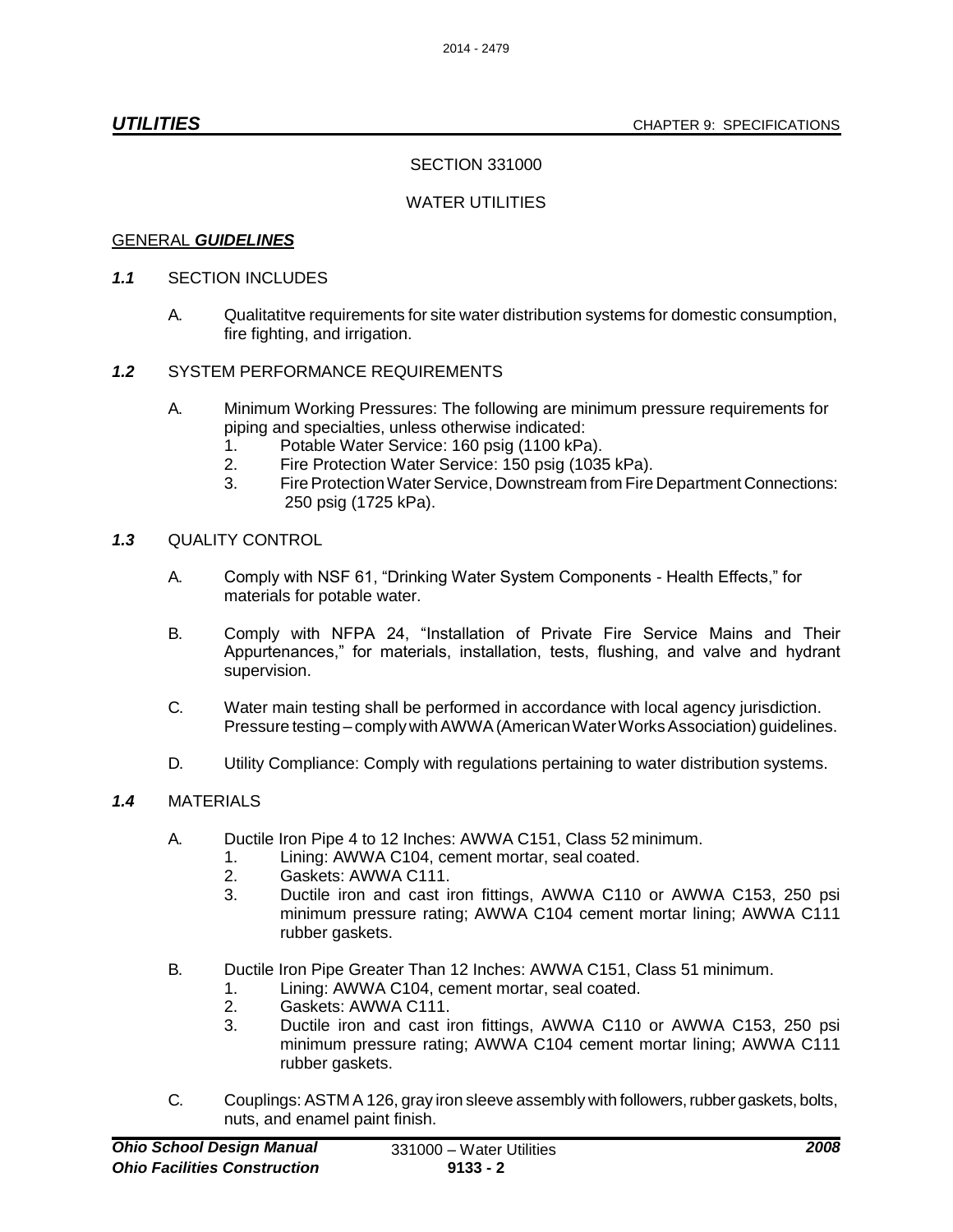### CHAPTER 9: SPECIFICATIONS **UTILITIES**

- D. Valves
	- 1. Nonrising stem gate valves 3 inches and larger, AWWA C500.
	- 2. Rising stem gate valves 3 inches and larger, AWWA C500 or AWWA C509.
	- 3. Nonrising stem gate valves 2 inches and smaller, MSS SP-80.
	- 4. Valve Accessories: Cast iron valve boxes, curb stops, and service boxes for curb stops.
	- 5. Tapping sleeve and tapping valve for new connections larger than 2 inches.
	- 6. Service clamps andcorporation stops for newconnections 2inches andsmaller.
- E. Anchorages
	- 1. Clamps, Straps, and Washers: ASTM A 506, steel.<br>2. Rods: ASTM A 575, steel.
	- 2. Rods: ASTM A 575, steel.<br>3. Rod Couplings: ASTM A 1
	- 3. Rod Couplings: ASTM A 197, malleable iron.<br>4 Bolts: ASTM A 307, steel
	- Bolts: ASTM A 307, steel.
	- 5. Cast Iron Washers: ASTM A 126, gray iron.
	- 6. Concrete Reaction Backing: ASTM C 150, Type I Portland cement for 3000 psi, 28-day minimum compressive strength.
- F. Fire Service Main Accessories
	- 1. Hose House: 16 gauge steel with red baked enamel finish, hoses, and nozzles.
	- 2. Alarm Devices: UL 753 and FM approved including water flow indicators, supervisory switches, and pressure switches.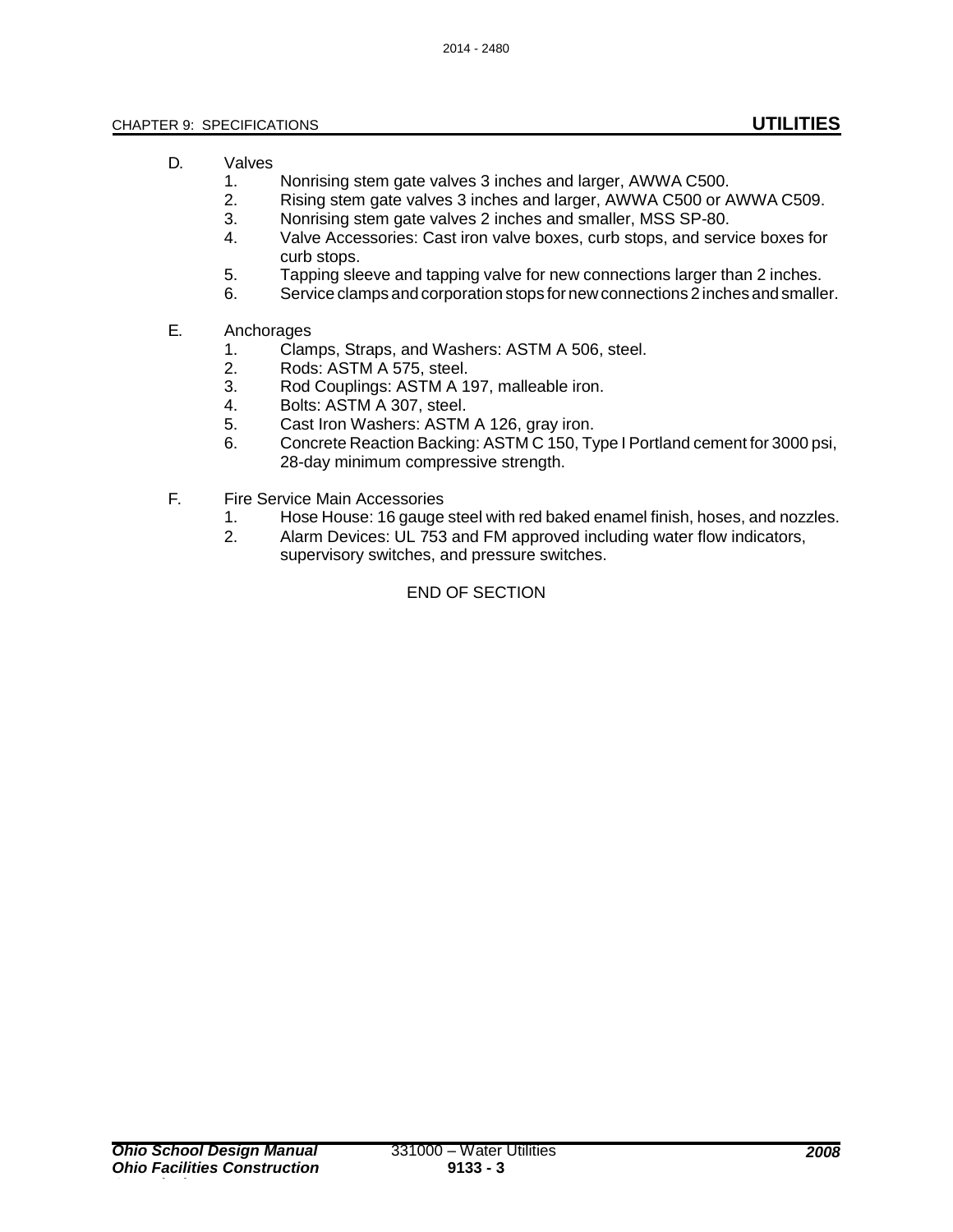### SANITARY SEWERAGE UTILITIES

### GENERAL *GUIDELINES*

- *1.1* SECTION INCLUDES
	- A. Qualitative requirements for site sanitary sewerage construction to buildings and municipal sanitary mains.

### *1.2* PERFORMANCE REQUIREMENTS

- A. Gravity Flow, Nonpressure Piping Pressure Ratings: At least equal to system test pressure.
- B. Force Main Pressure Ratings: At least equal to system operating pressure, but not less than 150 psig (1035 kPa).

### *1.3* PIPE AND FITTINGS

- A. Provide one of the following for Gravity Systems:
	- 1. PVC Sewer Pipe and Fittings: ASTM D 3034, SDR 35 for solvent cement or elastomeric gasket joints.
	- 2. Reinforced Concrete Sewer Pipe and Fittings: ASTM C 76, Class III, Wall B, for rubber gasket joints.
	- 3. ABS Sewer Pipe and Fittings: ASTM D 2751, for solvent cement or elastomeric gasket joints (4 and 6 inch only).
	- 4. Gaskets: Compatible with pipe materials joined.
- B. Provide the following for Forced Main Systems:
	- 1. Piping shall be PVC D18, Class 150, C-900 AWWA piping with push-on joints. Piping and fittings shall meet ASTM D 1784 and ASTM 3139.

### *1.4* MANHOLES

- A. Precast Concrete Manholes: ASTM C 478.
- B. Manhole Steps: Ductile iron, cast aluminum, or steel reinforced plastic.
- C. Manhole Frames and Covers: ASTM A 536, Grade 60-40-18, heavy duty-ductile iron with lettering.
- *1.5* CLEANOUTS
	- A. PVC with cast iron adapter.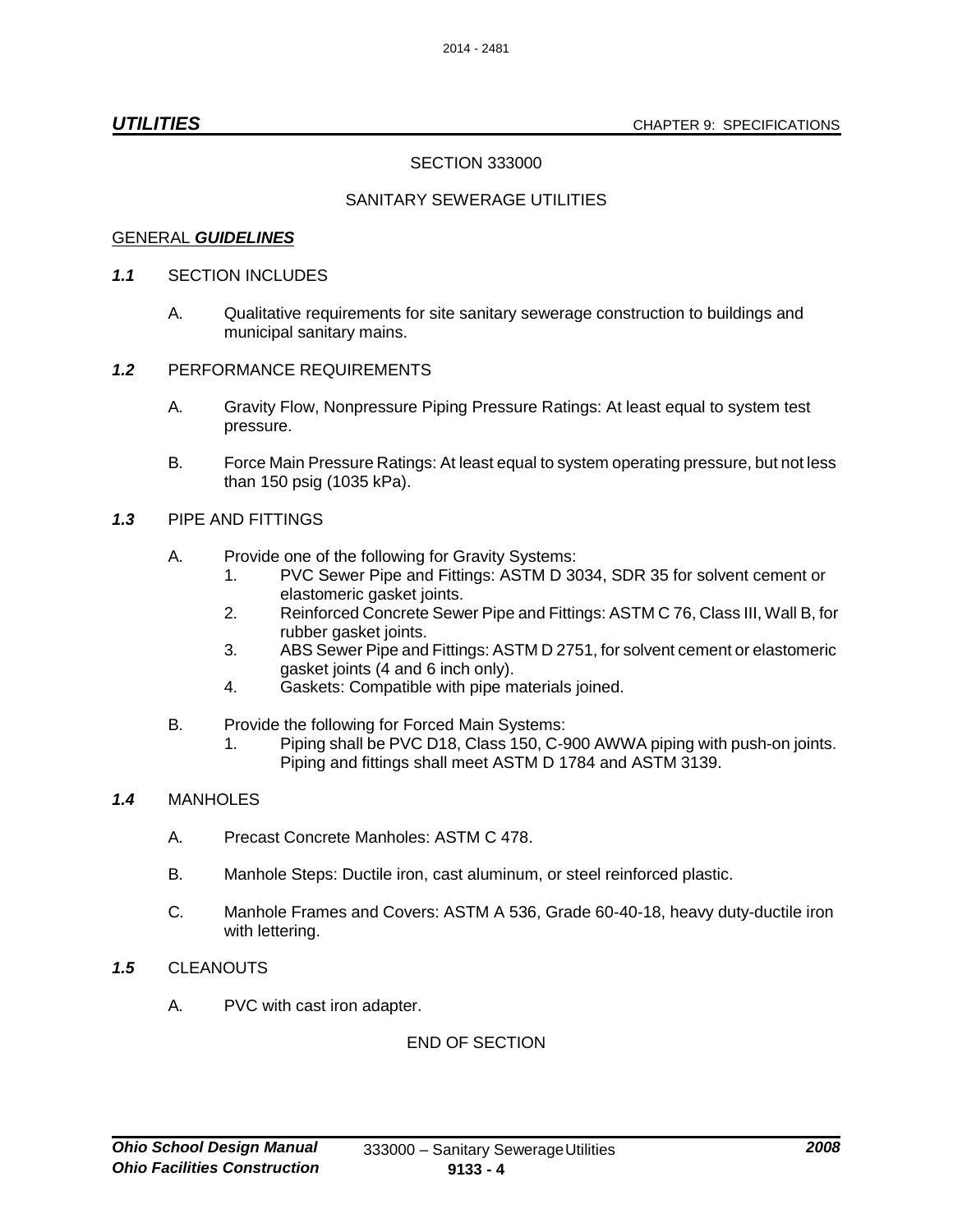### STORM DRAINAGE UTILITIES

### GENERAL GUIDELINES

### 1.1 SECTION INCLUDES

- A. Qualitative Requirements for:
	- 1. Site storm drain construction to buildings and municipal storm drainage.
	- 2. Storm drainage piping for surface, or a combination of surface and subsurface water.
	- 3. Structures for access to underground pipe.
	- 4. Conduit, chambers, and units for drain pipe, catch basins, inlets, and underground water detention chambers.

### 1.2 PIPE AND FITTINGS

- A. Provide one of the following:
	- 1. Ductile Iron Pressure Pipe: AWWA C151, Class 52 for push-on joints.
	- 2. Reinforced Concrete Sewer Pipe and Fittings: ASTM C 76, Class III, Wall B, for rubber gasket joints.
	- 3. Polyvinyl Chloride (PVC): ASTM D 3034, SDR 35, or ASTM F 949 for solvent cemented or gasketed joints.
	- 4. Aluminized Steel: Type 2 per AASHTO M36 or ASTM A 760 with gasketed joints or bell and spigot joints.
	- *5.* Polyethylene Pipe: AASHTO M252 or M294; Type S or Type SP *or ASTM F 2648; solid or perforated.*
	- *6. Polypropylene (PP) Corrugated Wall Stormwater Collection Chambers: ASTM F 2418.*
- B. For diameter greater than 24 inches, pipe shall be concrete, aluminized steel, or HDPE.
- 1.3 CLEANOUTS
	- A. Cast iron.
- 1.4 CATCH BASINS FOR STORM SEWERAGE SYSTEM
	- A. Precast Concrete Catch Basins: ASTM C 478 or ASTM C 858.
	- B. Catch Basin Steps: Ductile iron, cast aluminum, or steel reinforced plastic.
	- C. Catch Basin Frames and Grates: ASTM A 536, Grade 60-40-18, heavy-duty ductile iron.
	- *D. PVC plastic body catch basins: H-20 DOT rated for roadway applications with a minimum 6" concrete collar and ductile iron frame and grate and meet all applicable ASTM standards and environmental regulations.*
- 1.5 DRAINAGE STRUCTURES
	- A. Curb Inlets: Precast concrete, stone, or brick conforming to utility standards.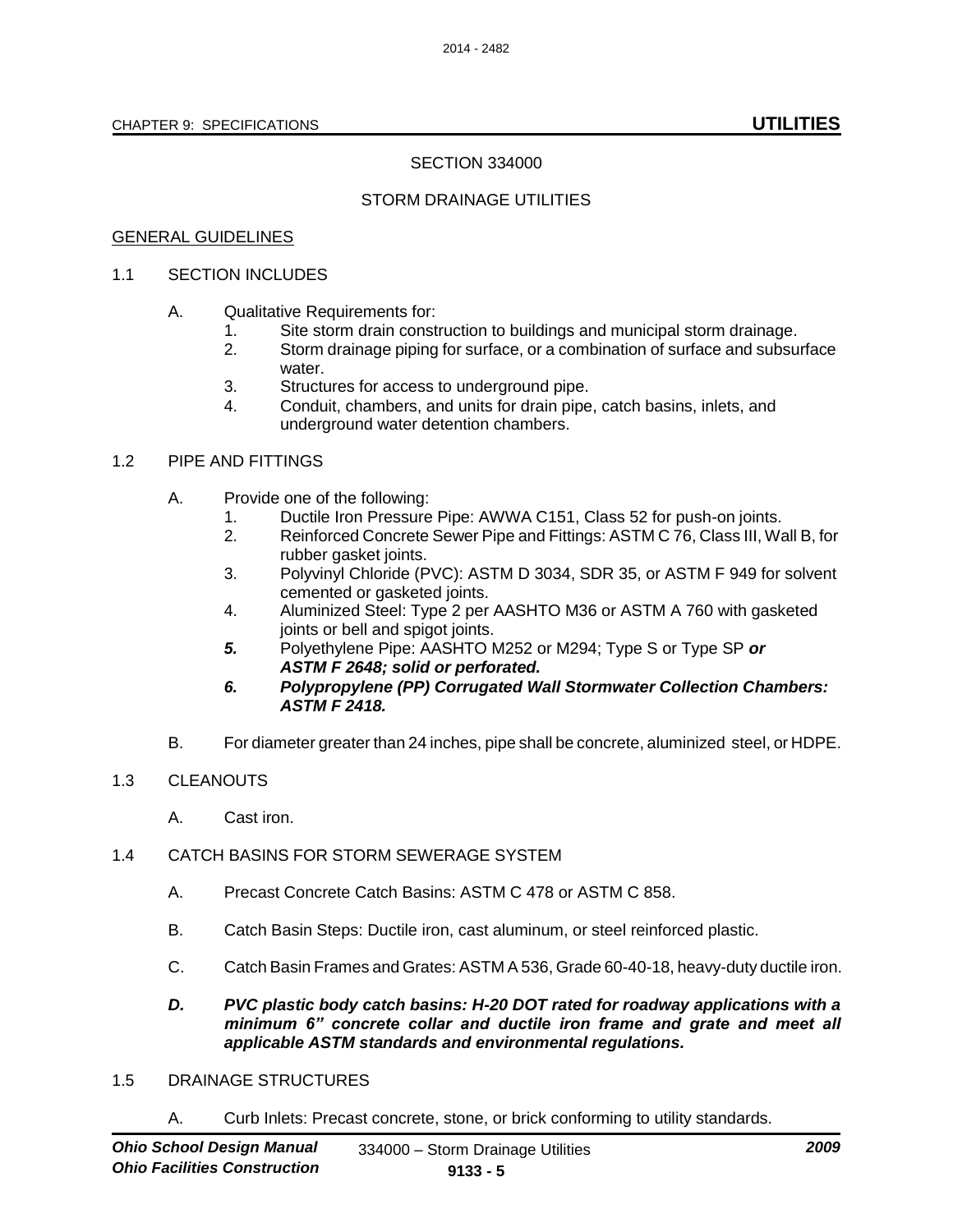- B. Outfalls for Storm Sewerage System: Cast-in-place reinforced concrete pipe, head wall apron, tapered sides, and rip rap.
- C. Dry Wells for Storm Sewerage System: ASTM C 858, precast reinforced perforated concrete rings with cast-in-place concrete floor and lift-off concrete cover.
- D. Slot Drain: Interlocking precast polymer concrete modular units with grates, channel caps, and related accessories.
- *E. Stormwater Collection Chambers: Polypropylene (PP) chambers with open bottom, buried chambers of corrugated wall construction used for collection, detention, and retention of stormwater runoff per ASTM F2418.*
- *F. Curb inlets: PVC plastic body catch basins: H-20 DOT rated for roadway applications with a minimum 6" concrete collar and ductile iron frame and grate and meet all applicable ASTM standards and environmental regulations.*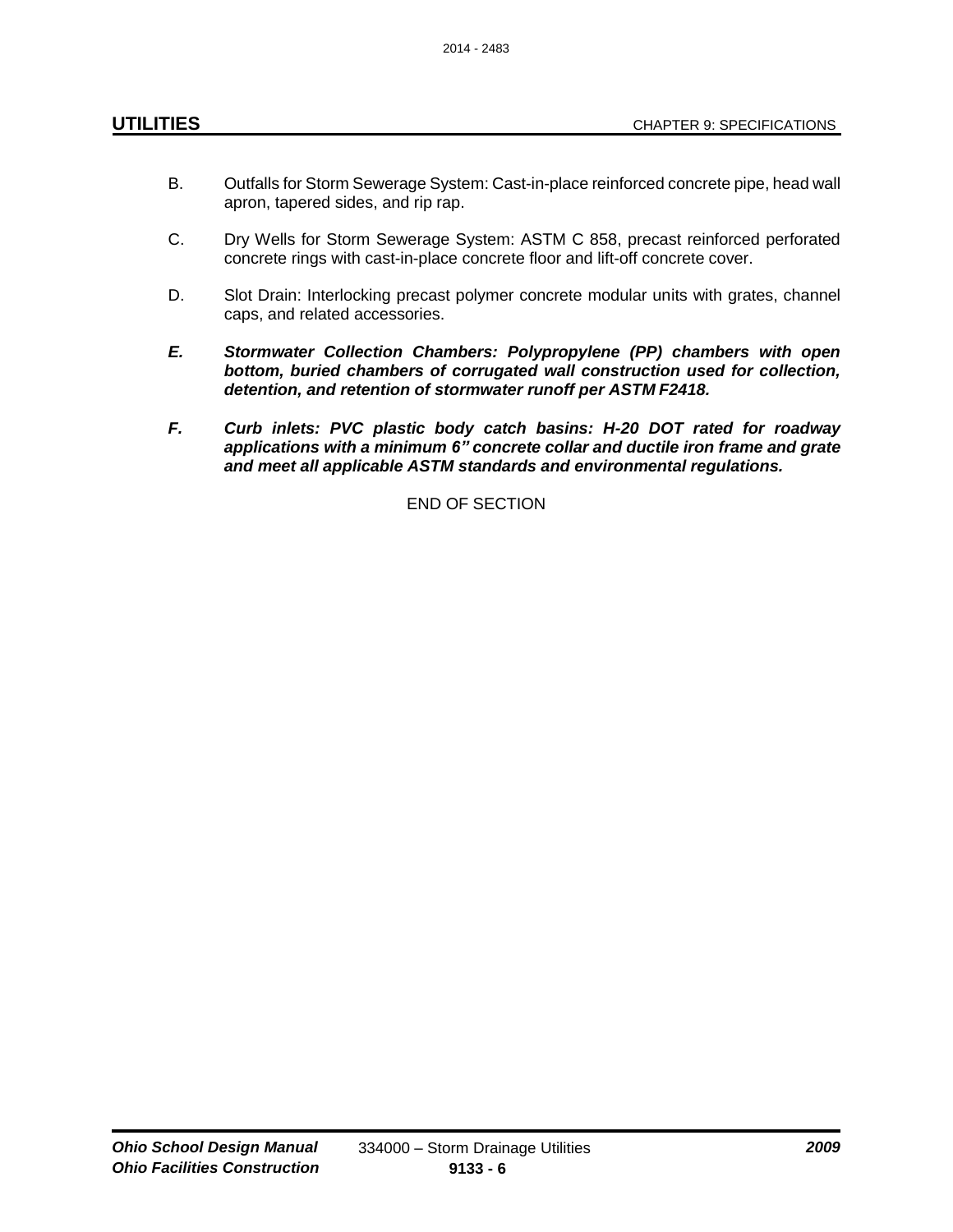### SUBDRAINAGE

### GENERAL GUIDELINES

### 1.1 SECTION INCLUDES

A. Qualitative requirements for subdrains for interception and removal of water from pavements and structures.

### 1.2 SUBDRAINAGE

- *A.* Drainage Pipe *Provide one of the following:*
	- 1. Perforated PVC pipe, ASTM D 2729.
	- *2. Perforated PE pipe, AASHTO M 252, Type SP or AASHTO M 294, Type CP.*
	- *3. Solid Wall PVC pipe, ASTM D 3034.*
	- *4. Solid Wall PE pipe, AAHSHTO M 252 or AASHTO M 294, Type S.*
- *B. Drainage Panels: Molded-sheet, mesh fabric or net fabric drainage panels.*
- *C. Geotextile filter fabrics.*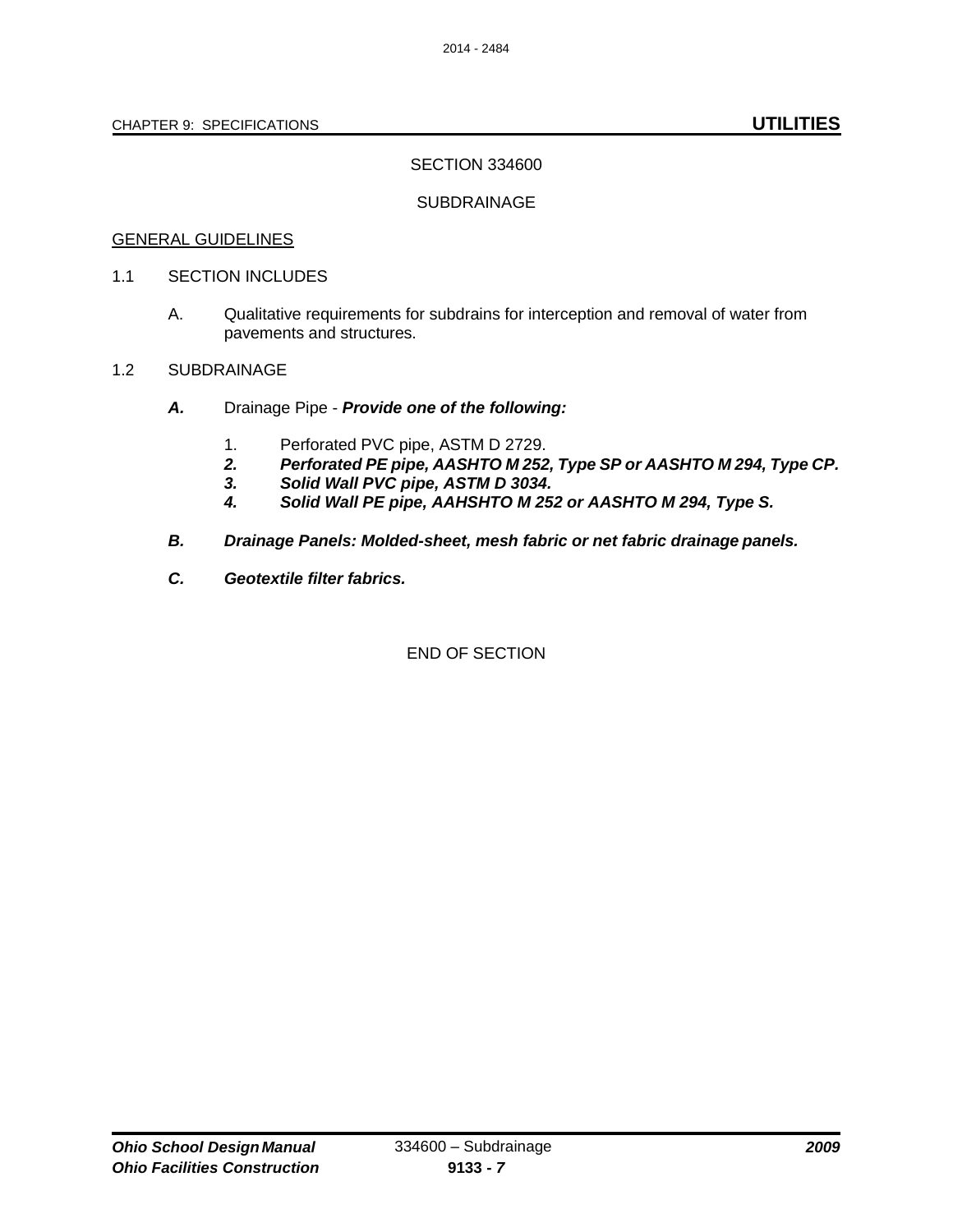THIS PAGE HAS BEEN INTENTIONALLY LEFT BLANK.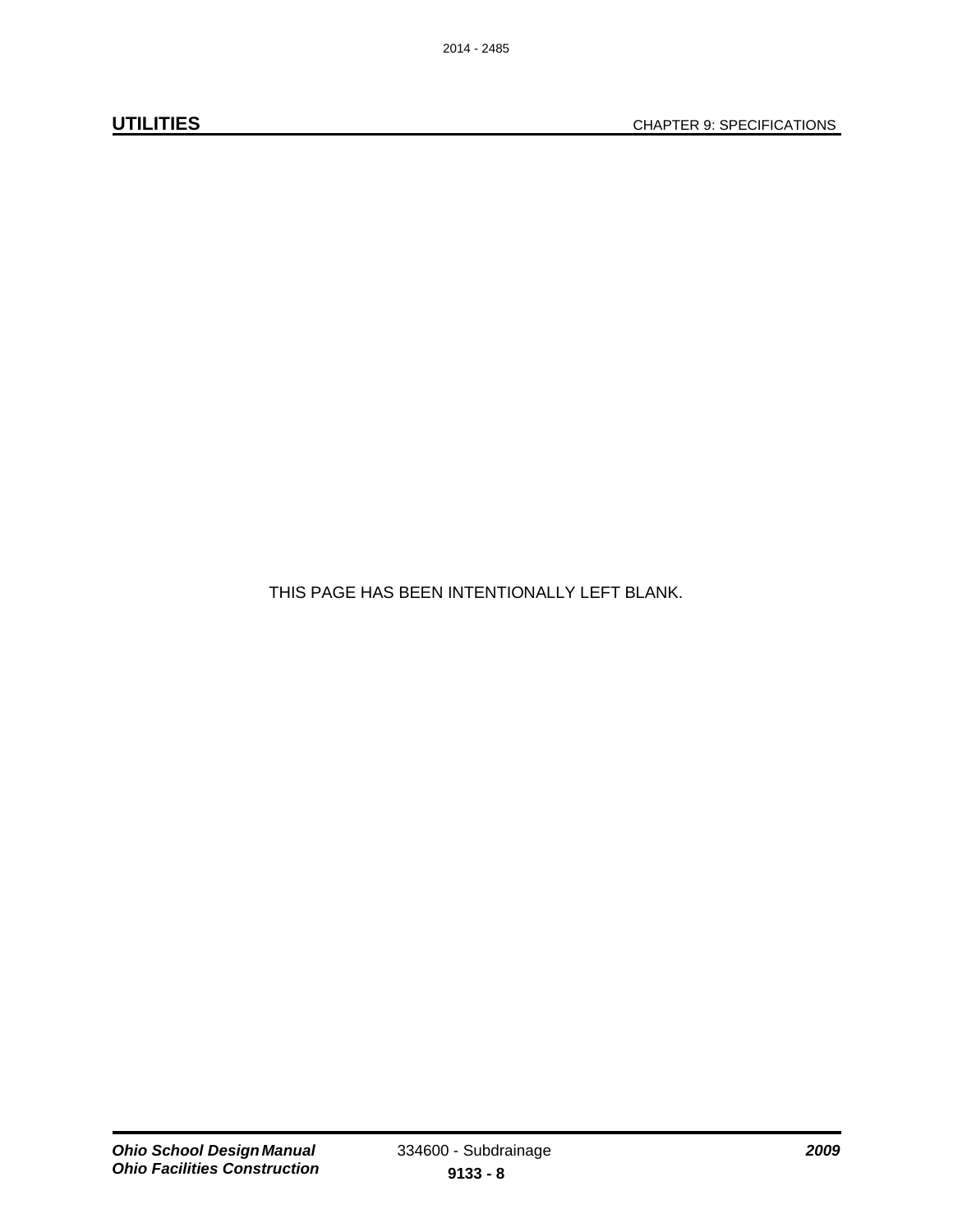Only those specifications not addressed within the Ohio Facilities Construction Commission Design Manual are included within this document.

Specifications define the qualitative requirements for products, materials, and workmanship upon which the content is based. They are organized into *50* Divisions and *6* digit numbering system. Section titles have been closely coordinated with the numbering system established in CSI's *New* Masterformat *2004*  Edition. In certain instances, section titles vary slightly from those recommended, but only where necessary to make them correspond more closely to text subject matter.

The specifications are no more than outlines complied to establish minimum quality requirements. They do not cover all materials required for a complete Project and do not attempt to include every possible variable, particularly where doing so would require an almost unlimited number of choices. These specifications are not to be used as bid documents.

Specifying methods include both performance (a statement of required results with criteria for verifying compliance, but without unnecessary limitations on the methods for achieving the required results) and reference standard (requirements set by authority, custom, or general consensus and are established as accepted criteria). There was no attempt to establish these specifications based on proprietary specifications which identify the desired products by manufacturer's name, brand name, model numbers, type designation, or other unique characteristics.

Section format conforms to 3 part arrangement developed by CSI and accepted by the Design Professionals to achieve uniformity in locating and organizing specification content.

Streamlined language is used where possible to describe requirements for products, systems, and processes. In these instances a generic term is punctuated by a colon and then followed by a list of requirements without a liking verb such as "shall be" or "provide" which is implied by colon.

Spelling and punctuation conform as closely as possible to current standards of usage. If conflicts occur between spellings of words in the dictionary versus industry practices, the latter takes precedence.

Minimums and maximums are defined in text only where possibility of confusion exists. Otherwise, because of the nature of this document, it shall be assumed items indicated in documents are guidelines and shall be adhered to, unless discussed with state authority.

Abbreviations included in text are defined in Chapter 1.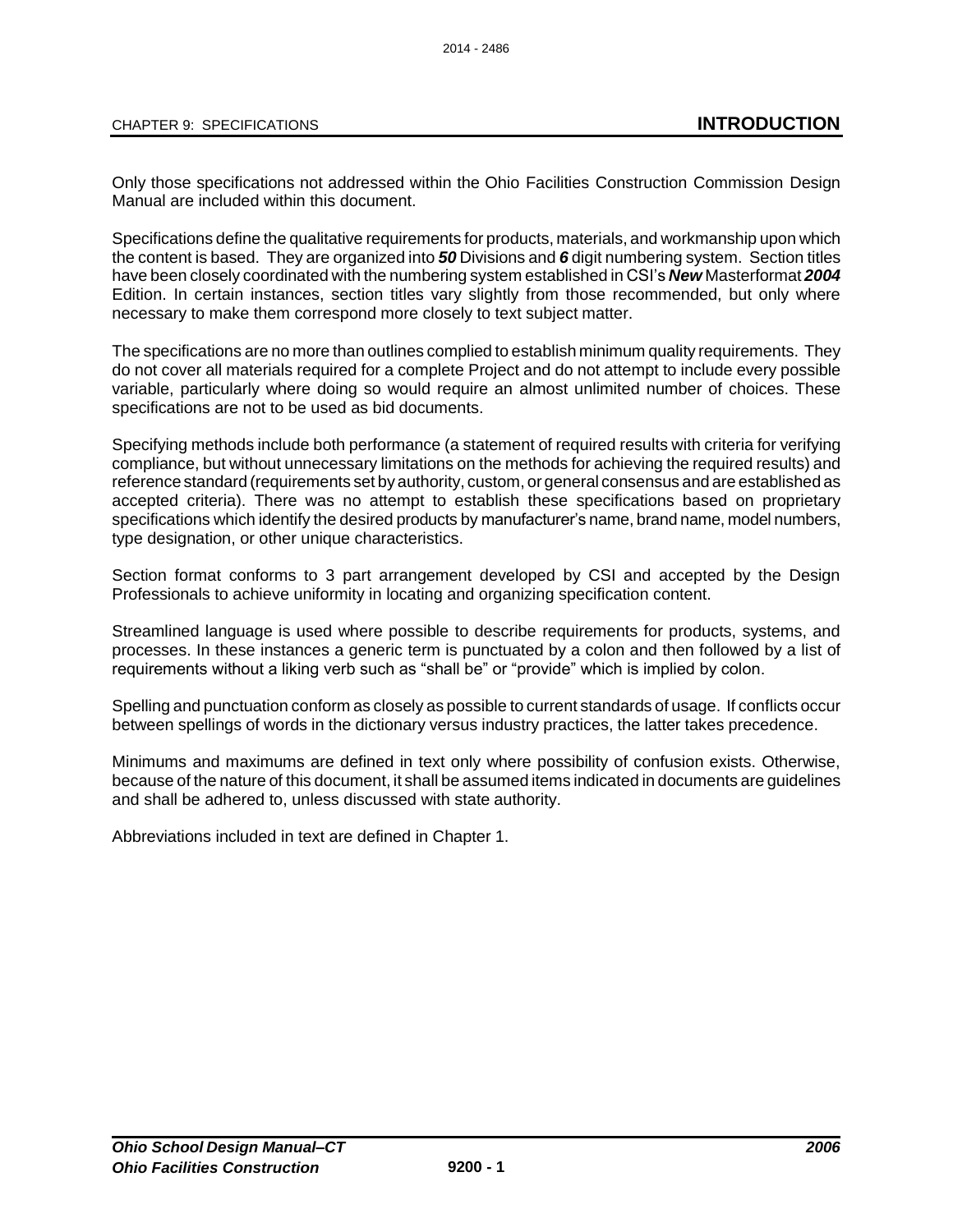# THIS PAGE HAS BEEN INTENTIONALLY LEFT BLANK.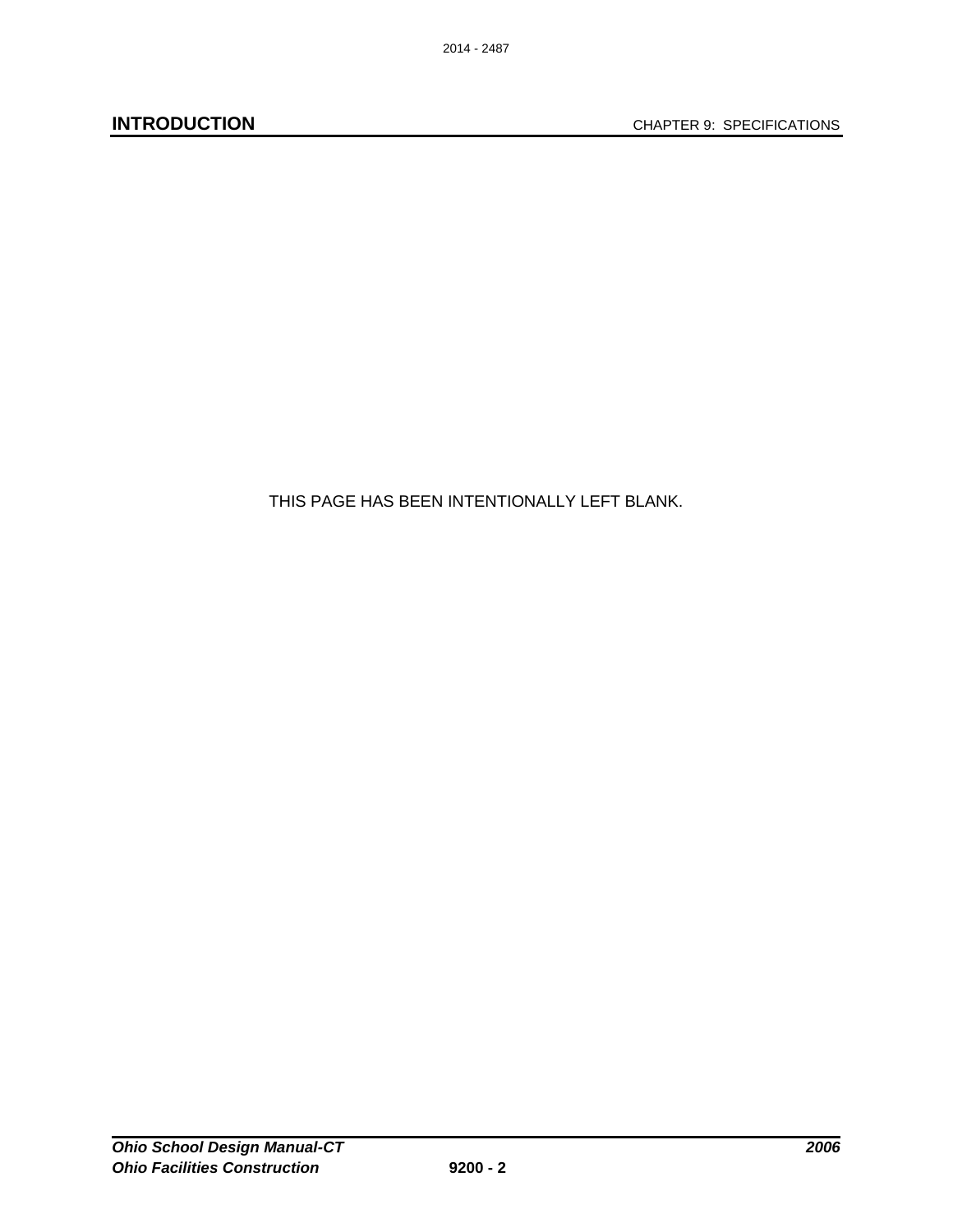## INDEX OF SUPPLEMENTARY SPECIFICATIONS (see the other Chapter 9 for specifications reference for all other sections)

- Concrete Floor Hardener/Sealer
- Slatwall Paneling
- Glass Fiber-Reinforced Plastic
- Bottom Roll Slide Hanger Doors
- Revolving Darkroom Doors
- *Wood Dance Floor*
- High Performance Coatings
- Dark Room Equipment
- Residential Appliances
- *Pipe Grid*
- *Ballet Bars*
- Play Field Equipment And Structures
- Kennels and Animal Shelters
- Glazed Structures (Greenhouses)
- Metal Building Systems
- Vehicle Fume Exhaust Equipment
- Hoists and Cranes

END OF INDEX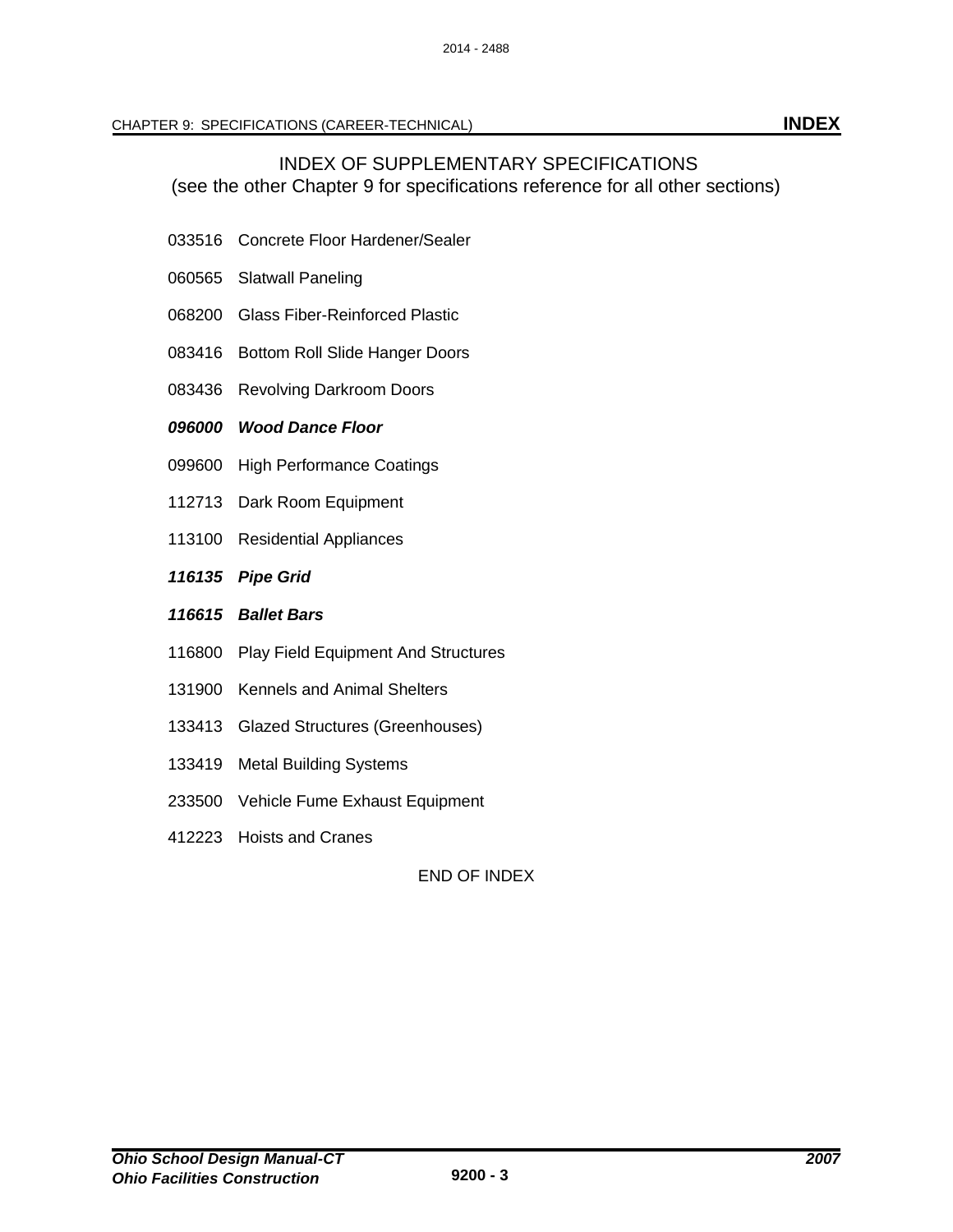THIS PAGE HAS BEEN INTENTIONALLY LEFT BLANK.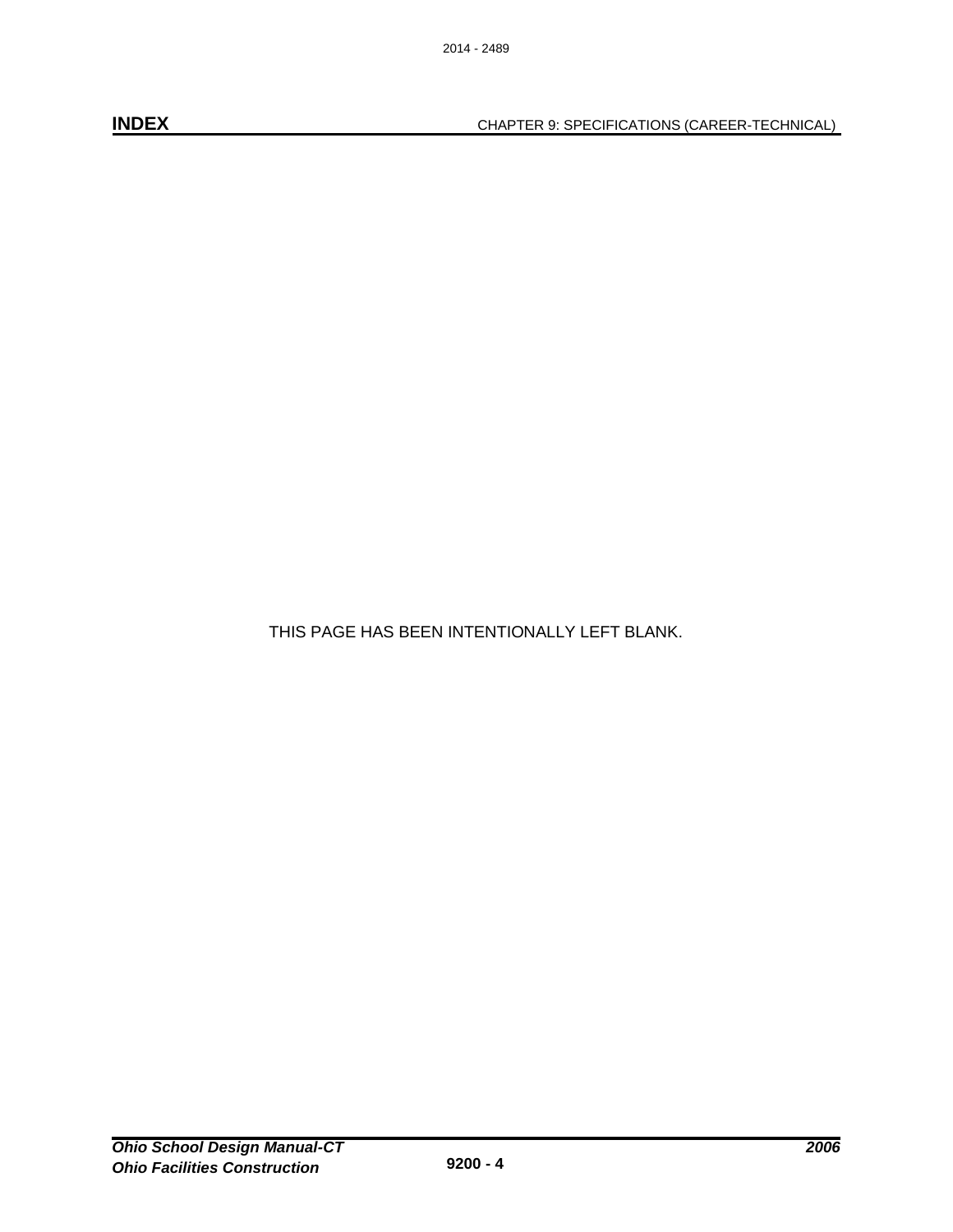#### CONCRETE FLOOR *HARDENER/*SEALER

#### PART 1 GENERAL

#### 1.01 SUMMARY

A. *Qualitative requirements for* hardener finish for exposed interior concrete floors.

#### PART 2 PRODUCTS

- 2.01 MATERIALS
	- *A. Metallic Dry-Shake Floor Hardener: Pigmented or unpigmented, factory-packaged, dry combination of Portland cement, graded metallic aggregate, rust inhibitors, and plasticizing admixture; with metallic aggregate consisting of no less than 65 percent of total aggregate content.*
	- *B. Pigmented Mineral Dry-Shake Floor Hardener: Factory-packaged, dry combination of Portland cement, graded quartz aggregate, color pigments, and plasticizing admixture. Use color pigments that are finely ground, nonfading mineraloxides interground with cement.*

#### PART 3 EXECUTION

#### 3.01 INSTALLATION

- *A. Dry-Shake Floor Hardener Finish: After initial floating, apply dry-shake floor hardener to surfaces according to manufacturer's written instructions and as follows:*
	- *1. Uniformly apply dry-shake floor hardener at a rate of 100 lb./100 sq.ft. minimum.*
	- *2. Uniformly distribute approximately two-thirds of dry-shake floor hardener over surface by hand or with mechanical spreader, and embed by power floating. Follow power floating with a second dry-shake floor hardener application, uniformly distributing remainder of material, and embed by power floating.*
	- *3. After final floating, apply a trowel finish. Cure concrete with curing compound recommended by dry-shake floor hardener manufacturer and apply immediately after final finishing.*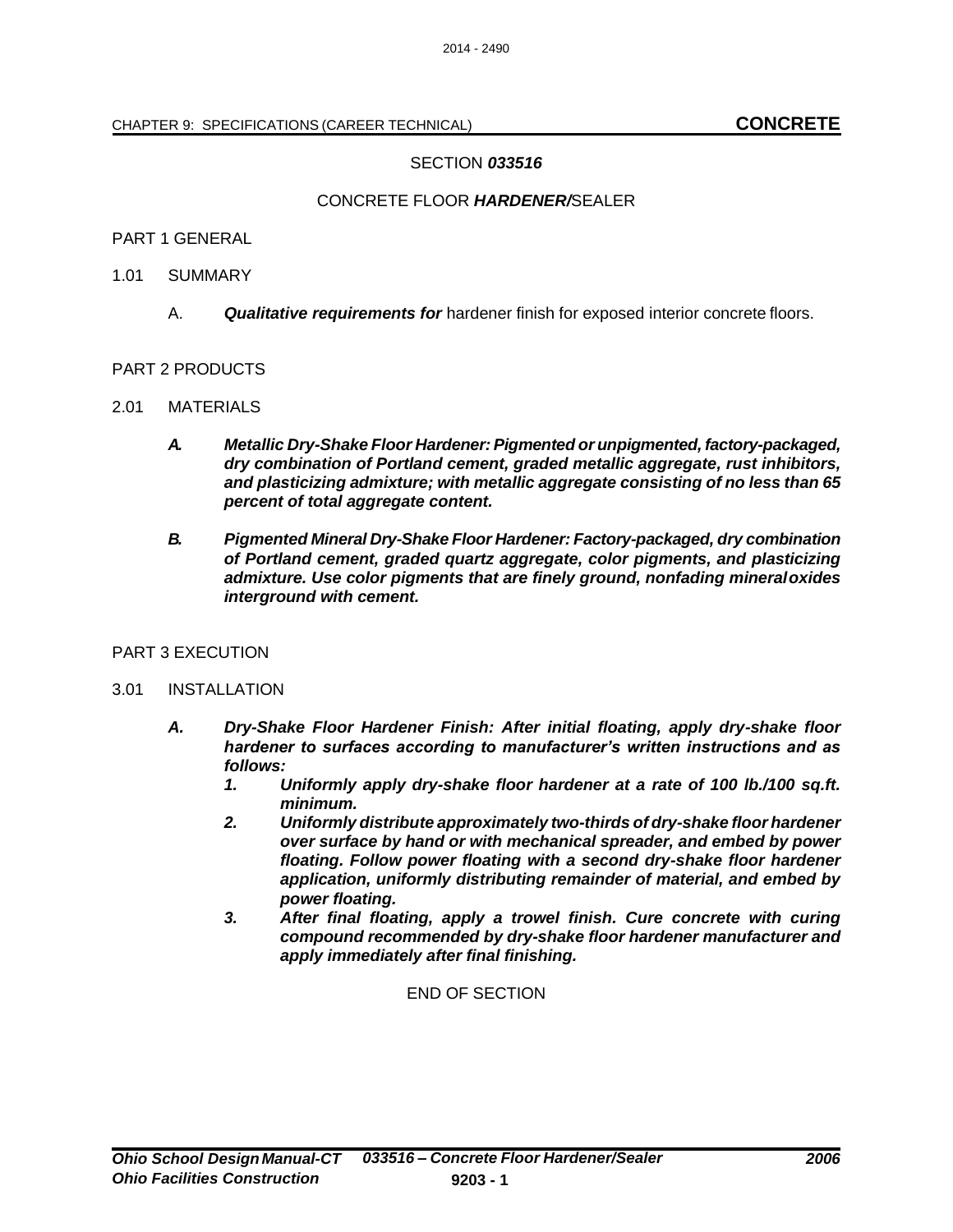**CONCRETE** CHAPTER 9: SPECIFICATIONS (CAREER-TECHNICAL)

THIS PAGE HAS BEEN INTENTIONALLY LEFT BLANK.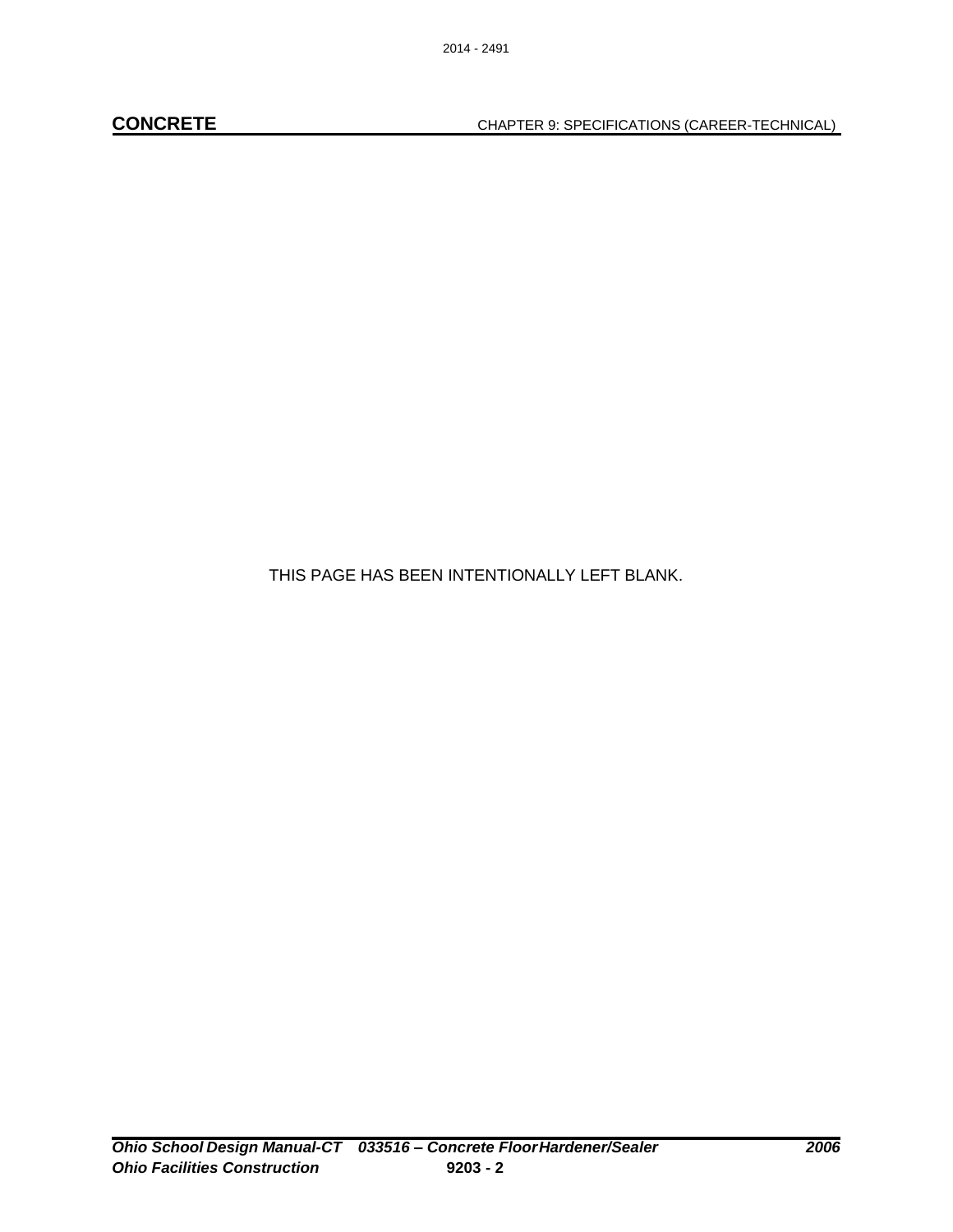# CHAPTER 9: SPECIFICATIONS (CAREER TECHNICAL) **WOOD, PLASTICS, & COMPOSITES**

## SECTION *060565*

## *SLATWALL PANELING*

#### PART 1 GENERAL

#### 1.01 SUMMARY

A. *Qualitative requirements for* display wall and miscellaneous hardware.

## PART 2 PRODUCTS

## 2.01 MATERIALS

- A. Display Wall "Slatwall":  $\frac{3}{4}$ " thick medium density fiberboard with grooves @ 3 " o.c. with aluminum "T" extrusion with milled aluminum finish. Panel Finish to be high pressure laminate.<br>1. Display Wa
	- Display Wall Accessories: Provide the following:
		- a. Shelf knife bracket
		- b. 6 ball slant display arm
		- c. Straight out display arm
		- d. 14" deep tempered glass shelves

PART 3 EXECUTION (NOT USED)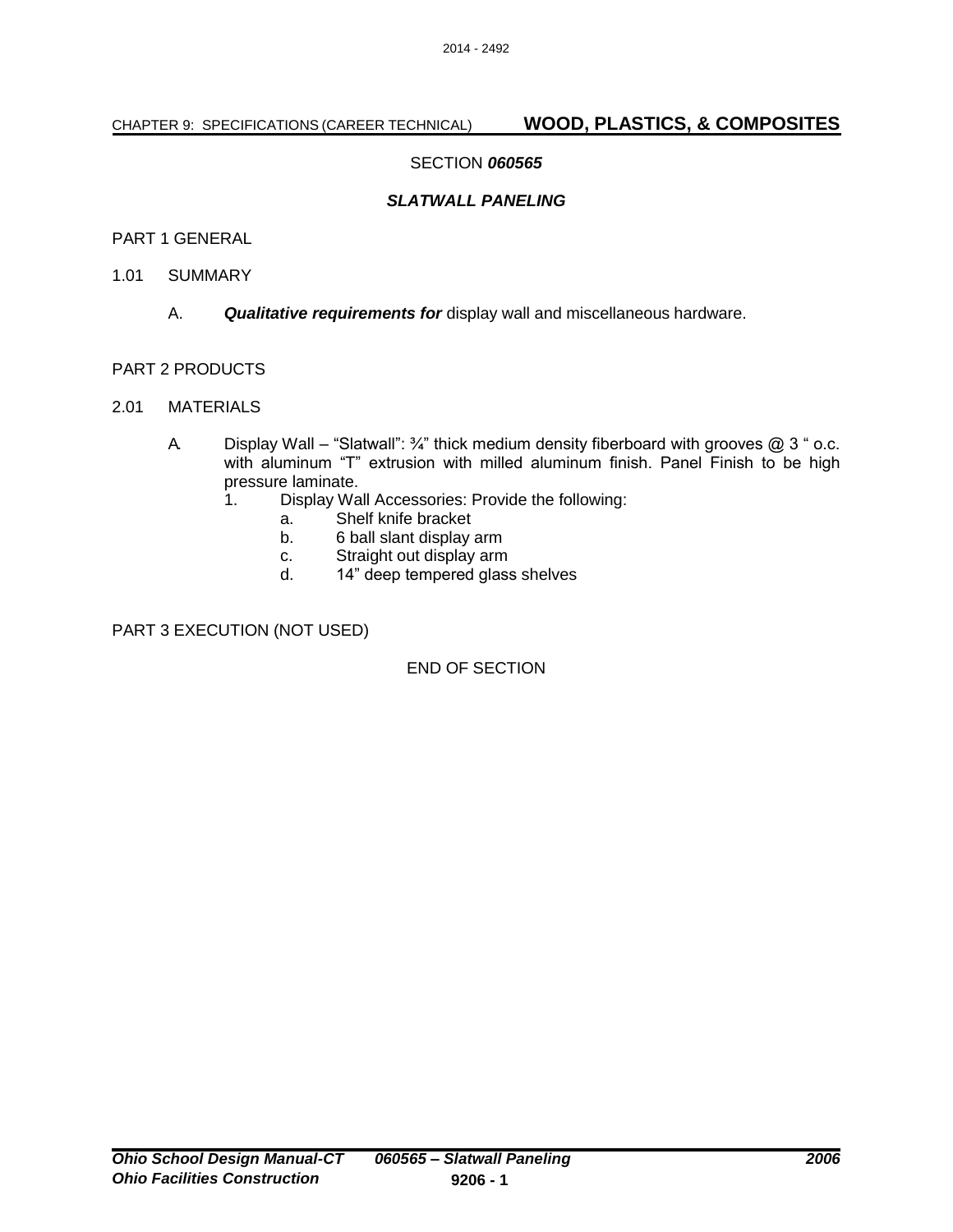# **WOOD, PLASTICS, & COMPOSITES** CHAPTER 9: SPECIFICATIONS (CAREER TECHNICAL)

# SECTION *068200*

## GLASS FIBER-REINFORCED PLASTIC

## PART 1 GENERAL

- 1.01 SUMMARY
	- A. *Qualitative requirements for special wall surfaces, including* fiberglass reinforced plastic panels.

## PART 2 PRODUCTS

- 2.01 MATERIALS
	- A. Wall (ceiling) panels shall be of polyester resin, reinforced with glass fiber in a random, chopped-strand mat.
		- *1. Performance Properties:*
			- *a. Class A flamespread of less than 25, smoke developed less than 450 per ASTM E84.*
			- *b. Barcol Hardness: 35 per ASTM D 2583.*
			- *c. Meets USDA/FSIS requirements.*
	- B. Fasteners and Accessories: Standard nylon or metal drive rivets and vinyl molding strips.

PART 3 EXECUTION (NOT USED)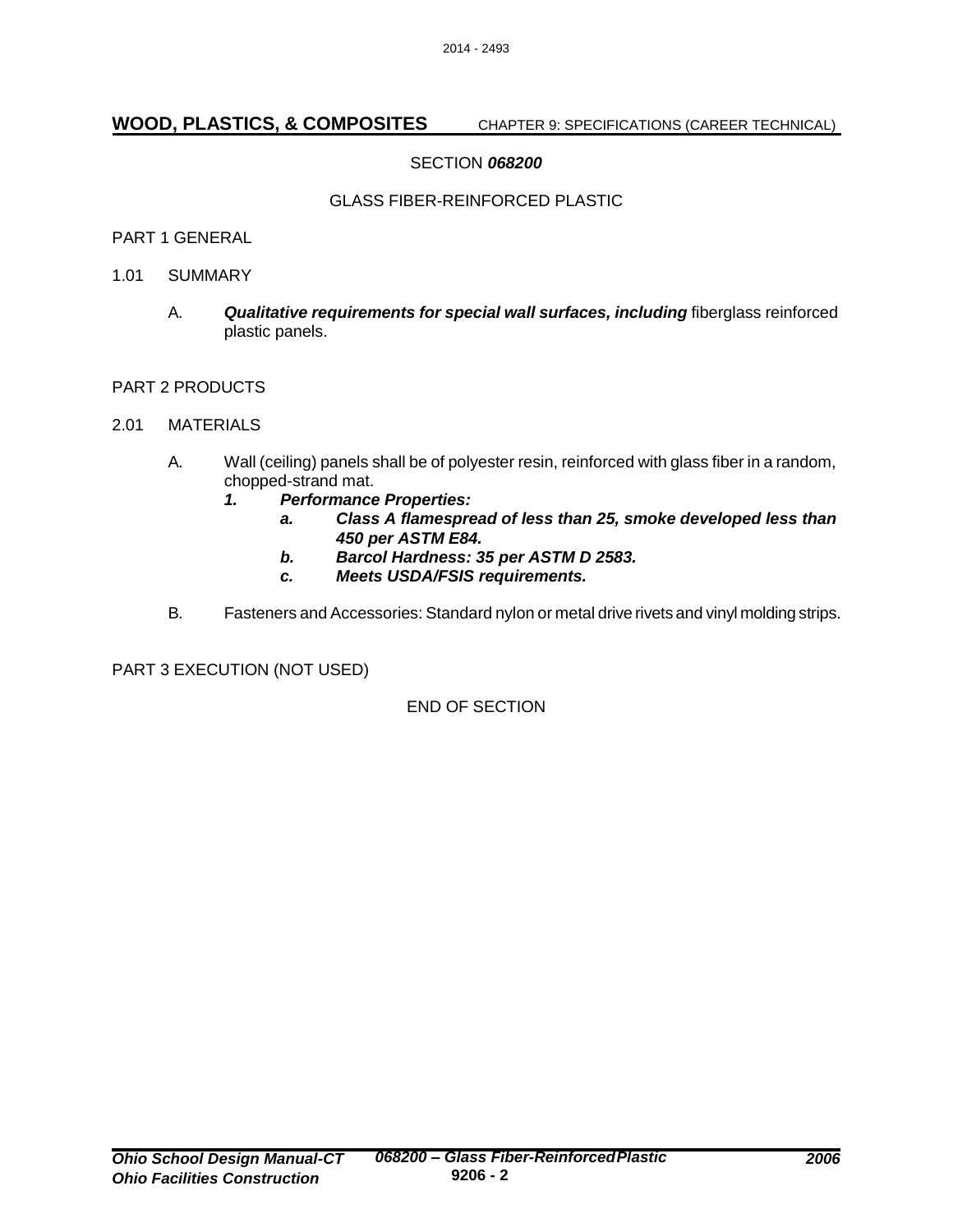## BOTTOM ROLL SLIDE HANGER DOORS

#### PART 1 GENERAL

#### 1.01 SUMMARY

A. *Qualitative requirements for* bottom roll slide hanger doors.

#### PART 2 PRODUCTS

- 2.01 MATERIALS
	- A. Bottom Roll Slide Hanger Doors:
		- 1. Frame and Panels: Galvanized steel frame and steel panels.
		- 2. Panel Profile: Flat
		- 3. Track Type: Standard track
		- 4. Bottom Rollers: Solid steel with tapered roller bearings and a greasable axle assembly.
		- 5. Operation: Power driven bottom rollers with manual release clutches.
	- B. Auxiliary Materials:
		- 1. Lifting handles and locking bars
		- 2. Vision panels
		- 3. Pass doors
		- 4. Automatic reversing control for bottom bar for electrically operated sectional overhead doors.

PART 3 EXECUTION (NOT USED)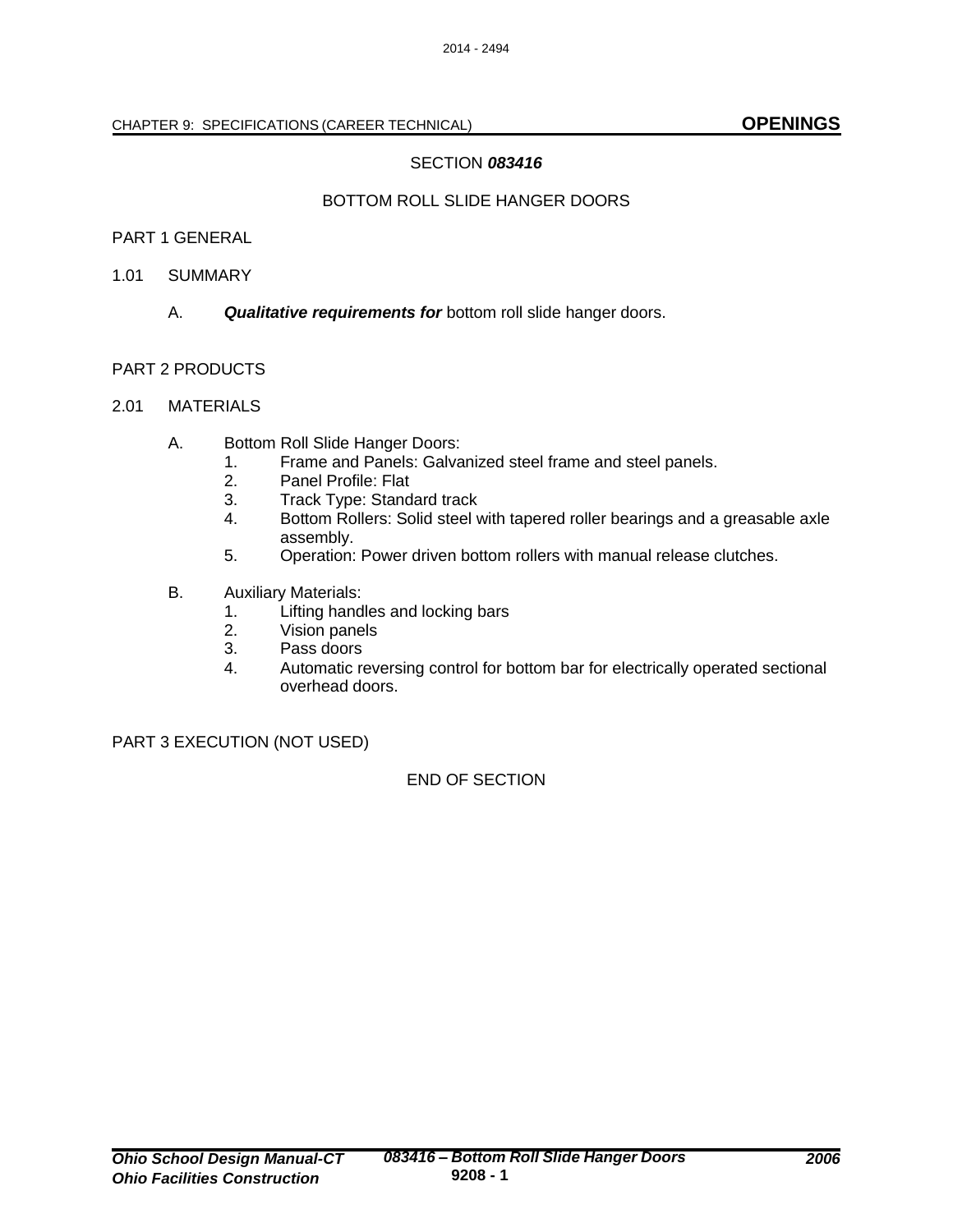## REVOLVING DARKROOM DOORS

PART 1 GENERAL

- 1.01 SUMMARY
	- A. *Qualitative requirements for revolving* darkroom doors.

#### PART 2 PRODUCTS

- 2.01 MATERIALS
	- A. Pre-fabricated revolving darkroom door
		- 1. Frame and Panels: Aluminum frame and ABS plastic panels.
		- 2. Panel finish: Pebble
		- 3. Color: Standard black
		- 4. ADA wheelchair access compliant including ramp accessories
		- 5. Push out emergency egress capability

PART 3 EXECUTION (NOT USED)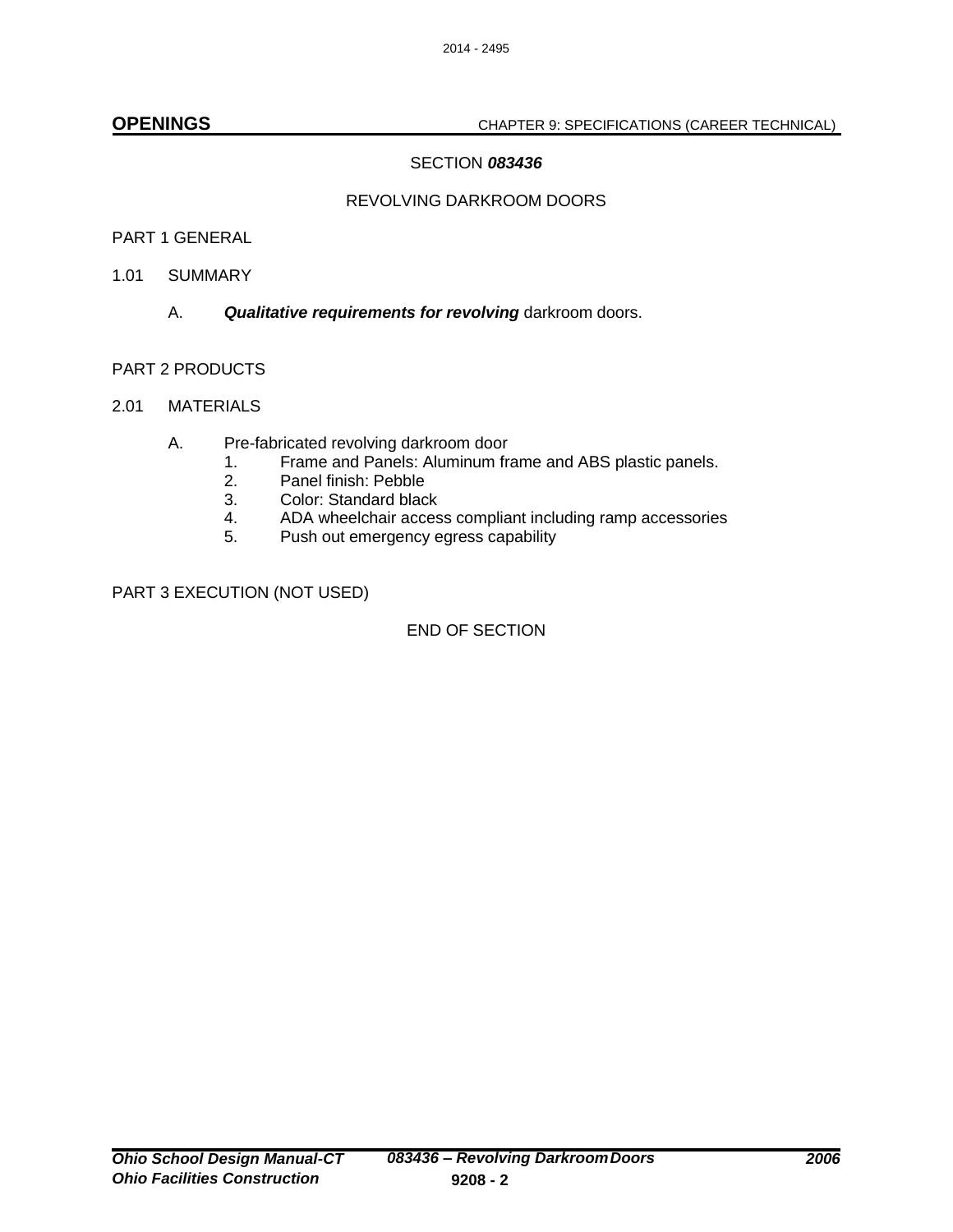#### WOOD DANCE FLOOR

#### PART 1 GENERAL

#### 1.01 SECTION INCLUDES

A. Qualitative requirements for a wood dance floor.

#### 1.02 PROJECT CONDITIONS

- A. Moisture Content: At time of delivery, average moisture content of wood flooring to be 7 to 10 percent.
- B. Conditioning: Do not install wood flooring until spaces are enclosed and at approximate humidity condition planned for occupancy. Condition wood for 5 days before start of installation by placing in spaces to receive flooring and maintaining ambient temperature between 65 and 75 degrees F (18 and 24 degrees C) before, during, and after installation. Open sealed packages of wood flooring to permit natural adjustment of moisture content and allow flooring to acclimate to the room conditions.

#### PART 2 PRODUCTS

#### 2.01 MATERIALS

- A. Pad: Dance, ¾ DPM (50 durometer)
- B. Plywood: 2 layers of 15/32 inch thick 4x8 APA structural rated sheathing, Exposure I (CD-X), Fir or Southern Pine.
- C. Flooring: 7/16 inch by 13/16 inch by 9 inch, Seconds and Better, Square Edge, Edge Grain, Kiln Dried, Northern Hard Maple.
- D. Base: Vented.
- E. Finish Materials: Oil modified polyurethane sealer and finish.

#### PART 3 EXECUTION

#### 3.01 PREPARATION

- A. Where direct application of wood flooring to concrete substrate is indicated, test for dryness before proceeding with installation. Check levelness of concrete substrate to ensure not more than 1/8 inch deviation in any direction when checked with a 10 foot straight edge. Grind down high spots or fill in low spots to correct improper conditions.
- B. Concrete Slabs: Verify that slabs are dry according to test methods recommended by flooring manufacturer or, if none, by test methods in NOFMA's "Installing Hardwood Flooring."
	- 1. When concrete slabs are tested according to ASTM F1869, Test Method for Measuring Moisture Vapor Emission Rate of Concrete Subfloor Using Anhydrous Calcium Chloride, 4-1/2 pounds of water/1000 sq.ft. of slab in a 24 hour period is generally acceptable as a maximum moisture-emissionlevel.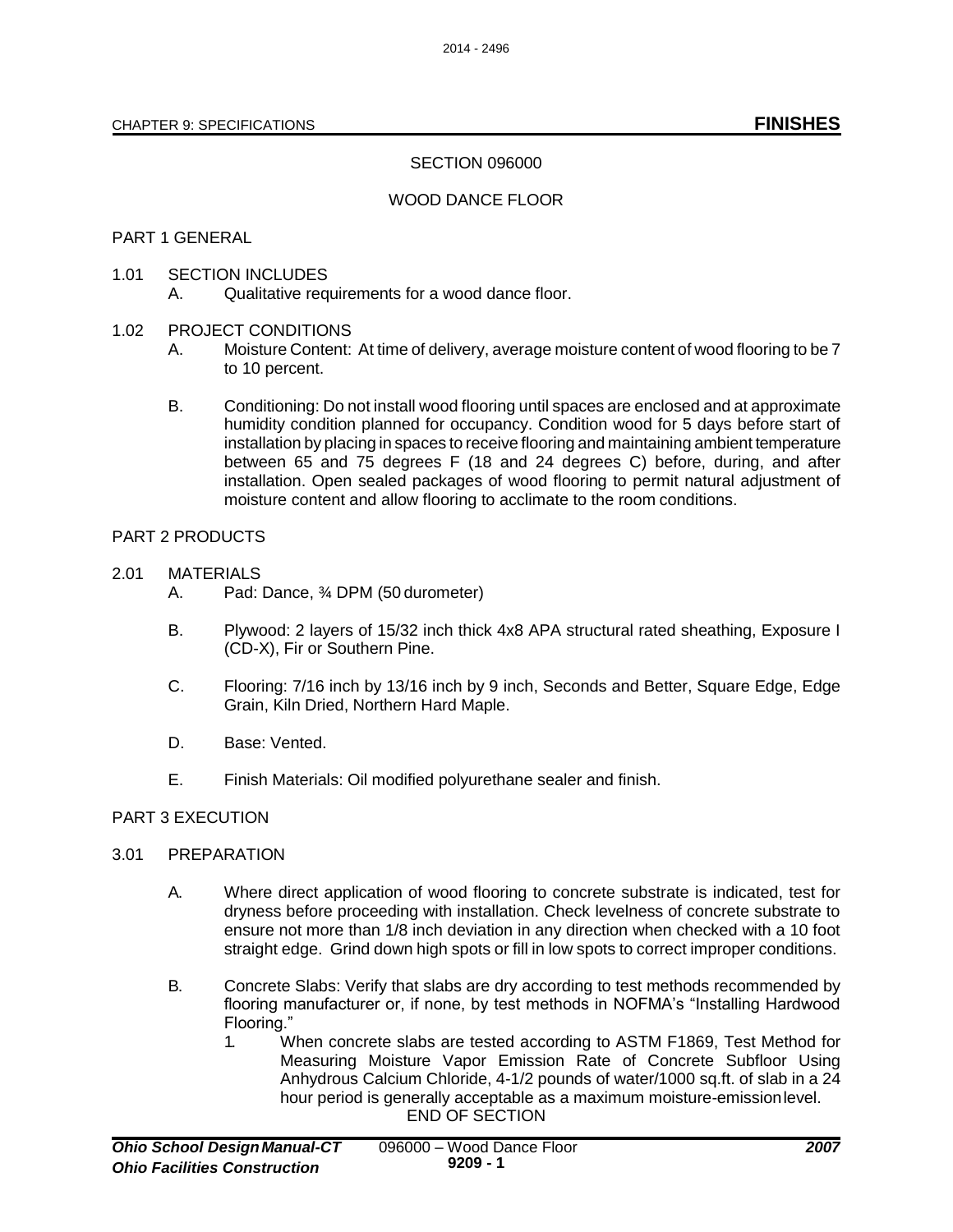## HIGH PERFORMANCE COATINGS

## PART 1 GENERAL

- 1.01 SUMMARY
	- A. Qualitative requirements for water-based epoxy floor paint coating system.
- 1.02 QUALITY ASSURANCE
	- A. Master Painters Institute (MPI) Standards:
		- 1. Products: Complying with MPI standards indicated and listed in "MPI Approved Products List".

## PART 2 PRODUCTS

- 2.01 MATERIALS
	- A. Epoxy Coatings
		- 1. Water-Based Epoxy Floor Paint

## PART 3 EXECUTION

## 3.01 INTERIOR COATING SCHEDULE

- A. Concrete Substrates, Horizontal Surfaces
	- 1. Water-Based Epoxy Floor Paint System
		- a. Prime Coat: Water-based epoxy floor paint, MPI#93.
		- b. Topcoat: Water-based epoxy floor paint, MPI#93.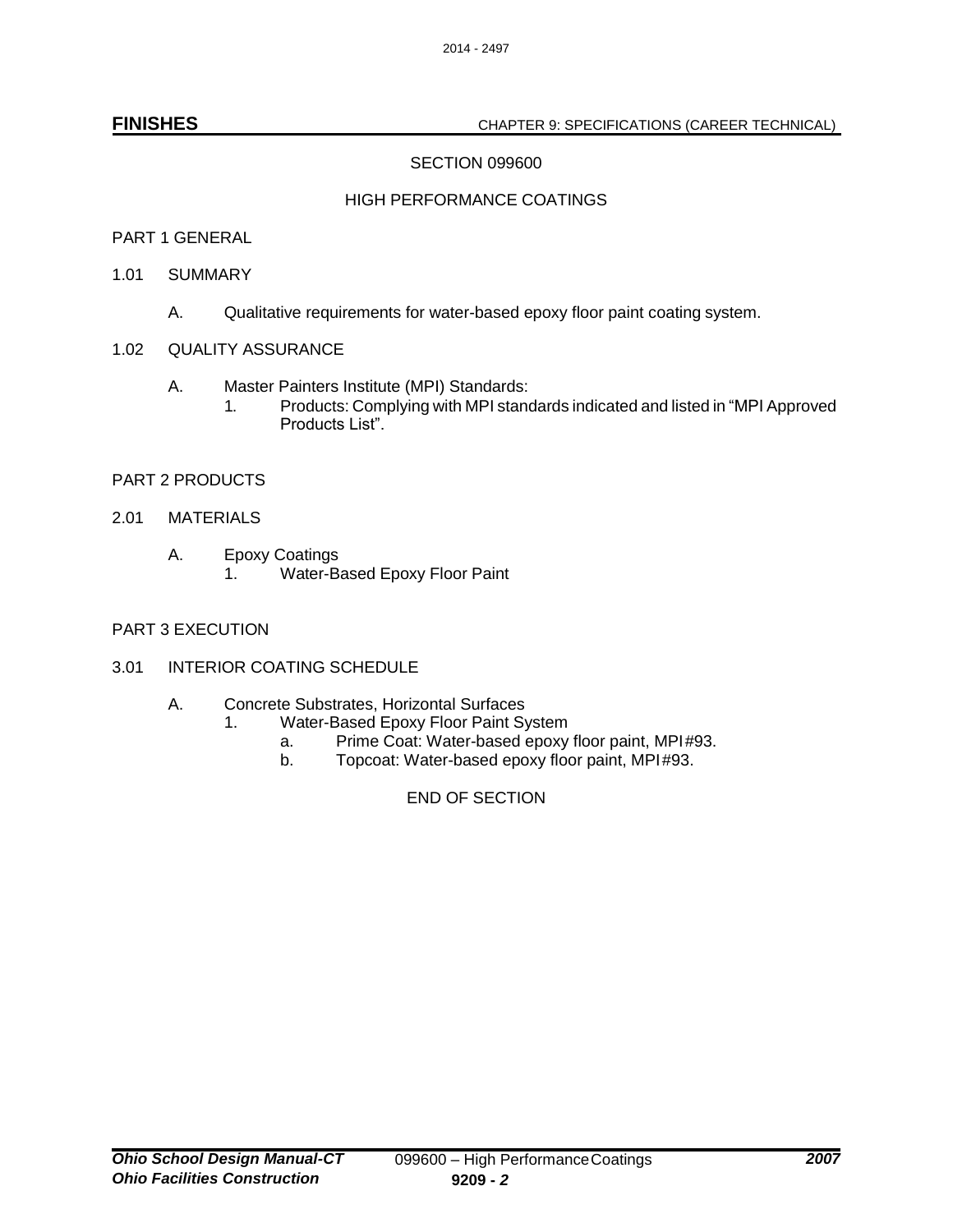## DARK ROOM EQUIPMENT

#### PART 1 GENERAL

- 1.01 SUMMARY
	- *A. Qualitative requirements for* dark room equipment.
- 1.02 QUALITY ASSURANCE
	- *A.* Regulations: OSHA, EPA compliance, ADAAG and local accessibility requirements.

## PART 2 PRODUCTS

## 2.01 MATERIALS

- A. Provide products specifically designed for intended use:
	- 1. Print and film processing sink units of epoxy resin fiberglass or stainless steel.
	- 2. Cabinetry and work surfaces *plastic* laminate with built in U.L. approved view lights and light tight drawers where needed.
	- 3. Safe lights and in-use warning lights.

PART 3 EXECUTION (NOT USED)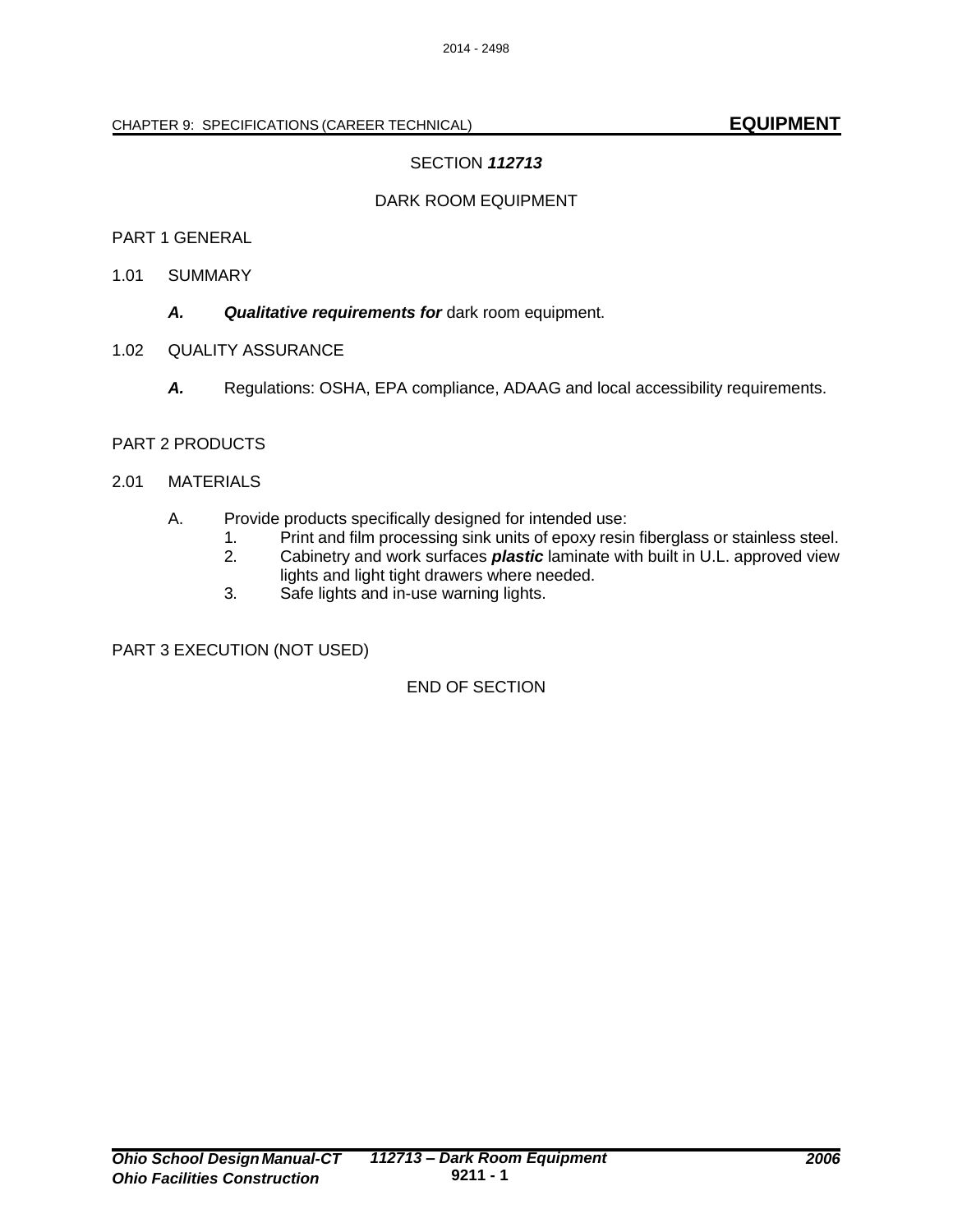## RESIDENTIAL APPLIANCES

PART 1 GENERAL

## 1.01 SUMMARY

## *A. Qualitative requirements for residential equipment.*

- *1.* Kitchen area appliances
- *2.* Laundry area appliances
- 1.02 QUALITY ASSURANCE
	- *A. Regulatory Requirements: Comply with provisions of the following product certifications:*
		- *1. Electrical Appliances: Listed and labeled as defined in NFPA 70, Article 100, by a testing agency acceptable to authorities having jurisdiction.*
		- *2. UL and NEMA Compliance: Provide electrical components required as part of residential appliances that are listed and labeled by UL and that comply with applicable NEMA standards.*
		- *3. AGA and ANSI Standards: Provide gas-burning appliances that carry the design certification seal of AGA and that comply with ANSI Z21-Series standards.*
		- *4. NAECA: Provide residential appliances that comply with NAECA standards.*
	- *B. Regulatory Requirements, Accessibility: Where residential appliances are indicated to comply with accessibility requirements, comply with the U.S. Architectural & Transportation Barriers Compliance Board's "Americans with Disabilities Act (ADA), Accessibility Guidelines for Buildings and Facilities (ADAAG)."*
		- *1. Operable Parts: Provide controls with forward reach no higher than 48 inches above the floor, horizontal front reach no more than 25 inches, horizontal side reach no more than 24 inches, and that do notrequire tight grasping, pinching, or twisting of the wrist and that operate with a force of not more than 5 lbf.*
		- *2. Range or Cooktop: Provide knee clearance for forward approach of 27 inches high, 30 inches wide, and 11 inches horizontally; toe space clearance of 9 inches high and 17 inches horizontally; with insulated underside of cooktop to prevent burns, shocks, or abrasions. Provide top surface 34 inches above the floor, with controls that do not require reaching across burners.*
		- *3. Refrigerator/Freezer: Provide 50 percent of freezer space within 54 inches of the floor.*
	- *C. AHAM Standards: Provide appliances that comply with the following AHAM standards:*
		- *1. Dishwashers: AHAM DW-DW1*
		- *2. Electric Ranges: AHAM ER-1*
		- *3. Clothes Dryers: AHAM HLD-1*
		- *4. Refrigerators: AHAM HRF-1*
		- *5. Freezers: AHAM HRF-1*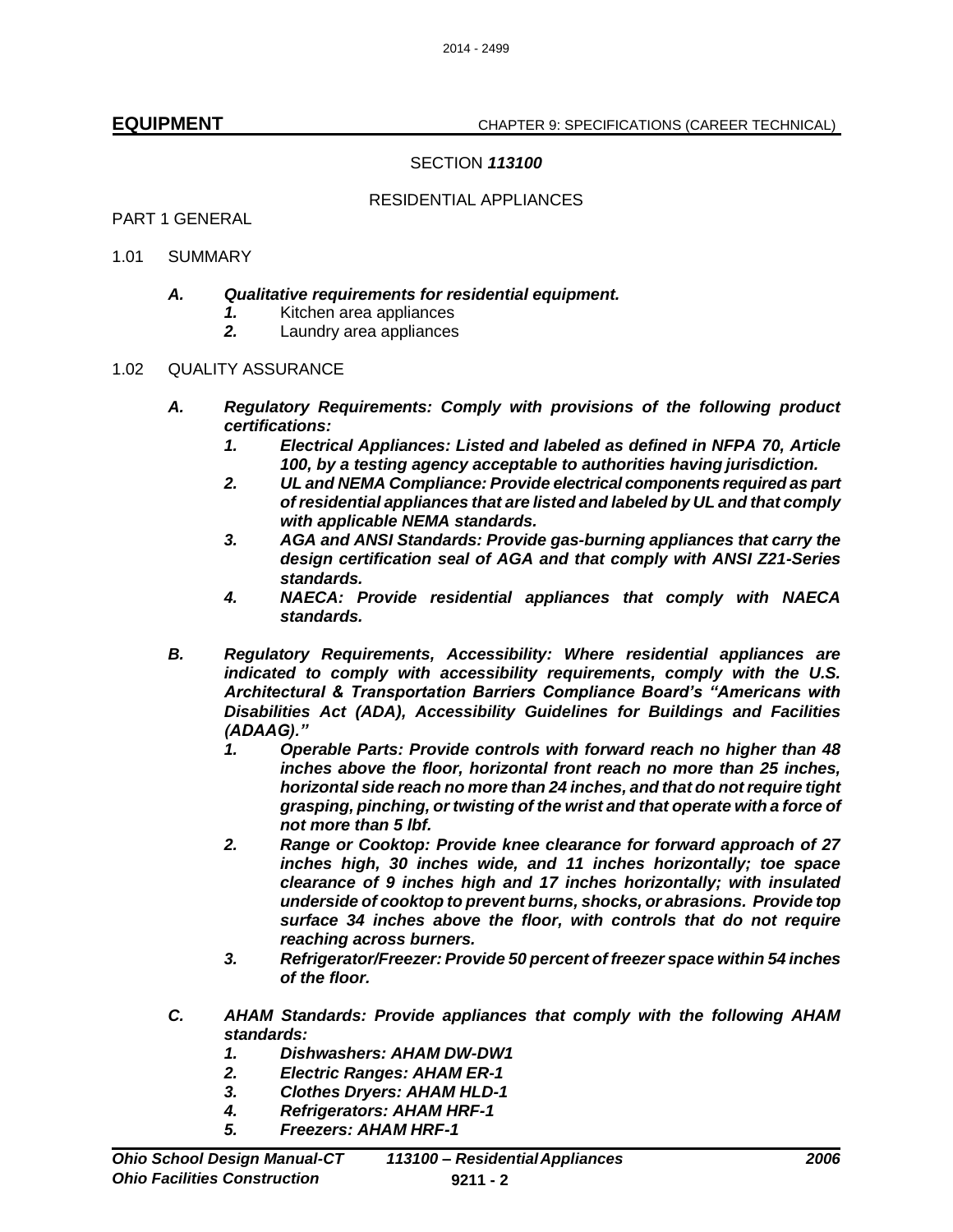# CHAPTER 9: SPECIFICATIONS (CAREER-TECHNICAL) **EQUIPMENT**

## PART 2 PRODUCTS

## 2.01 MATERIALS

- A. Kitchen Appliances:
	- 1. Ranges, electric<br>2. Range hoods, ve
	- 2. Range hoods, ventilating type<br>3. Refrigerator/freezer
	- 3. Refrigerator/freezer<br>4. Undercounter refrige
	- 4. Undercounter refrigerators<br>5. Microwave ovens
	- 5. Microwave ovens<br>6. Dishwashers
	- 6. Dishwashers<br>7. Garbage disp
	- Garbage disposals
- B. Laundry Appliances:<br>1. Clothes wash
	- 1. Clothes washers<br>2. Clothes dryers, e
	- 2. Clothes dryers, electric

## PART 3 EXECUTION (NOT USED)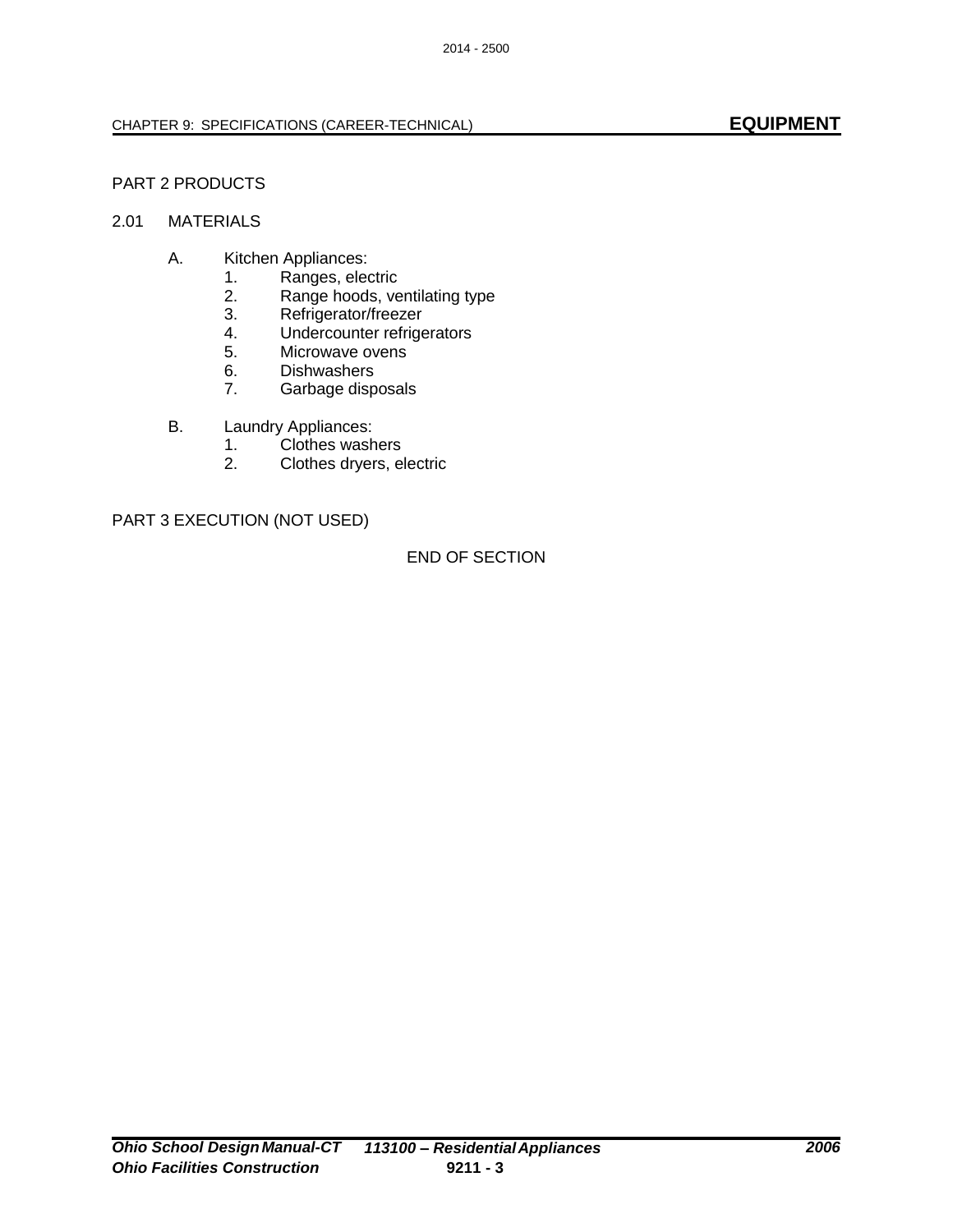## PIPE GRID

## PART 1 GENERAL

## 1.01 SUMMARY

A. Qualitative requirements for dark pipe grid.

## PART 2 PRODUCTS

## 2.01 MATERIALS

- A. Pipe Grid: 5'0" increments both directions, centered in room.
	- 1. Pipe: ASTM A 53, standard weight (Schedule 40).
	- 2. Pipe joints shall be threaded and coupled, open ends, no caps.<br>3. Pipe intersections shall be made with cross grid connectors.
	- Pipe intersections shall be made with cross grid connectors.
- B. Installation Accessories: Cable or threaded rod.

## PART 3 EXECUTION

A. Hang grid from structural members only. Do not support grid from metal deck.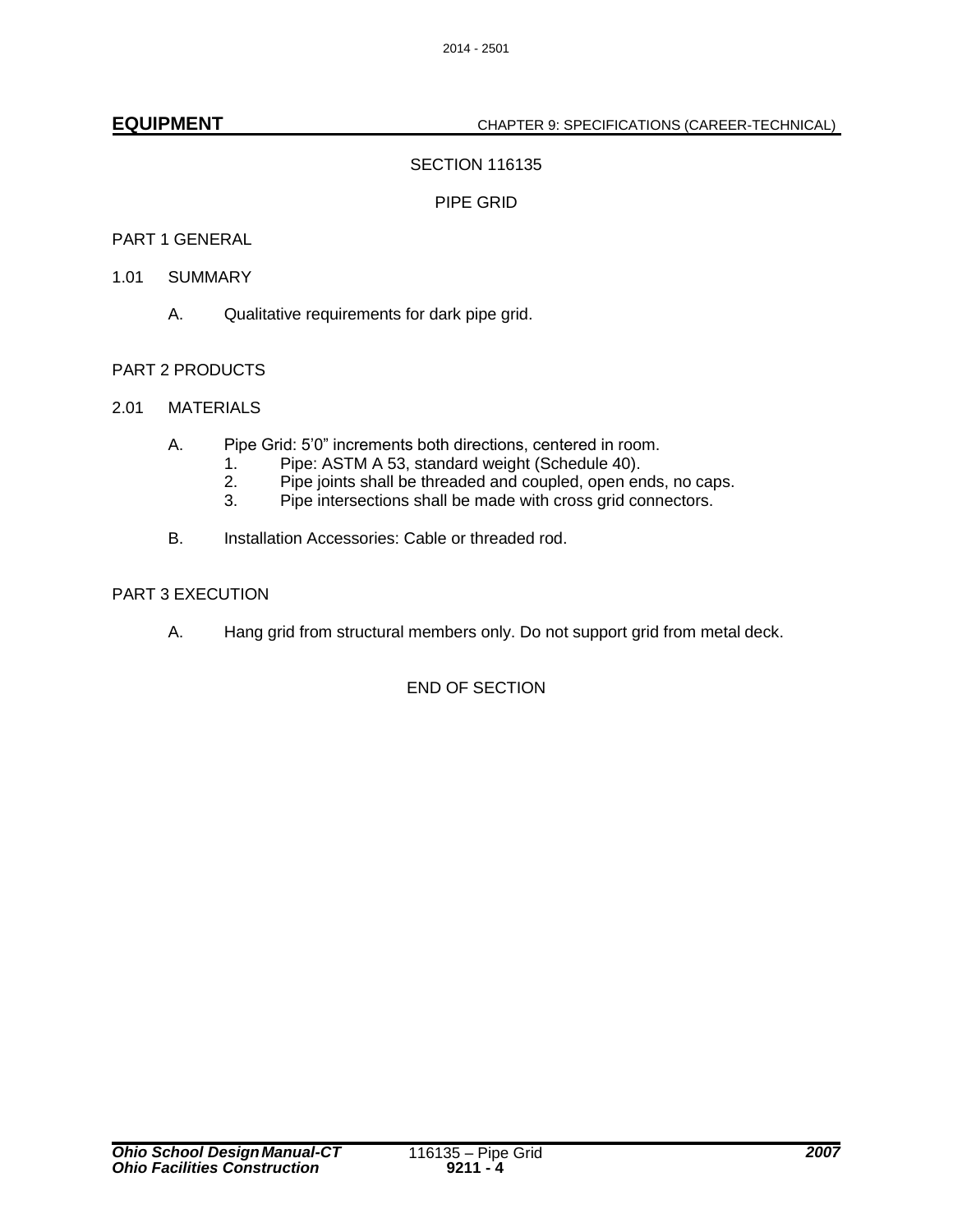#### BALLET BARS

## PART 1 GENERAL

#### 1.01 SUMMARY

A. Qualitative requirements for wall mounted ballet bars.

#### PART 2 PRODUCTS

#### 2.01 MATERIALS

- A. Wall Mounted Ballet Bars
	- 1. Single bar, either non-adjustable or adjustable.
	- 2. Double bar, non-adjustable.
- B. Oak Ballet Bars
	- 1. 1-3/4" inch diameter

#### PART 3 EXECUTION

#### 3.01 MOUNTING

- A. Spacing for brackets
	- 1. General: 96 inch maximum span between brackets
		- a. Minimum overhang 2 inches.
		- b. Maximum overhang 20 inches.
- B. Bar heights
	- 1. Single Bar: 32 inches to 46 inches from floor.
	- 2. Double Bar: 32 inches to 34 inches from the floor for the lower bar, and 44 inches to 46 inches from the floor for the upper bar.
- C. Distance from wall to bar
	- 1. Inside at 7-1/2 inches.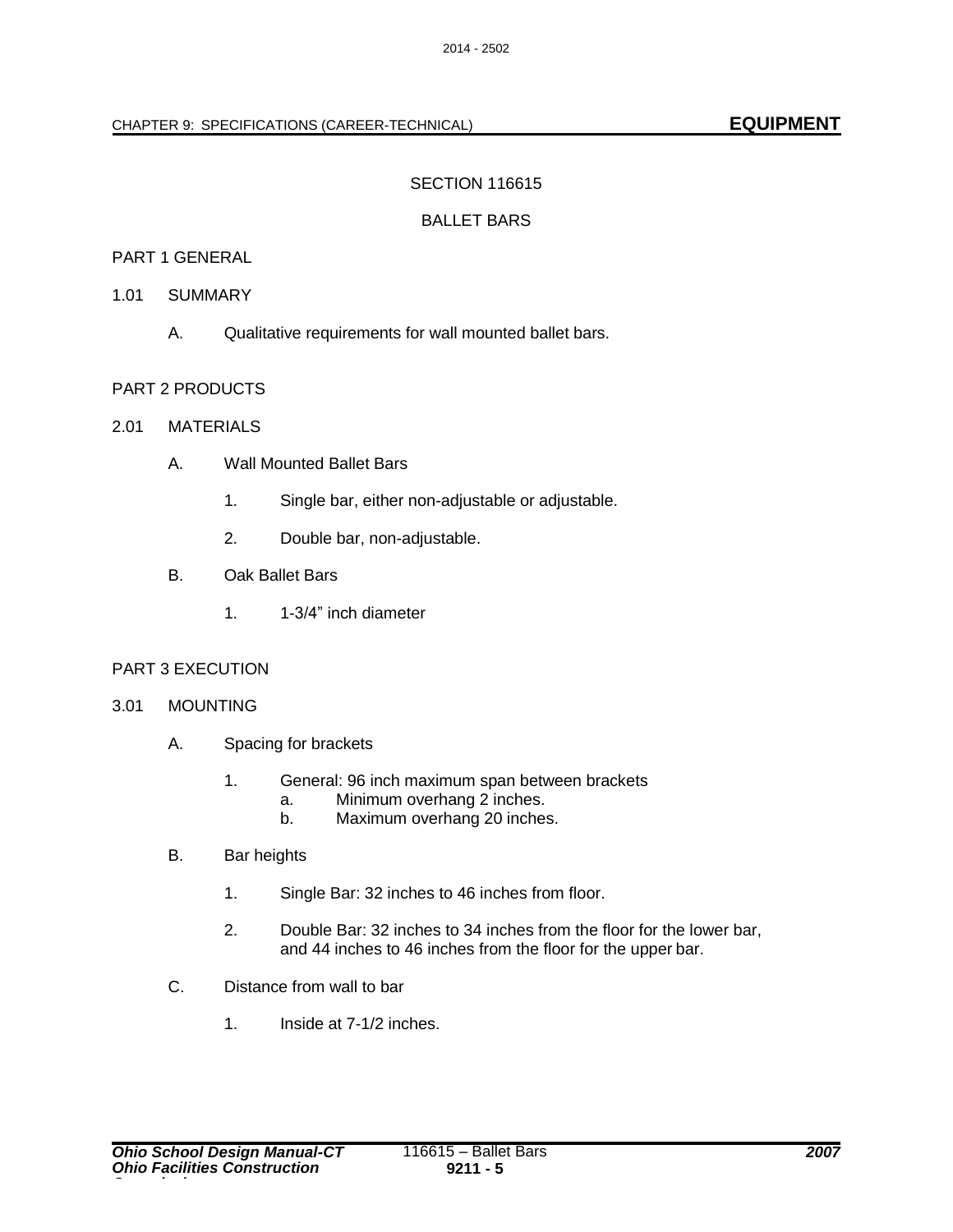#### **EQUIPMENT** CHAPTER 9: SPECIFICATIONS (CAREER-TECHNICAL)

### SECTION 116800

## PLAY FIELD EQUIPMENT AND STRUCTURES

PART 1 GENERAL

1.01 SUMMARY

- A. Qualitative requirements for play field equipment and structures.
- 1.02 QUALITY ASSURANCE
	- A. Installer Qualifications: An experienced installer who has specialized in installing work similar in material, design, and extent to that indicated for this Project and who is acceptable to manufacturer of playground equipment.
	- B. Manufacturer's Qualifications: A firm who playground equipment components have been certified by IPEMA's "3<sup>rd</sup> Party Certification" service.
		- 1. Provide only playground equipment and play structure components bearing the IPEMA Certification Seal.
	- C. Safety Standards: Provide playground equipment complying with or exceeding requirements in the following:
		- 1. CPSC No. 325, "Handbook for Public Playground Safety".
		- 2. Label play structures with warning label and manufacturer's identification per ASTM F 1487.

## PART 2 PRODUCTS

- 2.01 MATERIALS
	- A. Provide units specifically designed for exterior exposure and intended use:
		- 1. Swing main frame
		- 2. Sand manipulating equipment
		- 3. Modular/Composite play structure
			- a. Play platform
			- b. Bridge component
			- c. Climbing component
			- d. Slide component
			- e. Crawl tube component
			- f. Overhead play component
			- g. ADA structure access components
			- h. Roof/canopy component

## PART 3 EXECUTION

- 3.01 INSTALLATION
	- A. General: Comply with manufacturer's written installation instructions, unless more stringent requirements are indicated. Anchor playground equipment securely, positioned at locations and elevations indicated on Shop Drawings.
	- B.
- 1. Maximum Equipment Height: Coordinated installed heights of equipment and components with installation of protective surfacing. Set equipment so fall heights and elevation requirements for age group use and accessibility are within required limits. Verify that playground equipment elevations comply with requirements for each type and component of equipment.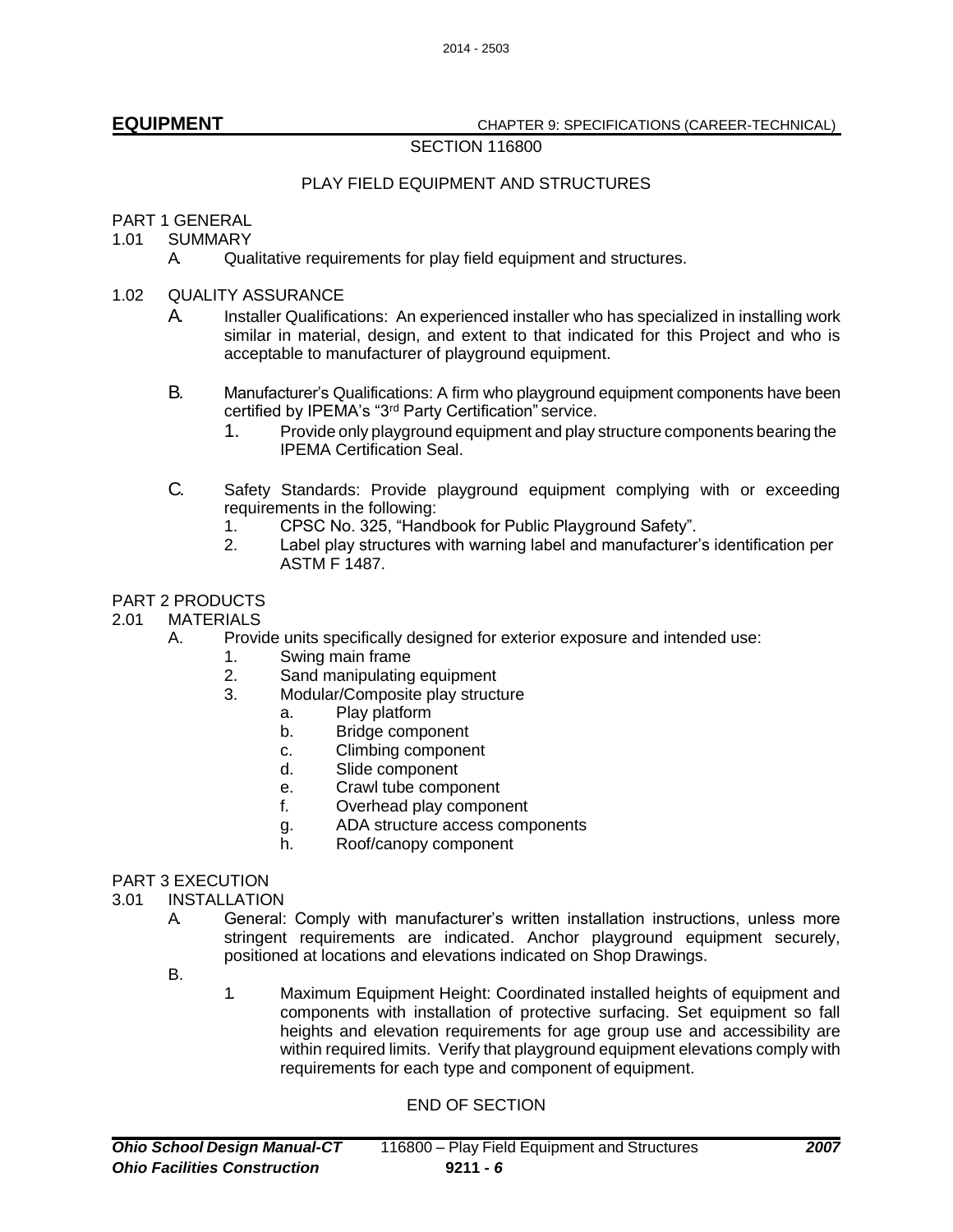## KENNELS & ANIMAL SHELTER EQUIPMENT

#### PART 1 GENERAL

#### 1.01 SUMMARY

A. *Qualitative requirements for* chain link animal shelter/kennel equipment.

#### PART 2 PRODUCTS

- 2.01 MATERIALS
	- A. Steel Chain-Link Fence Fabric:
		- 1. Mesh and Wire Size: 2 inch mesh, 0.148 inch diameter (9 gage).
		- 2. Coating: ASTM A 817, Type 2, Class 2, zinc-coated (galvanized).
	- B. Framework:
		- 1. Galvanized steel, ASTM F 1083.
	- C. Gates:
		- 1. Swinging & sliding type.
	- D. Miscellaneous:
		- 1. Isolation panels stainless steel sheets 24 ga. (18-8 type 304-2B)
		- 2. Animal operated doors
		- 3. Automatic feeding system

#### PART 3 EXECUTION

- 3.01 INSTALLATION
	- A. Install materials in accordance with manufacturer's instructions and approved submittals. Comply with ASTM F 567. Install materials in proper relation with adjacent construction and with uniform appearance. Coordinate with work of other sections. Install posts to depth to avoid frost heave.
	- B. Cut pipe with pipe-cutters only. Cuttings with backsaws is not acceptable. Tack weld gates for strength. Use spring loaded latches, not yokes.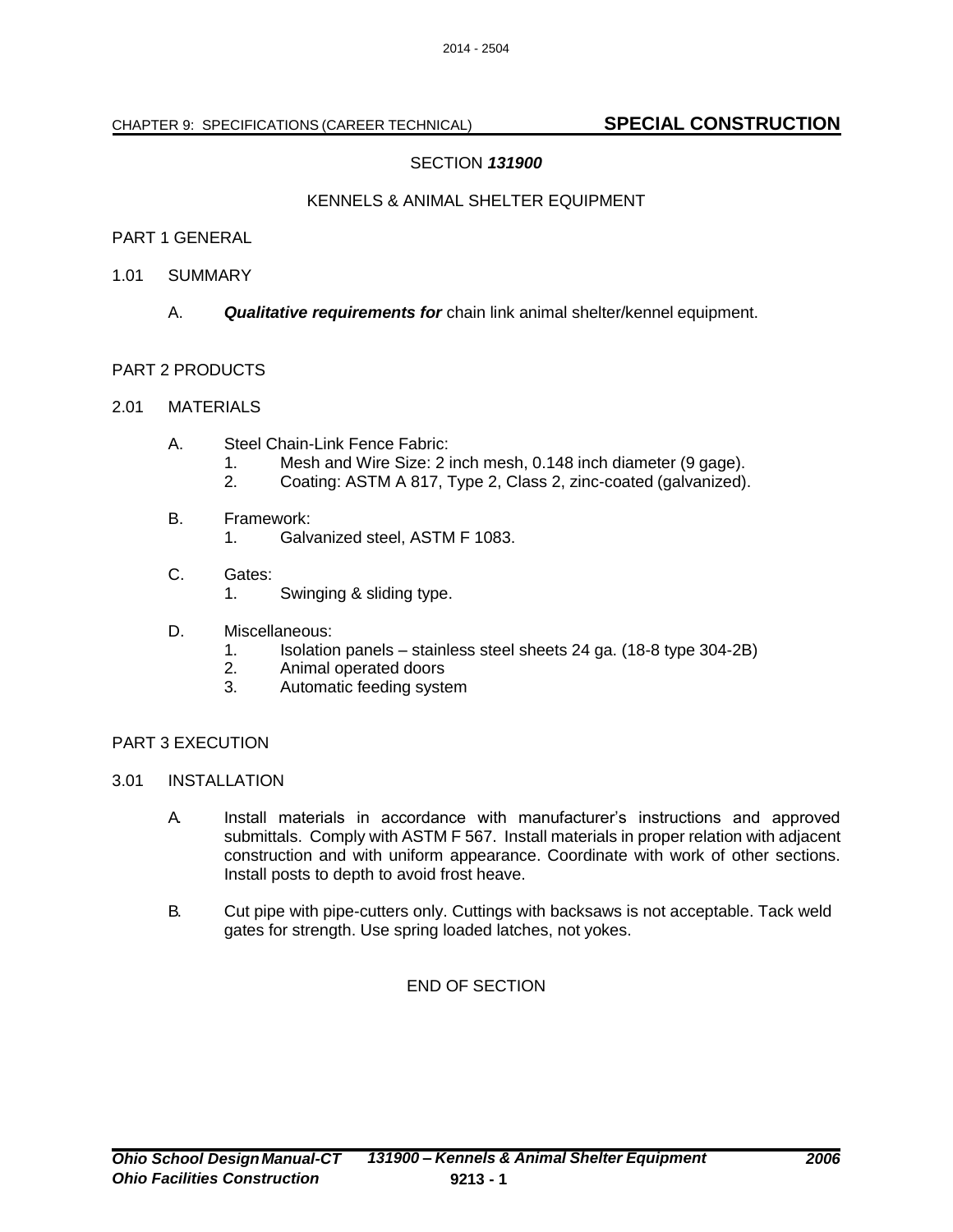#### **SPECIAL CONSTRUCTION** CHAPTER 9: SPECIFICATIONS (CAREER TECHNICAL)

## SECTION *133413*

## GLAZED STRUCTURES (GREENHOUSE)

#### PART 1 GENERAL

- 1.01 SUMMARY
	- A. *Qualitative requirements for* greenhouse superstructure including all glazing, doors, door hardware, and ventilation.

#### PART 2 PRODUCTS

- 2.01 MATERIALS
	- A. Provide units specifically designed for intended use:
		- 1. Superstructure
		- 2. Gutters and related drainage systems
		- 3. Wall and vent sills
		- 4. Glazing bars
		- 5. Operable roof and gable vents
		- 6. Vent operators and power actuators
		- 7. Doors and frames
		- 8. 8mm colorless polycarbonate glazing (U-value/R-value=0.62/1.61)
		- 9. Exhaust system and horizontal air flow fans
		- 10. Wet pad evaporative cooling system
		- 11. Heating system (maintain 70degF @ outside conditions of 9degF and 15mph wind)
		- 12. Ground cover fabric (17 mill, 3.2 oz polypropylene fabric)

#### PART 3 EXECUTION *(NOT USED)*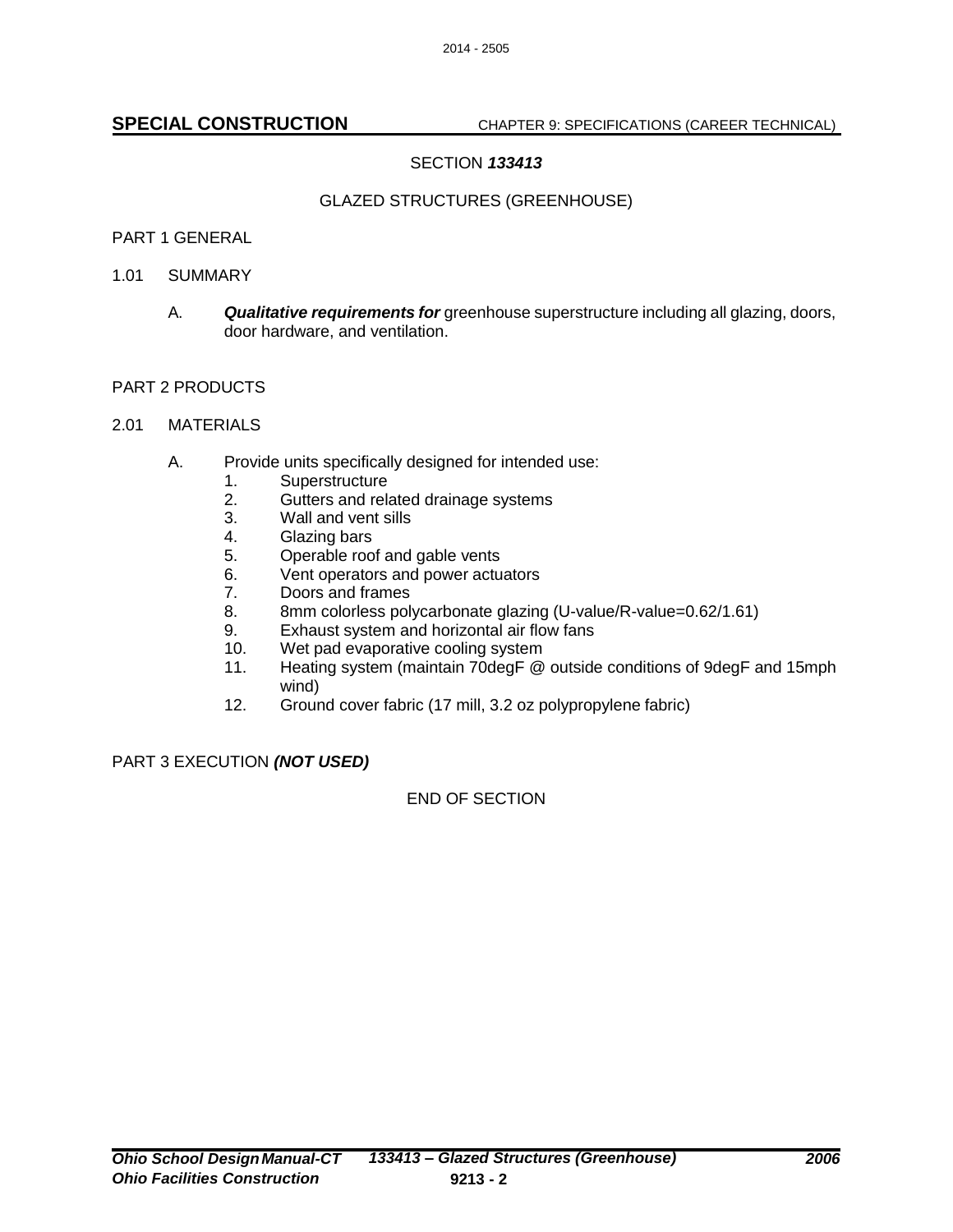#### METAL BUILDING SYSTEMS

#### PART 1 GENERAL

1.01 SUMMARY

#### A. *Qualitative requirements for* pre-engineered metal buildings.

- 1. Structural framing
- 2. Roofing and siding<br>3. Doors. windows. ve
- Doors, windows, vents, and louvers
- 1.02 QUALITY ASSURANCE

#### *A. Manufacturer: AISC certified for Category MB.*

#### PART 2 PRODUCTS

- 2.01 MATERIALS
	- A. Framing:
		- 1. Structural Framing: Structural steel shapes, and primary, secondary, and endwall framing including columns, beams, purlins, girts, struts, andbracing.

## B. Siding Panels:

- 1. Type: Factory-assembled insulated panels for concealed fastening.
- 2. Material: *Metallic*-coated steel sheets.
- 3. Siding Panel Finish: *High-performance organic finish* (fluoropolymer)

#### C. Roofing Panels:

- 1. Type: Factory-formed standing-seam roof panel system.
- 2. Material: *Metallic*-coated steel sheets.
- 3. Roofing Panel Finish: *High-performance organic finish* (fluoropolymer)
- D. Doors and Hardware:
	- 1. Steel Doors and Frames: SDI-100 requirements.
	- 2. Hardware: ANSI A115 requirements.
- E. Windows:
	- 1. Type: Operable, with insect screens.<br>2 Material: Aluminum mill finish
	- 2. Material: Aluminum, mill finish.<br>3. Material: Aluminum. anodized f
	- Material: Aluminum, anodized finish.
- F. Glazing:
	- 1. Clear
	- 2. Translucent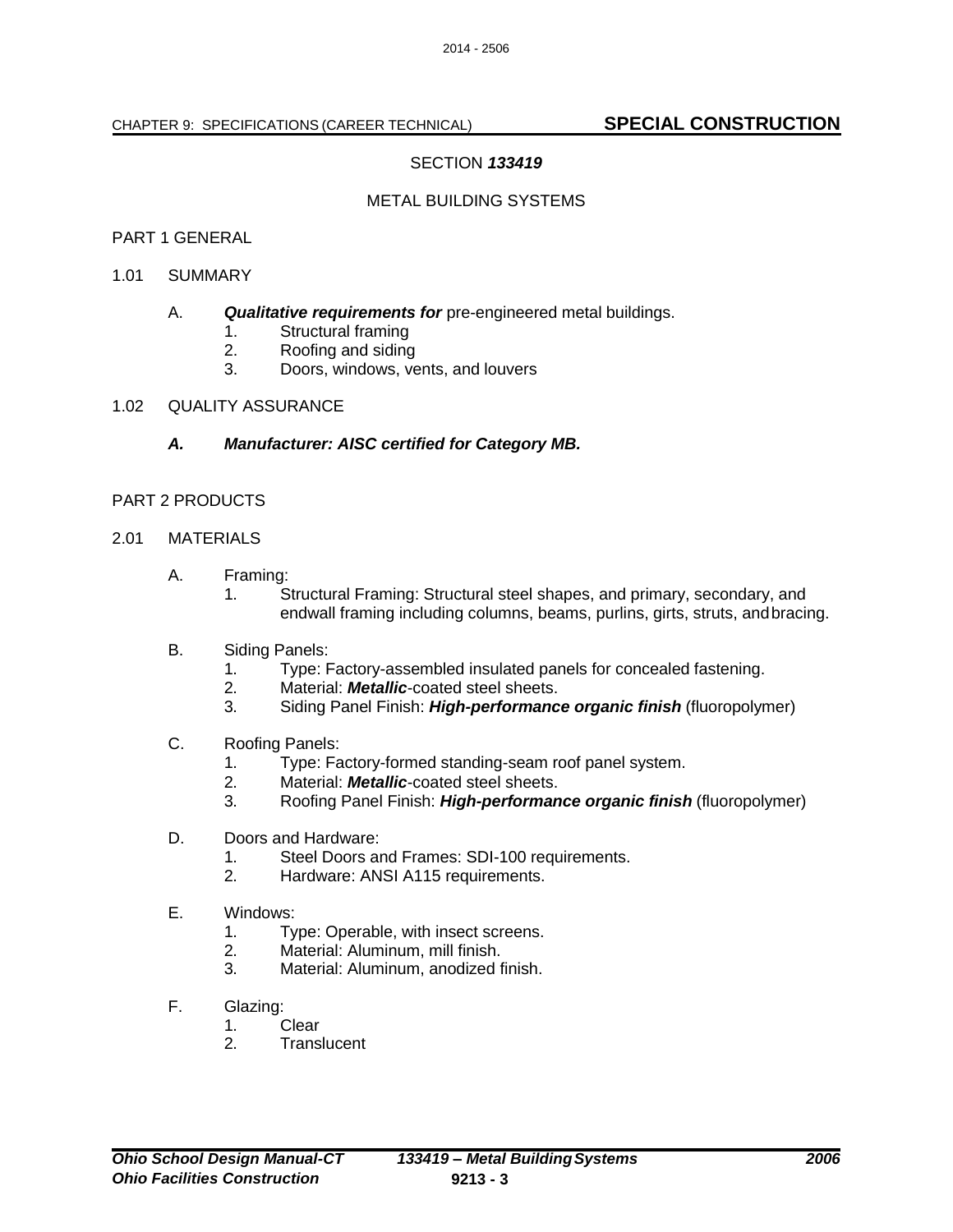# **SPECIAL CONSTRUCTION** CHAPTER 9: SPECIFICATIONS (CAREER-TECHNICAL)

- G. Related Materials:
	- 1. Vapor barriers
	- 2. Gutters and downspouts
	- 3. Caulking and sealants
	- 4. Wall louvers<br>5. Roof ventilate
	- 5. Roof ventilators

## PART 3 EXECUTION

- 3.01 INSTALLATION
	- *A. Insulation: Over purlins with spacer blocks.*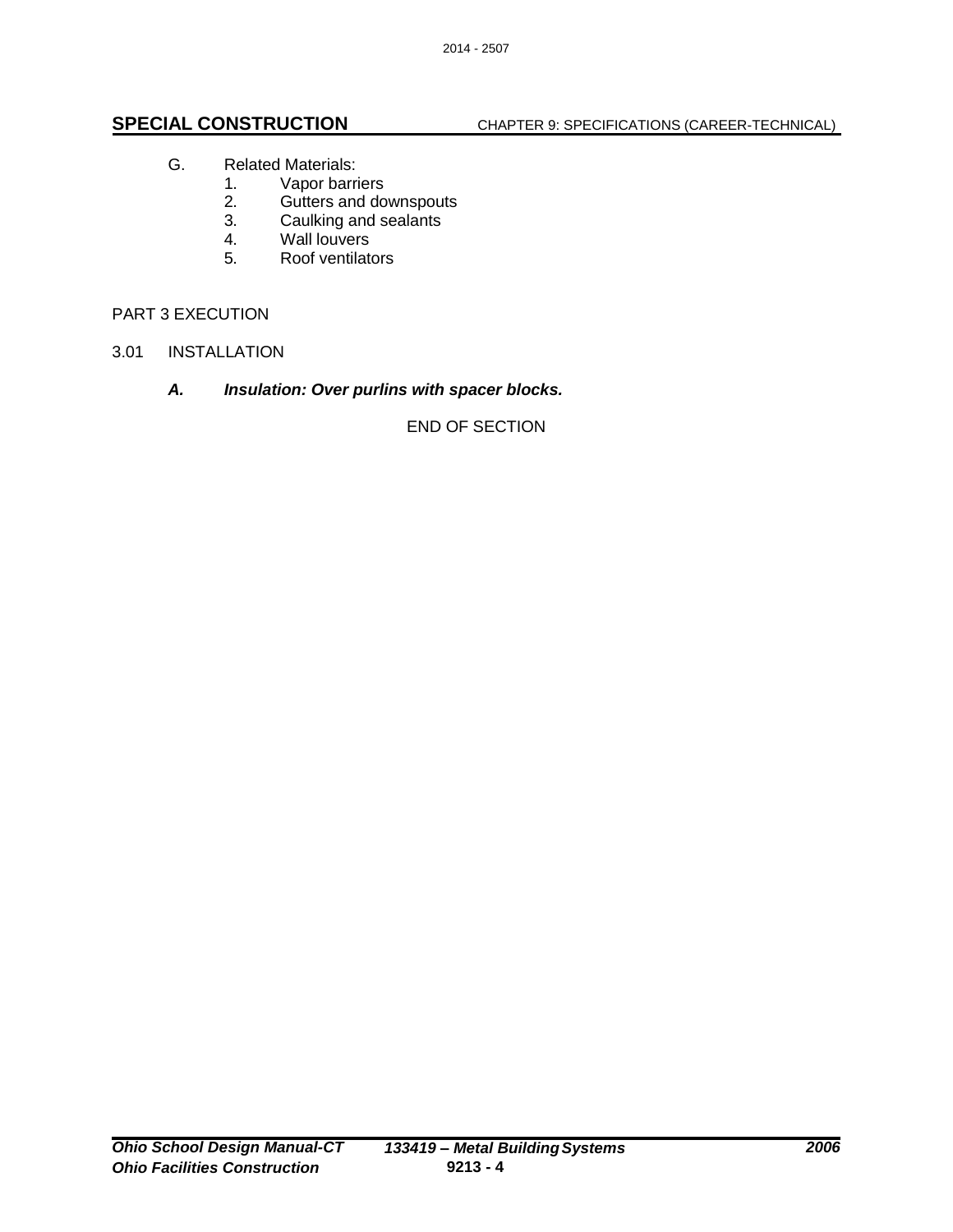### CHAPTER 9: SPECIFICATIONS (CAREER TECHNICAL)**HEATING, VENTILATING, and AIR-CONDITIONING**

## SECTION 233500

## VEHICLE FUME EXHAUST EQUIPMENT

#### PART 1 GENERAL

#### 1.01 SUMMARY

A. Qualitative requirements for fume exhaust equipment for carbon monoxide vehicle exhaust and welding fume exhaust.

#### 1.02 QUALITY ASSURANCE

A. *Design and installation shall be in accordance with 1) ANSI/AIHA Standard Z9.2 – 2006: American National Standard for Fundamentals Governing the Design and Operation of Local Exhaust Ventilation Systems and 2) Industrial Ventilation: A Manual of Recommended Practice, 24th Edition, American Conference of*  Governmental Industrial Hygienists (ACGIH). Provide products of acceptable manufacturers which have been satisfactorily used in similar service for three years. Use experienced installers. Deliver, handle, and store materials in accordance with manufacturer's instructions.

#### PART 2 PRODUCTS

- 2.01 MATERIALS
	- A. Overhead Carbon Monoxide Vehicle Exhaust System
		- 1. Hanging overhead system with tubing sling and winch.
		- 2. Articulated arm: welded construction, structural tubular steel, with pivot assembly and swivel connection to ductwork. Provide adjustable stops at all pivoting members and flexible tubing drop with spring balancer andadapter.
		- 3. Power operated tubing storage reels with pendant-type remote control.
		- 4. Exhaust Fans:Belt-drive exhaust fans, 15,000+ cfm min.,AMCArated, statically and dynamically balanced.
		- 5. Furnish vibration isolations system of type to suit the fan(s).

#### PART 3 EXECUTION

#### 3.01 INSTALLATION

- A. Install materials and systems in accordance with manufacturer's instructions and approved submittals. Install materials and systems in proper relation with adjacent construction and with uniform appearance. Coordinate with work of other sections.
- B. Restore damaged finishes and test for proper function. Clean and protect work from damage.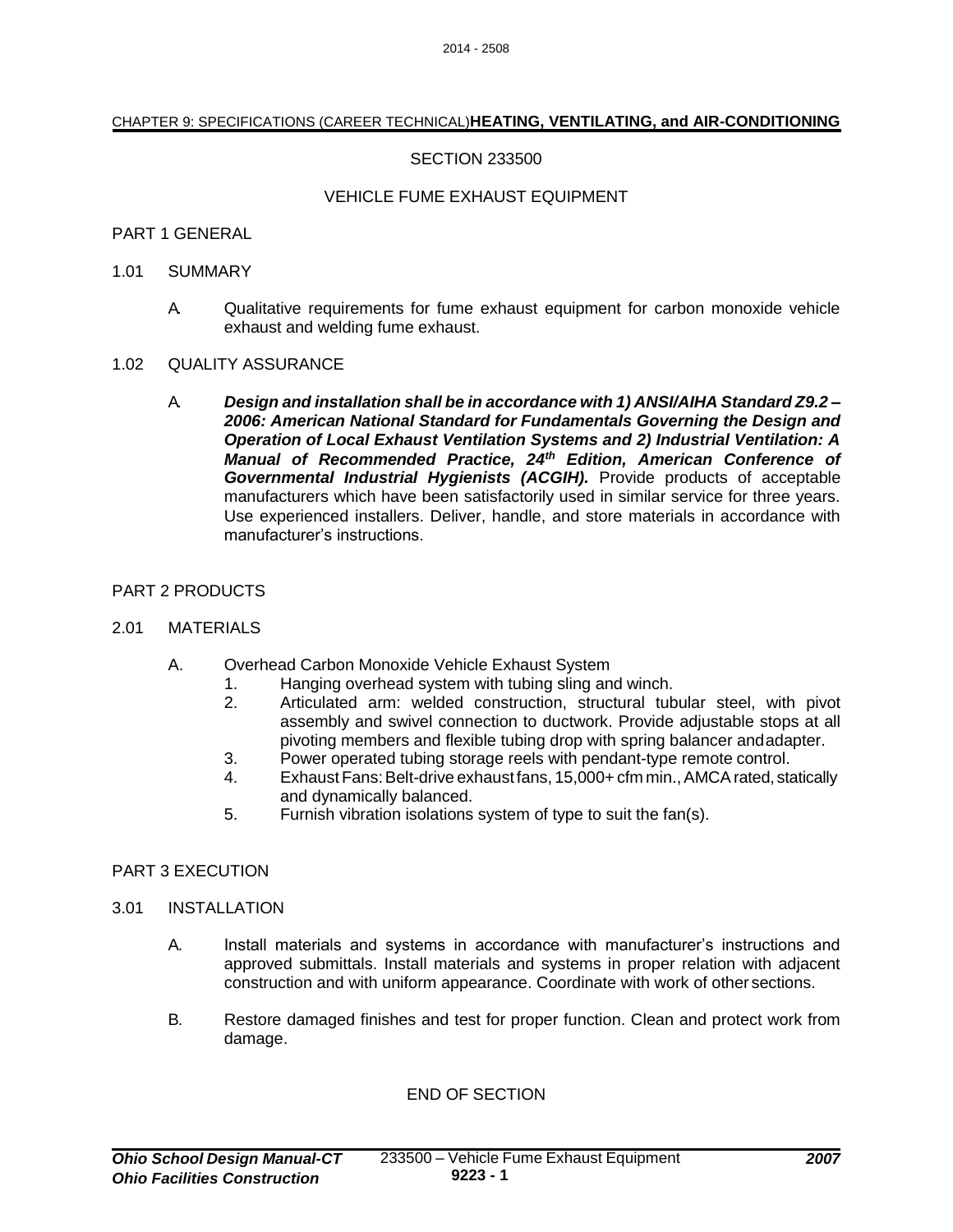# **HEATING, VENTILATING, and AIR-CONDITIONING**CHAPTER 9: SPECIFICATIONS (CAREER-TECHNICAL)

THIS PAGE HAS BEEN INTENTIONALLY LEFT BLANK.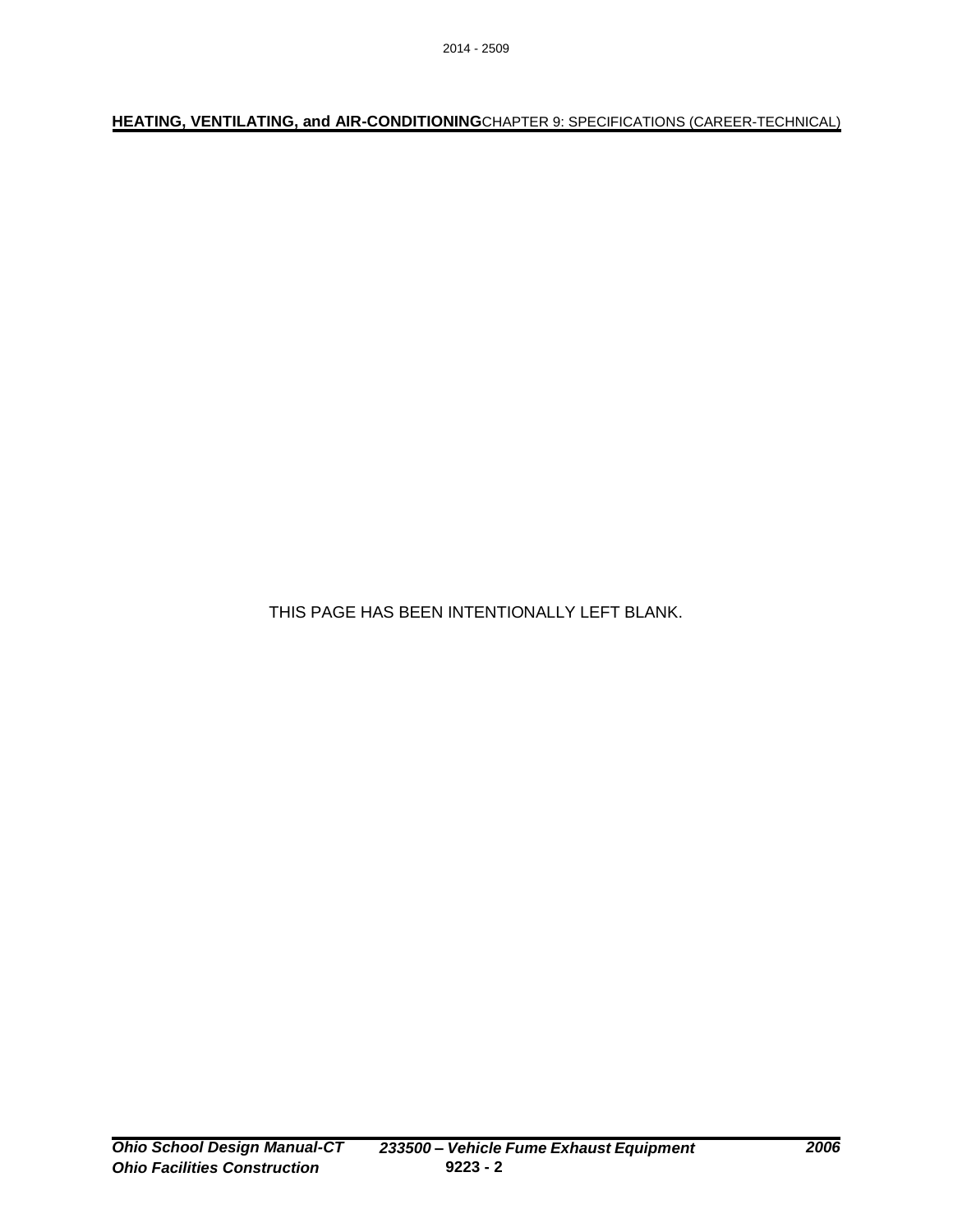## CHAPTER 9: SPECIFICATIONS (CAREER TECHNICAL)**MATERIAL PROCESSING & HANDLING EQUIPMENT**

## SECTION *412223*

## HOISTS & CRANES

## PART 1 GENERAL

- 1.01 SUMMARY
	- *A. Qualitative requirements for* electric chain hoist.
- 1.02 QUALITY ASSURANCE
	- *A.* Safety Code: ASME/ANSI all applicable sections.

## PART 2 PRODUCTS

- 2.01 MATERIALS
	- A. Provide electric chain hoist units specifically designed for intended use:
		- 1. Capacity Range: ¼ thru 2 tons.<br>2. Lift: 10 feet minimum.
		- Lift: 10 feet minimum.
		- 3. Lifting Speed: 5 to 64 FPM.<br>4 Control: Push-button control
		- Control: Push-button control.
		- 5. Suspension: Push trolley.
		- 6. Motor: High-torque, 30-minute rated with class "B" with a thermal actuated switch (TAS)
		- 7. Safety: Mechanical load brake and overload protection which prevents lifting loads beyond the hoists load range.
		- 8. Safety: Provide an upper and lower control circuit limit switch.

PART 3 EXECUTION (NOT USED)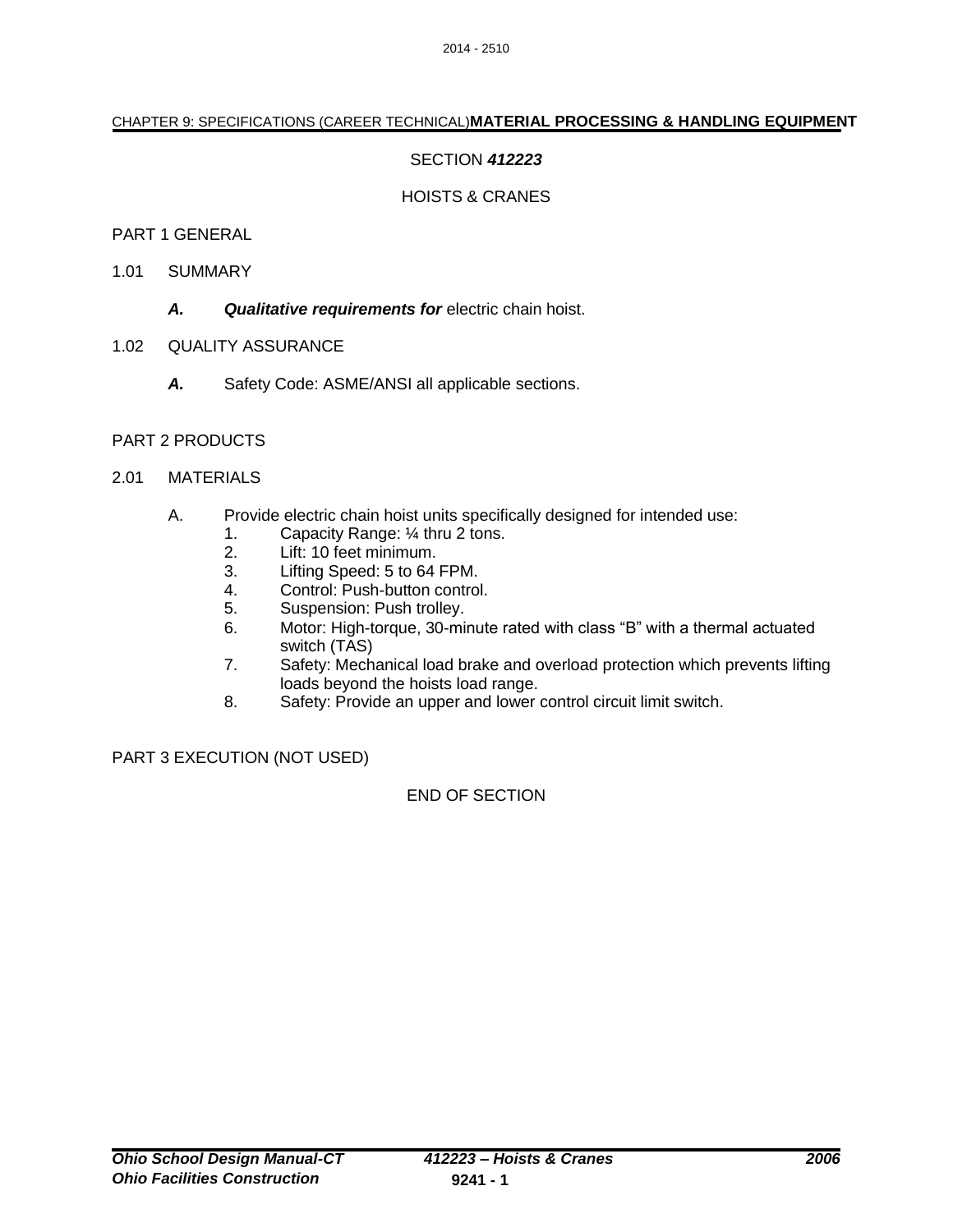# **MATERIAL PROCESSING & HANDLING EQUIPMENT**CHAPTER 9: SPECIFICATIONS (CAREER-TECHNICAL)

THIS PAGE HAS BEEN LEFT INTENTIONALLY BLANK.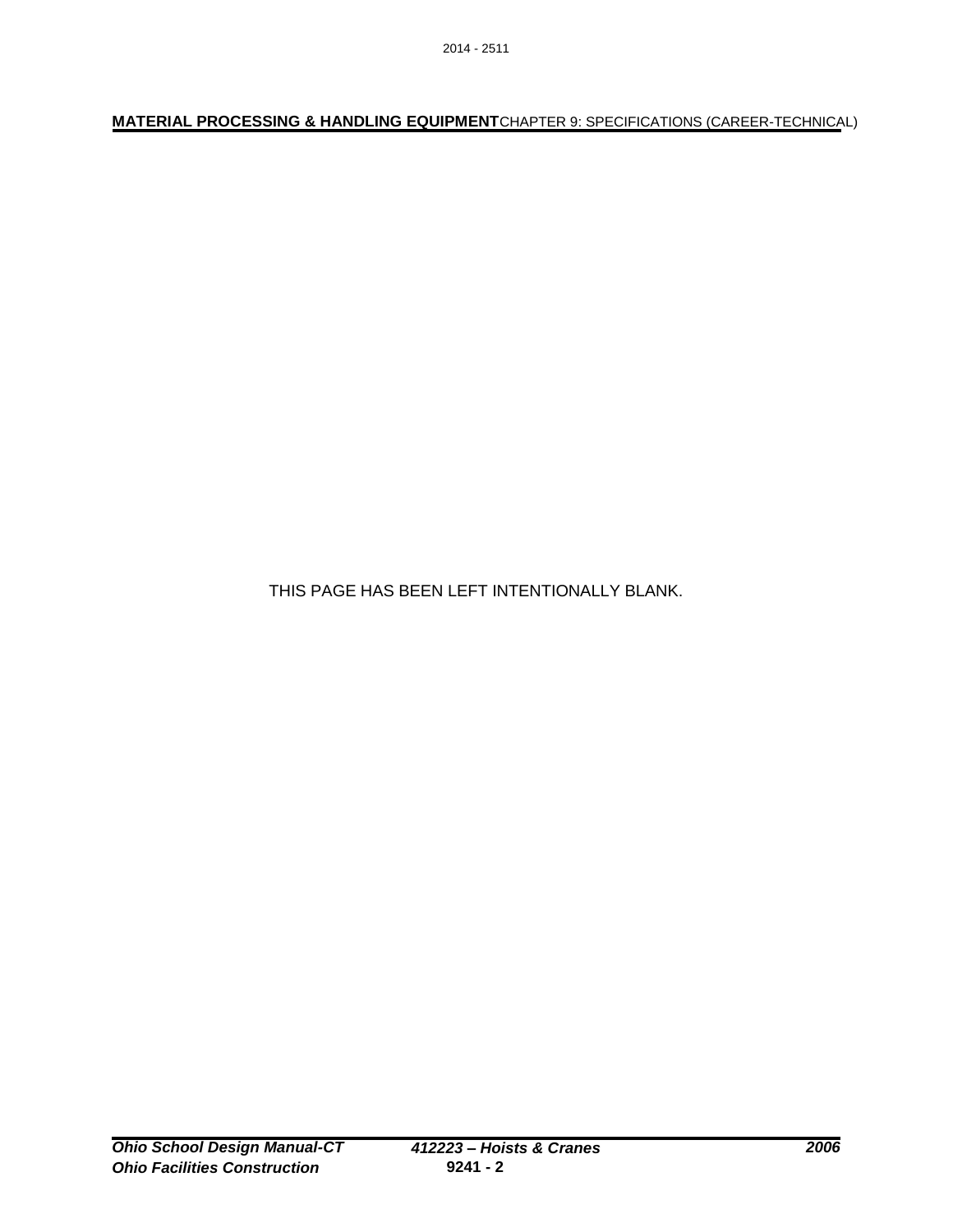## **A. COLOR IN SCHOOLS**

- 1. Although color can be one of the most influential elements in the design of an educational facility, it is often not given appropriate attention in the design process, but rather develops as a result of product availability, color trends, ease of maintenance, or personal subjective preference of those involved in selecting colors instead of more scientific principles. The appropriate use of color is important in protecting eyesight and eyestrain, thereby creating surroundings that provide a balance of stimulation and a sense of security.
- 2. While developing standard palettes of colors for all schools would not be practical or beneficial, there are guidelines that can be used for the use of color and light in K-12 environments.
- 3. The reaction to, and influence of, color differs with variance in age groups. Children will, to some extent, view color differently than adults. Their eye and brain development is at a different stage than adults and at younger ages, they have not been as influenced by marketing trends. Different age groups in K-12 schools will vary in response to color as well.

## **B. RECOMMENDATIONS FOR COLOR APPROACH FOR ELEMENTARY SCHOOLS**

- *1.* Environments of a color palette made completely of neutral colors (achromatic hues) such as blacks, whites, greys, even dark browns, and off whites should be avoided. Lack of light wavelengths (colors of a variety of hues) have been shown to increase nervousness, anxiety, and insecurity in Dr. Harry Wohlfarth's, "*Effects of Color and Light on the Development of Elementary SchoolPupils,*"twelve month study from 1982-1983. These colors have been shown to be rejected or disliked by children ages 5-12 by Heinrich Friely's, Institute of Color Psychology, "*Study of Children's Color Preferences all Over the World."*
- 2. Warm base, background colors such as light salmon, beiges, soft yellows, or peaches on the walls have a tendency to complement the extroverted nature of younger children thus reducing tension, nervousness, and anxiety. Accent colors of more saturated hues of all colors will provide a moderate amount of stimulation as well as providing eye muscle relief to the warm lighter walls according to Frank A. Mahnke, Founder and Director of the American Information Center for Color and Environment.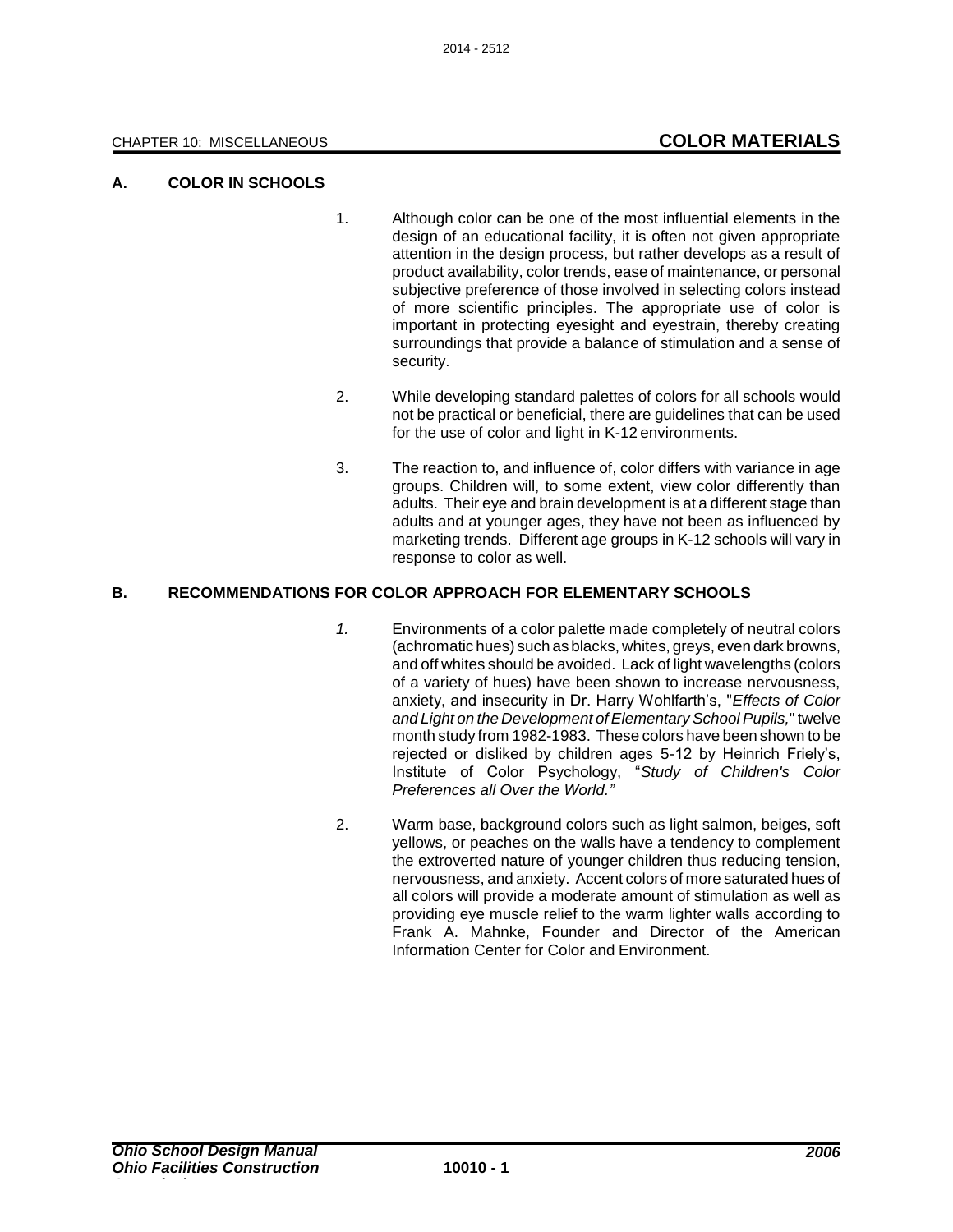## **B. RECOMMENDATIONS FOR COLOR APPROACH FOR ELEMENTARY SCHOOLS** (cont.)

- 3. Avoid overuse of deeply saturated bright hues on all architectural elements (walls, floors, ceilings, and bulkheads) as this will create too much stimulation and children will have a hard time focusing.
- *4.* Humans, especially children, can relate to the visual stimulus of color as an indication of location or special relationship. Color, therefore, provides an excellent element for Away finding $\equiv$  in a building. Areas of the building can be identified by use of colors on certain interior elements. Different corridors, classroom pods, clusters, or wings of a building could be color-coded to help children develop a sense of location in a large school. Note that the entire space in an area should not become one color (walls, lockers, flooring, casework) but rather, use one or two elements such as tack boards, signage, an occasional floor tile as a color accent that is consistent in each area of the building. When asked their preference, children ages 5-12 preferred and related to primary and secondary colors such as yellow, red, blue, violet, orange, and green (Heinrich Friely, Institute of Color Psychology, "S*tudy of 10,000 Children's Color Preferences all Over theWorld").*
- 5. As age increases, preferences are developed for more tertiary colors, in shades and tones of the primary and secondary color group.
- 6. As adults create environments for children, we should not allow our preferences to avoid the use of these preferred colors as accents and focal points throughout schools for an elementary school.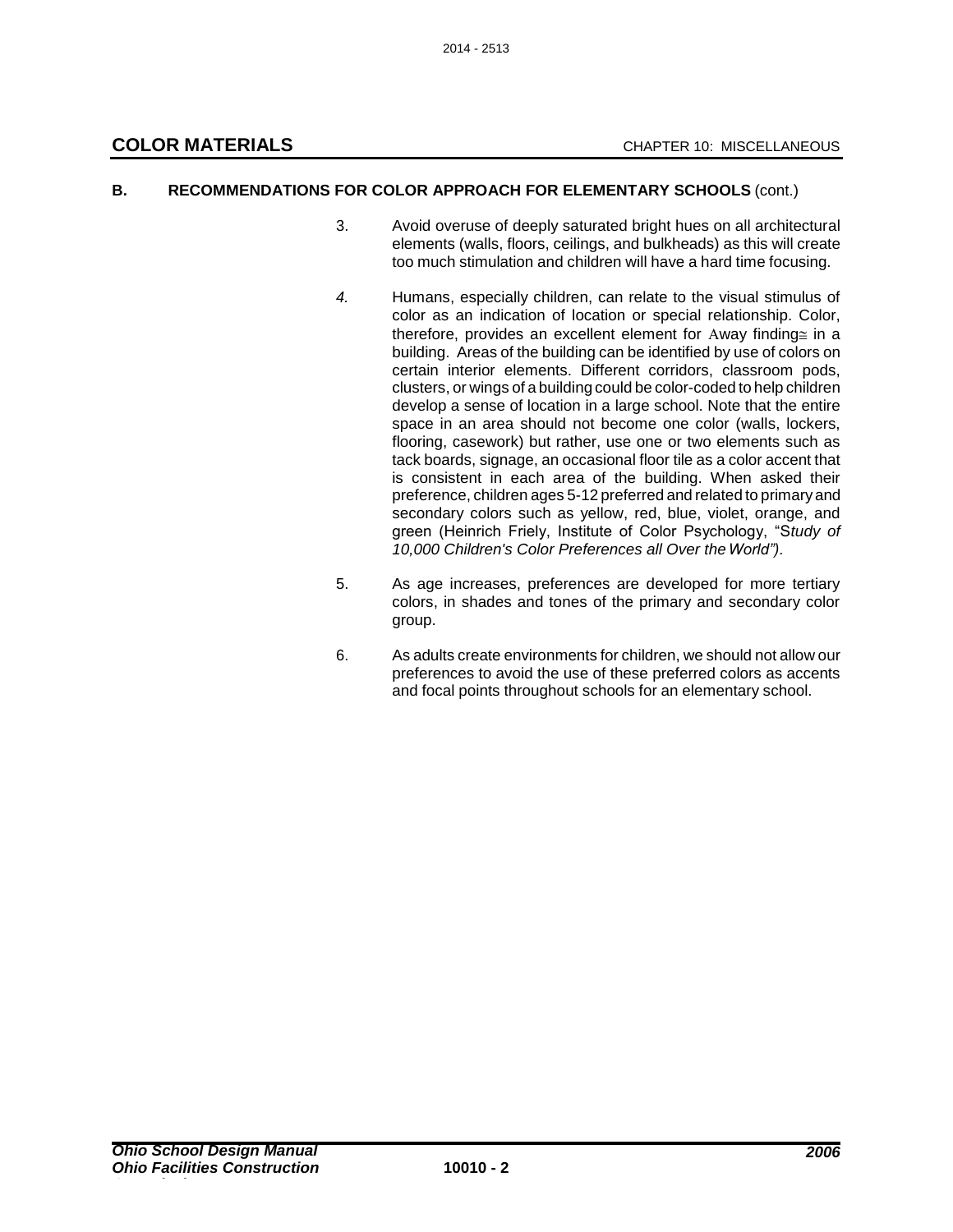#### **C. RECOMMENDATIONS FOR COLOR APPROACH FOR UPPER GRADES AND SECONDARY SCHOOLS**

- 1. Many of the recommendations suggested for elementarygrades are applicable.
- 2. Avoid a palette of achromatic hues.
- 3. Warm base colors (beige, light yellows, taupes, and peaches) on the walls will make one feel warmer than the actual temperature. This may be very beneficial in those schools in northern Ohio. Lighter shades of blue and green have been shown to elicit a sense of calmness, thus providing an environment conducive to concentration. These colors could probably be more applicable in classrooms and in the media center.
- *4.* "Softer surroundings created by subtle and/or cooler hues have centripetal action which enhances the ability to concentrate. Beige, pale or light green, and blue-green are appropriate and they permit better concentration by providing a passive effect," according to Frank H. Mahuke's, "*Color, Environment and Human Response."*
- 5. If a wall in a space is indicated as the primary teaching wall or focus of presentation, a darker hue of a color on the wall will pull one's attention toward that wall.
- 6. School colors should be considered and discussed as to how and whether they should be incorporated into the overall color scheme. School colors are usually used in the athletic areas. Locker specifications should include the school color for thefinish.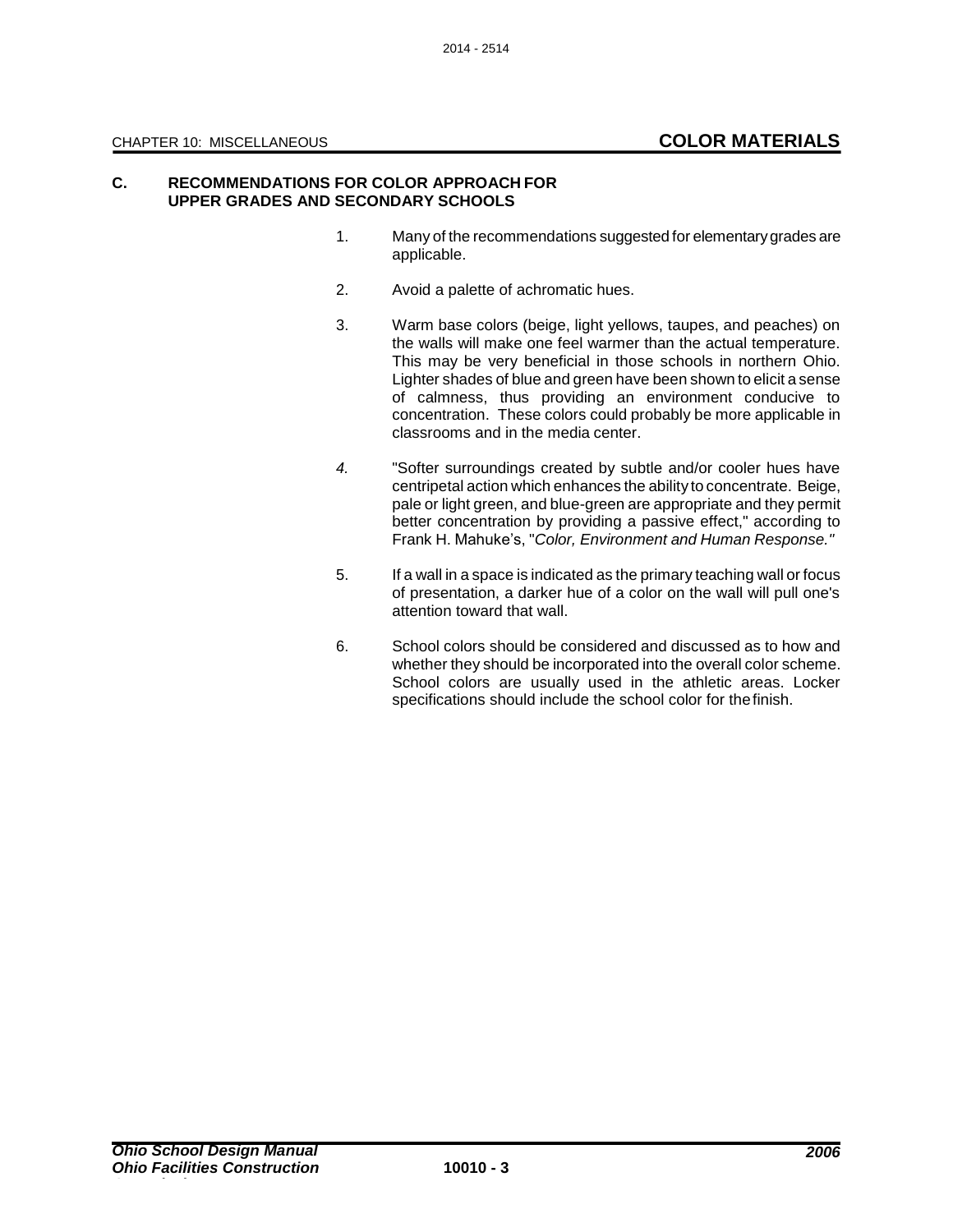## **D. GENERAL RECOMMENDATIONS**

- 1. Carpet
	- a. A multicolor, dark carpet will hide staining and soiling.
	- b. The value of a carpet should be at least as dark as value #6 on a grey scale.
- 2. Grout color for floor tile should always be a tinted shade (never white, light grey, or cream) to avoid staining and discoloration. Dark colors value #6 and above a grey scale work best.
- 3. Performance Stages
	- a. Back walls and side walls of a stage are usually painted black or dark grey unless the space is multiuse.
	- b. Stage floors are usually a dull, dark stain, or black to avoid the reflection of stage lighting.
- 4. Visual Display Boards
	- a. The contrast of the background of a wall writing surface and the color of the written message should be as great as possible.
	- b. Markers will be viewed best on a white marker board.
	- c. All visual display boards should be glare-resistant.
- 5. Computer Area recommendations from the American Optometric Society for rooms with computers

| а. | Wall color light reflectance: | $50\%$ - 60% |
|----|-------------------------------|--------------|
|    |                               |              |

- b. Floors: 20% 30%
- c. Furniture: 30% 50%

The goal is to have a 3:1 ratio between contrasts of surfaces in this type of space.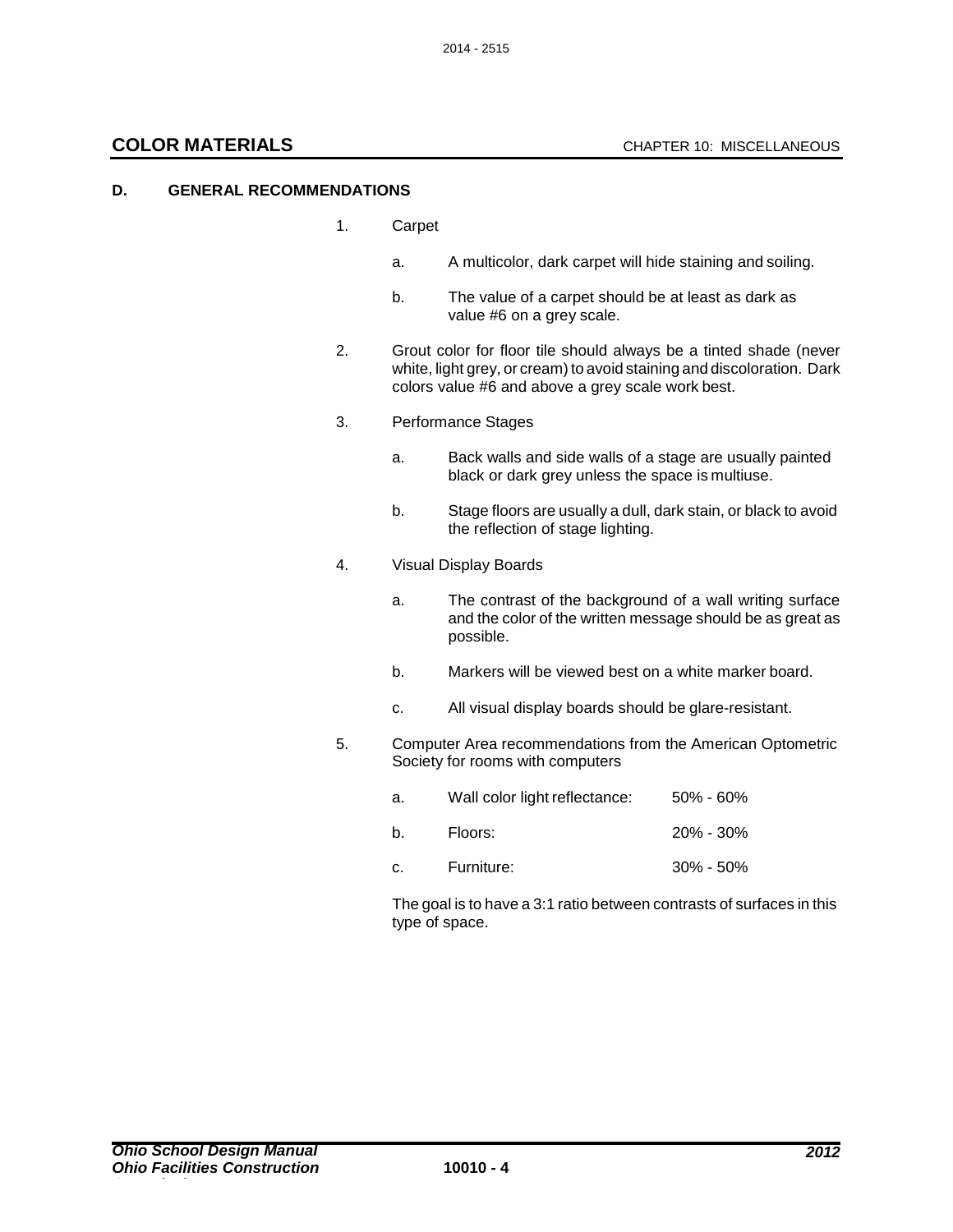#### **D. GENERAL RECOMMENDATIONS** (cont.)

- 6. Work Surfaces
	- a. The color and value of a work surface should contrast slightly to a piece of paper or a book, but should not be too dark to create an extreme contrast which would pull the attention away from the book or paper.
- 7. Plastic laminate on counter tops and work surfaces should have a pattern to them to avoid constant fingerprint marks.
- 8. Photometrics, to determine light levels, should be completed after a general color palette, hues, and color values of materials have been established for the building. Different colors and values of color will have different light reflectance and will affect the light footcandles required for each space.
- 9. The use of repeated colors and materials such as a common wall paint and flooring material will help give the building some unity and a sense of consistency, as well as giving each area a feeling of extended space.

## **E. EXTERIOR**

1. The exterior palette is usually developed as a reflection of the surrounding environment relating to neighborhood buildings and landscape.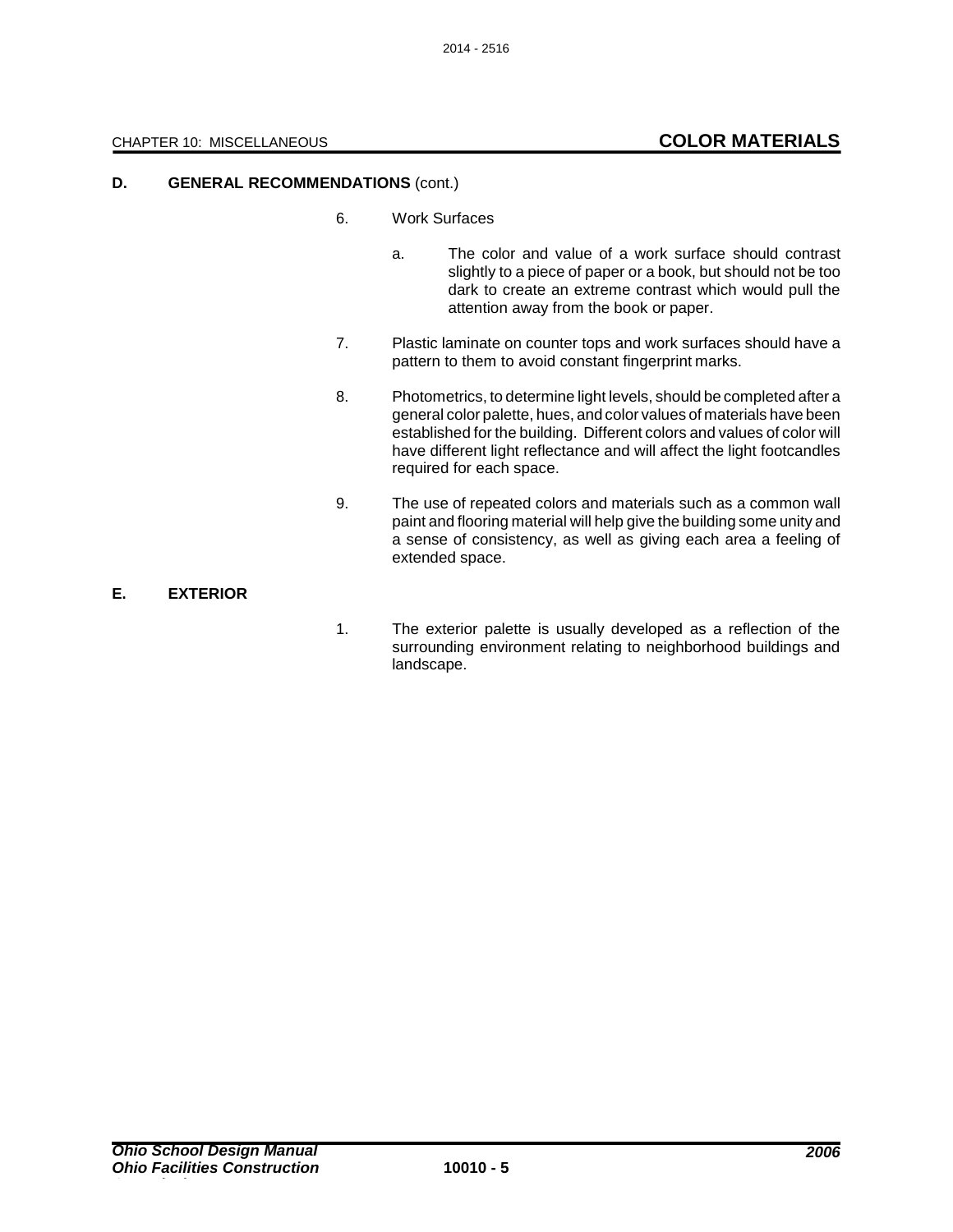THIS PAGE HAS BEEN INTENTIONALLY LEFT BLANK.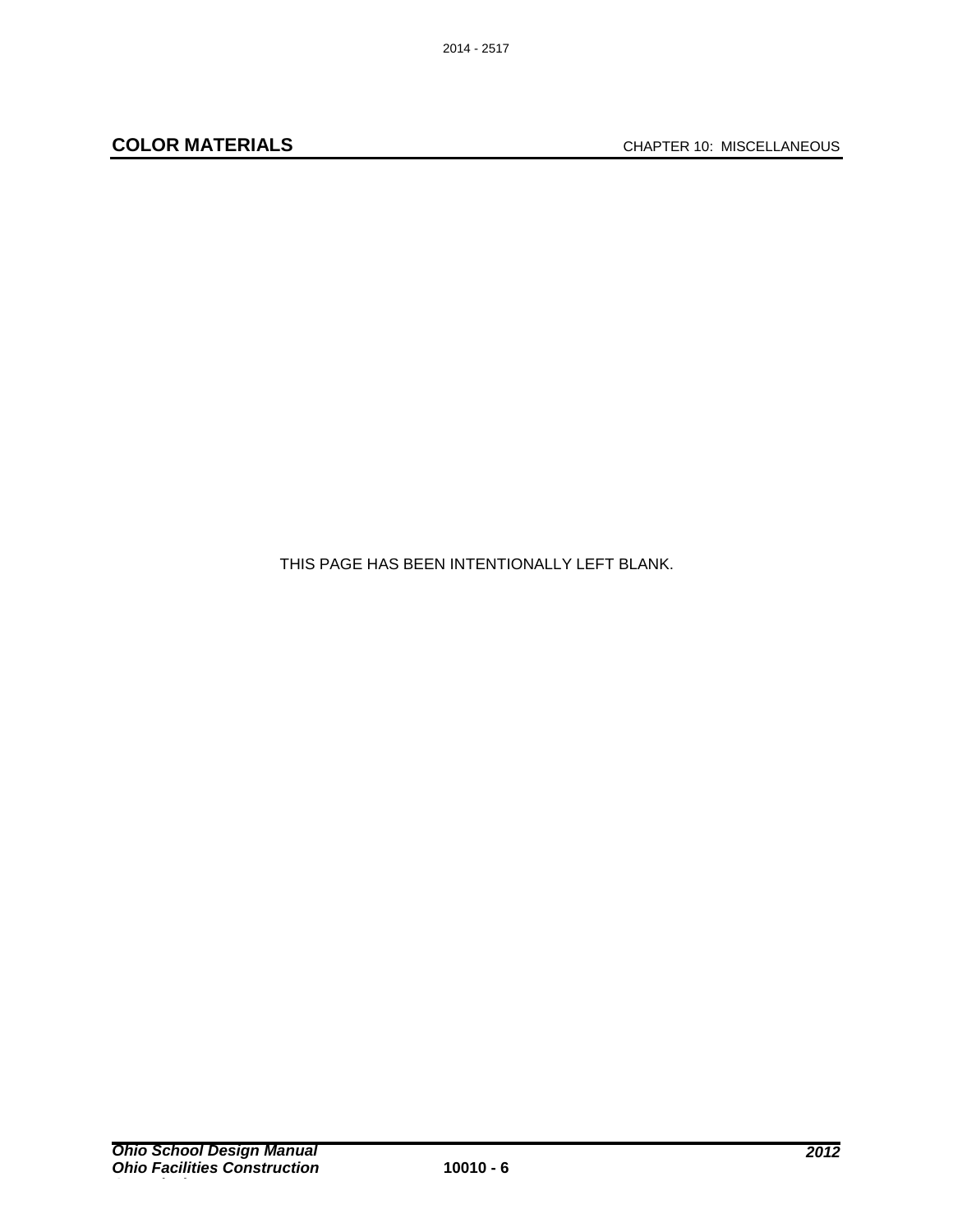## CHAPTER 10: MISCELLANEOUS **LOOSE FURNISHINGS**

#### **A. LOOSE FURNISHINGS/EQUIPMENT**

- 1. Loose furnishings and equipment in the project are those items that are not attached to the building such as furniture, special subject equipment, appliances, trash receptacles, cleaning equipment, etc. The type of loose furnishings and equipment for a school should be selected to support the educational curriculum and the function of the spaces, but also provide flexibility for change and development in the future. The exact items and styles may vary from school to school.
- 2. The recommended furniture and equipment is identified on each space plate in chapters 4, 5 and 6. Following are guidelines for a level of quality, durability, and function for various types of furniture that may be used in a school as well as features for consideration and review with school district representatives.
- 3 Maintenance items such as sweepers, lawn care machines, mops, brooms, buffers, scissors hoist, etc., are funded by the school district.
- *4. Student tables, student desks, and student chairs must comply with The Consumer Product Safety Improvement Act (CPSIA) of 2008 which regulates testing requirements for children's products. Section 102 of CPSIA provides regulations for lead in paint and similar surface coatings. Upon request, manufacturers must submit a third party testing and certification complying with Section 102 of the CPSIA with the requested bid.*

## **B. QUALITY GUIDELINES AND FURNITURE SELECTION CONSIDERATIONS**

- 1. Student Tables
	- a. Tops
		- .1 1 inch to 1 1/4 inch plywood with patterned horizontal grade plastic laminate on top and exposed, sanded, sealed, and lacquered plywood edge. Include steel stretcher support bar on tables over 60 inches in length.
	- b. Legs or T Bases
		- .1 19-gauge steel tubing with self-adjusting, rubbercushioned, swivel type, nonremovable glides. Nickel plated chrome or electrostatically applied epoxy powder coat finish. Adjustable legs for flexibility for elementary schools and middle schools are beneficial to accommodate a wide range of student sizes at a given grade level. Tables 29 inches high are a standard height for adults and meet the Americans with Disabilities Act guidelines.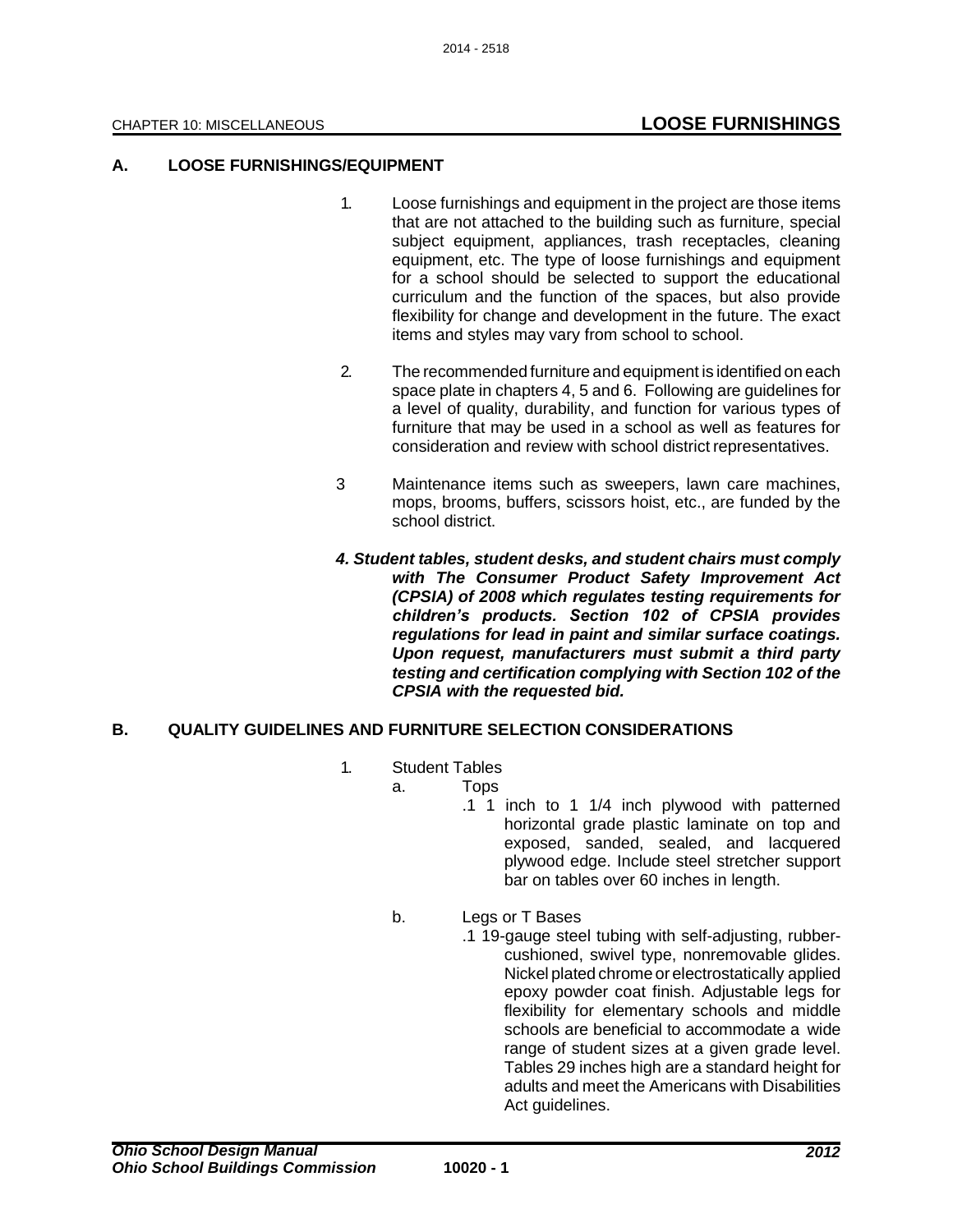#### **B. QUALITY GUIDELINES AND FURNITURE SELECTION CONSIDERATIONS** (cont.)

- 2. Student Desks
	- a. Styles and sizes vary. Both present and future activities and goals should be considered when selecting the type of desk. If combination and attaching chair units are purchased, some free stand desks without chairs meeting the Americans with Disabilities guidelines should also be purchased.
	- b. Tops
		- .1 For ease of maintenance and durability, it is recommended that tops be 5/8 inches to 3/4 inches solid molded, thermosetting plastic with rounded edges.
	- c. Frames
		- .1 Nickel chrome plated or electrostatically applied epoxy powder coat finish shall be used. Construction will vary with style of desk. A minimum of 18-gauge should be used for legs and a minimum of 16-gauge steel tubing used for horizontal support and bracing. All welds should be continuous.
	- d. Glides
		- .1 Super-silent, rubber-cushioned, swivel-type, nickel plated steel should be externally applied and crimped onto legs. Glides should be nonremovable.
- 3. Student Chairs

a. Two different types of student chairs are typically used in schools. One is a soft plastic, molded steel chair, and the other type is a hard solid, molded thermosetting, plastic independent seat and back support. Both are valid options for classroom seating. The soft plastic chairs are usually available in either a four leg with glide or a sled base style. The hard plastic chairs are usually available only in a four leg with glide option.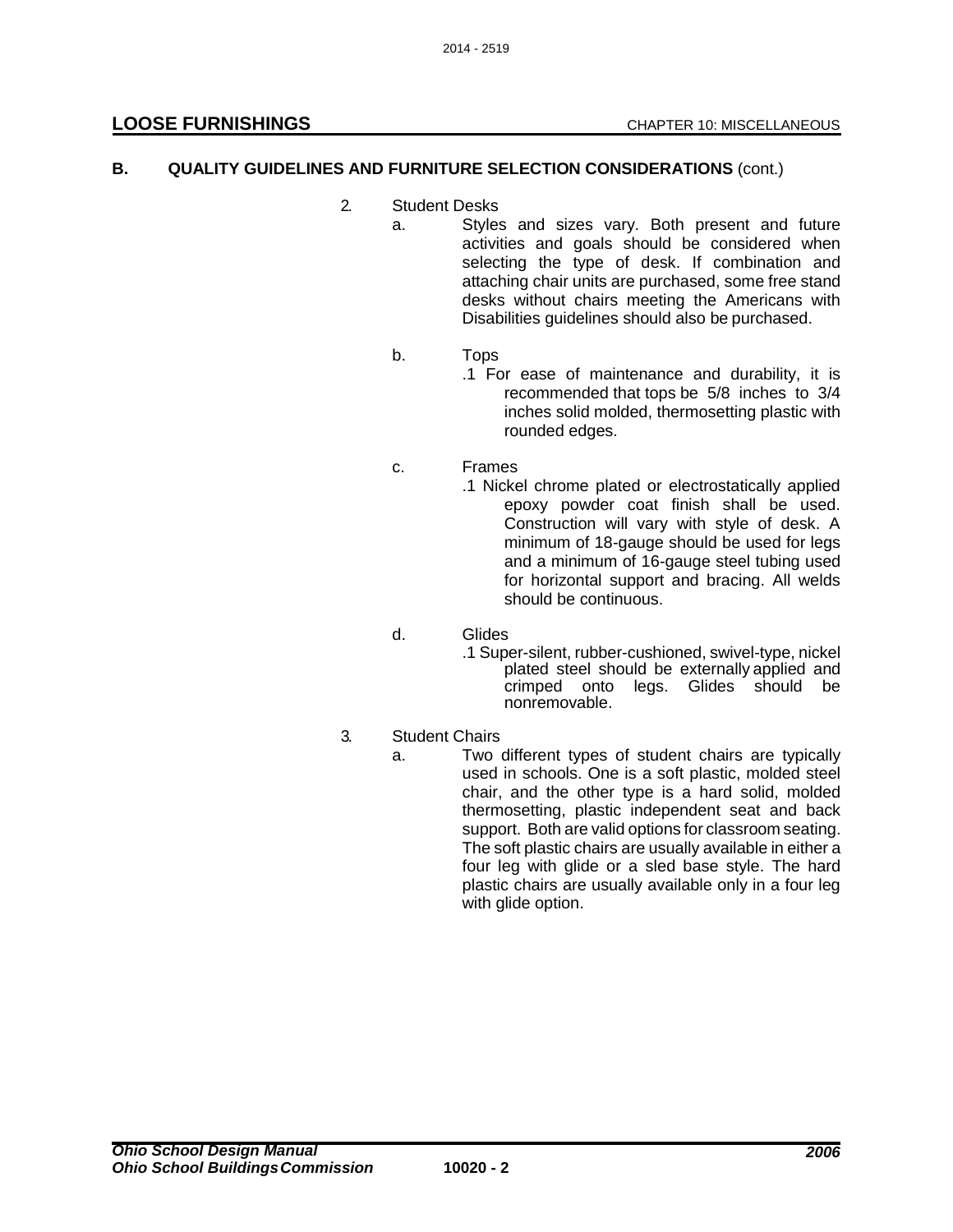#### **B. QUALITY GUIDELINES AND FURNITURE SELECTION CONSIDERATIONS** (cont.)

- b. Sled base style chairs are generally used in carpeted areas, but, if a glide is placed on the bottom of the sled base, it can also be used on a resilient floor. The four leg chair option is generally used for resilient floors, but can also be used in carpetedspaces. The concern with a four leg chair is that the glides do sometimes come off the legs, even when crimped on in a permanent mounting. The exposed leg of the chair can then cause damage to both a carpeted or resilient floor.
- c. Soft plastic chairs provide a softer and more comfortable seat. They, generally, are less expensive.
- d. The hard plastic chairs are much heavier, are easier to keep clean, and are more durable with a longer use life than soft plastic. Both styles of chairs only stack about 5 to 7 chairs high.
- e. Frames
	- .1 Nickel chrome plated or electrostatically applied epoxy powder coat finish shall be used. Nickel/chrome finish must meet all requirements for nonpeeling and abrasion-resistant finish. A minimum of 18-gauge steel tubing for legs and 16-gauge 1 1/8 inch steel tubing for backs should be used to construct the frame.
	- .2 Solid plastic chairs should have an "H" style frame for the legs. Avoid using an "A" style leg base. Cross-bracing of the legs about 9inches to 12 inches below the seat is recommended for support. All welds should be continuous.
- 
- f. Solid Plastic Seat and Back
	- .1 Seat back should be a minimum of 5/8 inch solid, molded thermosetting plastic with contoured edges. Seat and back should be attached with metal to plastic fasteners from the frame or with exposed rivets so the exposed seating surfaces of plastic units are left unbroken.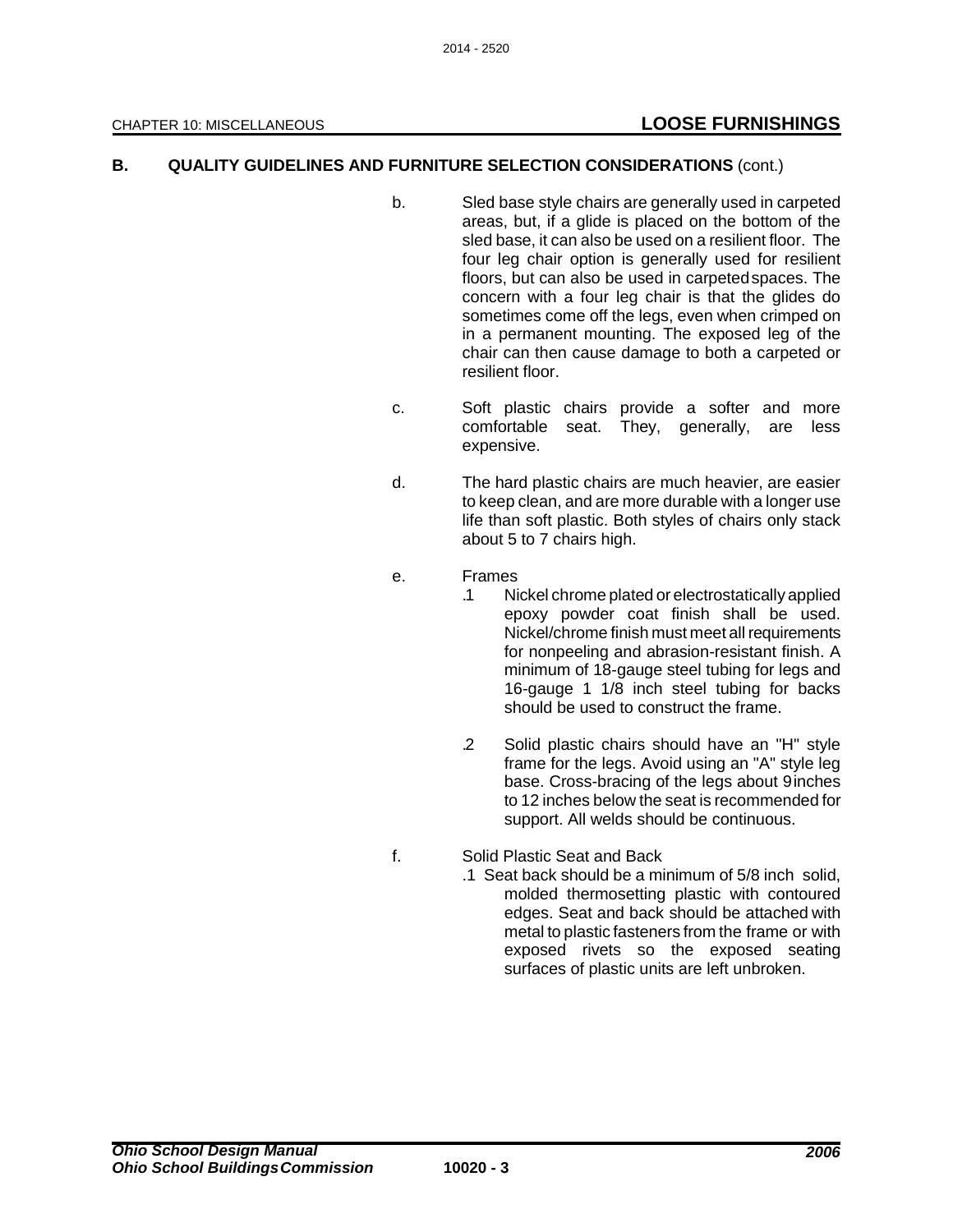#### **B. QUALITY GUIDELINES AND FURNITURE SELECTION CONSIDERATIONS** (cont.)

#### g. Soft Plastic Shell Seat

- .1 Shell shall be one piece, flexible injection, molded shell with support ribbing. Shell should be attached with metal to plastic fasteners from the frame in such a way that the exposed seating surface is left unbroken and fasteners should not penetrate front of shell.
- *.2 Seat shall be braced in such a way that visible "stress" marks do not occur.*

#### h. Glides

.1 *Swivel-type, nickel-plated, steel glides* should be externally applied and crimped onto legs. Glides should be nonremovable.

#### i. Sizes

.1 Exact sizes vary from manufacturer to manufacturer ranging from 12 inches to 18 inches in seat height. The following are some general guidelines for grade levels; however, Owner representatives should verify exact sizes and ratio depending on their own school requirements and need for flexibility.

> Kindergarten and Prekindergarten 12 inches to 13 1/2 inches:

| Grade 1        | 12"     | to | 14" |     |
|----------------|---------|----|-----|-----|
| Grade 2        | 13 1/2" | to | 15" |     |
| Grade 3        | 14"     | t٥ | 15" |     |
| Grade 4        | 15"     | t٥ | 16" |     |
| Grade 5        | 15"     | t٥ | 16" |     |
| Grade 6        | 16"     | t٥ | 18" |     |
| Grades 7 to 12 | 17 1/2" |    | t٥  | 18" |

- 4. Teacher Desk
	- a. Teacher/staff desks may vary in size and style. Depending on teaching styles and methods of different school districts, the option to use something more mobile and flexible, such as a teacher support cart with writing area or a work surface on casters with hanging storage drawers versus an actual desk, may be considered.
		- .1 Regardless of the actual style of this desk/work surface or cart, the unit should have the capacity to hold supplies and a computer. Lockable drawers or storage is beneficial.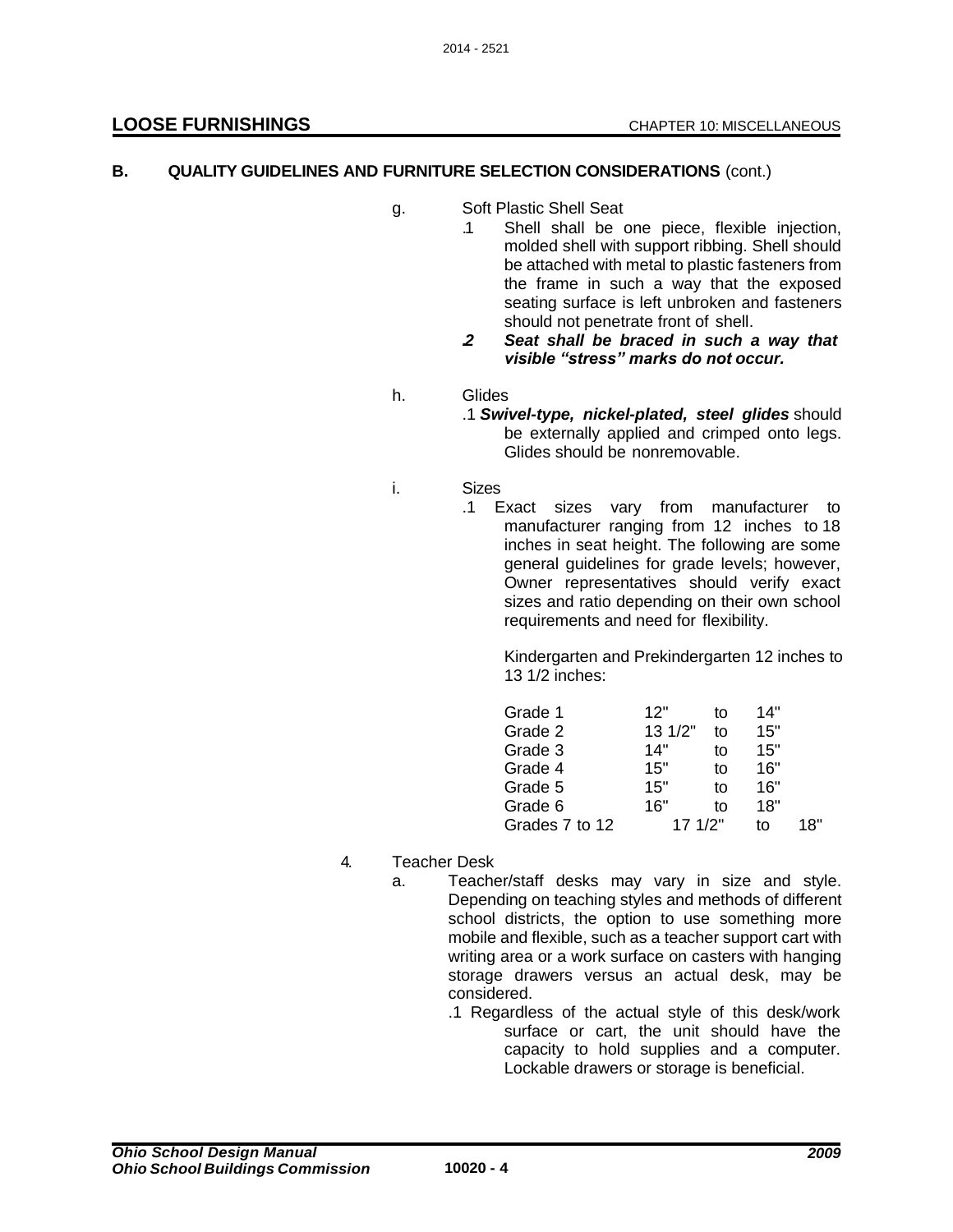- b. Desk Construction
	- .1 22-gauge steel, reinforced, double wall, end panel or 20-gauge steel modesty panel or steel pedestal supported desks with steel or 1 inch horizontal grade plastic laminated 4 1/2 pound per linear inch honeycomb core. Front and back edges of top are to have post formed curved contour.
- c. Work Surface Construction
	- .1 The frame is to be seam welded 16-gauge steel outer leg with 14-gauge steel tubing inner leg/support. Formed steel (11-gauge) cross support channel 1/4 inch thick steel work surface mounting plates or support arms or 14 gauge steel tubing support arms. All welds are to be continuous. Cable and cord raceway integral with frame construction. Top surface is to be horizontal grade plastic laminated 1 inch to 1 1/4 inch thick high density particle board with melamine/phenolic backing sheet. Front and back edges are to be post curvedcontour.
- d. Glides

.1 Nickel/chrome plated steel self-leveling units.

- e. Drawer Construction
	- .1 22-gauge steel durable wall box construction with 18-gauge steel ball bearing full extension glides or nylon roller suspension. Integral shaped pull in steel front. File drawers are to include integral hanging file lip on side of drawer and spring loaded follower.
- f. Finish
	- .1 Nonchipping enamel or epoxy powder coat, electrostatically applied and then baked on over a rustproofing primer.
- g. Details
	- .1 Plastic grommets with snap fit covers in top, wire management under unit, locks on drawers, end panel cable pass through is advantageous.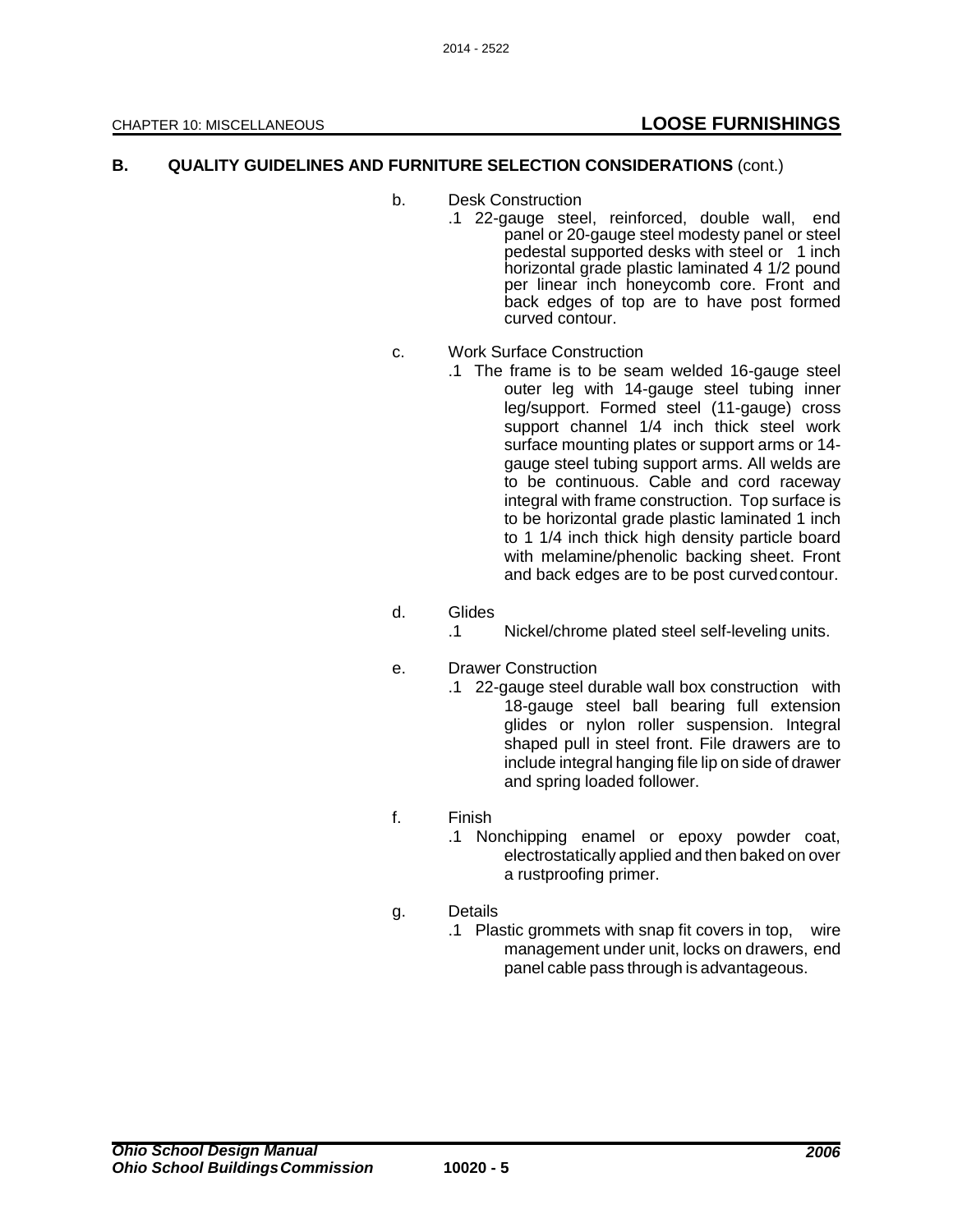- 5. Vertical Files
	- a. Space considerations, location, layout, and type of filing should be reviewed before determining type of file and drawer capacity required. Vertical files are available in both letter and legal size.
	- b. Shell Construction
		- .1 22-gauge cold rolled, steel for all vertical surfaces and 20-gauge steel fortop and bottom.
	- c. Drawer Construction
		- .1 22-gauge, cold rolled, steel with high drawer sides to form integral lip for hanging files. Drawer should include spring-loaded 22-gauge steel follower back with positive locking action.
	- d. Drawer Suspension
		- .1 Full extension of triple tier assembly with a minimum of 116 steel ball bearings.
	- e. Details
		- .1 Interchangeable core, removable locks, counterweight to inhibit tipping. Mechanical interlock preventing extension of more than one drawer at a time.
	- f. Warranty
		- .1 15 years
- 6. Lateral File
	- a. Space considerations, location, layout, and type of filing should be reviewed before determining the type of file and drawer quantity required. Lateral files can be used to file paper both from front to back and side to side. Most lateral files are sized to fit both letter and legal paper but others are sized only for letter filing side to side.
	- b. Shell construction
		- .1 A minimum of 20-gauge steel sides and double wall base and back and 18-gauge steel top and bottom with double wall base.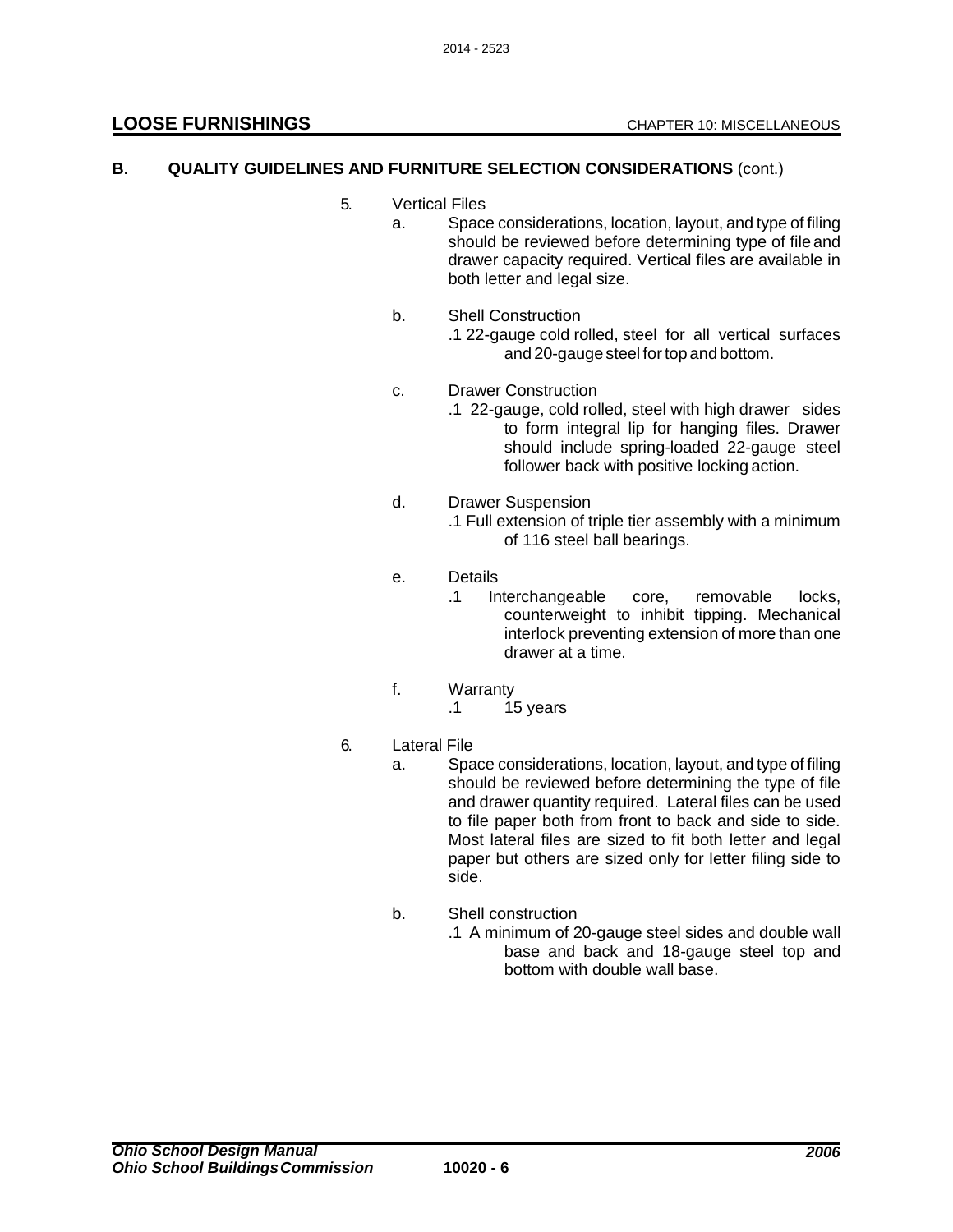- c. Drawer construction
	- .1 A minimum of 20-gauge cold rolled steel front with high sides. Removable front to back filing handrail bars to permit side to side filing.
- d. Finish
	- .1 Chip resistant enamel electrostatically applied and then baked over a rustproofing primer.
- e. Drawer suspension .1 Full extension of triple tier assembly with a minimum of 40 steel ball bearings.
- f. Details
	- .1 Locks are too be interchangeable and core removable. Center weight to inhibit tipping. Mechanical interlock preventing extension of more than one drawer at a time.
- g. Warranty
	- .1 15 years
- 7. Steel Bookcases
	- a. Bookcases range from 2 to 5 shelves and usually 12 inches to 14 inches deep. Units over 36 inches should be placed against wall because they will easily tip over.
	- b. Shell construction
		- .1 20-gauge, cold rolled, steel sides and back with double wall box base. Integral standards to accept shelf supports for adjustment of 1/2 inch increments.
	- c. Shelves
		- .1 18-gauge, cold rolled, steel to accept loads of up to 100 pounds.
	- d. Finish
		- .1 Chip-resistant enamel electrostatically applied and baked over a rustproofing primer.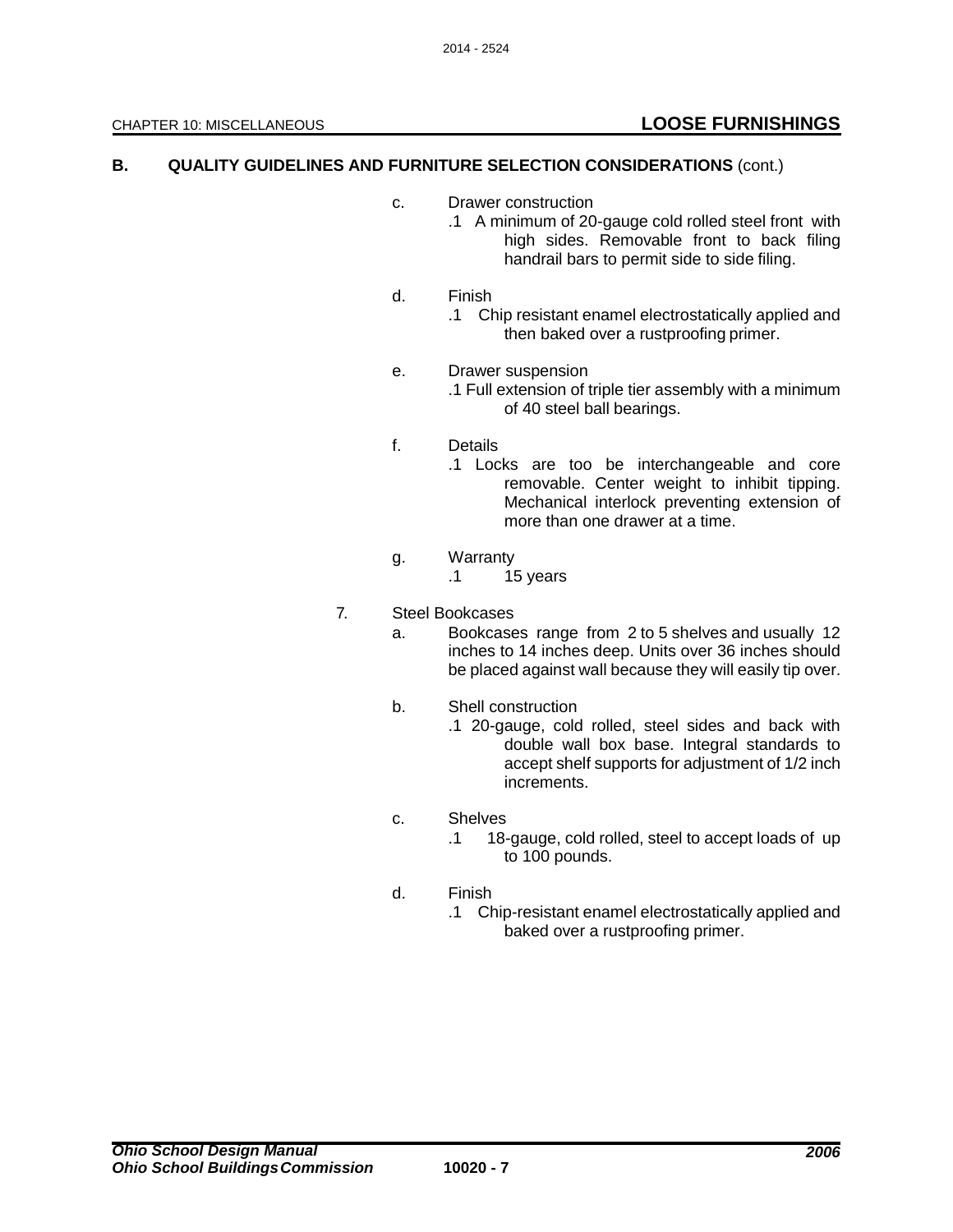- 8. High Density Stack Chair
	- *a.* High-density stack chairs provide flexibility in many spaces. Chairs should be comfortable with seat and back contours to give user back support. Chairs vary with stacking ability depending on design. *Chairs should stack no higher than 60" above the floor.*
	- b. Frame
		- .1 7/16 inch diameter, solid coil, wire bent, sled base frame with maximum of 8 welded points on frame. Avoid cold welds.
		- .2 Frame to include 7/16 inch solid wire seat brace. Frame finish to be either nickel chrome plate or electrostatically applied epoxy powder coat.
	- c. Seat and Back
		- .1 Two-piece, independently molded seat and back. Seat and back construction should be inthrough color injection, molded thermoset plastic. Attach to frame with plastic to metal fasteners. Seat and back should be replaceable.
- 9. General
	- a. Manufacturers shall provide the standard product warranty, unless otherwise noted by the Design Professional.
	- b. Adjustable, pneumatic chairs should have a minimum replacement warranty of 5 years for the hydraulic lift mechanism.
	- c. Fabrics on seating being used by students should have a durability exceeding 50,000 double rubs and meet state and local fire codes. Fabric is to pass ASTM-E84 and NFPA-255 codes. Color fastness is to meet 40 hour NAFM requirements.
	- d. Fabrics on seating being used in the administrative, guidance, or other private staff areas should have a durability of exceeding 30,000 double rubs and meet state and local fire codes. Fabric is to pass ASTM-E84, and NFPA-255 codes. Color fastness is to meet 40 hour NAFM requirements.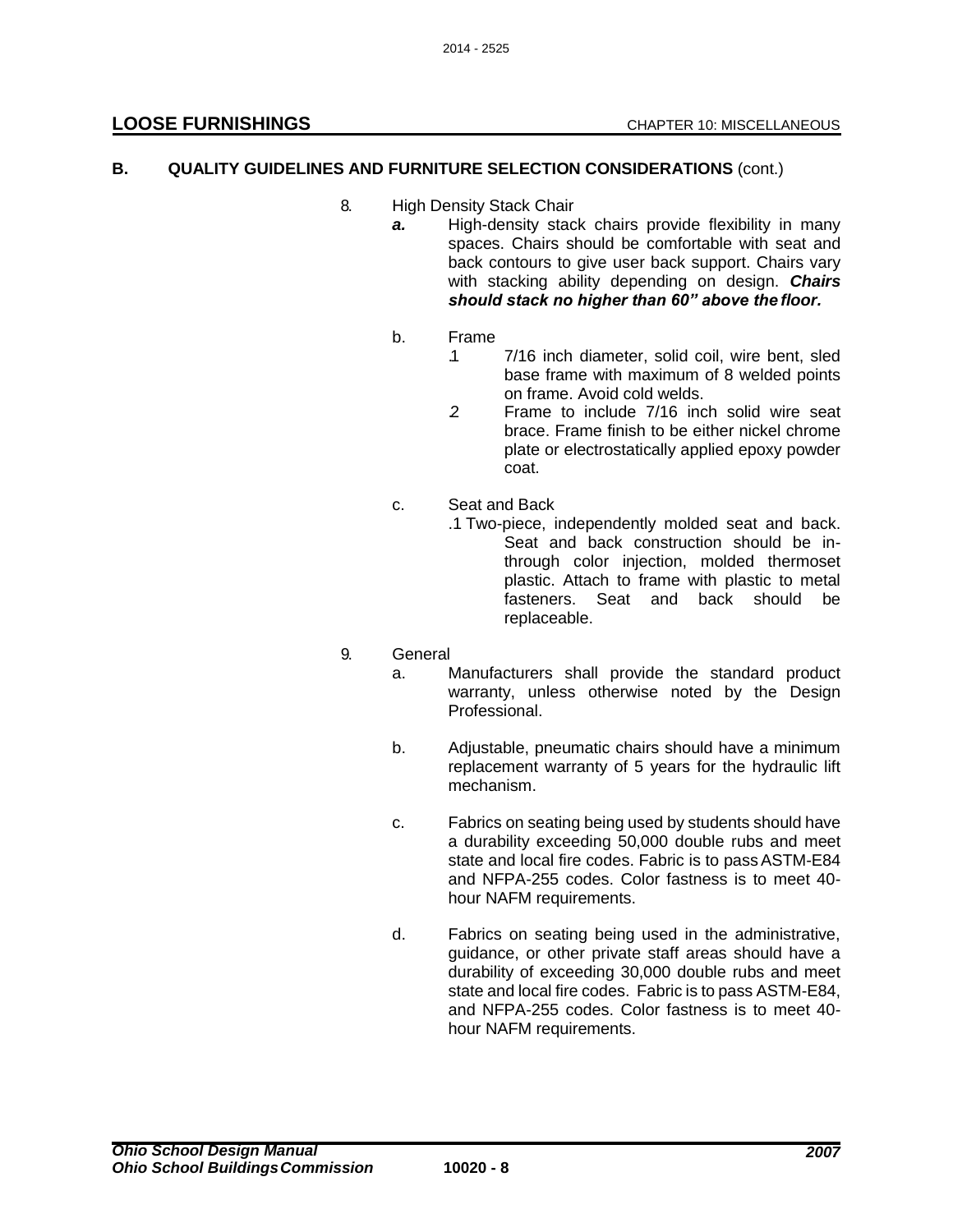- e. Folding cafeteria tables on wheels should have pneumatic cylinders lift assist mechanism and an automatic lock with 2 manual releases in the folded and unfolded position.
- f. All furniture is to meet the Americans with Disabilities Act guidelines.
- g. Horizontal grade, plastic laminate tops on table, desk, work surface, and file tops is recommended for cleaning and durability.

#### *LESSONS LEARNED*

- *1. Many sled-based student chairs are now available with non-skid glides appropriate for hard-surface floors. Sled-based cantilever chairs are more ergonomic, but it is important to evaluate the glide as some can damage the floor.*
- *2. Steel glides are generally considered preferable over nylon glides on hard surfaces because although they do cause black marks on the floor, they are less likely than plastic to scratch the floors over time. Steel guides must be specified, if desired, since most manufacturers have nylon as a standard.*
- *3. Some manufacturers offer a non-skid, highly durable, plastic glide that will not mar or damage floors. However, it is typically more expensive and it is important that the Owner understands that the chair will not slide on the floor.*
- *4. There are also various felt-type glides that can be field installed. These are a good solution to preventing scratches on the floor as longas the Owner understands that they will wear down and need replaced periodically.*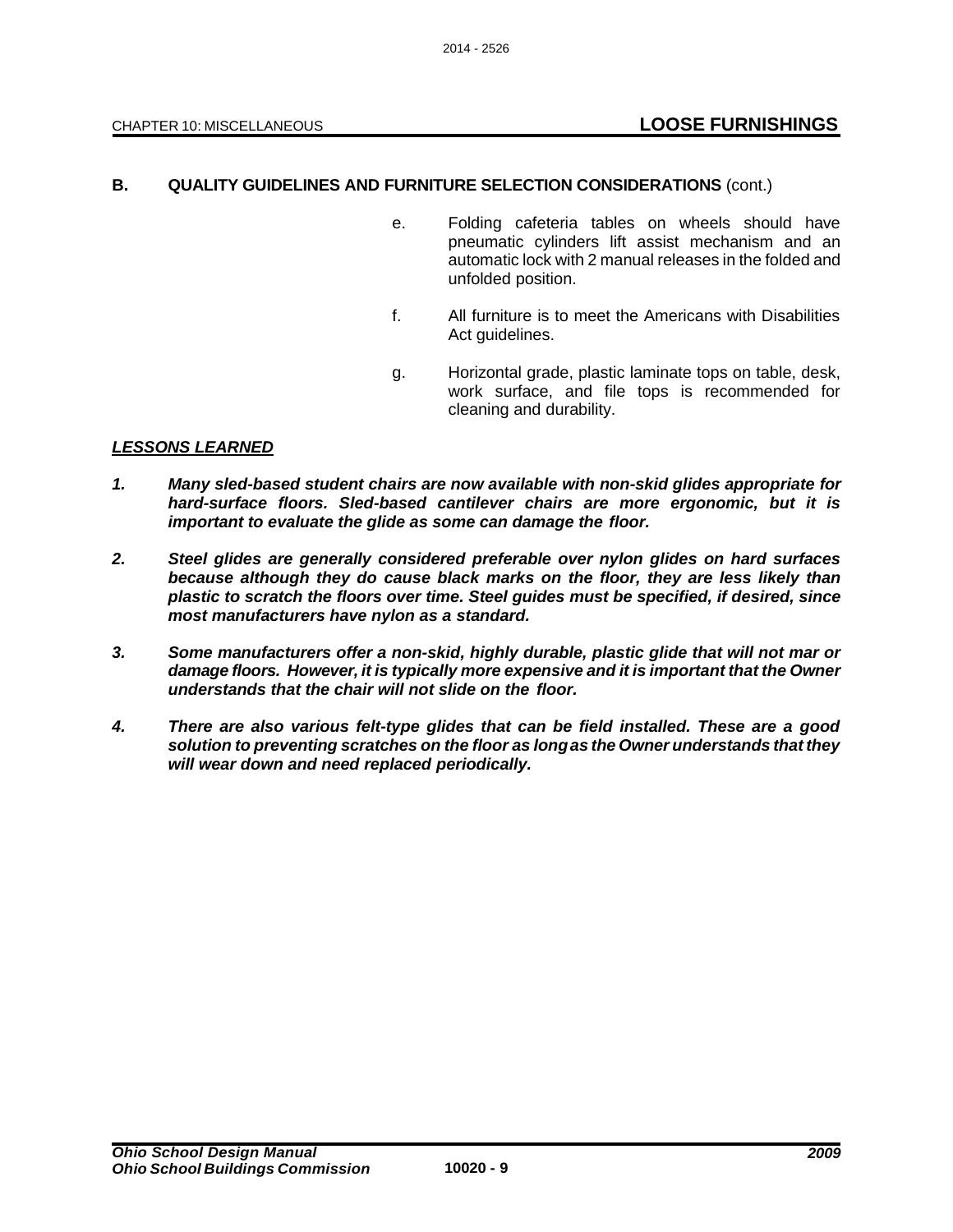# **LOOSE FURNISHINGS** CHAPTER 10: MISCELLANEOUS

THIS PAGE HAS BEEN INTENTIONALLY LEFT BLANK.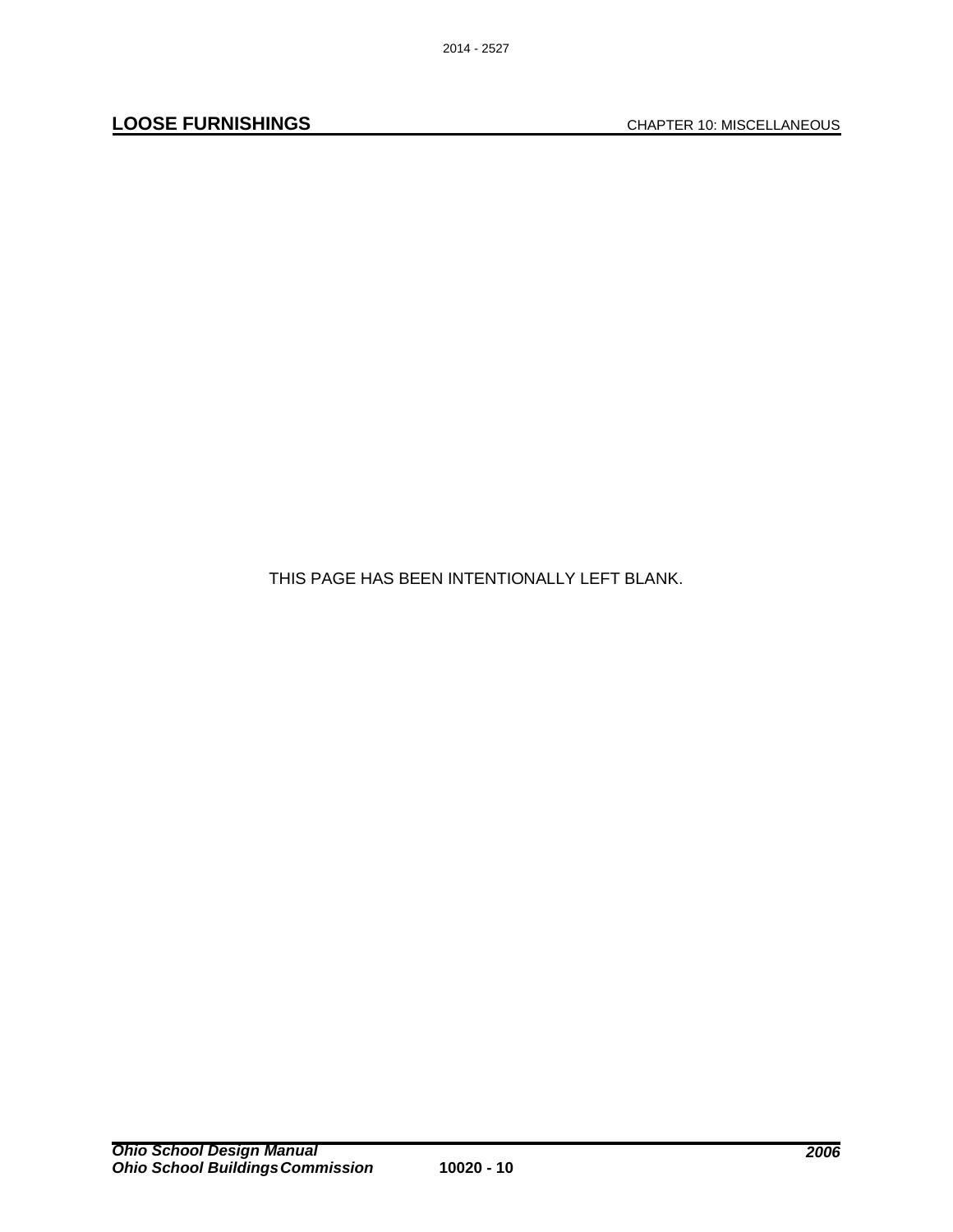## CHAPTER 10: MISCELLANEOUS **FOOD SERVICE EQUIPMENT**

#### **A. FOOD SERVICE EQUIPMENT**

The food service area displayed on the space plates shows relationships and sizes of various areas. Each school district prepares the food to be served differently, primarily because of the way food goods are purchased. The following is a list of the different types of equipment found in food service areas:

- 1. E-FS-1a Preparation Area
	- a. Food Preparation
		- .1 Vegetable preparation sink
		- Disposer with pre-rinse
		- .3 Food processor
		- .4 Mixer
		- .5 Drain trough
		- .6 Water station
		- .7 Can opener
		- .8 Scales
		- .9 Utility cart
		- .10 Mobile utility bins
		- .11 Mobile salad/dessert rack
		- .12 Refrigerator
		- .13 Freezer
		- .14 Soap dispenser
		- .15 Paper towel dispenser
		- .16 Mobile shelf truck
		- .17 Knife rack
		- .18 Mobile trash container
		- .19 Mobile and fixed work table
		- .20 Food slicer
		- .21 Ice maker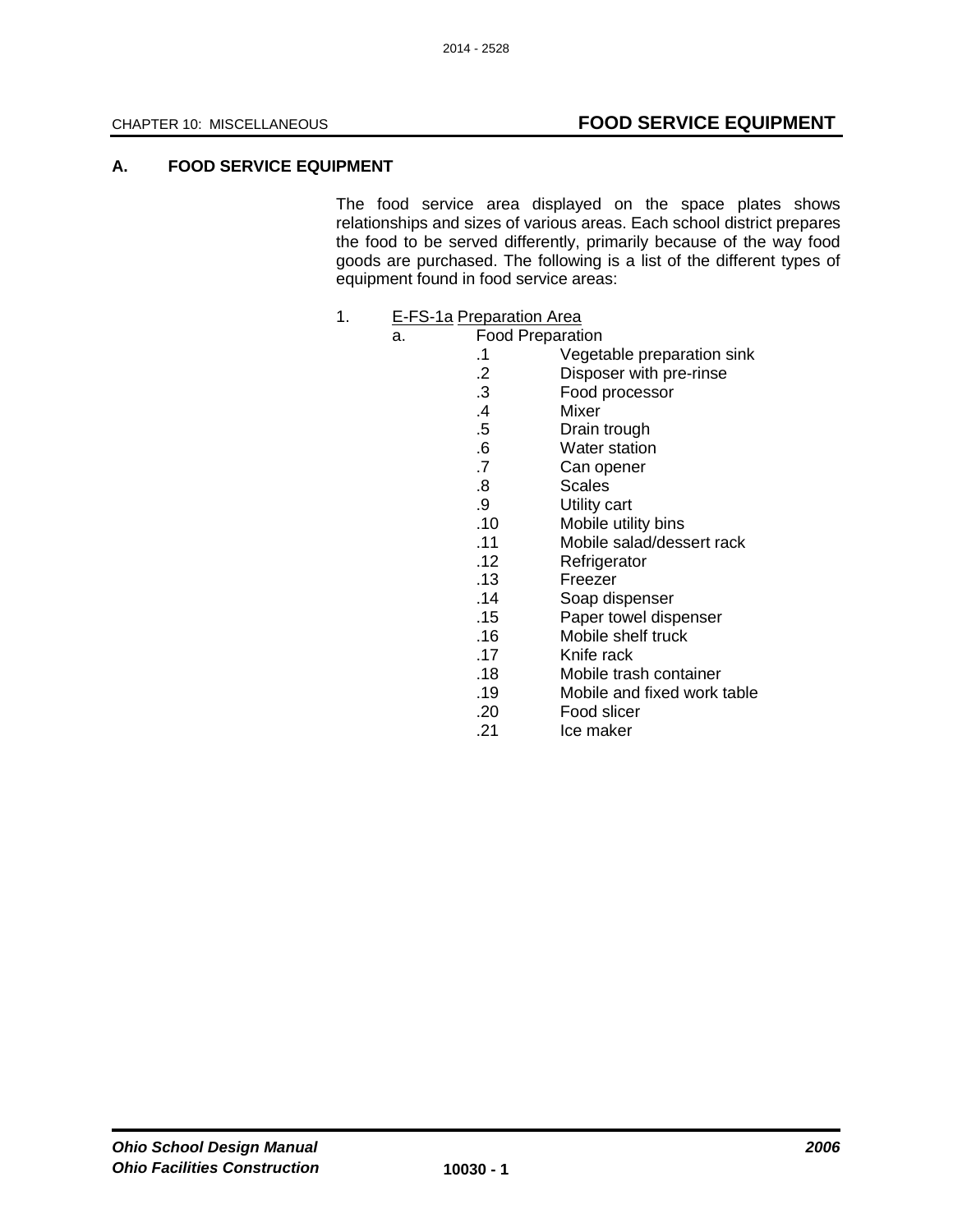| А. | <b>FOOD SERVICE EQUIPMENT (cont.)</b> |                                            |                                                                                                                                                                              |
|----|---------------------------------------|--------------------------------------------|------------------------------------------------------------------------------------------------------------------------------------------------------------------------------|
|    | b.                                    | .2<br>$.3\,$<br>.4<br>.5<br>.6<br>.8<br>.9 | <b>Hot Food Production</b><br>Cooks table with sink<br>Pan storage unit<br>Utensil rack<br><b>Scales</b><br>Can opener<br>Mixer<br>Fire suppression system<br>Range<br>Grill |

- .10 Oil filter/pump
- 
- 11 Hotplate<br>12 Steam co Steam cooker
- .13 Oven
- .14 Kettle
- .15 Tilt skillet
- .16 Drain trough
- .17 Water station
- Utility raceway
- .19 Utility cart
- .20 Mobile pan/cooling rack
- 21 Mobile ingredient bin<br>22 Refrigerator
- .22 Refrigerator
	- Freezer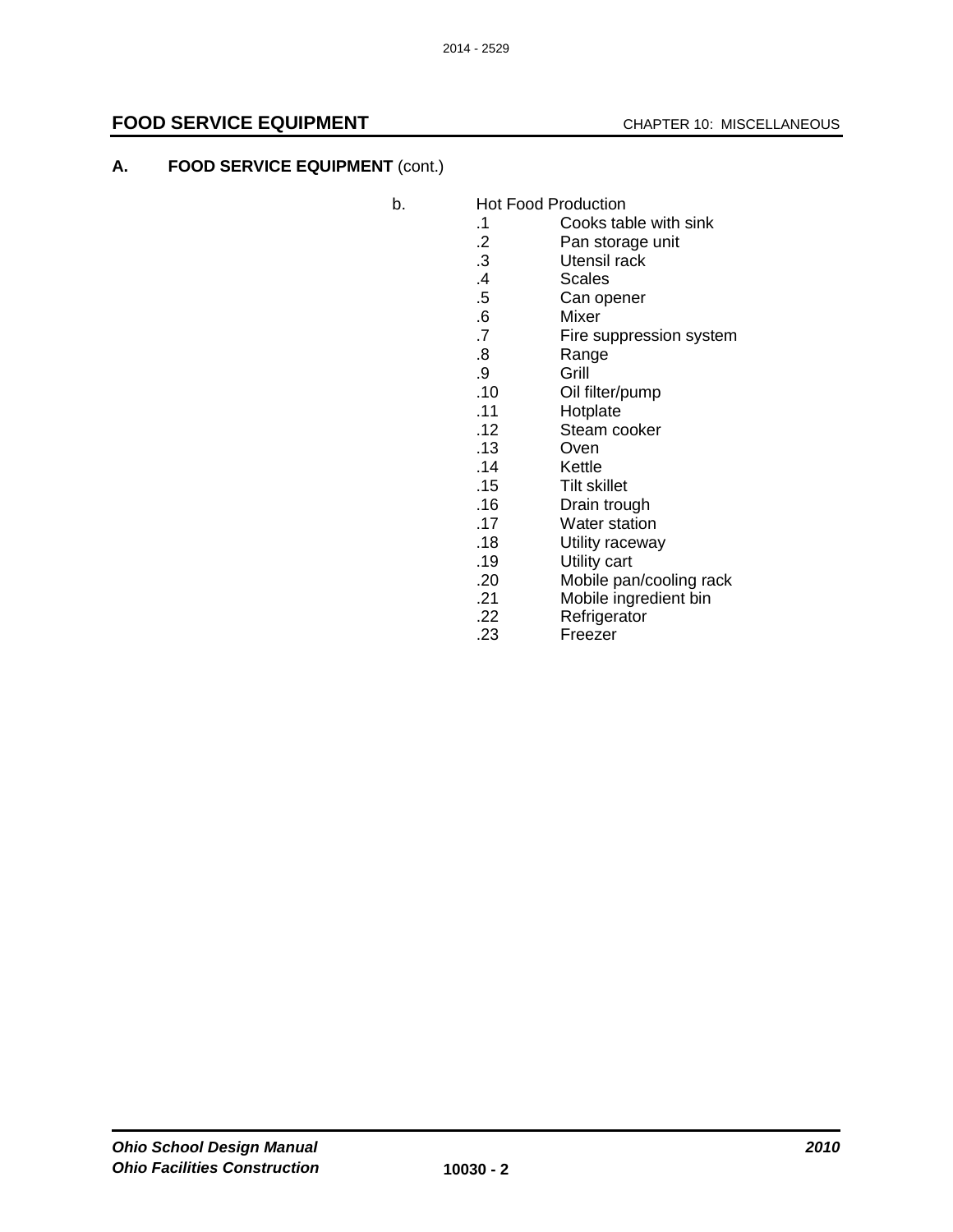## CHAPTER 10: MISCELLANEOUS **FOOD SERVICE EQUIPMENT**

#### **A. FOOD SERVICE EQUIPMENT** (cont.)

- c. Baking
	- .1 Refrigerator
	- Freezer
	- .3 Oven
	- .4 Proofing cabinet
	- .5 Range
	- .6 Trunnion kettle and stand
	- Fire suppression system
	- .8 Sheerer
	- .9 Water station
	- .10 Mixer
	- .11 Bakers table
	- .12 Dessert table
	- .13 Bakers sink
	- .14 Mobile bakers rack
	- .15 Pan storage unit
	- .16 Pan dolly
	- .17 Scales
	- .18 Utility cart
	- .19 Soap dispenser
	- .20 Paper towel dispenser

d. Pot and Pan Washing

- .1 Three compartment sink
- .2 Disposer
- .3 Pre-rinse assembly
- .4 Water agitator
- In-sink heater
- .6 Mechanical pot brush
- .7 Booster heater
- .8 Ventilation system hood
- .9 Shelf truck
- .10 Utility cart
- .11 Soap dispenser
- .12 Paper towel dispenser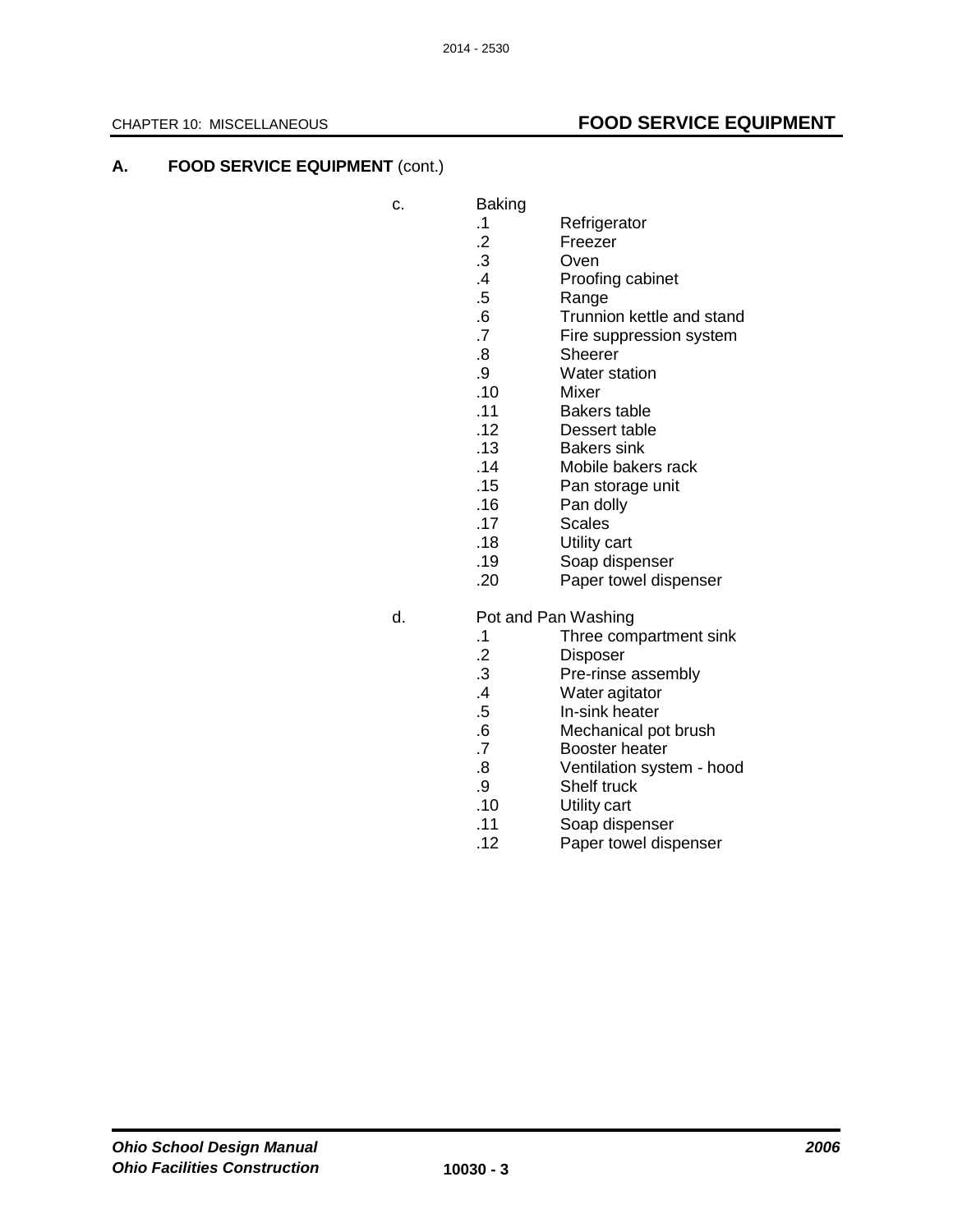## **FOOD SERVICE EQUIPMENT** CHAPTER 10: MISCELLANEOUS

## **A. FOOD SERVICE EQUIPMENT** (cont.) 2. H-FS-1b Serving Area a. Tray cart b. Flatware dispenser c. Napkin dispenser d. Straw dispenser e. Milk cooler f. Hot food station g. Display warmers h. Display refrigerators i. Sandwich/fry slide j. Serving counter k. Cold food station l. Dessert/snack station m. Tray pick up station n. Checker/cashier station o. Ice cream cabinet p. Specialty bar station q. Hot food holding cabinet r. Cold food holding cabinet s. Mobile utility cabinet t. Back counter with sink u. Tray slide 3. H-FS-1c Dry Food Storage a. Shelf unit b. Dunnage platform c. Dolly d. Mobile ingredient bin e. Can dispensing rack f. Utility cart 4. H-FS-1d Cooler/Freezer a. Mobile shelf unit b. Mobile dunnage platform c. Dolly d. Mobile cooling rack e. Strip curtain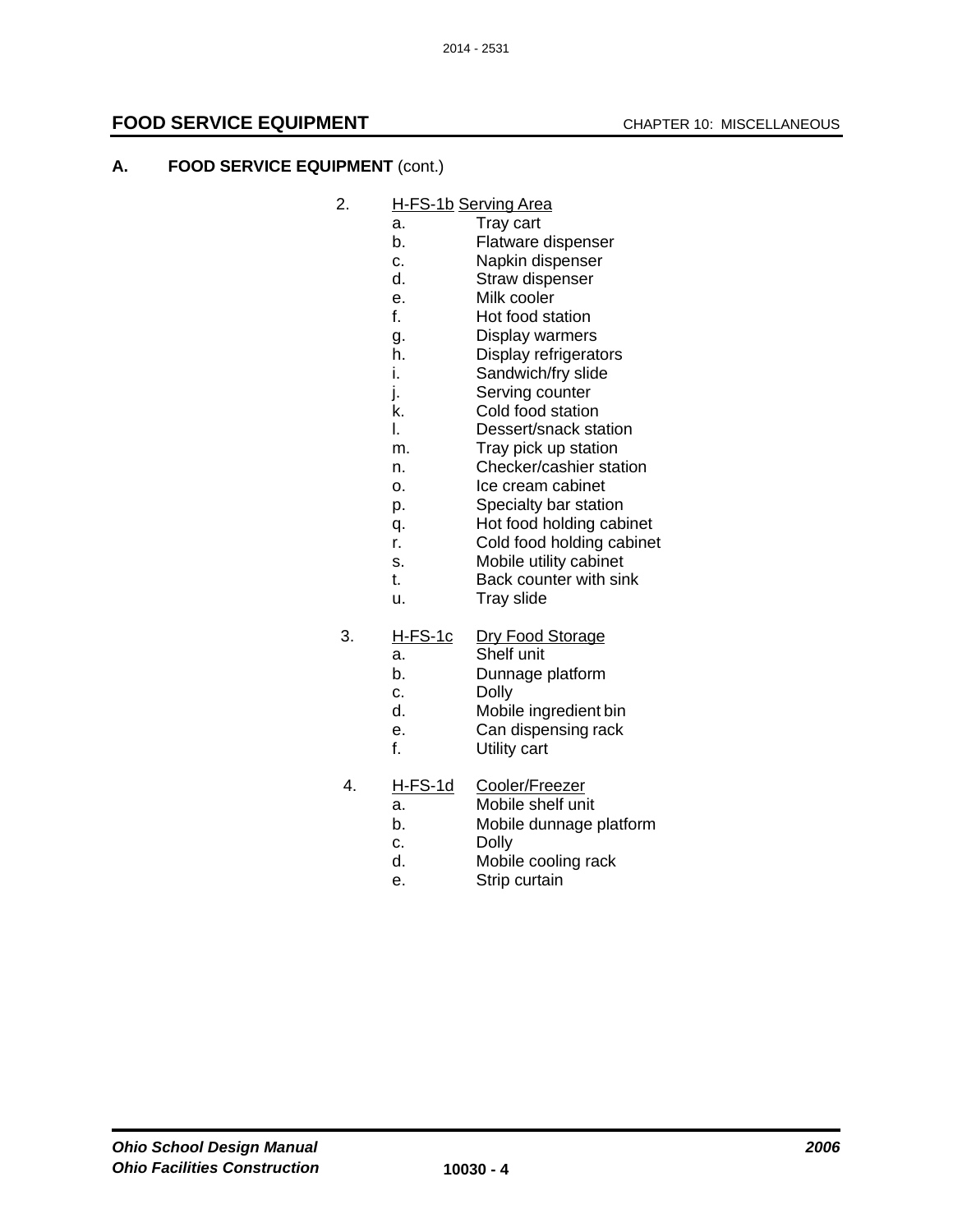## CHAPTER 10: MISCELLANEOUS **FOOD SERVICE EQUIPMENT**

## **A. FOOD SERVICE EQUIPMENT** (cont.)

### 5. H-FS-1e Ware Washing

- a. Soiled dish table
- b. Clean dish table
- c. Dishwasher
- d. Disposer
- e. Detergent-rinse injector
- f. Wall shelf
- g. Wall cabinet
- h. Pre-rinse assembly
- i. Rack dolly
- j. Mobile trash container
- k. Hose station
- l. Tray return conveyor
- m. Mobile bussing rack
- n Pass through window
- o. Tray washing racks
- p. Flatware washing racks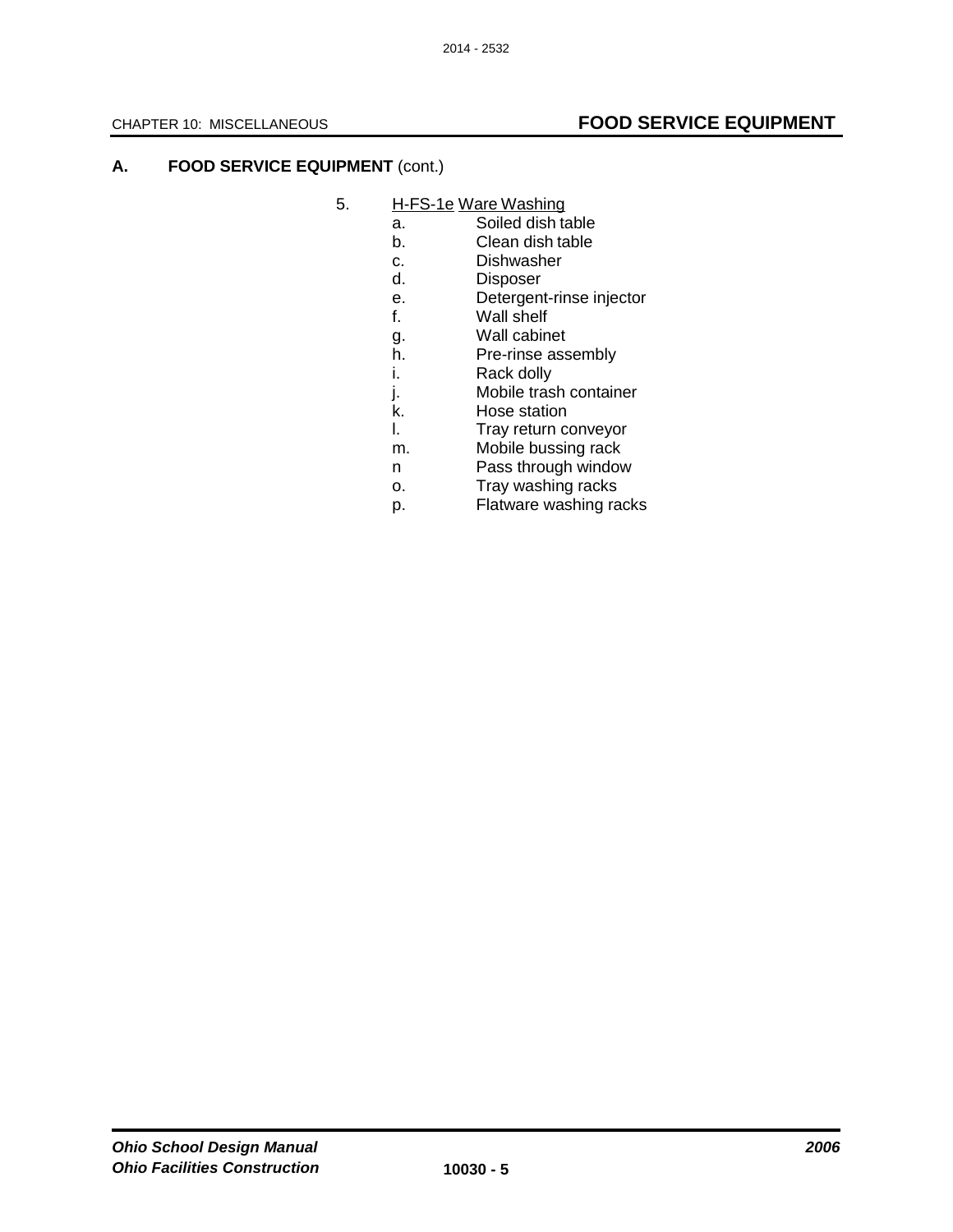THIS PAGE HAS BEEN INTENTIONALLY LEFT BLANK.